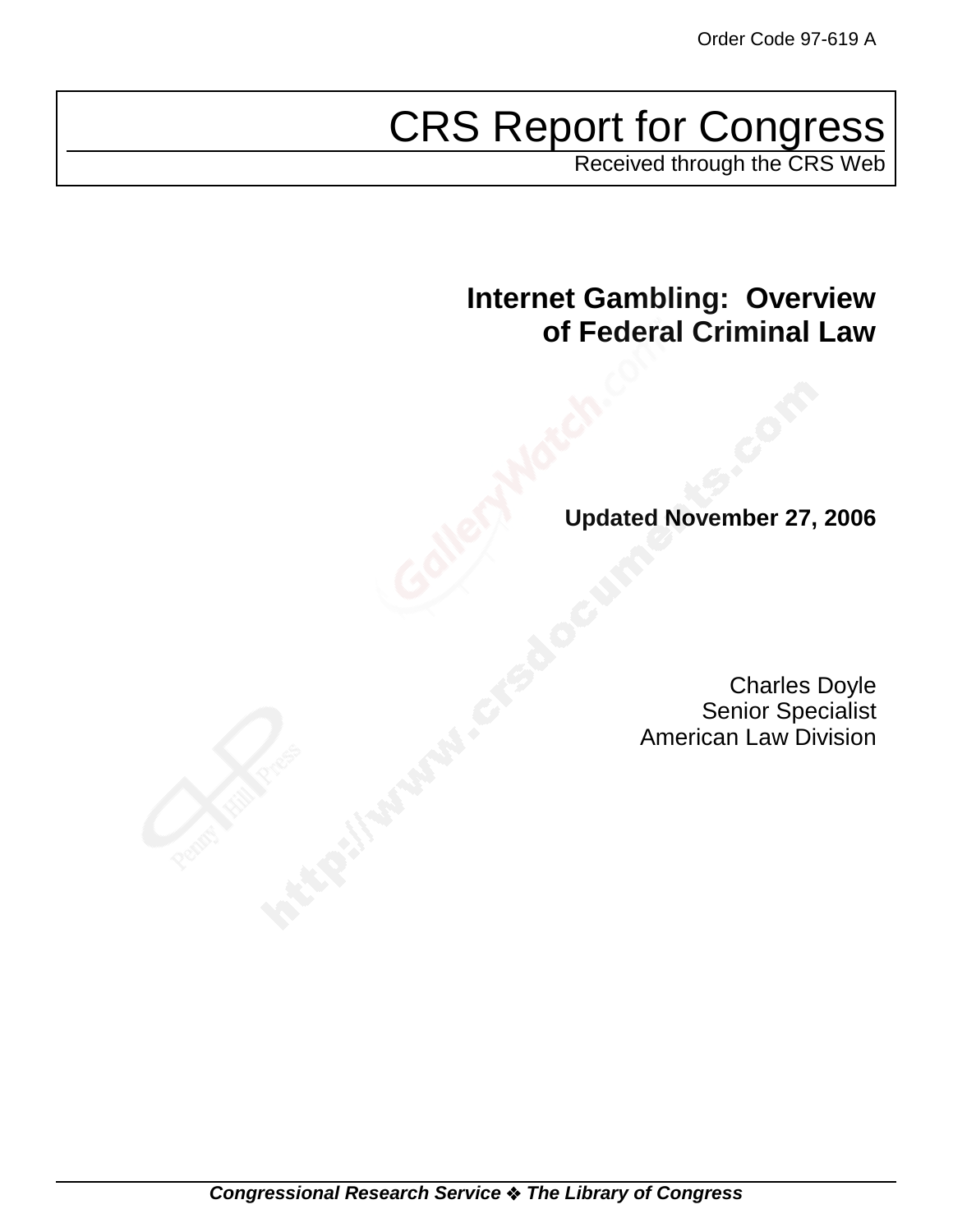## Internet Gambling: Overview of Federal Criminal Law

## **Summary**

This a brief summary of the federal criminal statutes implicated by conducting illegal gambling using the Internet. It also discusses some of the constitutional issues associated with prosecuting illegal Internet gambling.

Gambling is primarily a matter of state law, reinforced by federal law in instances where the presence of an interstate or foreign element might otherwise frustrate the enforcement policies of state law. State officials and others have expressed concern that the Internet may be used to bring illegal gambling into their jurisdictions.

Illicit Internet gambling implicates at least seven federal criminal statutes. It is a federal crime (1) to conduct an illegal gambling business, 18 U.S.C. 1955; (2) to use the telephone or telecommunications to conduct an illegal gambling business, 18 U.S.C. 1084; (3) to use the facilities of interstate commerce to conduct an illegal gambling business, 18 U.S.C. 1952; (4) to conduct the activities of an illegal gambling business involving either the collection of an unlawful debt or a pattern of gambling offenses, 18 U.S.C. 1962; (5) to launder the proceeds from an illegal gambling business or to plow them back into the business, 18 U.S.C. 1956; (6) to spend more than \$10,000 of the proceeds from an illegal gambling operation at any one time and place, 18 U.S.C. 1957; or (7) since passage of the Unlawful Internet Gambling Enforcement Act, P.L. 109-347 (2006), for a gambling business to accept payment for illegal Internet gambling, 31 U.S.C. 5361-5367.

There have been suggestions that enforcement of these provisions against illegal Internet gambling may raise constitutional issues under the Commerce Clause, the First Amendment's guarantee of free speech, and the Due Process Clause. The commercial nature of a gambling business and the reliance of the Internet on telephone communications seems to satisfy doubts under the Commerce Clause. The fact that illegal activities enjoy no First Amendment protection appears to quell free speech objections. The due process arguments raised in contemplation of federal prosecution of offshore Internet gambling operations suffer when financial transactions with individuals in the United States are involved.

A bibliography, citations to state and federal gambling laws, and the text of the statutes cited above are appended. This report appears in abridged form, without footnotes, full citations, or appendices, as CRS Report RS21984, *Internet Gambling: An Abridged Overview of Federal Criminal Law*; related CRS Reports include CRS Report RS22418, *Internet Gambling: Two Approaches in the 109th Congress*.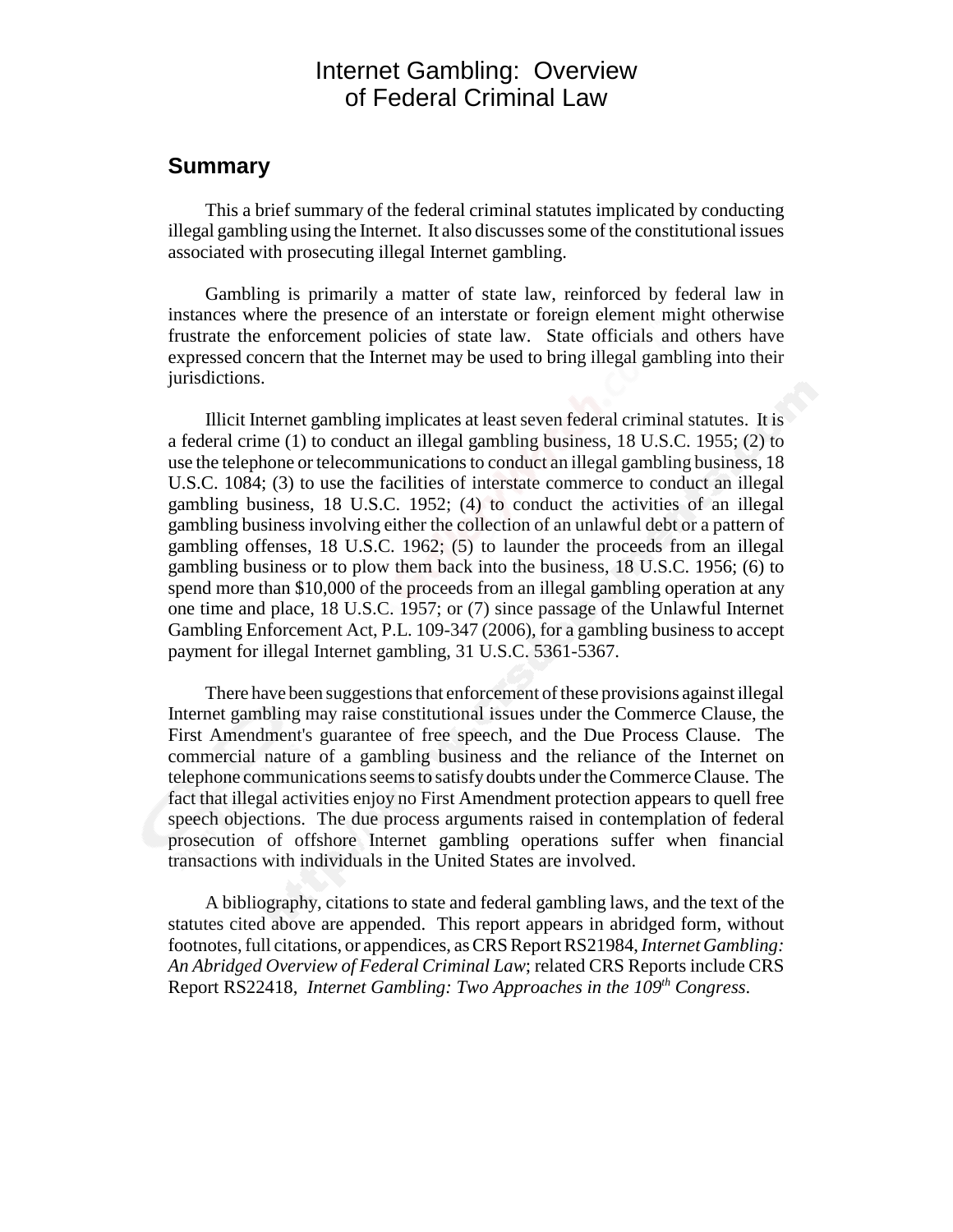## **Contents**

| Travel Act $\dots\dots\dots\dots\dots\dots\dots\dots\dots\dots\dots\dots\dots\dots 17$ |  |
|----------------------------------------------------------------------------------------|--|
|                                                                                        |  |
|                                                                                        |  |
|                                                                                        |  |
|                                                                                        |  |
|                                                                                        |  |
|                                                                                        |  |
|                                                                                        |  |
|                                                                                        |  |
|                                                                                        |  |
|                                                                                        |  |
|                                                                                        |  |
|                                                                                        |  |
|                                                                                        |  |
|                                                                                        |  |
|                                                                                        |  |
|                                                                                        |  |
|                                                                                        |  |
|                                                                                        |  |
| II. Federal Anti-Gambling Laws: Citations  46                                          |  |
| III. Selected Federal Anti-Gambling Laws: Text  47                                     |  |
|                                                                                        |  |
|                                                                                        |  |
|                                                                                        |  |
|                                                                                        |  |
|                                                                                        |  |
|                                                                                        |  |
|                                                                                        |  |
|                                                                                        |  |
|                                                                                        |  |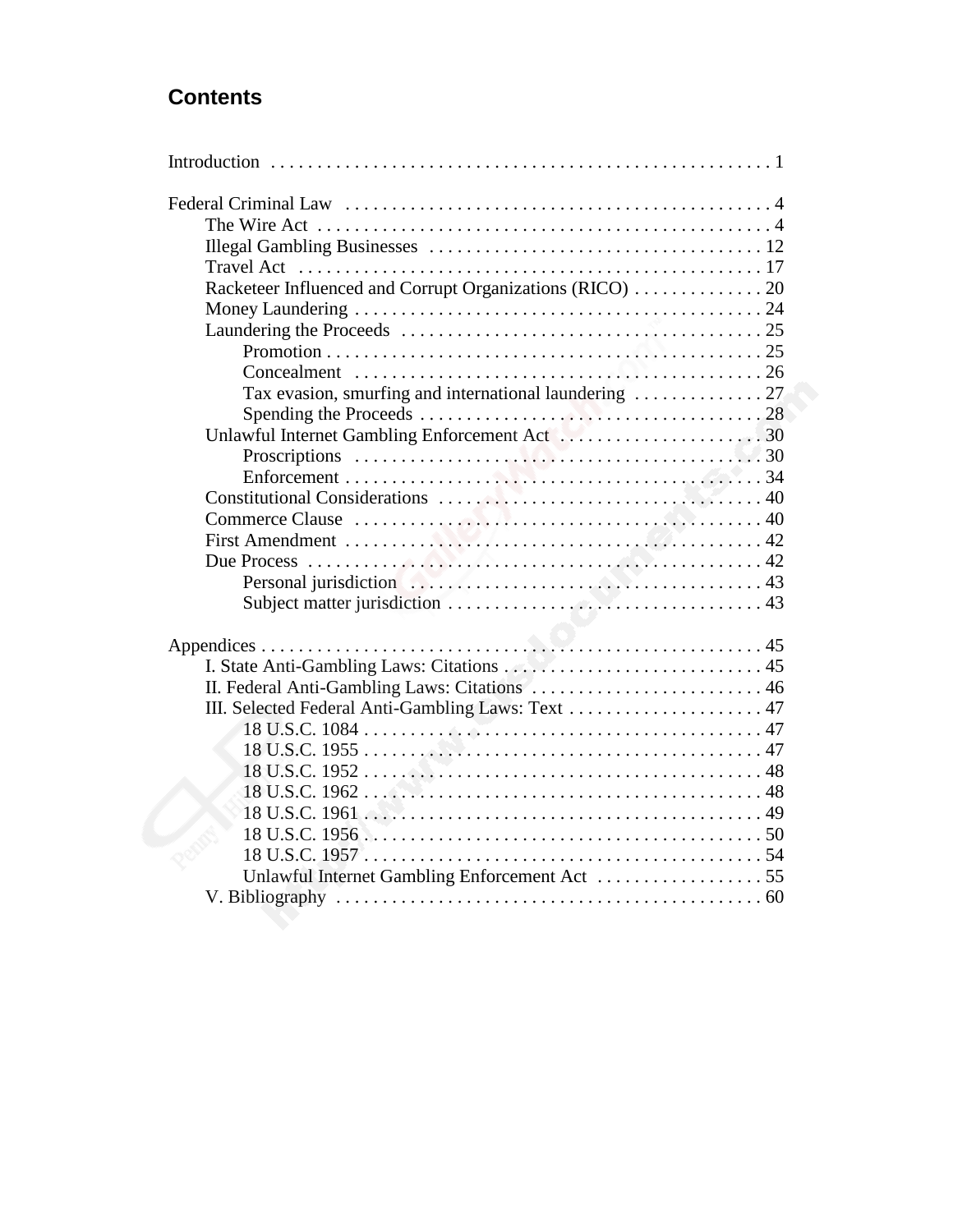## Internet Gambling: Overview of Federal Criminal Law

## **Introduction**

This is examination of some of the federal criminal laws implicated by Internet gambling and of a few of the constitutional questions associated with their application.

American law has always reflected our ambivalence towards gambling. Antigambling laws were common in colonial America, yet even in the Northeast where they were perhaps most numerous the lottery was a popular form of public finance.<sup>1</sup> A majority of states continue to outlaw most forms of gambling, but most also continue to employ a lottery as a means of public finance and to allow several other forms of gambling as well. In fact, at least forty-six states permit charitable bingo; forty-three allow parimutuel betting; thirty-seven have lotteries; twenty-nine have Indian gambling establishments; and thirteen allow casino or riverboat gambling.<sup>2</sup> Americans spend almost \$82.2 billion a year on legalized gambling.<sup>3</sup> Estimates on the amount Americans spend on illegal gambling vary widely.<sup>4</sup>

There are many federal gambling laws, most enacted to prevent unwelcome intrusions of interstate or international gambling into states where the activity in question has been outlawed.<sup>5</sup> They generally deal with lotteries, "numbers" or betting on races and other sporting events, but several were written with sufficient breadth to cover casino or other kinds of gambling.

<sup>&</sup>lt;sup>1</sup> For a detailed history of gambling at common law and colonial America, see CORNELL UNIVERSITY LAW SCHOOL, THE DEVELOPMENT OF THE LAW OF GAMBLING: 1776-1976 (1977).

<sup>2</sup> General Accounting Office [now the Government Accountability Office], *Money Laundering: Rapid Growth of Casinos Makes Them Vulnerable* 38 (GAO/GGD-96- 28)(January 1996); citations to the various state anti-gambling statutes are appended; an examination of their content is beyond the scope of this report.

<sup>3</sup> *Global Gambling Revenues Expected to Rise*, ABC NEWS (June 21, 2006), available on Nov. 22, 2006, at [www.abcnews.go.com/Business/wireStory?id=2100864].

<sup>4</sup> *Blackjack or Bust: Can U.S. Law Stop Internet Gambling?*, 16 LOYOLA OF LOS ANGELES ENTERTAINMENT LAW JOURNAL 667, 668 n.9 (1996)(\$30 billion); *The Offshore Quandary: The Impact of Domestic Regulation on Licensed Offshore Gambling Companies*, 25 WHITTIER LAW REVIEW 989, 989 (2004)(\$380 billion). The estimates for illegal gambling are necessarily speculative and consequently creditable estimates may vary considerably.

<sup>&</sup>lt;sup>5</sup> Citations to federal gambling statutes are appended.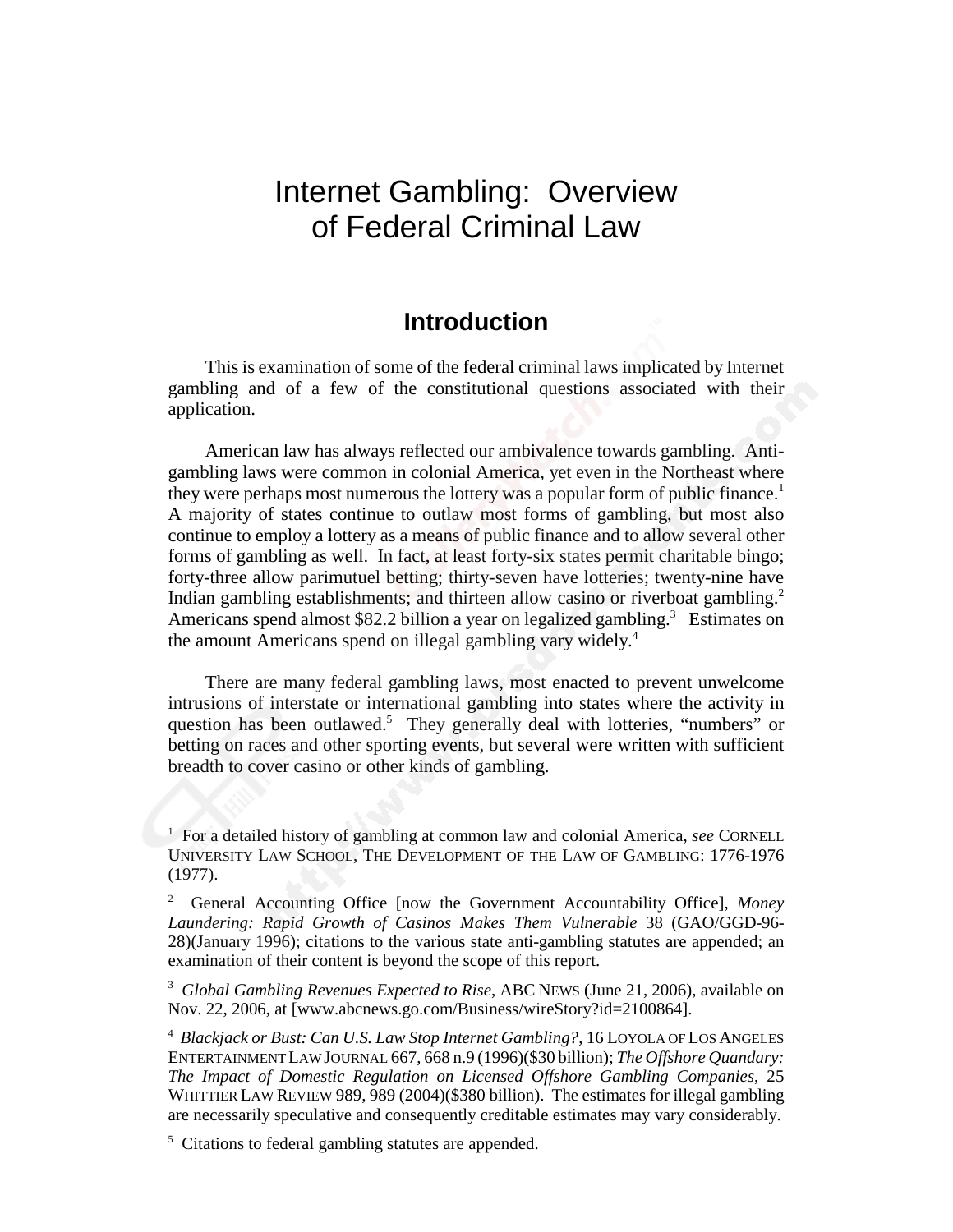Then there is Internet gambling. In some cases, Internet gambling is not much different than gambling by telephone – a bettor places his bet with a bookie using his computer and e-mail rather than using just his telephone. But the sophistication of modern computer technology permits another kind of Internet gambling. The Gambling Commission reported that by mid-1999 there were "over 250 on-line casinos, 64 lotteries, 20 bingo games, and 139 sports books providing gambling over the Internet."6 Today, an estimated 2300 Internet gambling sites realize an estimated \$6 billion in operating revenue.<sup>7</sup>

 Four obstacles initially stood in the way of Internet gambling becoming a multibillion dollar endeavor: the limits of available technology;<sup>8</sup> credibility among the gambling public;<sup>9</sup> an efficient financing mechanism;<sup>10</sup> and confirmation of claims that Internet gambling was legal.<sup>11</sup> Many of the technical challenges seem to have been overcome. As for consumer acceptance, although noted earlier reliable statistics can be somewhat elusive, $12$  its popularity seems to supply the surest test. Financial complications appear to have slowed but hardly crippled the growth of Internet

8 Kanaley, *Technical Matters Hinder Internet Gambling*, ARIZONA REPUBLIC/ PHOENIX GAZETTE E1 (Jan. 6, 1997).

<sup>9</sup> Horvitz, *Cyber Gambling Proves Dicey for Bettors, Regulators Alike*, WASHINGTON TIMES 42 (Nov. 11, 1996).

10 *Growth of Internet-Based Gambling Raises Questions for Bank Systems*, BNA'S ELECTRONIC INFORMATION POLICY & LAW REPORT (Feb. 28, 1997).

<sup>11</sup> Kanamine, *Gamblers Stake Out the 'Net*, USA TODAY 1A (Nov. 17, 1995).

<sup>12</sup> The Gambling Commission cited to the Sebastian Sinclair (Christiansen/Cummings) Associates) estimated world-wide revenues of \$300 million for 1997 and \$651 million for 1998, *The National Gambling Impact Study Commission, Final Report*, 2-15 (1999). Media accounts refer to estimates by Sinclair and others of revenues of \$651 million for 1998, \$1.2 billion for 1999, and \$3 billion by 2002, Thompson, *Who Is Gambling Online?,* CNN.COMM (June 29, 1999); Schouten, *Betting Is "Virtual" But Debt Is All Too Real*, USA TODAY (Dec. 27, 1999). Whether the estimated revenues for 2002 were a withdrawal from earlier estimates of \$10 billion, *Online Gambling Goes Global*, TIME MAGAZINE (Sept. 27, 1999) or were simply a more conservative estimate is open to question. One author indicated they may be both, Kelly, *Internet Gambling Law*, 26 WILLIAM MITCHELL LAW REVIEW 117, 119- 20 (2000) ("Observers disagree about the projected growth of Internet gambling. One reporter predicted that by 2000 it might be a \$60 billion per year business. The Chicago Crime Commission . . . predicted that Internet gaming would be a \$25 billion annual business by 2000. Jason Ader . . . suggested it could soon become a \$10 billion per year industry. By contrast, Sebastian Sinclair . . . downgraded Internet gaming projections for the year 2000 from \$8.661 billion (1997) to \$6.163 billion (1998). . . . By 1999, Sinclair estimated actual Internet gaming revenues in 2000 would be \$1.52 billion. Frost and Sullivan . . . estimates online gaming revenues will be \$2.617 billion by 2000 and \$11 billion by 2005"). Christiansen Capital Advisors estimated U.S. online betting at \$4 billion for 2002 and almost \$5.7 billion for 2003, Christiansen Capital Advisors, GROSS ANNUAL WAGERS OF THE UNITED STATES, Table 4 (2004).

<sup>6</sup> *The National Gambling Impact Study Commission, Final Report*, 2-16 (1999).

<sup>7</sup> H.Rep.No. 109-412, Pt. 2, at 8 (2006); McCarthy & Swartz, *New Legislation May Pull the Plug on Online Gambling*, USA TODAY (Oct. 3, 2006), available on Nov. 22, 2006 at [www.usatoday.com/tech/2006-10-02-internet-gambling-usat\_x.htm].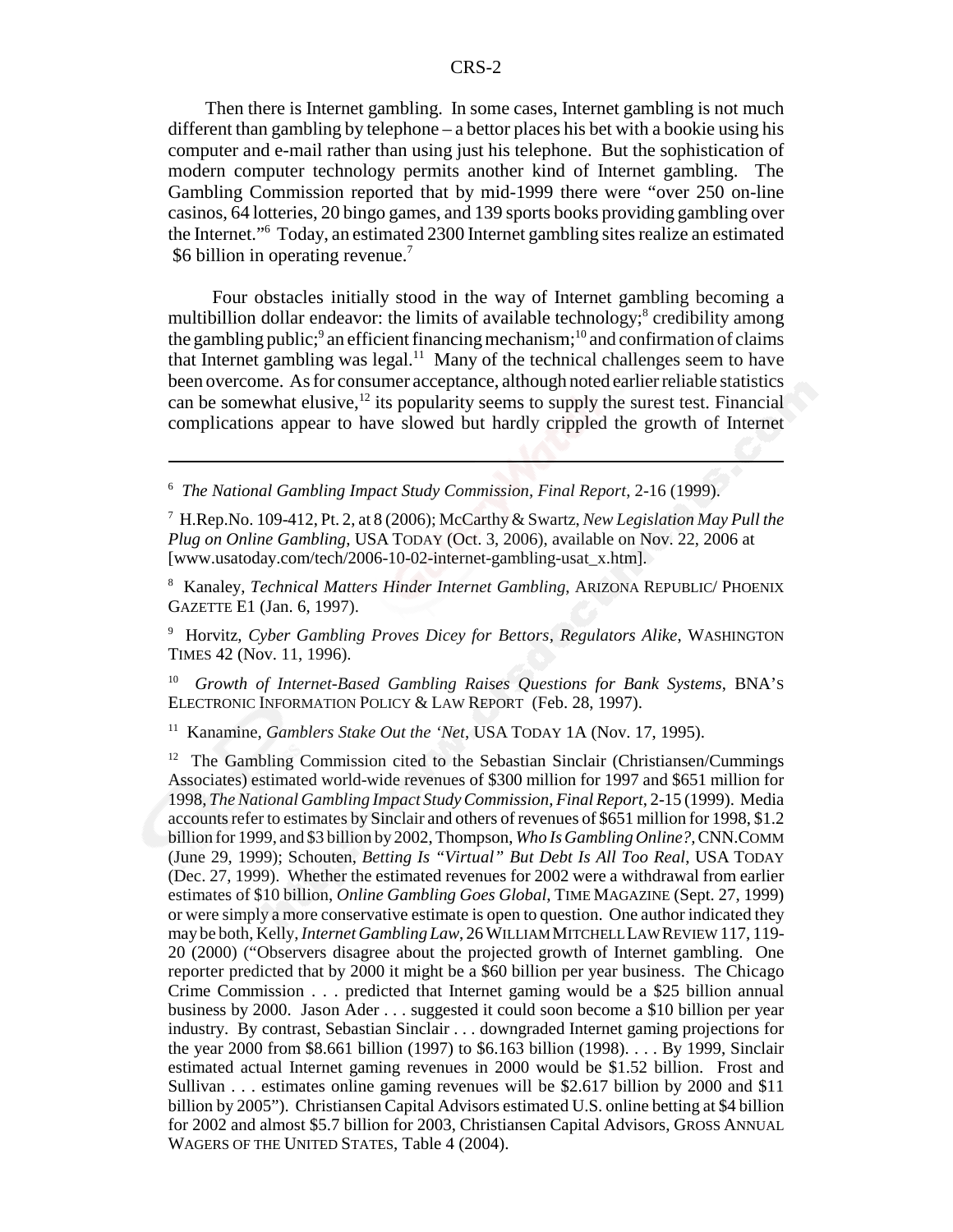gambling. True, historically the courts would not enforce gambling debts.<sup>13</sup> And some major credit card issuers and economic transfer services have acted to block use of their credit cards and services for Internet gambling purposes.<sup>14</sup> Yet, there seems to be some question whether the use of credit cards and fund transfers for Internet gambling purposes was ever completely thwarted prior to passage of the Unlawful Internet Gambling Enforcement Act.15

On the legal front, gamblers have introduced features like proxy gambling, gambling for credit, and at least the claim of gambling in a virtual offshore gambling locale to induce bettors to believe they have overcome legal prohibitions. In fact, they have not.16 Nevertheless, enforcement can be uncertain. Internet gambling cannot be raided in a traditional sense, and gambling is rarely a high law enforcement priority even without the complications that the Internet can bring to the table. It was likewise uncertain for some time whether Internet gambling – like many types of gambling – would be legalized with regulations put in place to reassure both

<sup>16</sup> *See e.g., United States v. Tedder,* 403 F.3d 836, 838 (7<sup>th</sup> Cir. 2005)("David Tedder has been convicted of conspiring to defraud the United States, see 18 U.S.C. 371, by assisting a wagering enterprise that violated 18 U.S.C. 1084, plus three counts of money laundering, see 18 U.S.C. 1956(h), 1957. . . Tedder created and operated a business called Clear Pay to move money between gamblers in the U.S. and a Curacao business called Gold Medal Sports, which Tedder's clients operated as a sports book . . . Tedder also created Bahamian shell corporations . . . to help his clients hide their involvement, and wired the gambling business's profits to nominee accounts of which he was the custodian, plus other foreign investments with a patina of legitimacy. Tedder told his clients that the disguise would be impenetrable. He was wrong. The clients were . . .caught, pleaded guilty, and testified against Tedder . . . . Although he . . . knew about §1084 . . . Tedder told the jury that he thought that Gold Medal Sports and Clear Pay were upstanding businesses operated in compliance with all laws. This was essentially the tax protester's defense that he just didn't think that the law, however clear, applied to his endeavors. The district judge gave appropriate instructions to the jury, which . . . convicted him." The Seventh Circuit upheld his conviction).

<sup>13</sup> *Gambling,* 38 AM.JUR.2D §210 (1999), *citing*, *Pearce v. Rice*, 142 U.S. 28 (1891), *inter alia*. Enforcing obligations that grew out of illegal conduct was thought contrary to sound public policy.

<sup>&</sup>lt;sup>14</sup> *Prosecutors, Plaintiffs Aim to Curb Internet Gambling*, 40 TRIAL 14 (Aug. 2004); S.Rept. 108-173, at 4 (2003); *American Banker*, 1 (April 2, 2003).

<sup>15</sup> Hurt, *Regulating Public Morals and Private Markets: Online Securities Trading, Internet Gambling, and the Speculation Paradox*, 86 BOSTON UNIVERSITY LAW REVIEW 371, 435 (2006)("After paying ten millions dollars in forfeiture payments to the DOJ . . . PayPal. . . agreed to abandon the lucrative Internet gaming business . . . but other non-U.S. companies have stepped in to fill the gambling void. . . . Following the PayPal settlement, some banks that issue MasterCard and Visa cards also agreed to disallow payments to offshore gambling sites. In addition, Discover and American Express have agreed to disallow these charges as well. However, most online gaming sites prominently display MasterCard and Visa signs to reflect the continuing availability of those forms of payment. As long as the card is not issued by one of the few, mostly large, merchant banks that will decline the payment, the card will be accepted").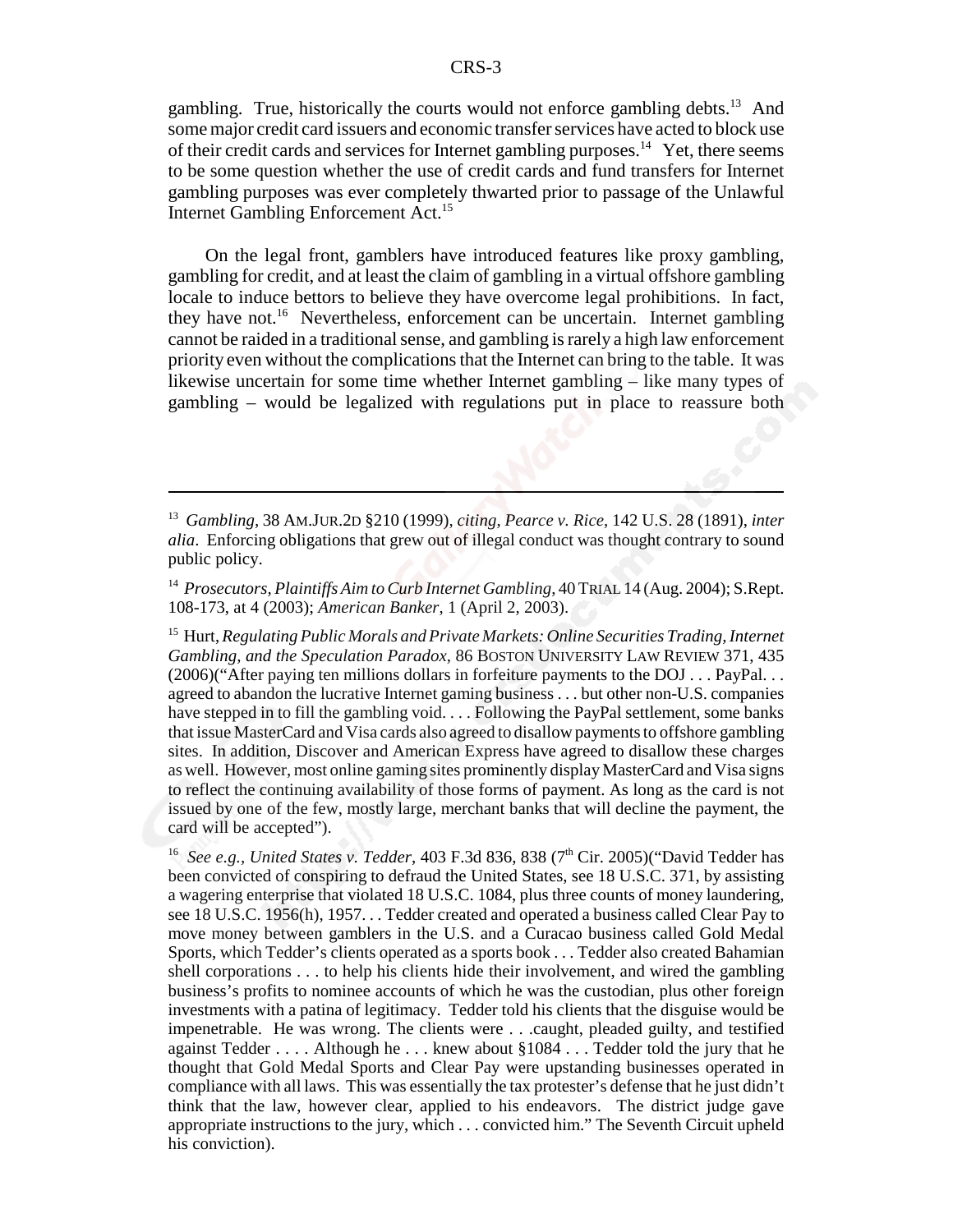investors and the gambling public.<sup>17</sup> Be that as it may, today using the Internet to conduct a gambling business, either involving betting on sporting events or involving a form of gambling illegal under the laws of the state in which any of the players are located, will almost certainly be a federal crime.

## **Federal Criminal Law**

It is a federal crime:

• to use telecommunications to conduct a gambling business, 18 U.S.C. 1084;

• to conduct a gambling business in violation of state law, 18 U.S.C. 1955

• to travel interstate or overseas, or to use any other facility of interstate or foreign commerce, to facilitate the operation of an illegal gambling business, 18 U.S.C. 1952;

• to systematically commit these crimes in order to acquire or operate a commercial enterprise, 18 U.S.C. 1962;

• to conduct a gambling business and accept payment for illegal Internet gambling participation, 31 U.S.C. 5363;

• to launder the proceeds of an illegal gambling business or to plow them back into the business, 18 U.S.C. 1956;

• to spend or deposit more than \$10,000 of the proceeds of illegal gambling in any manner, 18 U.S.C. 1957; or

• to conspire with others, or to aid and abet them, in their violation of any of these federal laws, 18 U.S.C. 371, 2.

## **The Wire Act**

Commentators most often mention the Wire Act, 18 U.S.C. 1084, when discussing federal criminal laws that outlaw Internet gambling in one form or another.18 Early federal prosecutions of Internet gambling generally charged

 $17$  Pending adjustments in federal law, at least two American jurisdictions stand poised to regulate legalized Internet gambling, NEV.REV.STAT. §§463.759 to 463.780; V.I.CODE ANN. tit.32, §§601-645. On the other hand, a few states have supplemented their general antigambling laws with specific Internet gambling proscriptions, *e.g.*, ILL.COMP.STAT.ANN. ch. 720 §5-28-1(a)(12); IND.CODE ANN. §35-45-5-2; LA.REV.STAT.ANN. §14:90.3; Mich.Comp. Laws Ann. §§750.301, 752.796; MONT.CODE ANN. §23-5-112; ORE.REV.STAT. §167.109; S.D.COD.LAWS ANN. §§22-25A-1 to 22-25A-15; WIS.STAT.ANN. §§945.01, 945.03.

<sup>&</sup>lt;sup>18</sup> Gottfried, *The Federal Framework for Internet Gambling*, 10 RICHMOND JOURNAL OF LAW AND TECHNOLOGY 26, 46 (2004) ("the Wire Act . . . is the federal act most often applied in efforts to prosecute Internet gambling. . . ."); Keller, *The Game's the Same: Why Gambling in Cyberspace Violates Federal Law*, 108 YALE LAW JOURNAL 1569, 1580 (1999)("It is the breadth of the Wire Wager Act that has attracted the most attention in the Internet gambling context because notwithstanding the possible applicability of other federal laws, it directly prohibits the use of a wire transmission facility to foster a gambling business"); *Do Not Bet on Unilateral Prohibition of Internet Gambling to Eliminate Cyber-Casinos*, 1999 UNIVERSITY OF ILLINOIS LAW REVIEW 1045, 1057; *Gambling On-Line: For a Hundred Dollars, I Bet You Government Regulation Will Not Stop the Newest Form of Gambling*, 22 UNIVERSITY OF DAYTON LAW REVIEW 163, 180 (1996); Goldstein, *On-Line Gambling: Down to the Wire?* 8 MARQUETTE SPORTS LAW JOURNAL 1, 18 (1997); General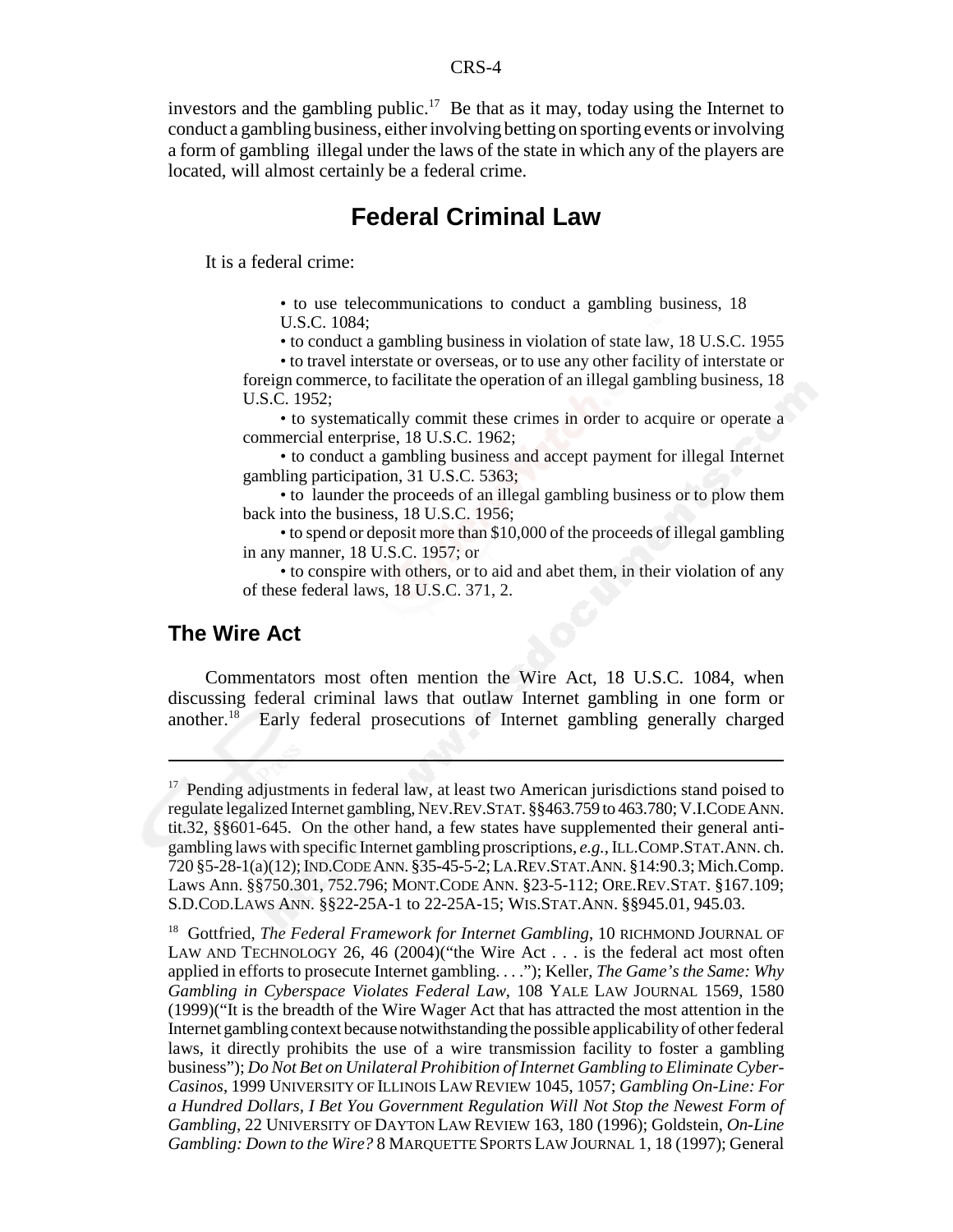violations of the Wire Act.<sup>19</sup> In fact, perhaps the most widely known of federal Internet gambling prosecutions, *United States v. Cohen*, 260 F.3d 68 (2d Cir. 2001), involved the Wire Act conviction, upheld on appeal, of the operator of an offshore, online sports book.

 In general terms, the Act outlaws the use of interstate telephone facilities by those in the gambling business to transmit bets or gambling-related information. Offenders are subject to imprisonment for not more than two years and/or a fine of the greater of not more than twice the gain or loss associated with the offense or \$250,000 (not more than \$500,000 for organizations), 18 U.S.C. 1084(a), 3571(b),(d). They may also have their telephone service canceled at law enforcement request,<sup>20</sup> and conduct that violates section 1084 may help provide the basis for a prosecution under 18 U.S.C. 1952 (Travel Act), 1955 (illegal gambling business), 1956 and 1957 (money laundering), 1961-63 (RICO), and/or 31 U.S.C. 5361-5367 (Unlawful Internet Gambling Enforcement Act).<sup>21</sup> The elements of section  $1084$ extend to anyone who:

I. being engaged in the business of betting or wagering II. knowingly

III. uses a wire communication facility

IV. A. for the transmission in interstate or foreign commerce

1. of bets or wagers or

 2. information assisting in the placing of bets or wagers on any sporting event or contest, or

Accounting Office [now the Government Accountability Office], *Internet Gambling: An Overview of the Issues* 11 (Dec. 2002).

19 *United States v. Ross*, 1999 WL 782749 (S.D.N.Y. Sept. 16, 1999)(denying a motion to dismiss a four count indictment charging violations of 18 U.S.C. 1084 and 18 U.S.C. 371 (conspiracy) in connection with Internet gambling business operated out of Curacao in the Netherlands Antilles); *see also, People v. World Interactive Gaming Corporation*, 1999 WL 591995 (N.Y.S.Ct. July 22, 1999)(noting in dicta violations of the Wire Act in connection with an offshore Internet casino that accepted wagers from bettors in New York); cf., *United States v. D'Ambrosia*, 313 F.3d 987, 987-89 (7th Cir. 2002)(resolution of sentencing issues associated with Wire Act conviction of the operators "of an offshore internet-based sports bookmaking operation"); *United States v. Tedder*, 403 F.3d 836, 838 (7<sup>th</sup> Cir. 2005).

<sup>20</sup> "When any common carrier, subject to the jurisdiction of the Federal Communications Commission, is notified in writing by a Federal, State, or local law enforcement agency, acting within its jurisdiction, that any facility furnished by it is being used or will be used for the purpose of transmitting or receiving gambling information in interstate or foreign commerce in violation of Federal, State or local law, it shall discontinue or refuse, the leasing, furnishing, or maintaining of such facility, after reasonable notice to the subscriber, but no damages, penalty or forfeiture, civil or criminal, shall be found against any common carrier for any act done in compliance with any notice received from a law enforcement agency. Nothing in this section shall be deemed to prejudice the right of any person affected thereby to secure an appropriate determination, as otherwise provided by law, in a Federal court or in a State or local tribunal or agency, that such facility should not be discontinued or removed, or should be restored," 18 U.S.C. 1084(d).

<sup>21</sup> Each of these statutes is discussed, *infra*, and the text of each is appended.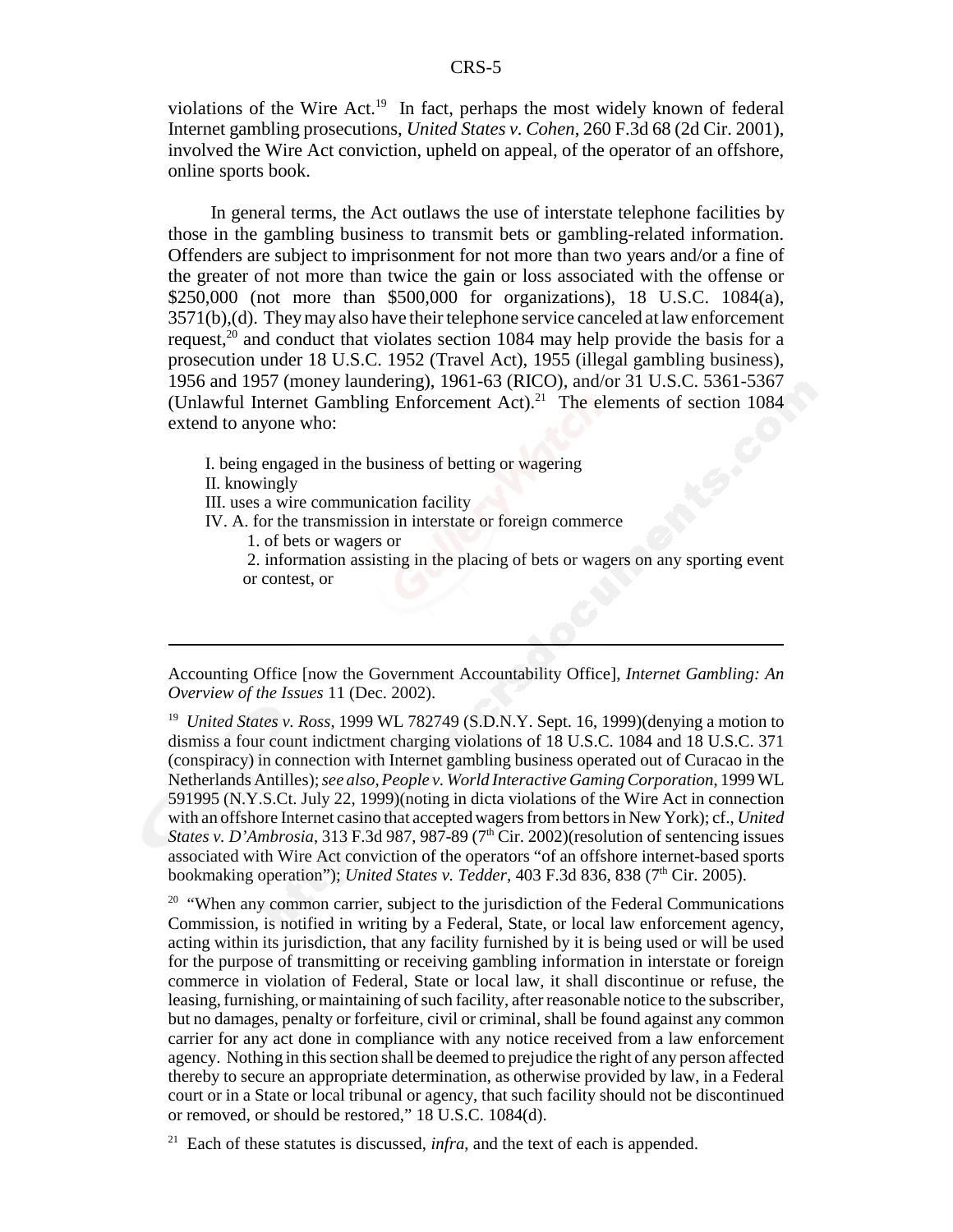B. for the transmission of a wire communication which entitles the recipient to receive money or credit as a result of bets or wagers, or

C. for information assisting in the placing of bets or wagers. . . . 18 U.S.C. 1084(a).

As a general matter, the Wire Act has been more sparingly used than some of the other federal gambling statutes, and as a consequence it lacks some of interpretative benefits which a more extensive caselaw might bring. The Act is addressed to those "engaged in the business of betting or wagering" and therefore apparently cannot be used to prosecute simple bettors.<sup>22</sup>

The government must prove that the defendant was aware of the fact he was using a wire facility to transmit a bet or gambling-related information; it need not prove that he knew that such use was unlawful.<sup>23</sup> The courts have also rejected the contention that the prohibition applies only to those who transmit, concluding that "use for transmission" embraces both those who send and those who receive the transmission. $24$ 

Grammatically, interstate transmission appears as a feature of only half of the elements (compare, "for the transmission *in interstate or foreign commerce* of bets or wagers or information assisting in the placing of bets or wagers on any sporting event or contest," (IV.A.1  $& 2$ . above), with, "for the transmission of a wire communication which entitles the recipient to receive money or credit as a result of bets or wagers, or for information assisting in the placing of bets or wagers," (4.B. & C. above). Nevertheless, virtually every court to consider the question has concluded that a knowing, interstate or foreign transmission is an indispensable element of any 1084 prosecution.<sup>25</sup>

<sup>&</sup>lt;sup>22</sup> *United States v. Scavo,* 593 F.2d 837, 843 (8th Cir. 1979)("If an individual performs only an occasional or nonessential service or is a mere bettor or customer, he cannot property be said to engage in the business"); *see also, Rewis v. United States*, 401 U.S. 808, 810-11 (1971)(noting that the absence of a Congressional intent to include "mere bettors" among those who, by operation of 18 U.S.C. 2, might be convicted of aiding or abetting a violation of the Travel Act, 18 U.S.C. 1952 (relating to interstate travel to carry on a gambling business, inter alia), *but see, United States v. Southard*, 700 F.2d 1, 20 n.24 (1st Cir. 1983) ("The district court held that the statute did not prohibit the activities of 'mere bettors.' We take no position on this ruling except to point out that the legislative history is ambiguous on this point at best").

<sup>23</sup> *United States v. Blair*, 54 F.3d 639, 642-43 (10th Cir. 1995); *United States v. Ross*, 1999 LW 7832749, Slip at 8-9 (S.D.N.Y. Sept. 16, 1999); *cf., United States v. Cohen*, 260 F.3d 68, 71-3 (2d Cir. 2001)(conviction for conspiracy to engage in conduct in violation the Wire Act does not require proof that the defendant knew that the conduct was unlawful); *contra, Cohen v. United States*, 378 F.2d 751, 756-57 (9th Cir. 1967).

<sup>24</sup> *United States v. Pezzino*, 535 F.2d 483, 484 (9th Cir. 1976). *United States v. Sellers*, 483 F.2d 37, 44-5 (5th Cir. 1973); *United States v. Tomeo*, 459 F.2d 445, 447 (10th Cir. 1972); *Sagansky v. United States*, 358 F.2d 195, 200 (1st Cir. 1966); *contra*, *United States v. Stonehouse,* 452 F.2d 455 (7th Cir. 1971).

<sup>25</sup> *United States v. Southard*, 700 F.2d 1, 24 (1st Cir. 1983), citing *inter alia*, *Sagansky v. United States*, 358 F.2d 195, 199 n.4 (1st Cir. 1966); *United States v. Barone*, 467 F.2d 247, 249 (2d Cir. 1972); *Cohen v. United States*, 378 F.2d 751, 754 (9th Cir. 1967); *contra, United States v. Swank*, 441 F.2d 264, 265 (9th Cir. 1971).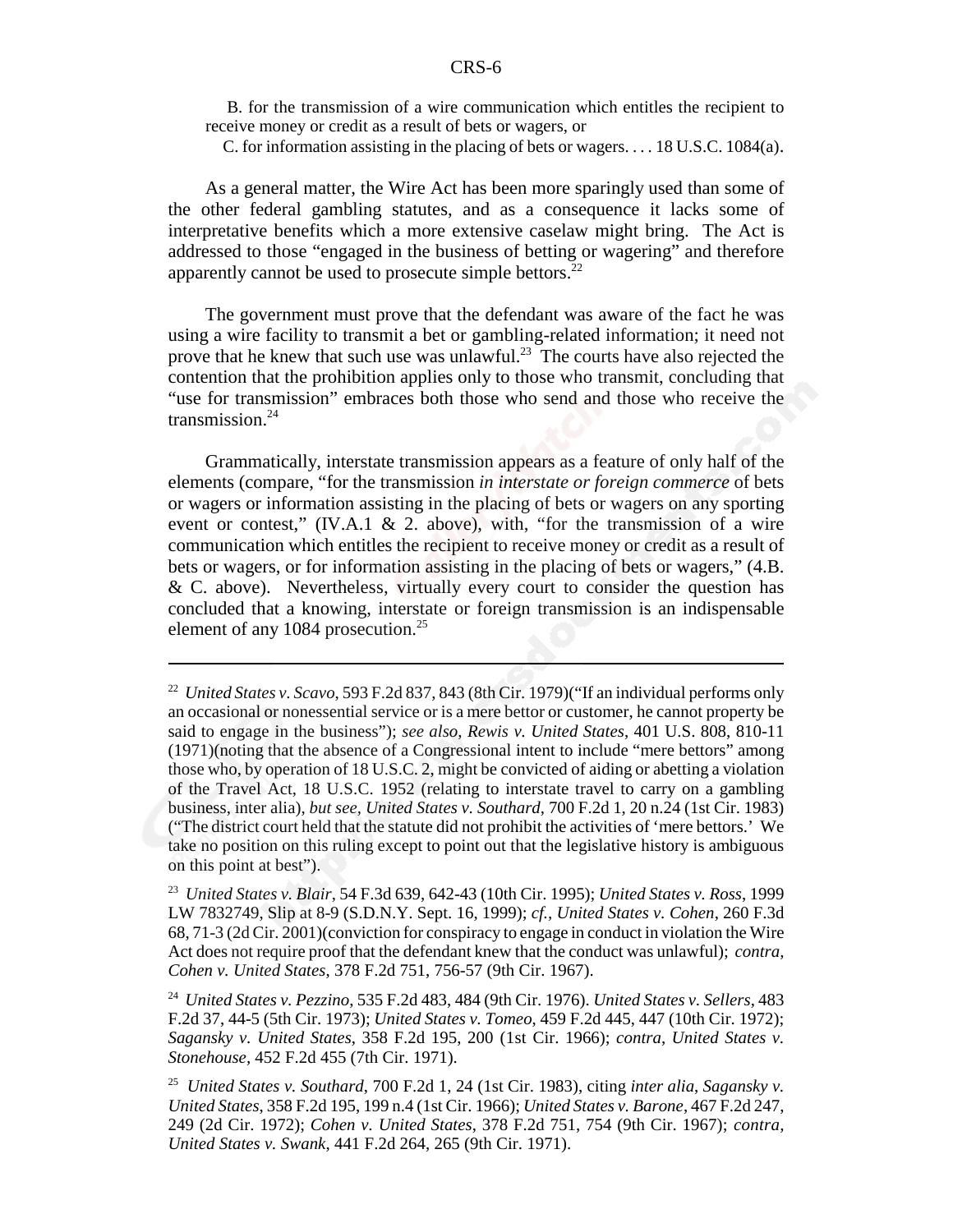The execution of a similar interpretative exercise might lead to the conclusion that the section applies only to cases involving gambling on sporting events (compare IV.A.1 & 2. with IV.B. & C. again). The vast majority of prosecutions involve sports gambling, but cases involving other forms of gambling under section 1084 are not unknown, $26$  and the limitation is contrary to a literal reading of the statute. Nevertheless at least one federal appellate panel has concluded that the Wire Act applies only to sports gambling.<sup>27</sup>

Construction of the Act is further complicated by the defense available under subsection  $1084(b)$ <sup>28</sup> Read casually it might suggest a general defense, but the district court in the Internet gambling case in the Southern District of New York has highlighted its more restrictive scope, "the §1084(b) exemption by its terms applies only to the transmission of information assisting in the placing of bets, not to the other acts prohibited in §1084(a), *i.e.*, transmission of (1) bets or wages or (2) wire communications entitling the recipient to money or credit as a result of bets or wagers. With regard to transmissions of information assisting in the placing of bets, the exemption is further narrowed by its requirement that the betting at issue be legal in both jurisdictions in which the transmission occurs. No exemption applies to the other wire communications proscribed in §1084(a) even if the betting at issue is legal in both jurisdictions. *See United States v. McDonough*, 835 F.2d 1103, 1105 (5th Cir. 1988)."29 The Second Circuit panel in *Cohen*, endorsed the court's construction.30

An accomplice who aids and abets another in the commission of a federal crime may be treated as if he had committed the crime himself.<sup>31</sup> The classic definition

<sup>28</sup> "Nothing in this section shall be construed to prevent the transmission in interstate or foreign commerce of information for use in news reporting of sporting events or contests, or for the transmission of information assisting in the placing of bets or wagers on a sporting event or contest from a State or foreign country where betting on that sporting event or contest is legal into a State or foreign country in which such betting is legal," 18 U.S.C. 1084(b).

29 *United States v. Ross*, 1999 WL 782749 (S.D.N.Y. Sept. 16, 1999).

<sup>26</sup> *E.g., AT&T Corp. v. Coeur d'Alene Tribe*, 45 F.Supp.2d 995 (D.Idaho 1998) (lottery); *United States v. Smith*, 390 F.2d 420, 421 (4th Cir. 1968); *United States v. Chase*, 372 F.2d 453, 457 (4th Cir. 1967). *Smith* and *Chase* both involved "numbers" and seem to have arisen under the same facts. None of these cases specifically reject, or even mention, a "sporting event" limitation.

<sup>&</sup>lt;sup>27</sup> In re MasterCard International Inc., 313 F.3d 257, 262 (5<sup>th</sup> Cir. 2002)("The district court concluded that the Wire Act concerns gambling on sporting events or contests and that the [RICO] plaintiffs had failed to allege that they had engaged in internet sports gambling. We agree. . .").

 $30\,260$  F.3d at 73 (emphasis added) ("Cohen appeals the district court for instructing the jury to disregard the safe harbor provision contained in §1084(b). That subsection provides a safe harbor for transmissions that occur under *both* of the following two conditions: (1) betting is legal in both the place of origin and the destination of the transmission; *and* (2) the transmission is limited to mere information that assists in the placing of bets, as opposed to including the bets themselves").

<sup>&</sup>lt;sup>31</sup> "Whoever commits an offense against the United States or aids, abets, counsels, commands, induces or procures its commission, is punishable as a principal," 18 U.S.C.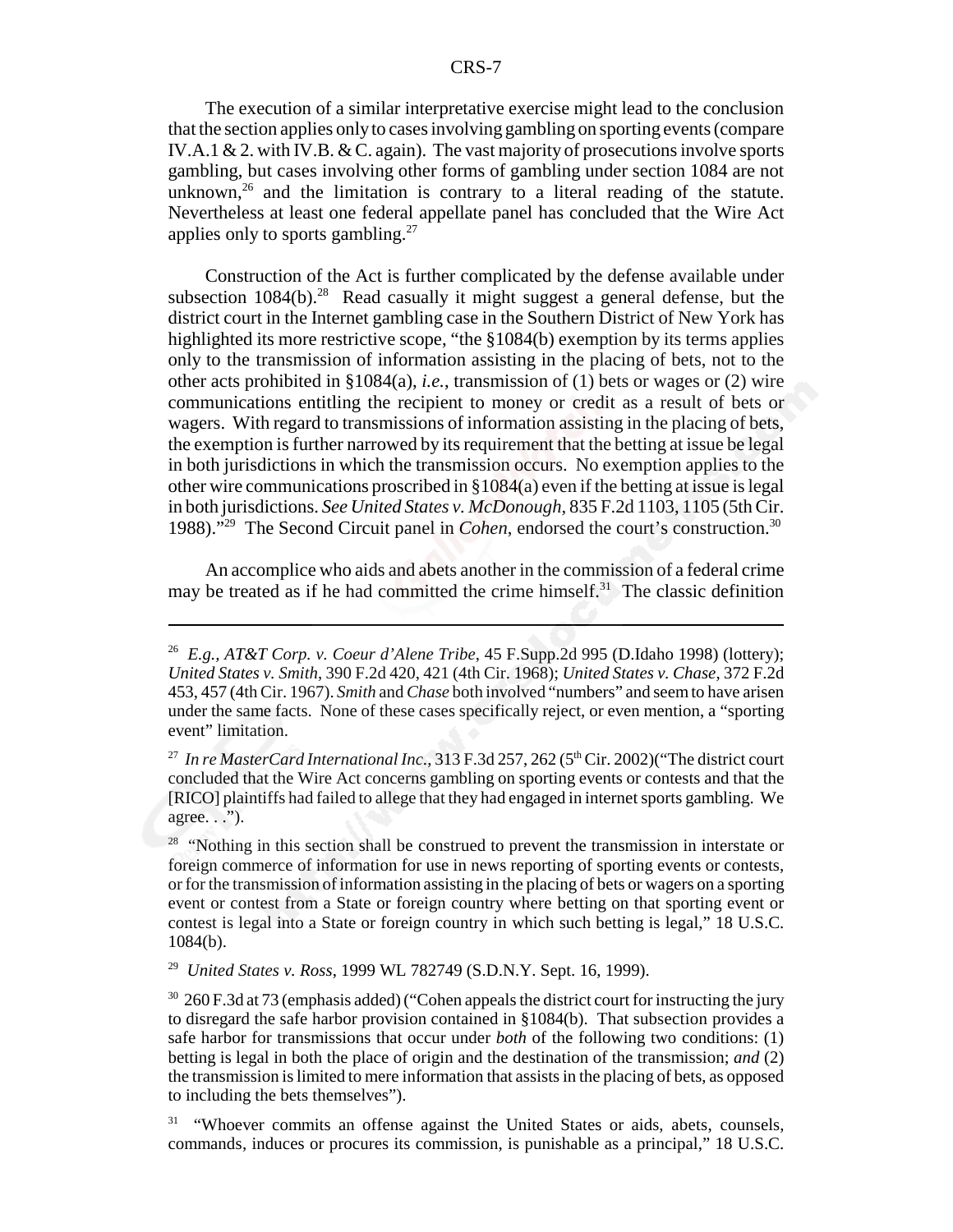from *Nye & Nissen v. United States*, 336 U.S. 613, 619 (1949) explains that liability for aiding and abetting attaches when one "in some sort associates himself with the venture, participates in it as in something that he wishes to bring about, [and] seeks by his action to make it succeed."32 The Department of Justice advised the National Association of Broadcasters that its members risked prosecution for aiding and abetting when they provided advertising for the online gambling operations.<sup>33</sup>

In addition to such accomplice liability, a conspirator who contrives with another for the commission of a federal crime is likewise liable for the underlying crime and for any additional, foreseeable offense committed by a confederate in furtherance of the common scheme. $34$ 

### 2(a).

<sup>32</sup> *United States v. Hungerford*, 465 F.2d 1113, 1117 (9<sup>th</sup> Cir. 2006), *citing, Nye & Nissen v. United States*, 336 U.S. 613, 619 (1949); *see also*, *United States v. Ibarra-Zelaya*, 465 F.3d 596, 603 (5th Cir. 2006); *United States v. Isaac-Sigala*, 448 F.3d 1206, 1213 (10<sup>th</sup> Cir. 2006); *United States v. Reifler*, 446 F.3d 65, 96 (2d Cir. 2006).

33 *Advertising for Internet Gambling and Offshore Sportsbook Operations*, Letter from United States Deputy Attorney General John G. Malcolm to the National Association of Broadcasters dated June 11, 2003, filed as Exhibit A with the complaint in *Casino City, Inc. v. United States Department of Justice*, Civil Action No. 04-557-B-M3 (M.D.La.), *quoted in*, *First Amendment as Last Resort: The Internet Gambling Industry's Bid to Advertise in the United States*, 50 ST. LOUIS UNIVERSITY LAW JOURNAL 1289, 1290 (2006).

In other related developments, U.S. marshals are reported to have seized \$3.2 million that Discovery Communications had accepted for ads from Tropical Paradise, a Web casino operation based in Costa Rica, *The Wall Street Journal - Europe*, A5 (Aug. 2, 2004), and the federal prosecutors apparently warned PayPal, a money transfer service, that it risked prosecution under 18 U.S.C. 1960 (transmission of funds intended to be used to promote or support unlawful activity) by providing services to online gambling operations, *American Banker*, 1 (April 2, 2003); *see also,* Smith, *Interbet, It's Illegal, But Online Gambling Mushrooms Anyway*, ROCKY MOUNTAIN NEWS 1B (Jan. 30, 2006)("the Sporting News earlier this month agreed to pay a \$4.2 million fine and launch a \$3 million public-service campaign to settle federal charges it had run illegal online gambling advertising"); *Internet Gambling Prohibition Act of 2006: Hearing Before the Subcomm. on Crime, Terrorism, and Homeland Security of the House Comm. on the Judiciary*, 109<sup>th</sup> Cong. 13 (2006) (*Hearing*) (statement of Bruce G. Ohr, Chief of the Organized Crime and Racketeering Section, Criminal Division, United States Department of Justice)("[I]n January 2006, the United States Attorney's Office in St. Louis announced a \$7.2 million settlement with the Sporting News to resolve claims that the Sporting News promoted illegal gambling. . . by accepting fees in exchange for advertising illegal gambling").

34 *Pinkerton v. United States,* 328 U.S. 640, 645-48 (1946); *Salinas v. United States*, 522 U.S. 52, 62-3 (1997)("The partners in the criminal plan must agree to pursue the same criminal objective and may divide up the work, yet each is responsible for the acts of each other"). The conspiratorial agreement is itself a separate crime under 18 U.S.C. 371 ("If two or more persons conspire either to commit any offense against the United States, or to defraud the United States, or any agency thereof in any manner or for any purpose, and one or more of such persons do any act to effect the object of the conspiracy, each shall be fined under this title or imprisoned not more than five years, or both. If, however, the offense, the commission of which is the object of the conspiracy, is a misdemeanor only, the punishment for such conspiracy shall not exceed the maximum punishment provided for such misdemeanor"); *United States v. Matias*, 465 F.3d 169, 173 (5<sup>th</sup> Cir. 2006); *United States*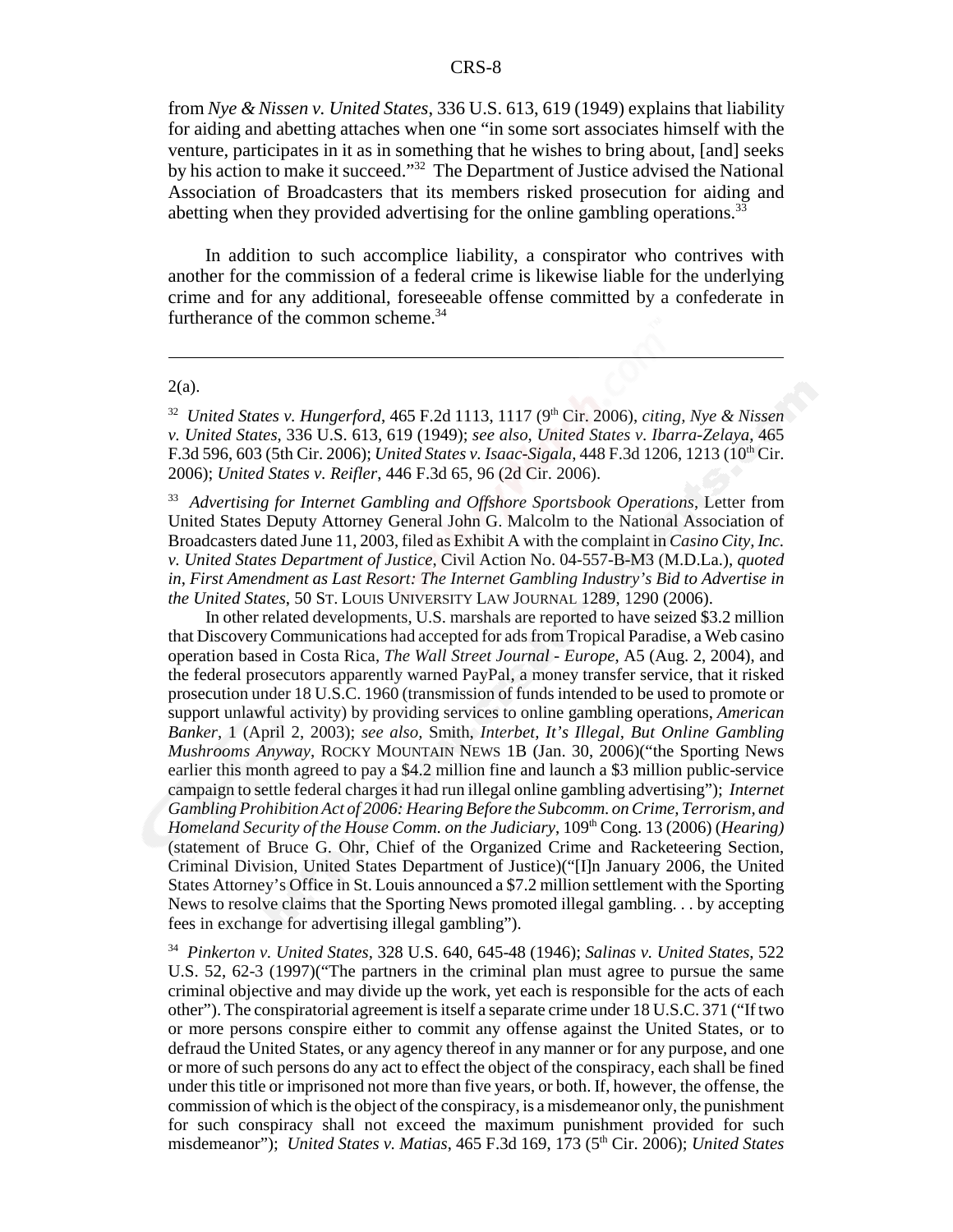A complication in construction of the Wire Act arises in the context of horse racing. There are some suggestions that the Wire Act was amended sub silentio by an appropriations rider rewording a provision in the civil Interstate Horseracing Act.<sup>35</sup> The Justice Department does not share this view.<sup>36</sup>

The Interstate Horseracing Act, 15 U.S.C. 3001-3007, is the product of the emergence of state licensed off-track betting parlors. The parlors accepted wagers on races conducted both within the state and without. Race tracks and those dependent upon their success objected that the tracks were losing customers who lived proximate to both an in state track and an off-track betting parlor in a neighboring state.<sup>37</sup> The Act provides for compensation agreements. More precisely, it prohibits acceptance of interstate off-track wagers except as provided in the Act, 15 U.S.C. 3003, but permits such acceptance with the consent of various horse racing associations, state horse racing commissions, state off-track racing commissions, and horse racing track operators, 15 U.S.C. 3004. It affords aggrieved states, horse racing associations and horsemen's groups a cause of action against violators of its provisions, 15 U.S.C. 3005, 3006. It neither provides criminal penalties nor explicitly addresses its relationship to other federal and state gambling laws.<sup>38</sup>

Although the Act calls for the consent of the operators of any track located within 60 miles of an off-track betting office, 15 U.S.C. 3004(b), it does not give track operators a cause of action for failure to comply with this or any of its other requirements, 15 U.S.C. 3005, 3006 (limiting liability to, and a cause of action for the benefit of, "the host State, the host racing association and the horsemen's group").

One track operator attempted unsuccessfully to invoke the Wire Act and federal racketeer influenced and corrupt organization (RICO) provisions to overcome this

*v. Woodard*, 459 F.3d 1078, 1084 (11<sup>th</sup> Cir. 2006); *United States v. Carter*, 449 F.3d 1287, 1298 (D.C.Cir. 2006); *United States v. Ruiz*, 446 F.3d 762, 769 (8th Cir. 2006).

35 Cabot & Christiansen, *Why the Future of Horseracing Is at Risk: The WTO Decision and Senator Kyl*, 9 GAMING LAW REVIEW 201, 204-5 (2005).

<sup>36</sup> *Hearing*, at 146 (statement of Bruce G. Ohr, Chief of the Organized Crime and Racketeering Section, Criminal Division, United States Department of Justice).

37 S.Rept. 95-554, at 3-5 (1977); *see also,* S.Rept.. 95-1117, at 4 (1978); H.Rept. 95-1733, at 4 (1978).

<sup>38</sup> The legislative history, however, suggests the absence of an intent to preempt state gambling laws, S.Rept. 95-1117, at 3 (1978) ("This procedure is intended to conform with the prevailing view that these matters are generally of State concern and that the States' prerogatives in the regulation of gambling are in no [way] preempted by this or other Federal law"); *see also*, H.Rept. 95-1733, at 3 (1978); *Kentucky Division, Horsemen's Benevolent & Protective Ass'n, Inc. v. Turfway Park Racing Ass'n, 20 F.3d 1406, 1414* (6<sup>th</sup> Cir. 1994)("Under the Act, each state may prohibit interstate off-track wagering within its borders, and may prohibit a resident racetrack from contracting with an off-track wagering facility in another state").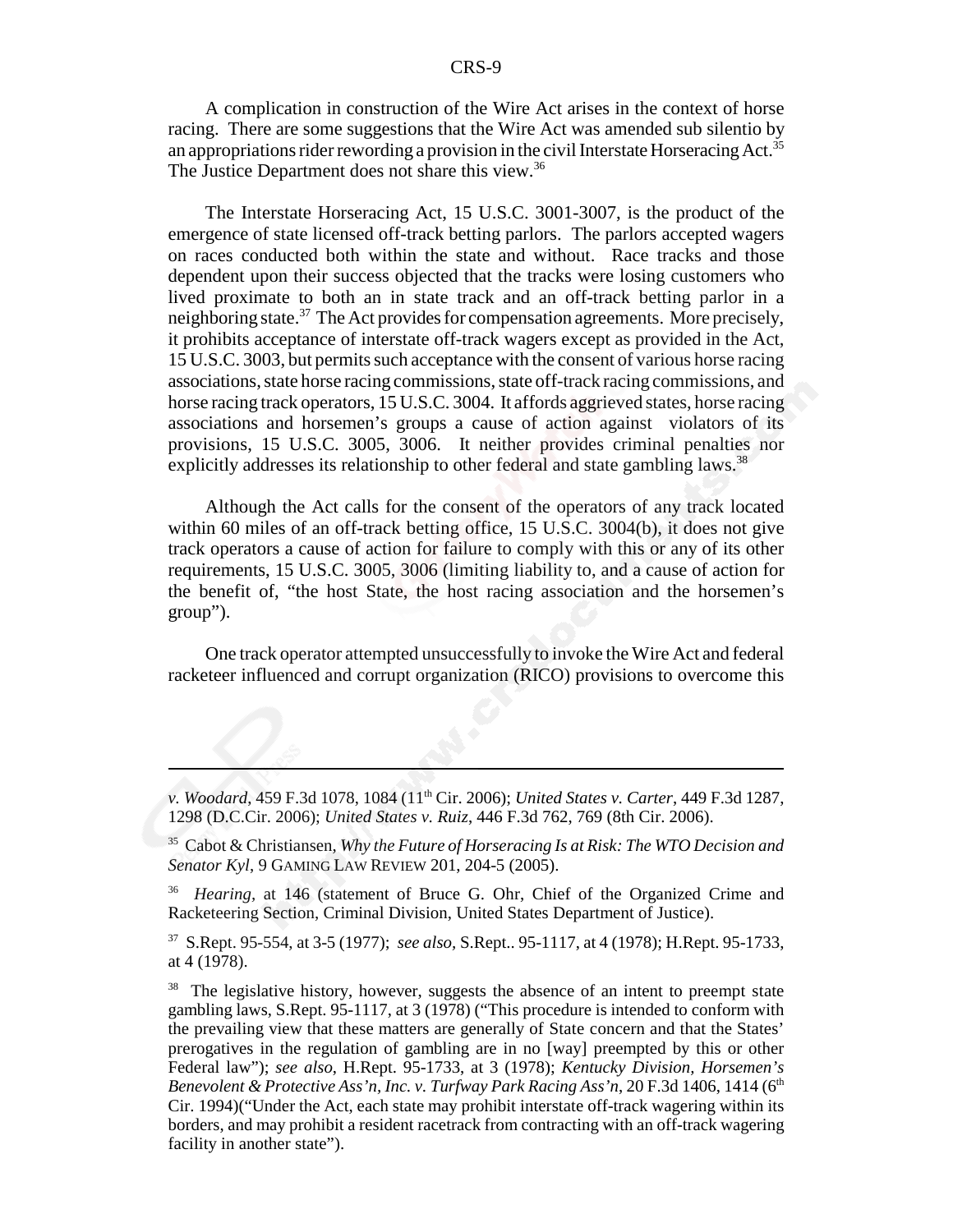limitation.<sup>39</sup> *Suffolk* claimed that the defendant, who operated an off-track betting site within 60 miles of *Suffolk*, accepted wagers on interstate races without its consent and that these activities involved the patterned interstate transmission of gamblingassisting information (race results) from the track to the off-track betting parlor in violation of the Wire Act and consequently constituted a RICO violation, *id.* at 1272. The First Circuit affirmed the lower court's rejection of the claim on the basis of the Wire Act exception found in 18 U.S.C. 1084(b) that exempts the interstate transmission of sports gambling-assisting information to and from jurisdictions where gambling on such sporting events or contests is legal.<sup>40</sup> Summarizing in general terms, the court declared:

To recapitulate, we think it clear that Congress, in adopting section 1084, did not intend to criminalize acts that neither the affected states nor Congress itself deemed criminal in nature. [The defendant's] acts fall into this chiaroscuro category – perhaps not right, but certainly not felonious. It follows that these acts, not indictable under section 1084, cannot constitute a pattern of racketeering activity within RICO's definitional parameters. *Id.* at 1273.

The operator of an off-shore internet gambling site subsequently seized upon this "Congress-did-not-intend-to-criminalize" language when challenging his conviction under the Wire Act, *United States v. Cohen*, 260 F.3d 68 (2d Cir. 2001). The Second Circuit rejected the challenge with the observation that unlike *Suffolk* where the transmission of gambling-related information came within the safe harbor of section 1084(b), Cohen's case involved the online (*i.e*., wire) transmission of wagers themselves, a transmission that fall outside the safe harbor provision of the section 1084(b), *id.* at 73.

The facts that gave rise to *Suffolk* and *Cohen*, however, occurred prior to the 2000 amendments to the Interstate Horseracing Act. Public Law 106-553, which made appropriations for the District of Columbia as well as for the Departments of Commerce, Justice and State, amended the definition of "interstate off-track wager" in the Interstate Horseracing Act to read:

> "interstate off-track wager" means a legal wager placed or accepted in one State with respect to the outcome of a horserace taking place in another State *and includes pari-mutuel wagers, where lawful in each State involved, placed or transmitted by an individual in one State via telephone*

<sup>&</sup>lt;sup>39</sup> Sterling Suffolk Racecourse Ltd. v. Burrillville Racing Ass'n, Inc., 989 F.2d 1266 (1<sup>st</sup> Cir. 1993). RICO prohibits the acquisition or operation of an enterprise whose activities affect interstate or foreign commerce through the patterned commission of two or more "racketeering activities", *i.e*., two or more other specifically designated offenses (such as violations of 18 U.S.C. 1084(a)(the Wire Act)), 18 U.S.C. 1961-1968. Anyone injured in his business or property by a RICO violation enjoys a cause of action for treble damages, 18 U.S.C. 1964(c).

<sup>&</sup>lt;sup>40</sup> *Id.* at 1272 ("Conceding, withal, that wagering of the sort transacted at [defendant's] facility is permissible under the relevant laws of all interested states, appellant pins its RICO-related hopes on section 1084(a). But section 1084(a) carves out a specific exception for circumstances in which wagering on a sporting event is legal in both the sending and receiving state. See 18 U.S.C. 1084(b). That exception applies here").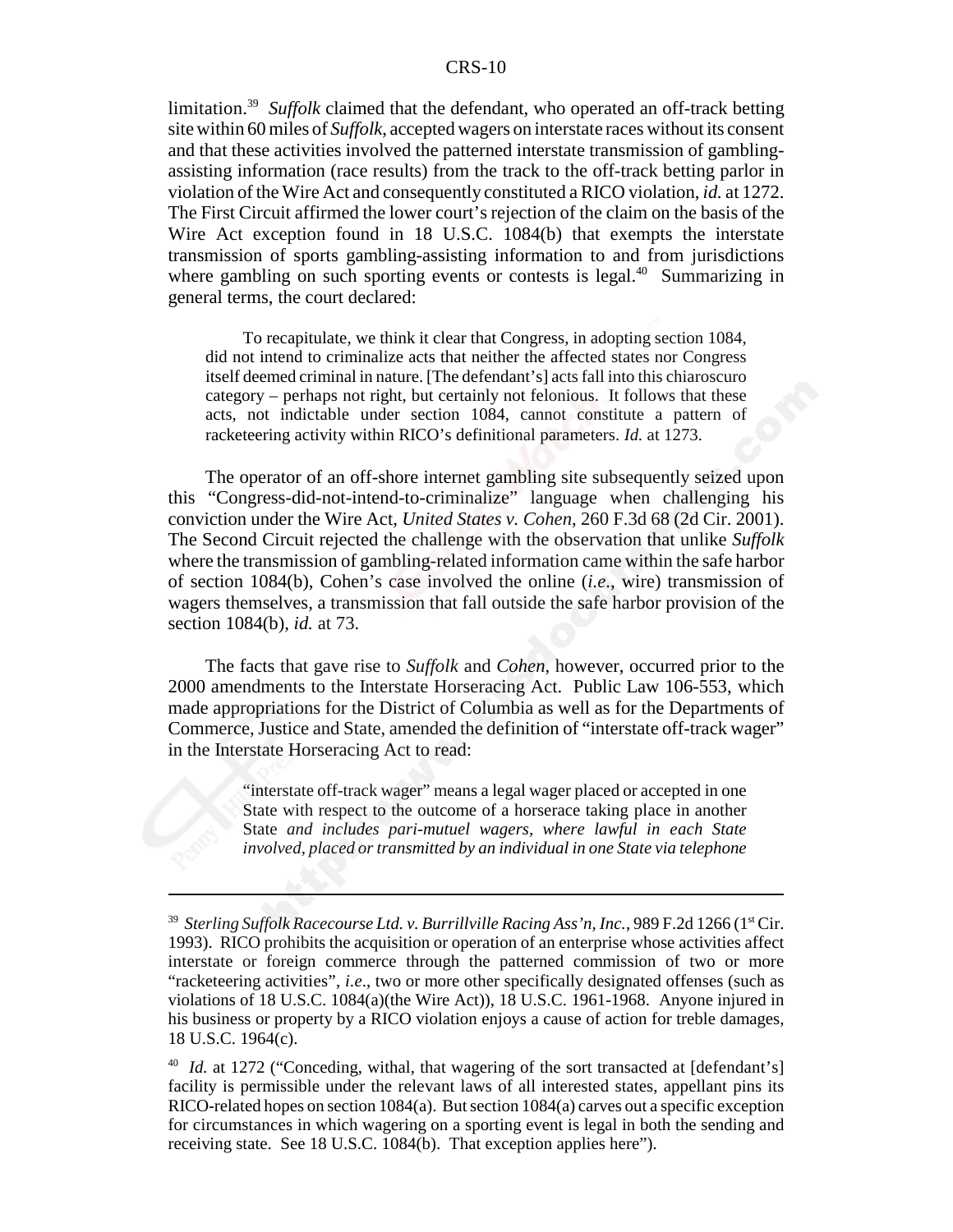*or other electronic media and accepted by an off-track betting system in the same or another State, as well as the combination of any pari-mutuel wagering pools*. 15 U.S.C. 3002(3); sec. 629, P.L. 106-533, 114 Stat. 2762- 108 (2000) (language of the amendment in italics).

The language in italics was added for the first time in conference with the simple accompanying explanation which in its entirety declares, "the conference agreement includes a new section 629, to clarify the Interstate Horseracing Act regarding certain pari-mutuel wagers," H.Rept. 106-1005, at 317 (2000). A critic objected to the amendment during floor debate.<sup>41</sup> Otherwise the only reference was "inserted or appended, rather than spoken, by a Member of the House on the floor."<sup>42</sup>

Proponents claim the amendment permits tracks to accept online, out of state bets from states where pari-mutuel betting is legal (although not necessarily where either off-track or online betting is legal); $43$  the Justice Department disagrees. $44$ Uncertainty over the issue apparently led an Appellate Body of the World Trade Organization (WTO) to conclude that the United States may permit domestic entities to offer Internet gambling on horse racing which it denies offshore entities such an opportunity.45 During hearings on the Unlawful Internet Gambling Enforcement Act,

43 Cabot & Christiansen, *Why the Future of Horseracing Is at Risk: The WTO Decision and Senator Kyl*, 9 GAMING LAW REVIEW 201, 204-5 (2005).

44 *Hearing,* at 146 (statement of Bruce G. Ohr, Chief of the Organized Crime and Racketeering Section, Criminal Division, United States Department of Justice).

<sup>&</sup>lt;sup>41</sup> "I want Members of this body to be aware that section 629 of the conference report would legalize interstate pari-mutual gambling over the Internet. Under the current interpretation of the Interstate Horse Racing Act in 1978, this type of gambling is illegal, although the Justice Department has not taken steps to enforce it. This provision would codify legality of placing wages over the telephone or other electronic media like the Internet," 146 Cong.Rec. 24938 (2000)(remarks of Rep. Wolf).

 $42$  "The conference report contains a provision (Section 629) which clarifies that the Interstate Horseracing Act permits the continued merging of any wagering pools and wagering activities conducted between individuals and state-licensed and regulated off-track betting systems located in one or more states, whether such wages are conducted in person, via telephone or other electronic media, provided such wages are placed on a closed-loop subscriber-based service, which would include an effective customer and age verification process to ensure that all federal state requirements and appropriate data security standards are net to prevent unauthorized use by a minor or non-subscriber. The amendment clarifies that the Interstate Horseracing Act permits wagers made by telephone or other electronic media to be accepted by an off-track betting system in another state provided that such types of wages are lawful in each state involved and meet the requirements, if any, established by the legislature or appropriate regulatory body in the state where the person originating the wager resides," 146 *Cong.Rec*. 24979 (2000)(Rep. Rogers)(this statement appears in type face used to "indicate<sup>[]</sup> words inserted or appended, rather than spoken by a Member of the House on the floor, 146 *Cong.Rec.* 24908 (2000)").

<sup>&</sup>lt;sup>45</sup> "[T]he United States has not shown, in light of the Interstate Horseracing Act, that the prohibitions embodied in those measures [*i.e*., the Wire Act, the Travel Act, and the Illegal Gambling Business Act] are applied to both foreign and domestic service suppliers of remote betting services for horse racing," *United States – Measures Affecting the Cross-Border Supply of Gambling and Betting Services (AB-2005-1)*, WT/DS285/AB/R, at 126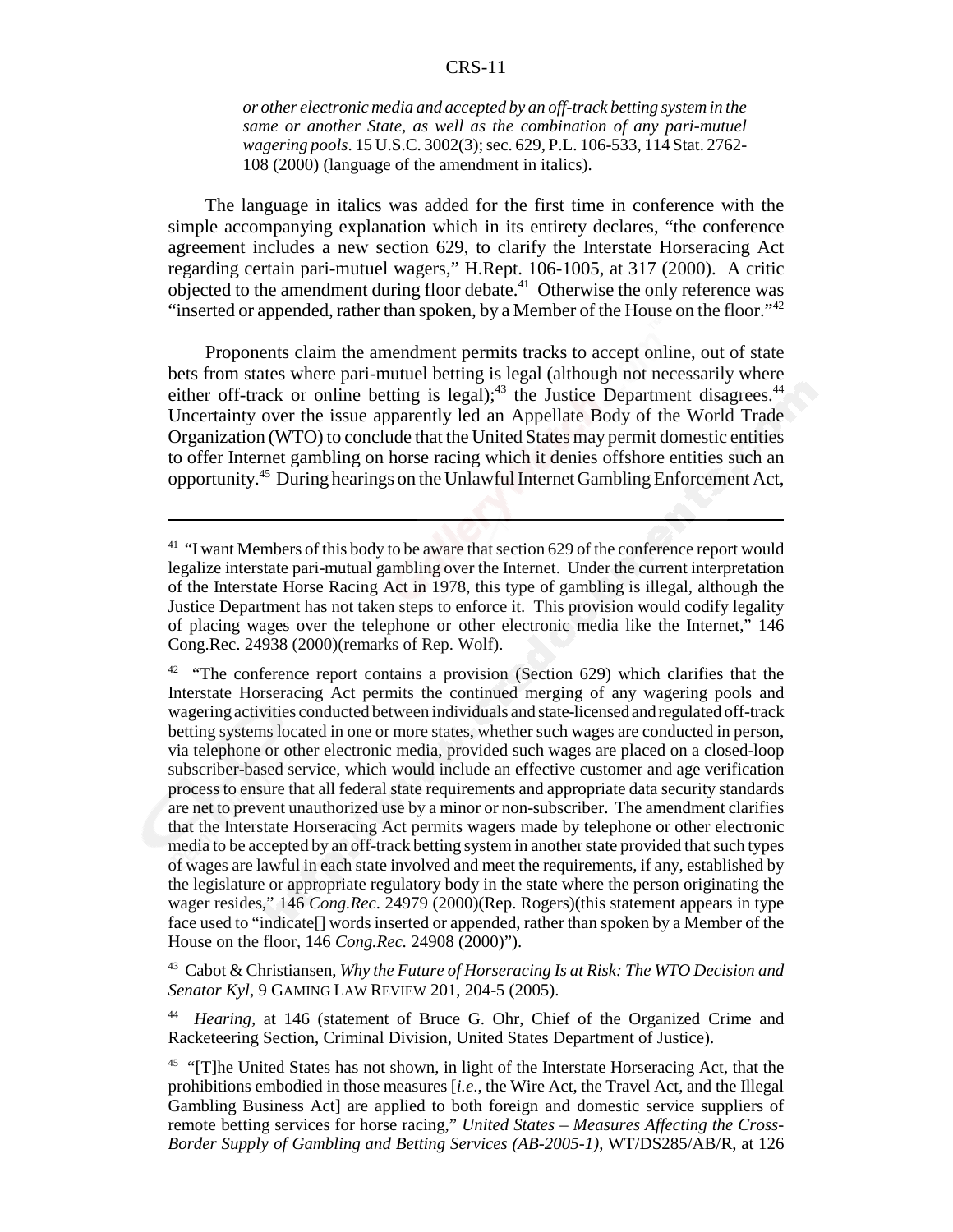the Justice Department indicated that to confirm its understanding of the law it was conducting "a civil investigation relating to a potential violation of law regarding this activity."46

## **Illegal Gambling Businesses**

On the face of it, an illegal gambling business conducting its activities by way of the Internet seems to come within the reach of section 1955. The limited commentary on the point appears to concur.<sup>47</sup> Dicta in an early federal appellate decision likewise strongly suggested the applicability of section 1995:

> [U]nder §1955, it is quite obvious that bettors should not be held criminally liable either under the statute or under §2 and that local merchants who sell the accounting paper or the computers on which bets are registered are not sufficiently connected to the enterprise to be included even if they know that their goods will be used in connection with the work of the business. On the other hand, it seems similarly obvious that the seller of computer hardware or software who is fully knowledgeable about the nature and scope of the gambling business would be liable under §2 if he installs the computer, electronic equipment and cables necessary to operate a "wire shop" or a parimutuel betting parlor, configures the software programs to process betting information and instructs the owners of the gambling business on how to use the equipment to make the illegal business more profitable and efficient. Such actions would probably be sufficient proof that the seller intended to further the criminal enterprise.<sup>48</sup>

Violations of section 1955 are punishable by imprisonment for not more than 5 years and/or fines of the greater of not more than twice the gain or loss associated with the offense or \$250,000 (\$500,000 for an organization), 18 U.S.C. 1955(a), 3571(d). Moreover, the federal government may confiscate any money or other property used in violation of the section, 18 U.S.C. 1955(d). The offense may also provide the foundation for a prosecution under the Travel Act, 18 U.S.C. 1952, the money laundering statutes, 18 U.S.C. 1956 and 1957, and RICO, 18 U.S.C. 1961- 1963.

The elements of section 1955 apply to anyone who:

<sup>(</sup>April 7, 2005), available on November 17, 2006 at, [www.wto.org/english/tratop\_e/disput\_e/285abr\_e.pdf].

<sup>46</sup> *Hearing* at 14 (statement of Bruce G. Ohr, Chief of the Organized Crime and

Racketeering Section, Criminal Division, United States Department of Justice).

<sup>47</sup> Gottfried, *The Federal Framework for Internet Gambling*, 10 RICHMOND JOURNAL OF LAW AND TECHNOLOGY 26, 53 (2004)("While section 1955 has yet to be successfully used to prosecute an Internet gaming operation, its minimal requirements may make it a likely candidate for future use"); General Accounting Office [now the Government Accountability Office], *Internet Gambling: An Overview of the Issues* 11 (Dec. 2002); *Blackjack or Bust: Can U.S. Law Stop Internet Gambling?* 16 LOYOLA OF LOST ANGELES ENTERTAINMENT LAW JOURNAL 667, 675-77 (1996).

<sup>48</sup> *United States v. Hill*, 55 F.3d 1197, 1200 (6th Cir. 1995).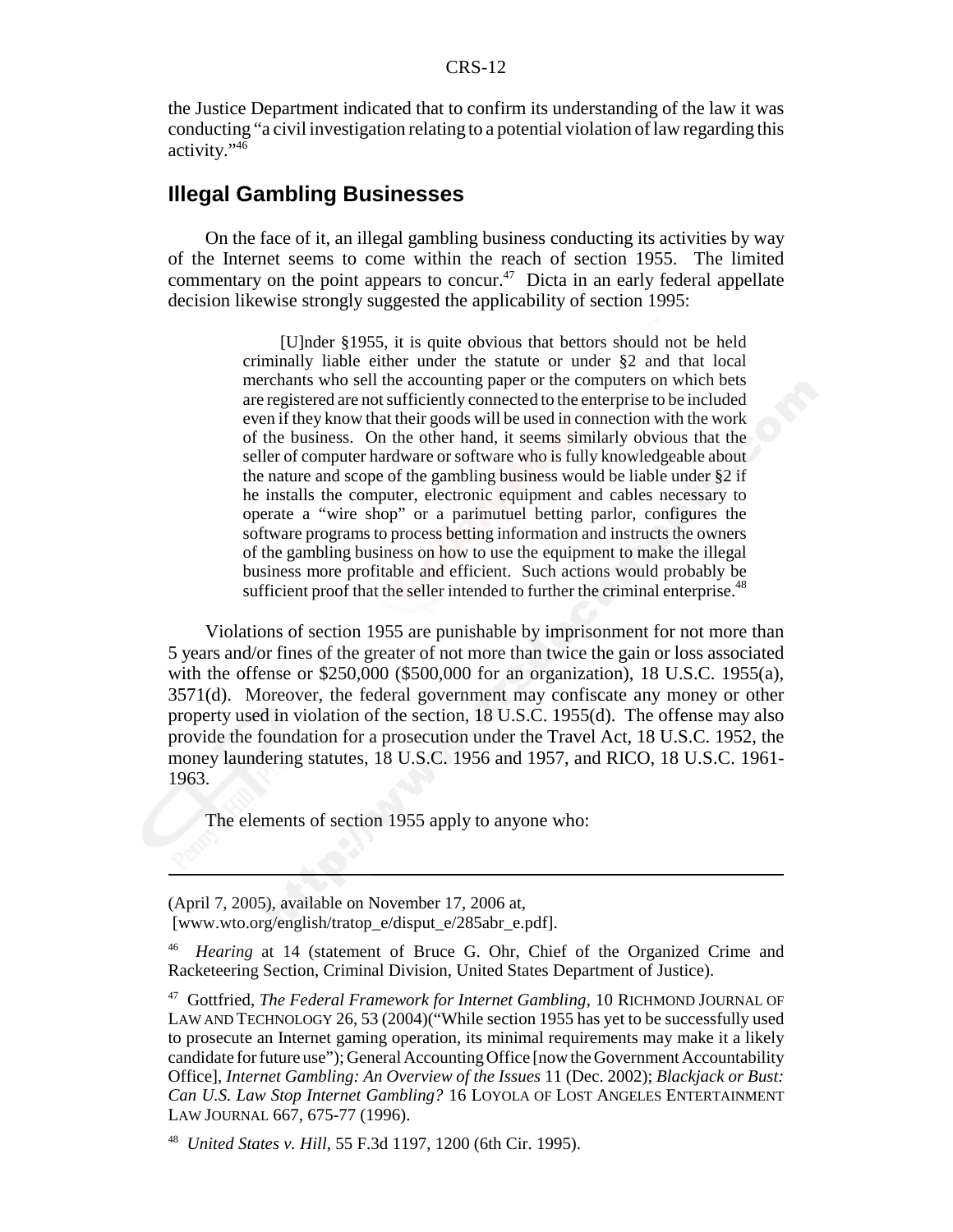I. A. conducts,

- B. finances,
- C. manages,
- D. supervises,
- E. directs, or
- F. owns

II. all or part of an illegal gambling business that

III. A. is a violation of the law of a State or political subdivision in which it is conducted;

 B. involves five or more persons who conduct, finance, manage, supervise, direct, or own all or part of such business; and

 C. has been or remains in substantially continuous operation for a period in excess of thirty days or has a gross revenue of \$2,000 in any single day.

"[N]umberous cases have recognized that 18 U.S.C. 1955 proscribes any degree of participation in an illegal gambling business except participation as a mere bettor."49 Or as more recently described, "'[c]onductors' extends to those on lower echelons, but with a function at their level necessary to the illegal gambling operation."50

The section bars only those activities that involve illegal gambling under applicable state law and that meet the statutory definition of a business. Illegal gambling is at the threshold of any prosecution under the section, and cannot to be pursued if the underlying state law is unenforceable under either the United States Constitution,<sup>51</sup> or the operative state constitution.<sup>52</sup>

<sup>49</sup> *Sanabria v. United States*, 437 U.S. 54, 70-1 n.26 (1978); *United States v. Atiyeh*, 402 F.3d 354, 372 (3d Cir. 2005).

<sup>50</sup> *United States v. O'Brien*, 131 F.3d 1428, 1431 (10th Cir. 1997). Perceptions of necessity are not always particularly demanding, *see e.g., United States v. Heacock*, 31 F.3d 249, 252- 53 (5th Cir. 1994)(may include "everyone from layoff bettors and line services to waitresses who serve drinks"); *United States v. Grey*, 56 F.3d 1219, 1221 (10th Cir. 1995)(bartenders and managers of establishments where the defendant placed his video poker machines and who recording winnings, made payoffs, and reset the machines were properly counted as conductors of the defendant's gambling business); *United States v. Mick*, 263 F.3d 553, 568-  $69$  ( $6<sup>th</sup>$  Cir. 2001)("layoff bettors may be considered part of the requisite five members, so long as their dealings with the gambling business are regular and not just based on one contact"); *United States v. Febus*, 218 F.3d 784, 797 (7<sup>th</sup> Cir. 2000)(emphasis added) (conduct for purposes of section 1955 extends to the performance of "any act, function or duty which is necessary to *or helpful* in the ordinary operation of the business" including the owner of a bar who knowingly allowed gamblers to use the bar as a collection site); *United States v. Chance*, 306 F.3d 356, 379-80 (6<sup>th</sup> Cir. 2002)("regularly helpful or necessary to the operation of the gambling enterprise"); *Requirement of 18 U.S.C. §1955, Prohibiting Illegal Gambling Business, That Such Business Involve Five or More Persons*, 55 ALR FED. 778 (1981 & 2006 Supp.).

<sup>51</sup> *Cf., United States v. Hill*, 167 F.3d 1055, 1063-64 (6th Cir. 1999).

<sup>52</sup> *Cf., United States v. Ford*, 184 F.3d 566, 582-83 (6th Cir. 1999).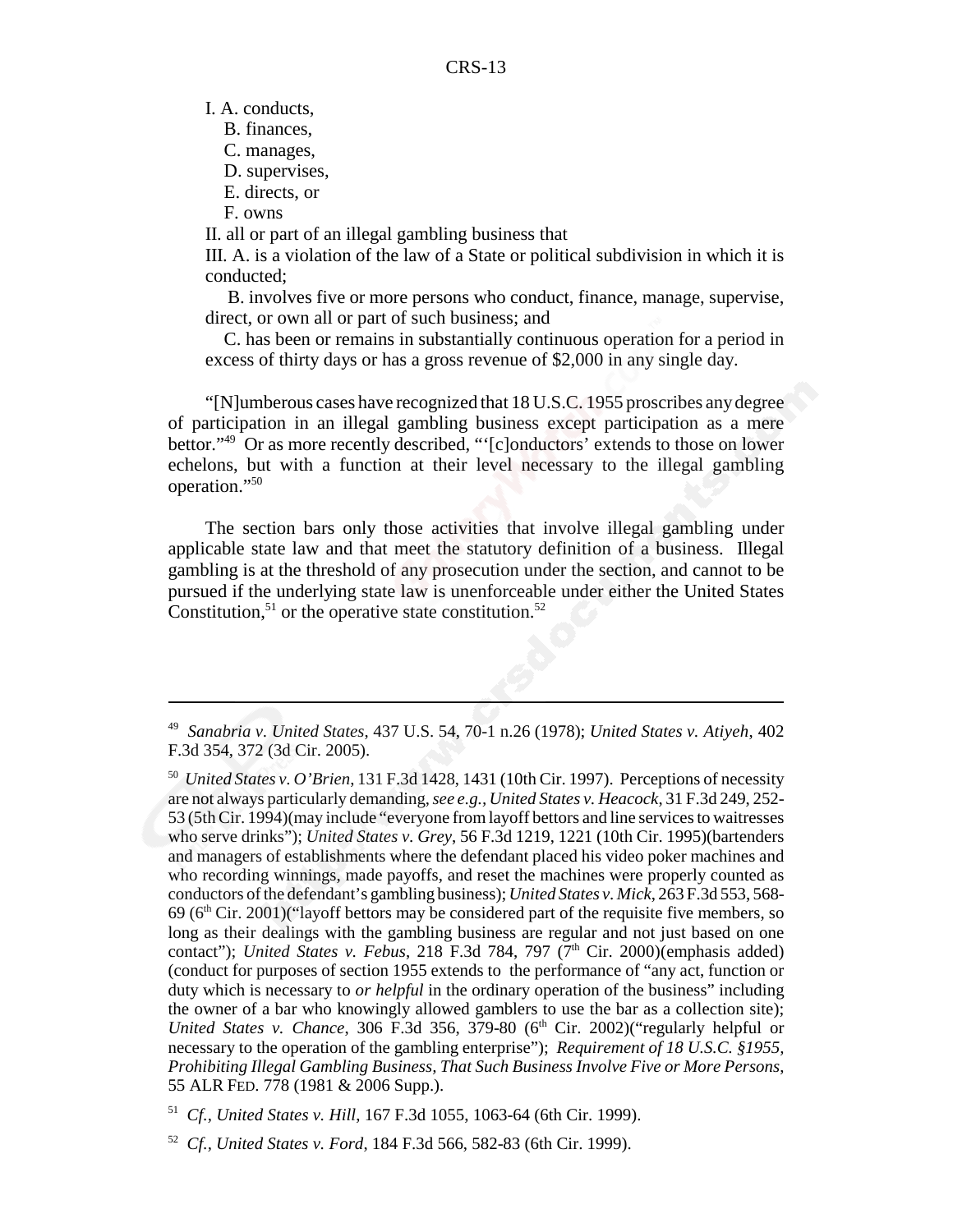The business element can be satisfied (for any endeavor involving five or more participants) either by continuity ("has been or remains in substantially continuous operation for period in excess of thirty days") or by volume ("has a gross revenue of \$2,000 in any single day").<sup>53</sup> The volume prong is fairly self-explanatory and the courts have been fairly generous in their assessment of continuity.<sup>54</sup> They are divided, however, on the question of whether the jurisdictional five and continuity/volume features must coincide.55

There is no such diversity of opinion on the question of whether section 1955 lies within the scope of Congress' legislative authority under the Commerce Clause. The Supreme Court's decision in *United States v. Lopez*, 514 U.S. 549 (1996), finding the Gun Free School Zone Act  $(18 \text{ U.S.C. } 922(q))$  beyond the bounds of Congress' Commerce Clause power, stimulated a host of appellate decisions here and elsewhere. In the case of section 1955, *Lopez* challenges have been rejected with the observation that, unlike the statute in *Lopez*, section 1955 (a) involves the regulation of a commercial activity (a gambling business), (b) comes with jurisdictional elements selected to reserve prosecution to those endeavors likely to substantially affect interstate commerce (five participants in a substantial gambling undertaking), and (c) was preceded by Congressional findings evidencing the impact of substantial gambling operations upon interstate commerce.<sup>56</sup>

The accomplice and conspiratorial provisions attend violations of section 1955 as they do violations of the Wire Act. Although frequently difficult to distinguish in a given case, the difference is essentially a matter of depth of involvement. "[T]o be guilty of aiding and abetting a section 1955 illegal gambling business . . . the defendant must have knowledge of the general scope and nature of the illegal

55 *Compare, United States v. Nicolaou*, 180 F.3d 565, 568 (4th Cir. 1999)("the five-person requirement must be satisfied in conjunction with the third element. That is . . . section 1955 covers only those gambling operations that involve at all times during some thirty day period at least five persons . . . or that involve at least five persons on any single day on which it had gross revenues of \$2,000"), *with, United States v. Boyd*, 149 F.3d 1062, 1064-65 (10th Cir. 1998)("the government is not required to demonstrate the involvement of five or more persons for a continuous period of more than thirty days to support a conviction under §1955, but rather need only demonstrate that the operation operated for a continuous period of thirty days and involved five or more persons at some relevant time").

<sup>&</sup>lt;sup>53</sup> *Sikes v. Teleline, Inc., 281 F.3d 1350, 1366-367 (11<sup>th</sup> Cir. 2002).* 

<sup>54</sup> *E.g., United States v. Trupiano*, 11 F.3d 769, 773-74 (8th Cir. 1993)("Congress did not purport to require absolute or total continuity in gambling operations. Consistent with this, substantially continuous has been read not to mean every day. The operation, rather, must be one that was conducted upon a schedule of regularity sufficient to take it out of the casual nonbusiness category").

<sup>56</sup> *E.g., United States v. Riddle*, 249 F.3d 529, 538-39 (6th Cir. 2001); *United States v. Lee,* 173 F.3d 809, 810-11 (11th Cir. 1999); *United States v. Threadgill*, 172 F.3d 357, 371-72 & n.12 (5th Cir. 1999); *United States v. Ables*, 167 F.3d 1021, 1026-28 (6th Cir. 1999)(also rejecting the suggestion that section 1955 exceeded the reach of Congress under the Commerce Clause because it intruded into an area traditionally reserved to the states); *United States v. Boyd*, 149 F.3d 1062, 1066 (10th Cir. 1998); *United States v. Zizzo*, 120 F.3d 1338, 1350 (7th Cir. 1998); *United States v. Wall*, 912 F.3d 1444, 1445-452 (6th Cir. 1996).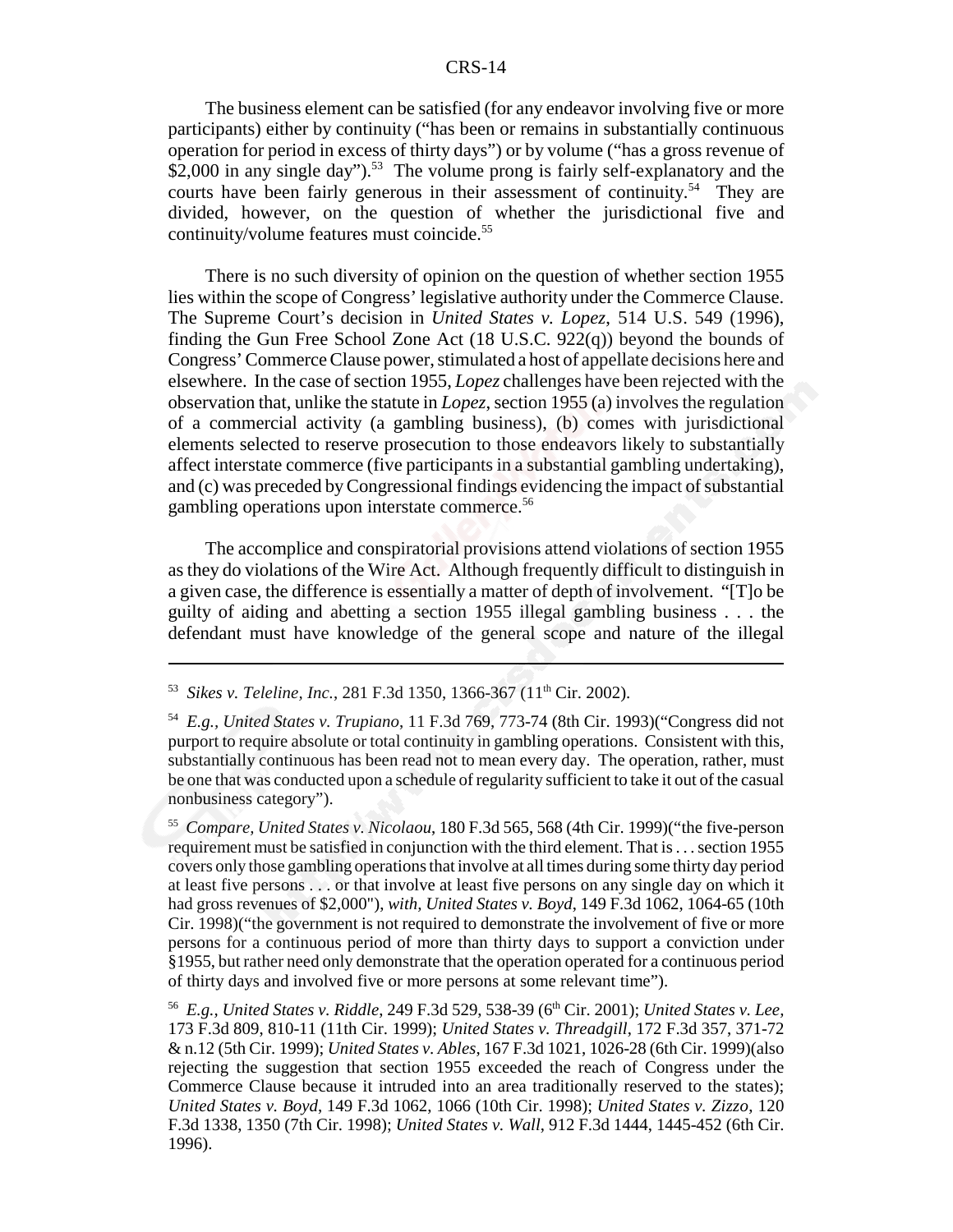gambling business and awareness of the general facts concerning the venture . . . [and he] must take action which materially assists in 'conducting, financing, managing, supervising, directing or owning' the business for the purpose of making the business succeed," *United States v. Hill*, 55 F.3d 1197, 1201-202 (6th Cir. 1995). Unlike conspiracy, one may only be prosecuted for aiding and abetting the commission of a completed crime; "before a defendant can be found guilty of aiding and abetting a violation of section 1955 a violation of section 1955 must exist . . . [and] aiders and abettors cannot be counted as one of the statutorily required five persons," *id.* at 1204.

As a general rule, a federal conspiracy exists when two or more individuals agree to commit a federal crime and one of them commits some overt act in furtherance of their common scheme.<sup>57</sup> "A conspiracy may exist even if a conspirator does not agree to commit or facilitate each and every part of the substantive offense. The partners in the criminal plan must agree to pursue the same criminal objective and may divide up the work, yet each is responsible for acts of each other. If the conspirators have a plan which calls for some conspirators to perpetrate the crime and others to provide support, the supporters are as guilty as the perpetrators."58 Conspiracy is a separate crime and thus conspirators may be convicted of both substantive violations of section 1955 and conspiracy to commit those violations.<sup>59</sup> In fact, under the *Pinkerton* doctrine, coconspirators are liable for conspiracy, the crime which is the object of the conspiracy (when it is committed), and any other reasonably foreseeable crimes of their confederates committed in furtherance of the conspiracy.<sup>60</sup>

The application of section 1955 to offshore gambling operations that take wagers from bettors in the United States involves two questions. First, does state law proscribing the gambling in question apply when some of the elements of the offense are committed outside its jurisdiction? Second, did Congress intend section 1955 to apply beyond the confines of the United States?

Section 1955 can only apply overseas when based on an allegation that the gambling in question is illegal under a state law whose reach straddles jurisdictional lines. For example, a statute that prohibits recording bets (bookmaking) in Texas cannot be used against a gambling business which records bets only in Jamaica or Dominican Republic even if the bets are called in from Texas, *United States v. Truesdale*, 152 F.3d 443, 446-49 (5th Cir. 1998) (rejecting the argument that the gambling was illegal under a provision of Texas law not mentioned in indictment or

<sup>57</sup> *United States v. Falcone*, 311 U.S. 205, 210 (1941); *United States v. Blackwell*, 459 F.3d 739, 760 (6<sup>th</sup> Cir. 2006); *United States v. Yehling*, 456 F.3d 1236, 1240 (10<sup>th</sup> Cir. 2006); *United States v. Soy,* 454 F.3d 766, 768 (7<sup>th</sup> Cir. 2006).

<sup>58</sup> *Salinas v. United States*, 522 U.S. 52, 63-4 (1997).

<sup>59</sup> *Iannelli v. United States*, 420 U.S. 770 (1975); *United States v. Jimenez Recio*, 537 U.S. 270, 274 (2003).

<sup>60</sup> *Pinkerton v. United States,* 328 U.S. 640, 645-48 (1946); *United States v. Woodard*, 459 F.3d 1078, 1084 (11th Cir. 2006); *United States v. Carter*, 449 F.3d 1287, 1298 (D.C.Cir. 2006); *United States v. Ruiz*, 446 F.3d 762, 769 (8th Cir. 2006).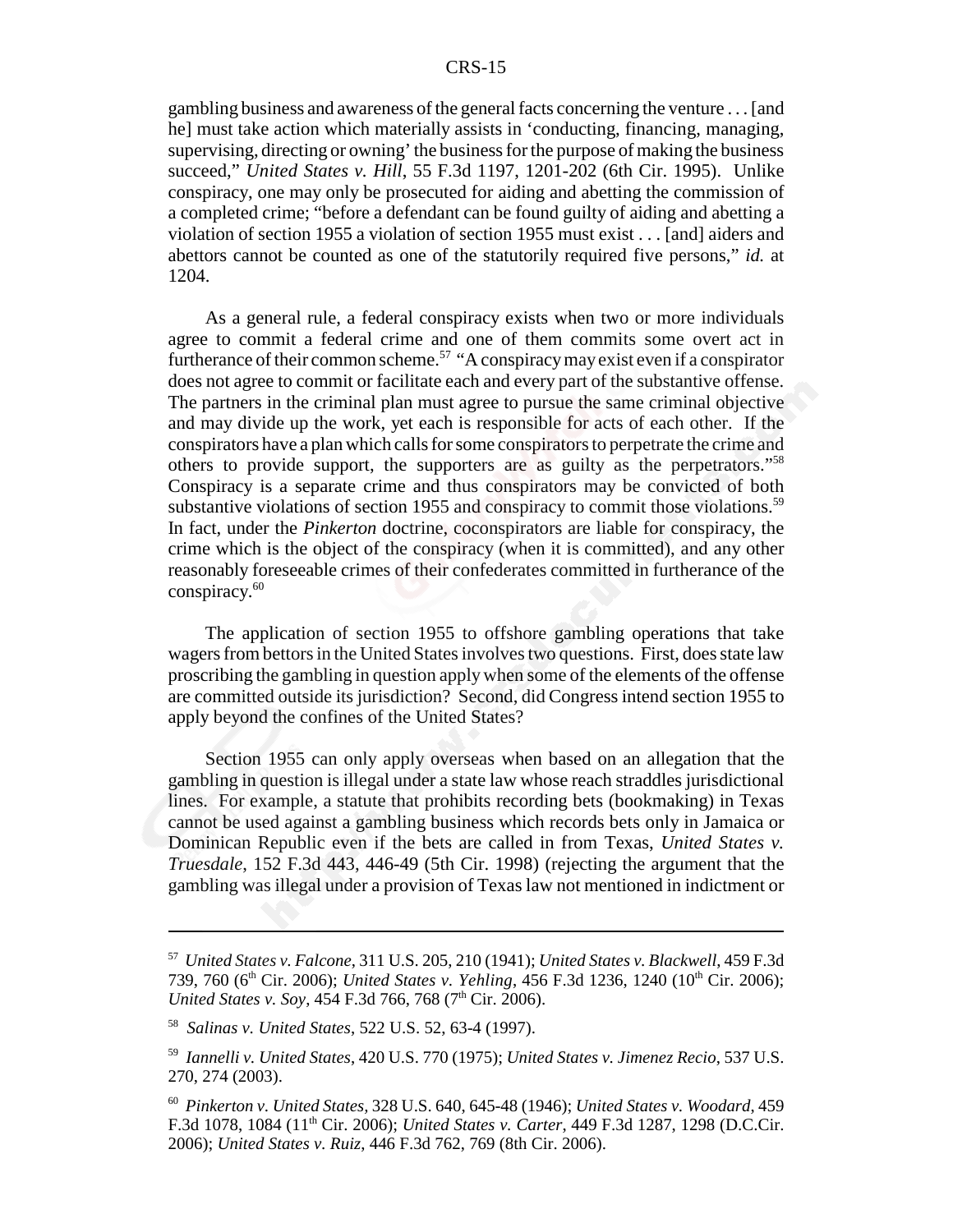the jury charge). On the other hand, an overseas gambling business may find itself in violation of section 1955 if it accepts wagers from bettors in New York, because New York law considers the gambling to have occurred where the bets are made, inter alia.<sup>61</sup>

Whether a federal criminal statute applies overseas is a matter of Congressional intent.<sup>62</sup> The intent is most obvious where Congress has expressly stated that a provision shall have extraterritorial application, *e.g.,* 18 U.S.C. 2381 (relating to treason committed in the United States "or elsewhere").

In the absence of an explicit statement, the courts use various construction aids to divine Congressional intent. Unless some clearer indication appears, Congress is presumed to have intended its laws to apply only within the United States.<sup>63</sup> The courts have recognized contrary indications under several circumstances. Congress will be thought to have intended a criminal proscription to apply outside the United States where one of the elements of the offense, like the commission of an overt act in furtherance of a conspiracy, occurs in the United States.<sup>64</sup> Similarly, Congress will be thought to have intended to outlaw overseas crimes calculated to have an impact in the United States, for example, false statements made abroad in order to gain entry into the United States.<sup>65</sup> Finally, Congress will be thought to have intended extraterritorial application for a criminal statute where its purpose in enacting the

<sup>61</sup> *People v. World Interactive Gaming Corp.*, 1999 WL 591995, slip at 5 (N.Y.S.Ct.)(July 22, 1999)("Respondents argue that the Court lacks subject matter jurisdiction, and that Internet gambling falls outside the scope of New York state gambling prohibitions, because the gambling occurs outside of New York state. However, under New York Penal Law, if the person engaged in gambling is located in New York, then New York is the location where the gambling occurred (See Penal Law  $\S225.02(2)$ ). Here, some or all of those funds in an Antiguan bank account are staked every time the New York user enters betting information into the computer. It is irrelevant that Internet gambling is legal in Antigua. The act of entering the bet and transmitting the information from New York via the Internet is adequate to constitute gambling activity within New York state").

<sup>62</sup> *EEOC v. Arabian American Oil Co.*, 499 U.S. 244, 248 (1991)("Congress has the authority to enforce its laws beyond the territorial boundaries of the United States. Whether Congress has in fact exercised that authority . . . is a matter of statutory construction"); *Foley Brothers v. Filardo*, 336 U.S. 281, 284-85 (1949) ("The question . . is not the power of Congress to extend the . . . law to . . . foreign countries. Petitioners concede that such power exists. The question is rather whether Congress intended to make the law applicable"); *In re Simon*, 153 F.3d 991, 995 (9th Cir. 1998); *United States v. Delgado-Garcia*, 374 F.3d 1337, 1345 (D.C.Cir. 2004); *see generally, Extraterritorial Application of American Criminal Law*, CRS REPT. 94-166A.

<sup>63</sup> *Small v. United States*, 544 U.S. 385, 388-89 (2005); *Sale v. Haitian Centers Council, Inc.*, 509 U.S. 155, 174 (1993); *Steele v. Bulova Watch Co.*, 344 U.S. 280, 285 (1952).

<sup>64</sup> *United States v. MacAllister*, 160 F.3d 1304, 1308 (11th Cir. 1998).

<sup>65</sup> *Ford v. United States*, 273 U.S. 593, 620-21 (1927)("Acts done outside a jurisdiction, but intended to produce and producing detrimental effects within it, justify a State in punishing the cause of the harm as if he had been present at the effect"); *United States v. Larsen*, 952 F.2d 1099, 1100-101 (9th Cir. 1991); *United States v. Hill*, 279 F.3d 731, 739-40 (9<sup>th</sup> Cir. 2002).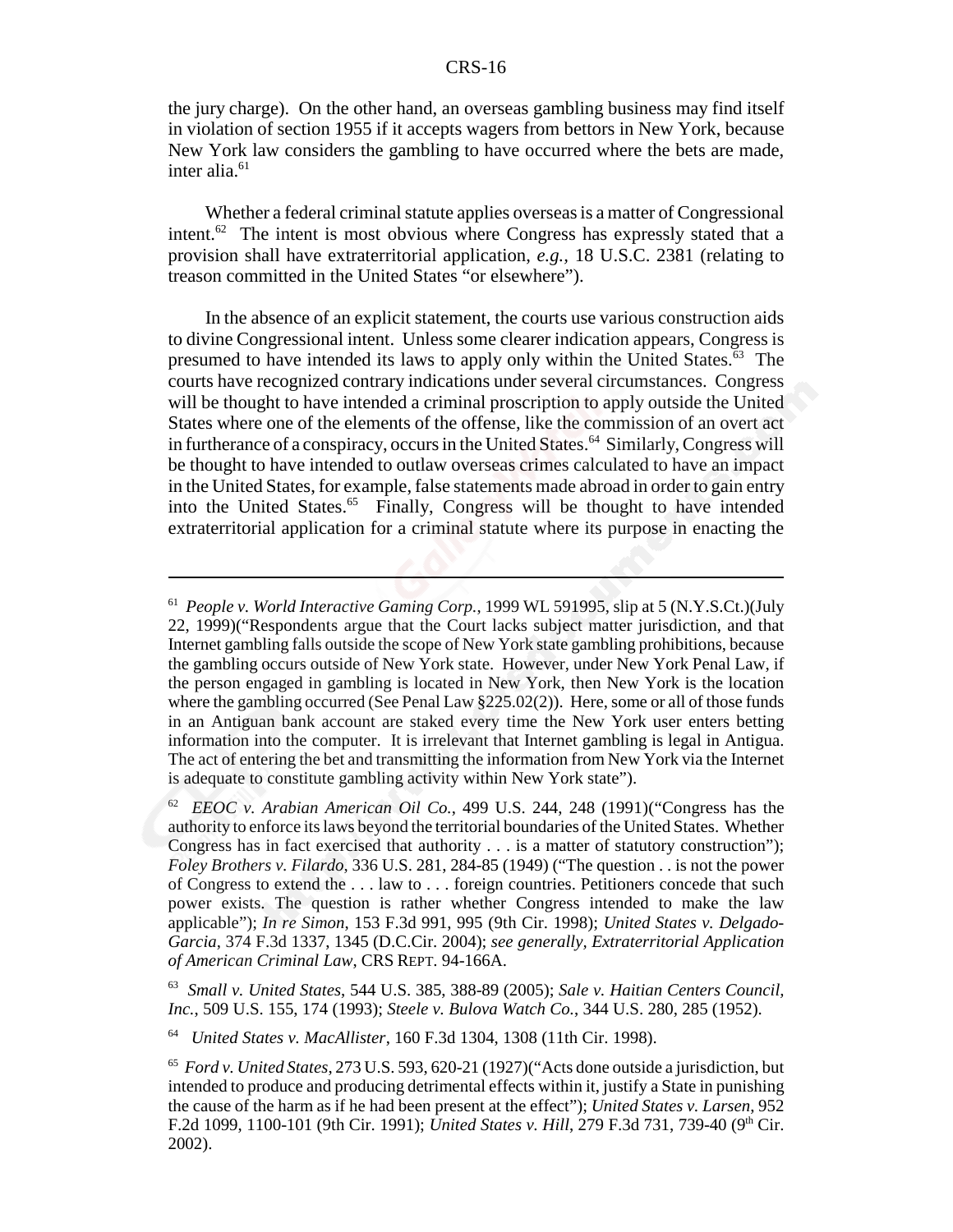statute would otherwise be frustrated, for instance, the theft of United States property overseas.66

There is a countervailing presumption interwoven among these interpretive devices. Congress is presumed not to have intended any extraterritorial application that would be contrary to international law.<sup>67</sup> International law in the area is a matter of reasonableness, of minimal contacts, $68$  traditionally described as permitting geographical application of a nation's laws under five principles: a country's laws may be applied within its own territory (territorial principal); a country's laws may be applied against its own nationals wherever they are located (nationality principle); a country's laws may be applied to protect it from threats to its national security (protective principle); a country's laws may be applied to protect its citizens overseas (passive personality principle); and a country's laws may be applied against crimes repugnant to the law of nations such as piracy (universal principle).<sup>69</sup>

Section 1955 does not say whether it applies overseas. Yet an offshore illegal gambling business whose customers where located in the United States seems within the section's domain because of the effect of the misconduct within the United States.

## **Travel Act**

The operation of an illegal gambling business using the Internet may easily involve violations of the Travel Act, 18 U.S.C. 1952, as several writers have noted.<sup>70</sup>

67 *Weinberger v. Rossi*, 456 U.S. 25, 32 (1982)("It has been a maxim of statutory construction since the decision in *Murray v. the Charming Betsy*, that an act of Congress ought never to be construed to violate the law of nations, if any other possible construction remains"); *United States v. Dawn*, 129 U.S. 878, 882 (7th Cir. 1997); *United States v. Yousef*, 327 F.3d 56, 96 (2d Cir. 2003).

68 RESTATEMENT (THIRD) OF THE FOREIGN RELATIONS LAW OF THE UNITED STATES §§401 to 423 (1986 & 2006 Supp.).

69 *Jurisdiction with Respect to Crime*, 29 AMERICAN JOURNAL OF INTERNATIONAL LAW (SUPP.) 439, 445 (1935).

<sup>66</sup> *United States v. Bowman*, 260 U.S. 94, 98 (1922)("Other [crimes] are such that to limit their *locus* to the strictly territorial jurisdiction would be greatly to curtail the scope and usefulness of the statute and leave open a large immunity for frauds as easily committed by citizens . . . in foreign countries as at home. In such cases, Congress has not thought it necessary to make specific provision in the law that the *locus* shall include . . . foreign countries, but allows it to be inferred from the nature of the offense"); *Blackmer v. United States*, 284 U.S. 421, 438 (1932)("The jurisdiction of the United States over its absent citizen, so far as the binding effect of its legislation is concerned, is a jurisdictional *in personam*, as he is personally bound to take notice of the laws that are applicable to him and to obey them"); *United States v. Vasquez-Velasco*, 15 F.3d 833, 839 (9th Cir. 1994); *United States v. Delgado-Garcia*, 374 F.3d 1337, 1345-347 (D.C.Cir. 2004).

<sup>70</sup> Gottfried, *The Federal Framework for Internet Gambling*, 10 RICHMOND JOURNAL OF LAW AND TECHNOLOGY 26, 52 (2004); *Do Not Bet on Unilateral Prohibition of Internet Gambling to Eliminate Cyber-Casinos*, 1999 UNIVERSITY OF ILLINOIS LAW REVIEW 1045, 1057; Schwartz, *The Internet Gambling Fallacy Craps Out*, 14 BERKELEY TECHNOLOGY LAW JOURNAL 1021, 1028-29 (1999); General Accounting Office [now the Government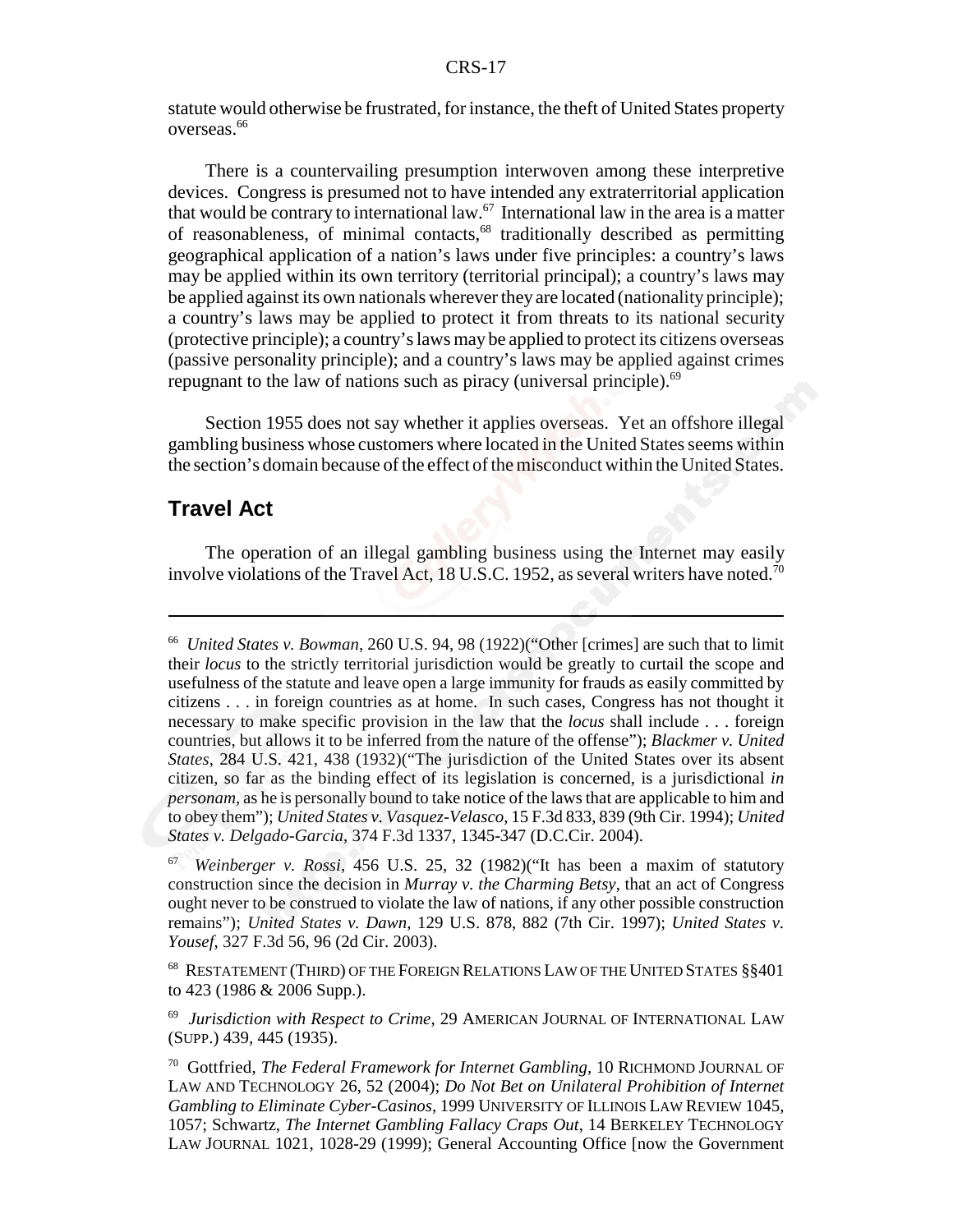Like section 1955, Travel Act convictions result in imprisonment for not more than 5 years and/or fines of the greater of not more than twice the gain or loss associated with the offense or \$250,000 (\$500,000 for an organization), 18 U.S.C. 1955(a), 3571(d). The Act may serve as the foundation for a prosecution under the money laundering statutes, 18 U.S.C. 1956 and 1957, and RICO, 18 U.S.C. 1961-1963. It has neither the service termination features of the Wire Act nor the forfeiture features of section 1955.

The Travel Act's elements cover anyone who:

I.A. travels in interstate or foreign commerce, or

B. uses any facility in interstate or foreign commerce, or

C. uses the mail

II. with intent

A. to distribute the proceeds of

i. any business enterprise involving unlawful activities (including gambling) in violation of the laws in which it is conducted or of the laws of the United States; or

ii. any act which is indictable as money laundering; or

B. to otherwise

i. promote,

ii. manage,

iii. establish,

iv. carry on, or

v. facilitate the promotion, management, establishment, or carrying on, of any business enterprise involving unlawful activities (including gambling) in violation of the laws in which it is conducted or of the laws of the United States, or any act which is indictable as money laundering; and

III. thereafter so

A. distributes the proceeds from any business enterprise involving gambling or from any act indictable as money laundering, or

B. promotes, manages, establishes, carries on, or facilitates the promotion, management, establishment, or carrying on of any business enterprise involving unlawful activities (including unlawful gambling) or any act indictable as money laundering.

The courts often abbreviate their statement of the elements: "The government must prove (1) interstate travel or use of an interstate facility; (2) with the intent to . . . promote . . . an unlawful activity and (3) followed by performance or attempted performance of acts in furtherance of the unlawful activity."<sup>71</sup>

Accountability Office], *Internet Gambling: An Overview of the Issues* 11 (Dec. 2002).

<sup>71</sup> *United States v. Escobar-de-Jesus*, 187 F.3d 148, 177 (1st Cir. 1999); *United States v. Bankston*, 182 F.3d 296, 315 (5th Cir. 1999); *United States v. Montford*, 27 F.3d 137, 138 n.1 (5th Cir. 1994); *United States v. Xiong*, 262 F.3d 672, 676 (7th Cir. 2001); *United States v. Burns*, 298 F.3d 523, 537 (6<sup>th</sup> Cir. 2002); *United States v. Welch*, 327F.3d 1081, 1090(10th Cir. 2003); *United states v. Nishnianidze*, 342 F.3d 6, 15 (1st Cir. 2003). When the violation is a distribution of profits rather than promotional offense, the second element in the abbreviated list of elements is changed to "with the intent to distribute the proceeds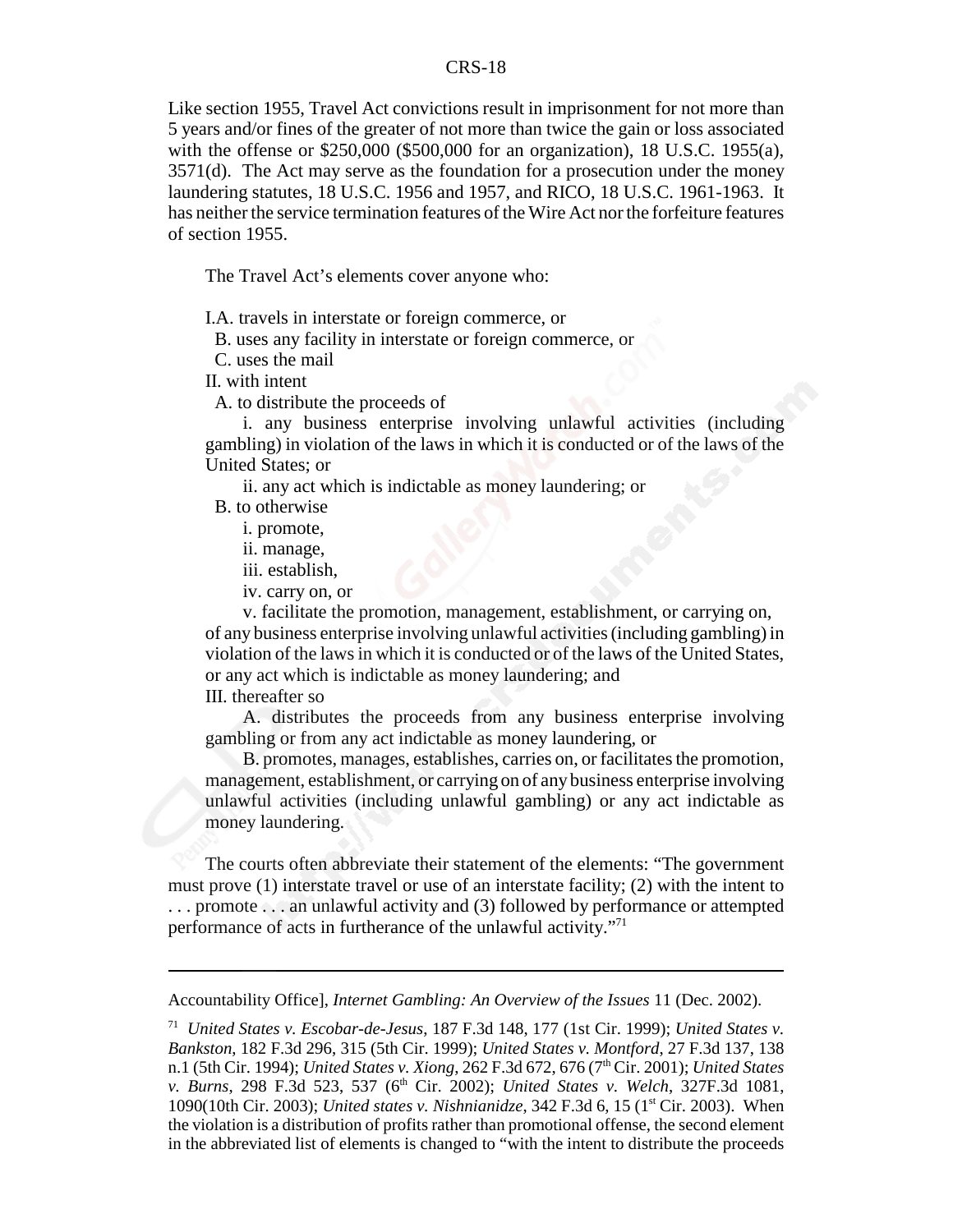The Supreme Court determined some time ago that the Travel Act does not apply to the simple customers of an illegal gambling business, *Rewis v. United States*, 401 U.S. 808, 811 (1971), although interstate solicitation of those customers may certainly be covered, 401 U.S. at 811.72

When the Act's jurisdictional element involves mail or facilities in interstate or foreign commerce, rather than interstate travel, evidence that a telephone was used.<sup>73</sup> or an ATM,<sup>74</sup> or the facilitates of an interstate banking chain<sup>75</sup> will suffice.<sup>76</sup> The government is not required to show that the defendant used the facilities himself or that the use was critical to the success of the criminal venture. It is enough that he caused them to be used<sup>77</sup> and that their employment was useful for his purposes.<sup>78</sup>

A criminal business enterprise, as understood in the Travel Act, "contemplates a continuous course of business – one that already exists at the time of the overt act or is intended thereafter. Evidence of an isolated criminal act, or even sporadic acts, will not suffice,"<sup>79</sup> and it must be shown to be involved in an unlawful activity outlawed by a specifically identified state or federal statute.<sup>80</sup> Finally, the

of an unlawful activity," *United States v. Hinojosa*, 958 F.2d 624, 629 (5<sup>th</sup> Cir. 1992).

<sup>73</sup> *United States v. Nishnianidze, 342 F.3d 6, 15 (1<sup>st</sup> Cir. 2003); <i>United States v. Baker, 227* F.3d 955, 962 (7th Cir. 2000); *United States v. Jenkins*, 943 F.2d 167, 172 (2d Cir. 1991); *United States v. Graham*, 856 F.2d 756, 760-61 & n.1 (6th Cir. 1988).

74 *United States v. Baker*, 82 F.3d 273, 275 (8th Cir. 1996).

75 *United States v. Rogers*, 387 F.3d 925, 935 (7th Cir. 2004); *United States v. Auerbach*, 913 F.2d 407, 410 (7th Cir. 1990).

76 Of course, interstate travel will also suffice, *United States v. Xiong*, 262 F.3d 672, 676  $(7<sup>th</sup> Cir. 2001)$ .

77 *United States v. Baker*, 82 F.3d at 275; *United States v. Auerbach*, 913 F.2d at 410.

78 *United States v. Baker*, 82 F.3d at 275-76; *United States v. McNeal*, 77 F.3d 938, 944 (7th Cir. 1996); *United States v. Houlihan*, 92 F.3d 1271, 1292 (1st Cir. 1996).

79 *United States v. Roberson* 6 F.3d 1088, 1094 (5th Cir. 1993); *see also*, *United States v.* James, 210 F.3d 1342, 1345 (11<sup>th</sup> Cir. 2000); *United States v. Saget*, 991 F.2d 702, 712 (11th Cir. 1993)("If the defendant engages in a continuous course of cocaine distribution rather than a sporadic or casual course of conduct, then the statutory requirement of a business enterprise involving narcotics is satisfied"); *United States v. Iennaco*, 893 F.2d 394, 398 (D.C.Cir. 1990).

80 *United States v. Griffin*, 85 F.3d 284, 287-88 (7th Cir. 1996); *United States v. Campione*, 942 F.2d 429, 433-36 (7th Cir. 1991); *United States v. Jones*, 909 F.2d 533, 536-39 (D.C.Cir. 1990).

 $72$  Unlike 18 U.S.C. 1953 (interstate transportation of certain gambling paraphernalia), section 1952 does not exclude the interstate or foreign shipment of newspapers (whether soliciting customers or otherwise) from the activities that may trigger the section's jurisdictional element, *see e.g.*, *Erlenbaugh v. United States*, 409 U.S. 239 (1972)(upholding a conviction for violation of section 1952 which took the form of interstate delivery newspapers "scratch sheets" to out of state bookies).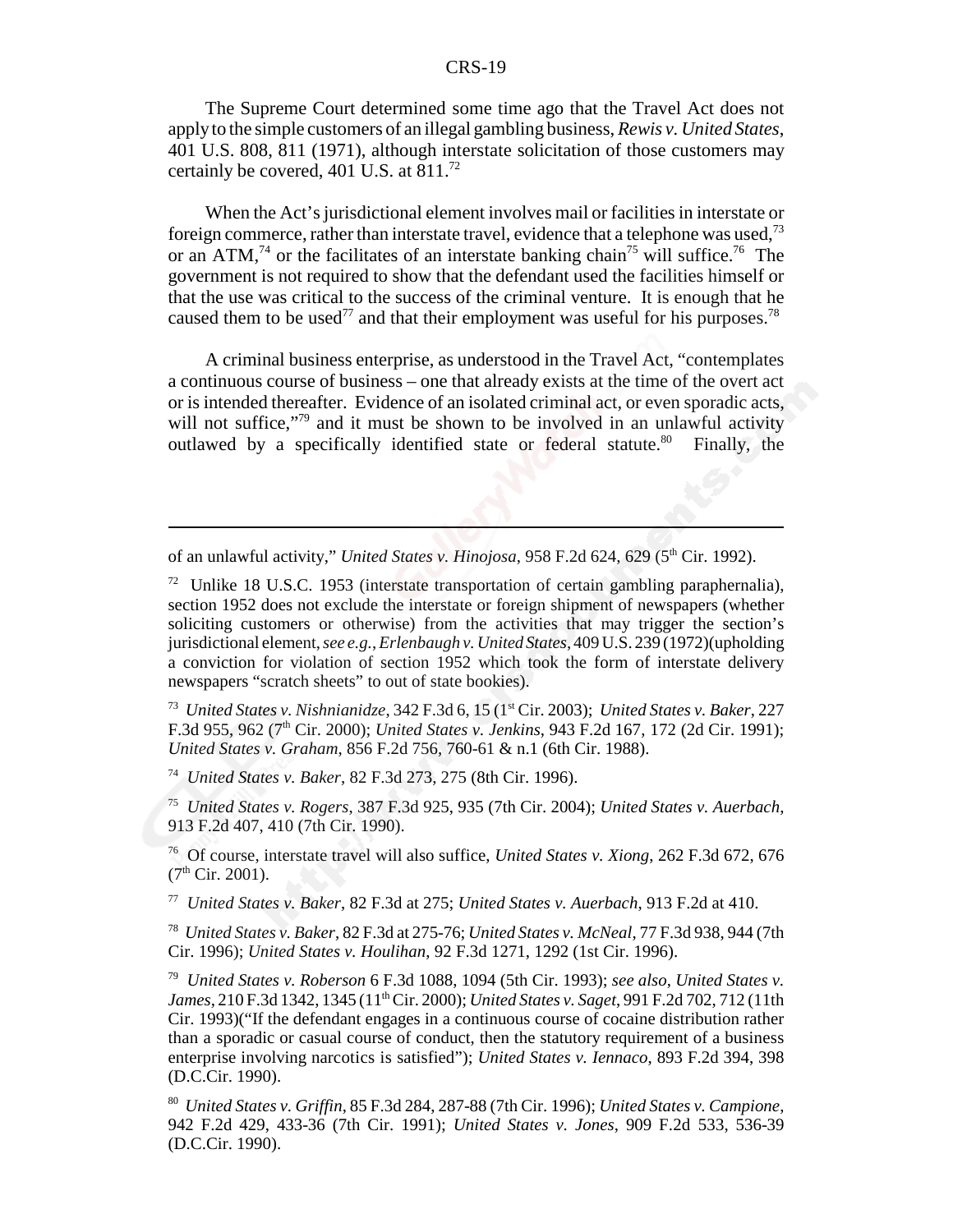government must establish some overt act in furtherance of the illicit business committed after the interstate travel or the use of the interstate facility.<sup>81</sup>

Accomplice and coconspirator liability, discussed earlier, apply with equal force to the Travel Act.<sup>82</sup>

In the case of Internet gambling, the jurisdictional element of the Travel Act might be established at a minimum either by reference to the telecommunications component of the Internet, to shipments in interstate or foreign commerce (in or from the United States) associated with establishing operations on the Internet, to any interstate or foreign nexus to the payment of the debts resulting from the gambling, or to any interstate or foreign distribution of the proceeds of such gambling.

The Act would only apply to "business enterprises" involved in illegal gaming, so that e-mail gambling between individuals would likely not be covered. And *Rewis*, *supra,* seems to bar prosecution of an Internet gambling enterprise's customers as long as they remain mere customers.<sup>83</sup> But an Internet gambling venture that constitutes an illegal gambling business for purposes of section 1955, *supra*, and is engaged in some form of interstate or foreign commercial activity in furtherance of the business will almost inevitably have included a Travel Act violation.

## **Racketeer Influenced and Corrupt Organizations (RICO)**

Illegal gambling may trigger the application of RICO provisions. Section 1955, the Wire Act, the Travel Act, and any state gambling felony are all RICO predicate offenses, which expose offenders to imprisonment for not more than twenty years and/or a fine of greater of not more than \$250,000 (not more than \$500,000 for an organization) or twice the gain or loss associated with the offense, 18 U.S.C. 1963, 3571. An offender's crime-tainted property may be confiscated, and he may be liable to his victims for triple damages and subject to other sanctions upon the petition of the government, 18 U.S.C. 1964. RICO makes it a federal crime for any person to:

<sup>81</sup> *United States v. Jenkins*, 943 F.2d 167, 173 (2d Cir. 1991); *United States v. Admon*, 940 F.2d 1121, 1125 (8th Cir. 1991); *United States v. Burns*, 298 F.3d 523, 537-38 (6<sup>th</sup> Cir. 2002); *United States v. Nishnianidze*, 342 F.3d 6, 15 (1<sup>st</sup> Cir. 2003).

<sup>82</sup> *United States v. Childress*, 58 F.3d at 721 (D.C.Cir. 1995)(citing the *Pinkerton* principle of coconspirator liability); *see also*, *United States v. Auerbach*, 913 F.2d at 410 (7th Cir. 1990) (coconspirator liability); *United States v. Rogers*, 387 F.3d 925, 935 (7th Cir. 2004)(aiding and abetting); *United States v. Lee*, 359 F.3d 194, 209 (3d Cir. 2004)(aiding and abetting); *United States v. Pardue*, 983 F.2d 943, 945-46 (8th Cir. 1993)(aiding and abetting); *United States v. Dischner*, 974 F.2d 1502, 1521 (9th Cir. 1992)(aiding and abetting).

<sup>83</sup> *Contra, Blackjack or Bust: Can U.S. Law Stop Internet Gambling?* 16 LOYOLA OF LOS ANGELES ENTERTAINMENT LAW JOURNAL at 675 ("The Travel Act applies not only to Internet casinos, but it also seems to apply to players who use interstate facilities for the transportation of unlawful activities [*i.e.*, their wagers]")(the JOURNAL article does not discuss *Rewis*).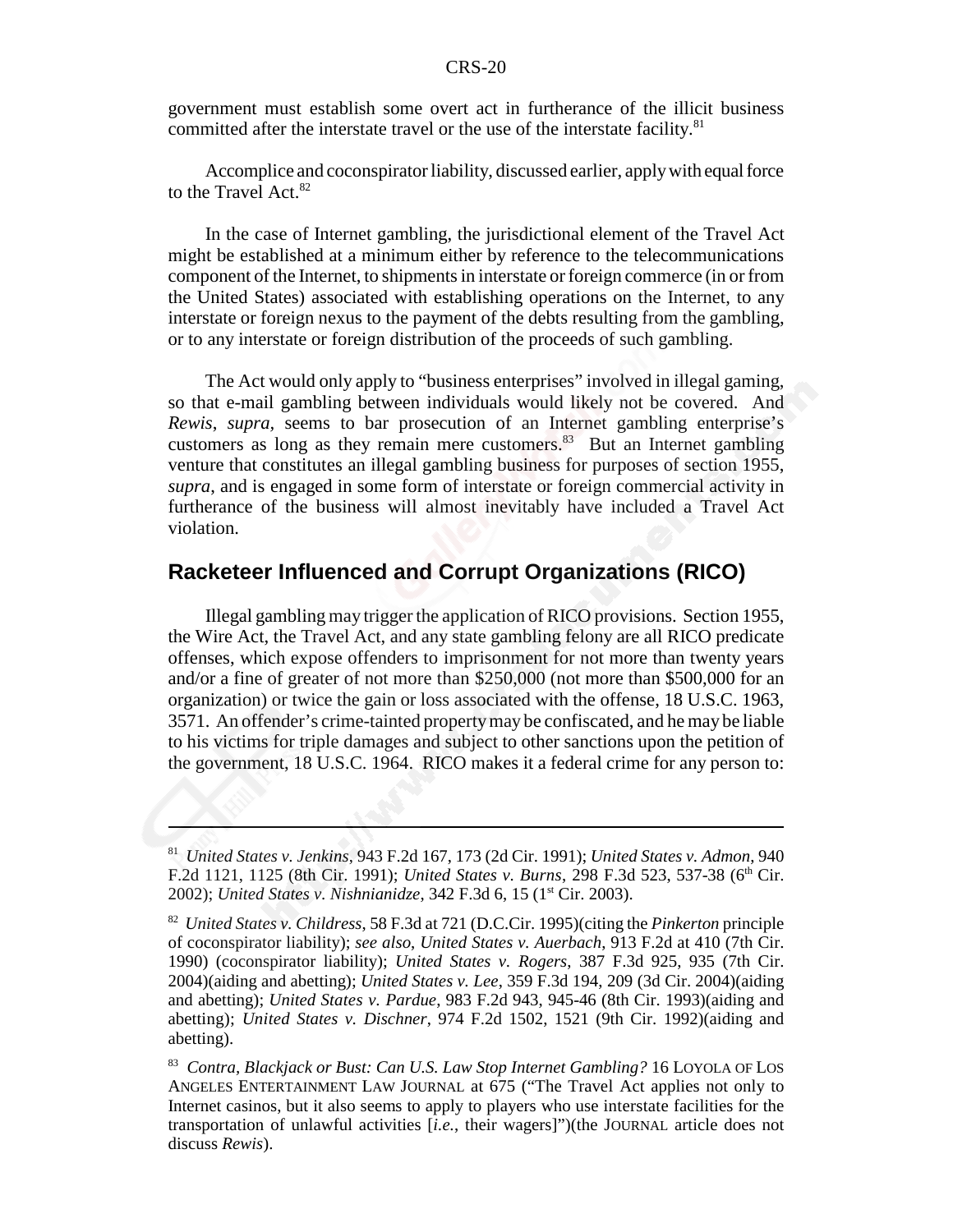I. conduct or participate, directly or indirectly, in the conduct of

II. the affairs of an enterprise

III. engaged in or the activities of which affect, interstate or foreign commerce IV. A. through the collection of an unlawful debt, or

B. through a pattern of racketeering activity, defined to include:

1. any act of gambling which is chargeable under State law and punishable by imprisonment or more than 1 year;

2. any act which is indictable under 18 U.S.C. 1084 (Wire Act);

3. any act which is indictable under 18 U.S.C. 1952 (Travel Act);

4. any act which is indictable under 18 U.S.C. 1955 (relating to conducting an illegal gambling business,  $18$  U.S.C.  $1962(c)$ .<sup>84</sup>

"To establish the elements of a substantive RICO offense, the government must prove (1) that an enterprise existed; (2) that the enterprise affected interstate or foreign commerce; (3) that the defendant associated with the enterprise; (4) that the defendant participated, directly or indirectly, in the conduct of the affairs of the enterprise; and (5) that the defendant participated in the enterprise through a pattern of racketeering activity by committing at least two racketeering (predicate) acts [*e.g*., 18 U.S.C. 1084 (Wire Act), 18 U.S.C. 1952 (Travel Act), 18 U.S.C. 1955 (illegal gambling business)]. To establish the charge of conspiracy to violate the RICO statute, the government must prove, in addition to elements one, two and three described immediately above, that the defendant objectively manifested an agreement to participate  $\dots$  in the affairs of the enterprise.<sup>85</sup> This statement of the elements addresses the more common RICO prosecution involving a pattern of racketeering activity (*i.e.*, predicate offenses), but the government is under no obligation to prove pattern if the underlying misconduct is "the collection of an unlawful debt."86

The "person" who commits a RICO offense need not be a human being, but may be "any individual or entity capable of holding a legal or beneficial interest in property," 18 U.S.C. 1961(3). The "enterprise" element is defined with comparable breath, embracing "any individual, partnership, corporation, association, or other legal entity, and any union or group of individuals associated in fact although not a legal entity," 18 U.S.C. 1961(4). In spite of their sweeping scope, the elements are distinct and a single defendant may not be simultaneously charged as both the

<sup>84</sup> Other subsections of 18 U.S.C. 1962 outlaw acquire or maintaining control of a commercial enterprise through collection of an unlawful debt or pattern of racketeering and proscribe conspiracy to commit a RICO offense, 18 U.S.C. 1962(a),(b),(d); *see generally, RICO: A Brief Sketch*, CRS REPT. 96-250.

<sup>85</sup> *United States v. Darden*, 70 F.3d 1507, 1518 (8th Cir. 1995); *see also*, *United States v. Pipkins*, 378 F.3d 1281, 1288 (11th Cir. 2004); *United States v. Delgado*, 401 F.3d 290, 297 (5<sup>th</sup> Cir. 2005) *United States v. Olson*, 450 F.3d 655, 663-64 (7<sup>th</sup> Cir. 2006).

<sup>86</sup> *United States v. Tocco*, 200 F.3d 401, 426 (6th Cir. 2000)(indictment based on the collection of illegal gambling proceeds). Although the "collection of unlawful debts" may clearly include loan sharking (18 U.S.C. 891-896 relating to extortionate credit transactions), the collection of an unlawful debt need not involve the violence or the threat of violence required of extortionate credit transactions.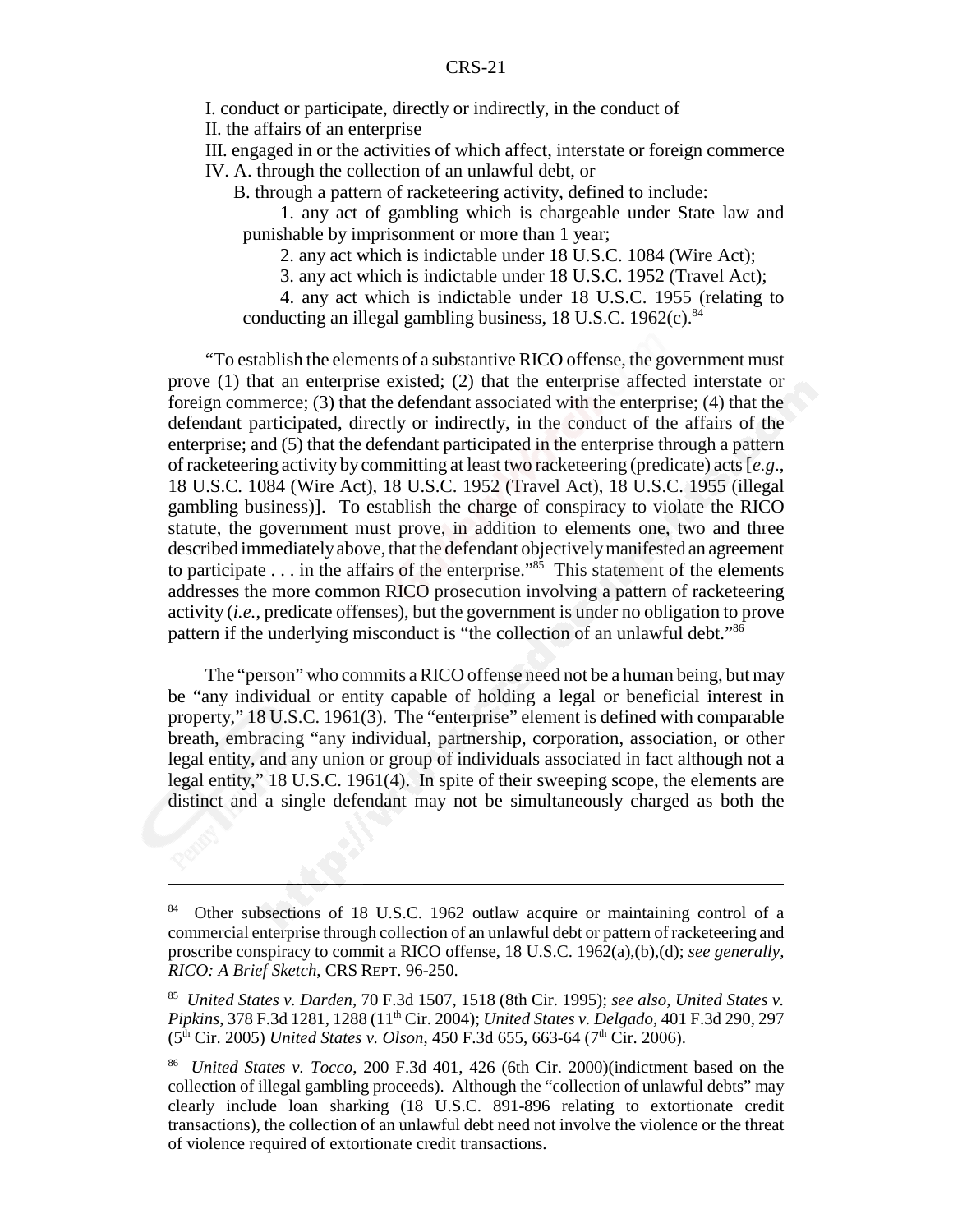"person" and the "enterprise" under 18 U.S.C. 1962(c). $87$  Subject to this limitation, however, a RICO enterprise may be formal or informal, legal or illegal. In order for a group associated in fact to constitute a RICO enterprise, it must be characterized by "an ongoing organization . . . and . . . evidence that [its] various associates function as a continuing unit."88

The interstate commerce element of the RICO offense may be established either by evidence that the enterprise has conducted its affairs in interstate commerce or foreign commerce or has engaged in activities that affect interstate commerce or foreign commerce.<sup>89</sup>

The "pattern of racketeering activity" element demands the commission of at least two predicate offenses, 18 U.S.C. 1961(5), which must be of sufficient relationship and continuity to be described as a "pattern."90 Related crimes, for pattern purposes, are marked by "the same or similar purposes, results, participants, victims, or methods of commission, or otherwise are interrelated by distinguishing

89 *United States v. Robertson*, 514 U.S. 669, 671 (1995); proof of even a de minimis effect on interstate commerce is sufficient where the enterprise is engaged in economic activity, *United Sstatesj v. Johnson*, 440 F.3d 832, 841 (7th Cir. 2006); *Waucaush v. Untied States*, 380 F.3d 251, 256 (6th Cir. 2004); *United States v. Cianci*, 378 F.3d 71,83 (1st Cir. 2004); *United States v. Rodriguez, 360 F.3d 949, 955 (9<sup>th</sup> Cir. 2004); <i>United States v. Gray, 137* F.3d 765, 773 (4th Cir. 1998).

<sup>&</sup>lt;sup>87</sup> *Wagh v. Metris Direct, Inc., 363 F.3d 821, 830 (9th Cir. 2003); Whalen v. Winchester Production Co.,* 319 F.3d 225, 229 (5th Cir. 2003); *United States v. Fairchild*, 189 F.3d 769, 777 (8th Cir. 1999); *Anatian v. Coutts Bank (Switzerland) Ltd.*, 193 F.3d 85, 88-9 (2d Cir. 1999); *Cedric Kushner Promotions, Ltd. v. King*, 533 U.S. 158, 161 (2001)(holding, however, that the "person" and the individual through whom a corporate enterprises acts may be the same and need not be distinct).

<sup>88</sup> *United States v. Lee*, 374 F.3d 637, 647 (8th Cir. 2004); *United States v.Pipkins*, 378 F.3d 1281, 1289 (11th Cir. 2004); *United States v. Morales*, 185 F.3d 74, 80 (2d Cir. 1999), quoting, *United States v. Turkette*, 452 U.S. 576, 583 (1981); *see also, United States v. Torres*, 191 F.2d 799, 805-6 (7th Cir. 1999)("A RICO enterprise is an ongoing structure of persons associated thought time, joined in purpose, and organized in a manner amenable to hierarchical or consensual decision-making . . . The continuity of an informal enterprise and the differentiation among roles can provide the requisite structure to prove the elements of the enterprise"); *United States v. Richardson*, 167 F.3d 621, 625 (D.C.Cir. 1999).

<sup>&</sup>lt;sup>90</sup> "A pattern is not formed by sporadic activity.... [A] person cannot be subjected to the sanctions [of RICO] simply for committing two widely separate and isolated criminal offenses. Instead, the term `pattern' itself requires the showing of a relationship between the predicates and of the threat of continuing activity. It is this factor of *continuity plus relationship* which combines to produce a pattern," *H.J., Inc.* v. *Northwestern Bell Telephone Co.*, 492 U.S.229, 239 (1989)(emphasis of the Court); *United States v. Polanco*, 145 F.3d 536, 541 (2d Cir. 1998); *United States v. Cianci*, 378 F.3d 71, 88 (1st Cir. 2004). Prior conviction of a predicate offense, however, is not required or even usual, *BancOklahoma Mortgage Corp. v. Capital Title Co.*, 194 F.3d 1089, 1102 (10th Cir. 1999); *cf., Sedima, S.P.R.L. v. Imrex Co., Inc.*, 473 U.S. 479, 488-93 (1985)(a private cause of action under RICO does not require the prior conviction of a defendant).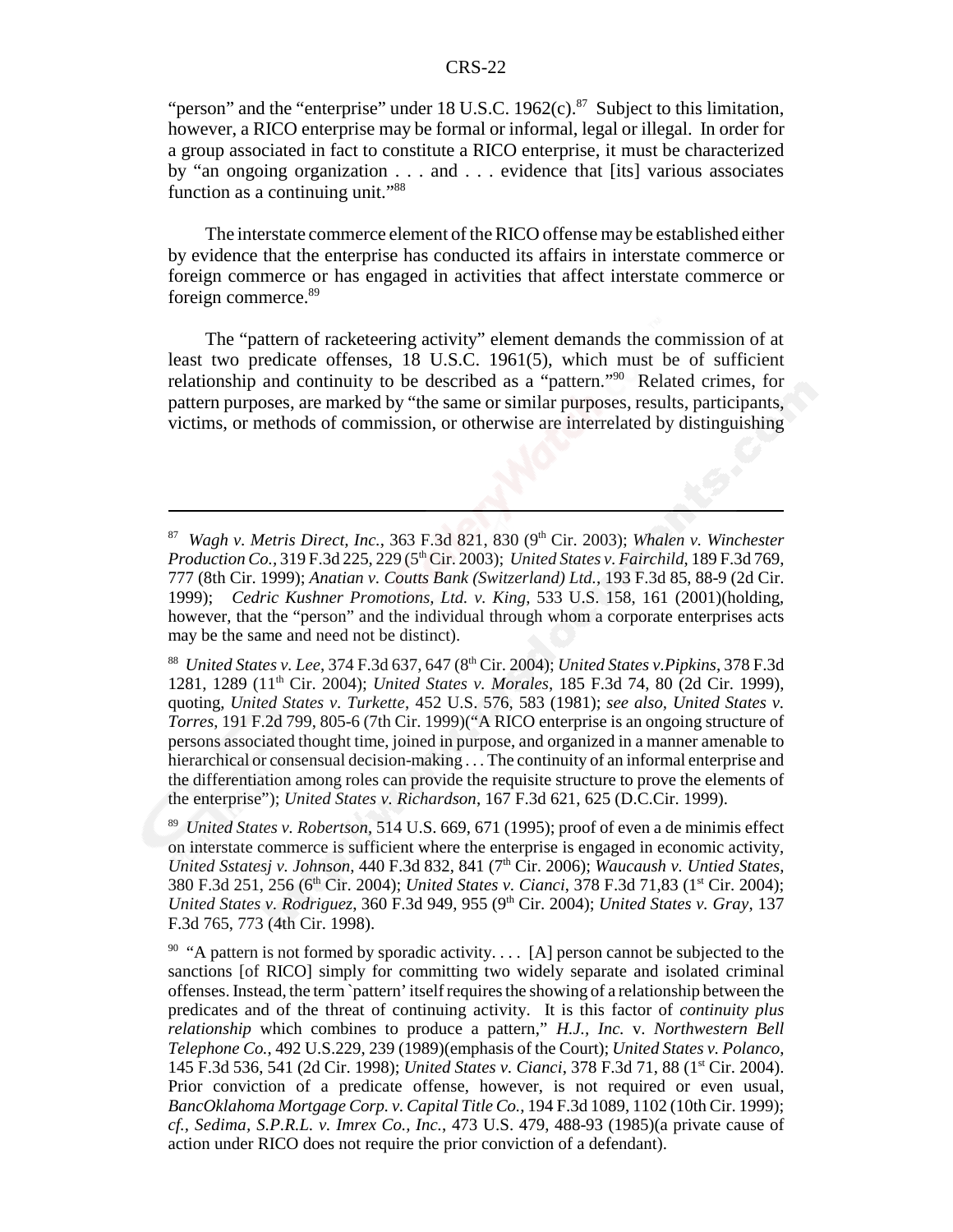characteristics and are not isolated events."91

The "continuity" of predicate offenses may be shown in two ways, either by prove of the regular occurrences related misconduct over a period of time in the past (closed ended) or by evidence of circumstances suggesting that if not stopped by authorities they would have continued in the future (open ended).  $92$ 

The courts have been reluctant to find the continuity required for a RICO pattern for closed ended enterprises (those with no threat of future predicate offenses) unless the enterprise's activities spanned a fairly long period of time.<sup>93</sup> Open-ended continuity (found where there is a threat of future predicate offenses) is nowhere near as time sensitive and is often found where the predicates consist of murder, drug dealing or other law-ignoring crimes or is part of the enterprise's regular way of doing business.<sup>94</sup>

The RICO conspiracy and accomplice branches of the law are notable for at least two reasons. RICO conspiracies are outlawed in a subsection of section 1962, 18 U.S.C. 1962(d), that imposes no overt act requirement. The crime is complete

<sup>91</sup> *H.J., Inc. v. Northwestern Bell Telephone Co.,* 492 U.S. at 240, quoting 18 U.S.C. 3575(e); *United States v. Keltner*, 147 F3.d 662, 669 (8th Cir. 1998); *United States v. Torres*, 191 F.3d 799, 806 (7th Cir. 1999); *United States v. Bruno*, 383 F.3d 65, 83-4 (2d Cir. 2004).

<sup>92</sup> *H.J.,Inc. v. Northwestern Bell Tel.Co.*, 492 U.S. 229, 241 (1988)("continuity "is both a closed- and open-ended concept, referring either to a closed end period of repeated conduct, or to past conduct that by its nature projects into the future with a threat of repetition"); *First Capital Asset Management v. Satinwood, Inc.*, 358 F.3d 159, 180 (2d Cir. 2004); *Turner v. Cook*, 362 F.3d 1219, 1229 (9<sup>th</sup> Cir. 2004).

<sup>93</sup> *First Capital Asset Management v. Satinwood, Inc.*, 358 F.3d at 181-82 (2d Cir. 2004)("this Court has never found a closed-ended pattern where the predicate acts spanned fewer than two years"); *Roger Whitmore's Automotive Services, Inc. v. Lake Country*, 424 F.3d 659, 672-74 ( $7<sup>th</sup>$  Cir. 2005)(2 years with relatively limited activity involving a relatively few individuals, insufficient); *Jackson v. Bellsouth Telecommunications*, 372 F.3d 1250, 1267 (11th Cir. 2004)(9 months, insufficient); *but see*, *United States v. Hively*, 437 F.3d 753, 764-65 ( $8<sup>th</sup>$  Cir. 2006)(over a year with indications of intent to continue, sufficient).

<sup>94</sup> *United States v. Torres*, 191 F.3d 799, 808 (7th Cir. 1999)("As other courts of appeals have noted, in cases where the acts of the defendant or the enterprise were inherently unlawful, such as murder or obstruction of justice, and where in pursuit of inherently unlawful goals, such as narcotics trafficking or embezzlement, the courts generally have concluded that the requisite threat of continuity was adequately established by the nature of the activity, even though the period spanned by the racketeering activity was short"). Open ended continuity may also be found where the evidence suggests that only the intervention of law enforcement authorities closed down the enterprise, *United States v. Delgado*, 399 F.3d 290, 298 (5th Cir. 2005); *Jackson v. Bellsouth Telecommunications*, 372 F.3d 1250, 1267 (11th Cir. 2004); *United States v. Connolly*, 341 F.3d 16, 30 (1st Cir. 2003); *United States v. Richardson*, 167 F.3d 621, 626-27 (D.C.Cir. 1999).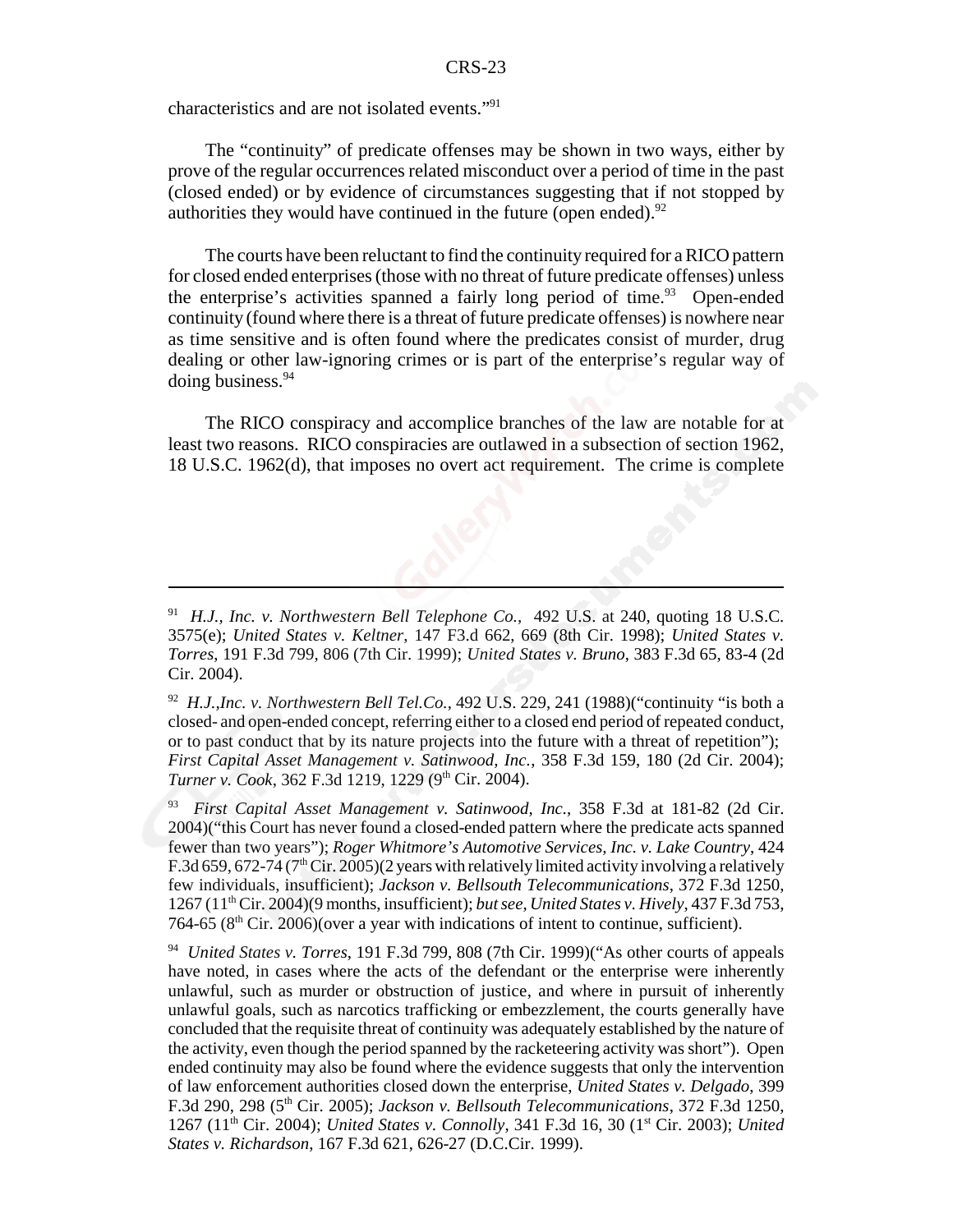upon the agreement to commit a RICO offense.<sup>95</sup> Second, at least in some circuits, RICO accomplices are not subject to RICO tort liability.<sup>96</sup>

## **Money Laundering**

Congress has enacted several statutes to deal with money laundering. It would be difficult for an illegal Internet gambling business to avoid either of two of the more prominent, 18 U.S.C. 1956 and 1957, both of which involve financial disposition of the proceeds of various state and federal crimes, including violation of 18 U.S.C. 1084 (Wire Act), 18 U.S.C. 1955 (illegal gambling business), 18 U.S.C. 1952 (Travel Act), or any state gambling law (if punishable by imprisonment for more than one year), 18 U.S.C. 1956(7)(A), 1957(f)(3), 1961(1). In fact, the courts have frequently upheld money laundering convictions predicated upon various gambling offenses. $97$  The crimes under section 1956 are punishable by imprisonment for not more than twenty years or a fine of the greater of not more than twice value of the property involved in the transaction or not more than \$500,000, 18 U.S.C. 1956(a); those under section 1957 carry a prison term of not more than ten years or a fine of the greater of twice the amount involved in the offense or not more than \$250,000 (not more than \$500,000 for an organization), 18 U.S.C. 1957(b), 3571. Any property involved in a violation of either section is subject to the civil and criminal forfeiture provisions of 18 U.S.C. 981, 982.

95 *Salinas v. United States*, 522 U.S. 52, 63 (1997).

<sup>96</sup> *Rolo v. City Investing Co. Liquidating Trust*, 155 F.3d 644, 656-68 (3d Cir. 1998); *Jubelirer v. MasterCard International, Inc.*, 68 F.Supp.2d 1049, 1053-54 (D.Wis. 1999) (dismissing RICO claim against credit card company, bank and Internet casino on the grounds, among others, that there is no RICO civil liability for those who aid and abet a RICO violation); *In re MasterCard Internaitonal Inc., Internet Gambling Litigation*, 132 F.supp.2d 468, 493-95 (E.D.La. 2001)(same), *aff'd*, 313 F.3d 257 (5th Cir. 2002); *but see, American Automotive Accessories, Inc. v. Fishman*, 991 F.Supp. 987, 993 (N.D.Ill. 1998)("to be held liable as an aider and abettor, a person must in some sort associate himself with the venture, participate in it as something he wishes to bring about, and seek by his action to make it succeed")(noting that the Seventh Circuit has yet to "comment on the possibility of aiding and abetting liability in civil RICO actions"); *Simon v. Weaver*, 327 F.Supp.2d 258, 262 (S.D.N.Y. 2004)("In order to properly allege a claim for aiding and abetting [a RICO violation], plaintiffs must show . . .").

<sup>&</sup>lt;sup>97</sup> *Santos v. United States*, 461 F.3d 886 (7<sup>th</sup> Cir. 2006)(upholding convictions under18 U.S.C. 1955 and 1956); *United States v. Awada*, 425 F.3d 522 (8th Cir. 2005)(same); *United States v. Tedder*, 403 F.3d 836 ( $7<sup>th</sup>$  Cir. 2005)(upholding convictions under 18 U.S.C. 1084, 1956 and 1957); *United States v. Mick*, 263 F.3d 553 (6<sup>th</sup> Cir. 2001)(upholding convictions under 18 U.S.C. 1952, 1955, 1956, and 1957); *United States v. Ables*, 167 F.3d 1021 (6th Cir. 1999)(upholding convictions under 18 U.S.C. 1955, 1956, and 1957); *United States v. Hill*, 167 F.3d 1055 (6th Cir. 1999)(same); *United States v. Owens*, 159 F.3d 221 (6th Cir. 1998) (upholding convictions under 18 U.S.C. 1952, 1955, and 1956); *United States v. Boyd*, 149 F.3d 1062 (10th Cir. 1998)(upholding convictions under 18 U.S.C. 1955 and 1956). For a more extensive discussion of section 1956 *see, Money Laundering: An Overview of 18 U.S.C. 1956 and Related Federal Criminal Law,* CRSREPT. RL33315; *Twenty-First Survey of White Collar Crime: Money Laundering*, 43 AMERICAN CRIMINAL LAW REVIEW 739 (2006); *Validity, Construction, and Application of 18 USCS §1956, Which Criminalizes Money Laundering*, 121 ALR FED 525 (1994 & 2006 Supp.).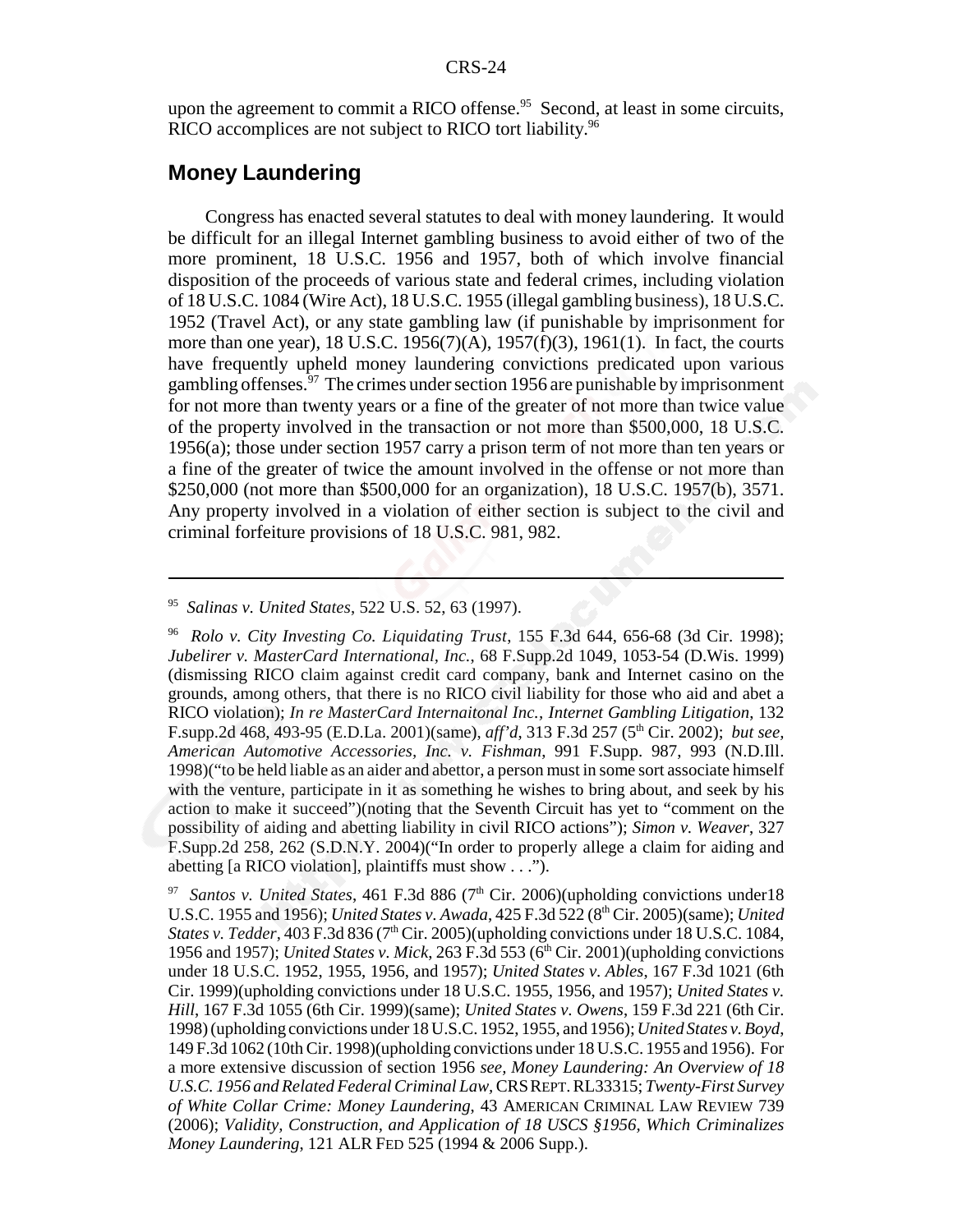## **Laundering the Proceeds**

Section 1956 is really several distinct crimes: (1) laundering with intent to promote an illicit activity such as an unlawful gambling business; (2) laundering to evade taxes; (3) laundering to conceal or disguise; (4) structuring financial transactions (smurfing) to avoid reporting requirements; (5) international laundering; and (5) "laundering" conduct by those caught in a law enforcement sting.

**Promotion.** In its most basic form the promotion offense essentially involves plowing the proceeds of crime back into an illegal enterprise. Like most of the crimes under section 1956, the elements of the promotion offense begin with a financial transaction and the knowledge that the proceeds involved flow from a predicate offense like illegal gambling:

I. knowing

A. that the property involved in a financial transaction,

- B. represents the proceeds of some form of unlawful activity,
- II A. conducts or

B. attempts to conduct

such a financial transaction

III. which in fact involves the proceeds of specified unlawful activity  $(A)(i)$ IV. with the intent to promote the carrying on of specified unlawful activity. (18 U.S.C.  $1956(a)(1)(A)(i)$ .

The knowledge element is the subject to special definition which allows a conviction without the necessity of proving that the defendant know the exact particulars of the underlying offense or even its nature.<sup>98</sup> The "proceeds" may be tangible or intangible, *e.g.*, cash or debt, things of value or things with no intrinsic value, *e.g.*, checks written on depleted accounts.<sup>99</sup>

"Financial transaction" for purposes of section 1956 make take virtually any shape that involves the disposition of something represent the proceeds of an underlying crime,<sup>100</sup> including disposition as informal has handing cash over to

<sup>&</sup>lt;sup>98</sup> "The term 'knowing that the property involved in a financial transaction represents the proceeds of some form of unlawful activity' means that the person knew the property involved in the transaction represented proceeds from some form, though not necessarily which form, of activity that constitutes a felony under State, Federal, or foreign law, regardless of whether or not such activity is specified in paragraph (7)," 18 U.S.C. 1956(c)(1); *United States v. Rivera-Rodriguez*, 318 F.3d 268, 271-72 (1st Cir. 2003); *United States v. Hill*, 167 F.3d 1055, 1065-68 (6th Cir. 1999).

<sup>99</sup> *United States v. Akintonbi*, 159 F.3d 401, 403 (9th Cir. 1998). There is some dispute over whether the term includes revenues, or only profits, or something in between, *United States v. Grasso*, 381 F.3d, 160, 166-69 (3d Cir. 2004)(citing cases reflecting conflicting views); *see also*, *Santos v. United States*, 461 F.3d 886, 889-93 (7th Cir. 2006)(same).

 $100$  "The term 'financial transaction' means (A) a transaction which in any way or degree affects interstate or foreign commerce (i) involving the movement of funds by wire or other means or (ii) involving one or more monetary instruments, or (iii) involving the transfer of title to any real property, vehicle, vessel, or aircraft, or (B) a transaction involving the use of a financial institution which is engaged in, or the activities of which affect, interstate or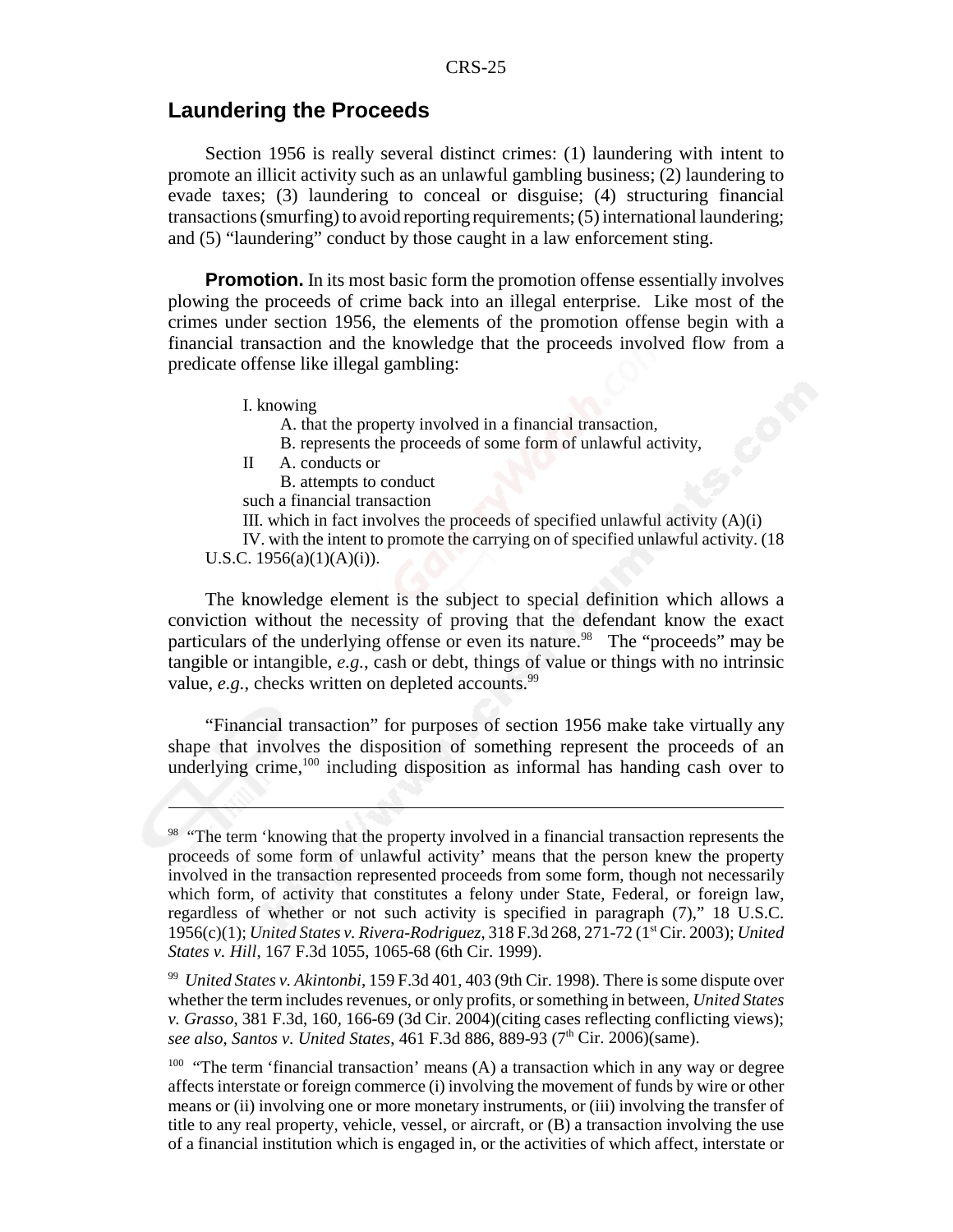someone else.<sup>101</sup>

The jurisdictional requirements of the section may be satisfied in two ways – with a transaction which affects commerce or with a financial institution whose activities affect commerce. In either case, the effect on interstate or foreign commerce need be no more than de minimis to satisfy the jurisdictional requirement. $102$ 

The "promotion" element of the offense can be satisfied by proof that the defendant used the proceeds to continue a pattern of criminal activity<sup>103</sup> or to enhance the prospect of future criminal activity.<sup>104</sup>

**Concealment.** The "concealment" offense shares several common elements with the other offenses in section  $1956$ <sup>105</sup>. The courts have made it clear that

101 *United States v. Gough*, 152 F.3d 1172, 1173 (9th Cir. 1998); *United States v. Garcia Abrego*, 141 F.3d 142, 160 (5th Cir. 1998); *United States v. Roy*, 375 F.3d 21, 23-4 (1st Cir. 2004)(exchange between individuals of \$100 bills for currency of smaller denominations to facilitate drug trafficking); *United States v. Gotti*, 459 F.3d 296, 335-36 (2d Cir. 2006) (mere receipt of funds constitutes a financial transaction).

102 *United States v. Ables*, 167 F.3d 1021, 1029 (6th Cir. 1999); *United States v. Owens*, 167 F.3d 739, 755 (1st Cir. 1999); *United States v. Bollin*, 264 F.3d 391, 408 (4<sup>th</sup> Cir. 2001); *United States v. Gotti*, 459 F.3d 296, 336 (2d Cir. 2006); *United States v. Kelley*, 461 F.3d 817, 826 ( $6<sup>th</sup>$  Cir. 2006).

103 *United States v. Masten*, 170 F.3d 790, 797-98 (7th Cir. 1999)(payments to early victims of a pyramid scheme kept the scheme alive and enabled the defendant to ensnare subsequent victims); *United States v. Parker*, 364 F.3d 934, 947-50 (8<sup>th</sup> Cir. 2004)(payment for surplus instrumental as part of an ongoing fraud); *United States v. Miles*, 360 F.3d 472, 478 (5<sup>th</sup> Cir. 2004)(adding the observation that when an enterprise is as a whole illegitimate even otherwise ordinary and lawful expenditures may support a promotion money laundering charge).

104 *United States v. King*, 169 F.3d 1035, 1040 (6th Cir. 1999)(drug dealer's payment for past shipments preserved the defendant's opportunity to acquire additional shipments); *United States v. Williamson, 339 F.3d 1295, 1302 (11<sup>th</sup> Cir. 2003).* 

<sup>105</sup> Concealment occurs when anyone:

*1. knowing* 

*A. that the property involved in a financial transaction*

- *B. represents the proceeds of some form of unlawful activity,*
- *2. A. conducts or*

 *B. attempts to conduct* 

*such a financial transaction* 

*3. which in fact involves the proceeds of specified unlawful activity (A)(i)* 

4. knowing that the transaction is designed in whole or in part

foreign commerce in any way or degree," 18 U.S.C. 1956(c)(4).

<sup>&</sup>quot;The term 'transaction' includes a purchase, sale, loan, pledge, gift, transfer, delivery, or other disposition, and with respect to a financial institution includes a deposit, withdrawal, transfer between accounts, exchange of currency, loan, extension of credit, purchase or sale of any stock, bond, certificate of deposit, or other monetary instrument, use of a safe deposit box, or any other payment, transfer, or delivery by, through, or to a financial institution, by whatever means effected," 18 U.S.C. 1956(c)(3).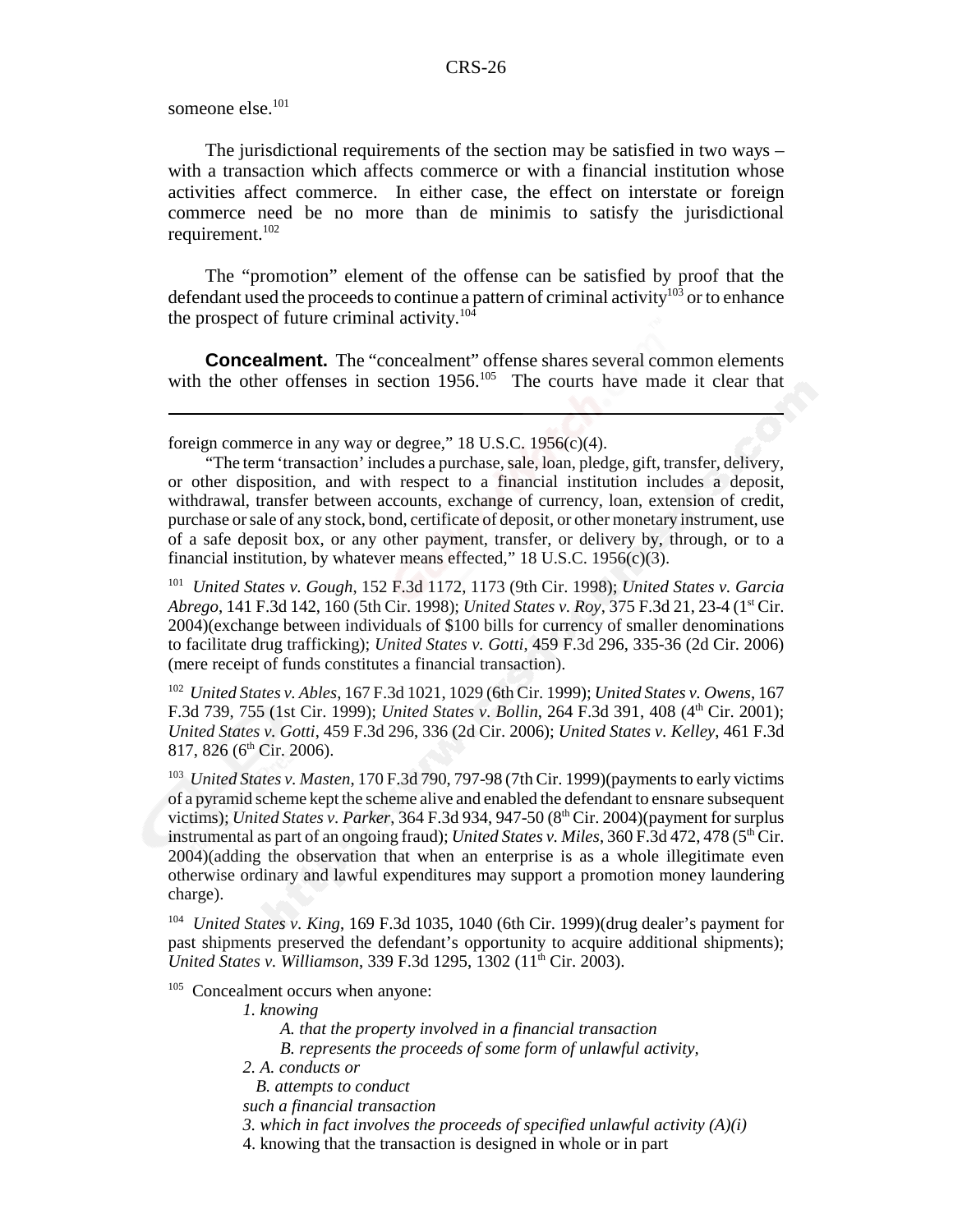conviction for the concealment offense requires proof of something more than simply spending the proceed of a predicate offense.<sup>106</sup> That having been said, the line between innocent spending and criminal laundering is not always easily discerned. "Evidence that may be considered when determining whether a transaction was designed to conceal includes: [deceptive] statements by a defendant probative of intent to conceal; unusual secrecy surrounding the transactions; structuring the transaction to avoid attention; depositing illegal profits in the bank account of a legitimate business; highly irregular features of the transaction; using third parties to conceal the real owner; a series of unusual financial moves cumulating in the transaction; and expert testimony on practices of criminals."107

**Tax evasion, smurfing and international laundering.** The tax evasion<sup>108</sup> and structured transactions ("smurfing") offenses<sup>109</sup> shadow the promotion

106 *United States v. Shepard*, 396 F.3d 1116, 1120 (10<sup>th</sup> Cir. 2005); *United States v. Stephenson*, 183 F.3d 110, 121 (2d Cir. 1999).

107 *United States v. Magluta*, 418 F.3d 1166, 1176 (11th Cir. 2005); *United States v. Burns*, 162 F.3d 840, 848-49 (5th Cir. 1998), *quoting*, *United States v. Garcia-Emanuel*, 14 F.3d 1469, 1475-476 (10th Cir. 1994); *see also*, *United States v. Shepard*, 396 F.3d 1116, 1122  $(10<sup>th</sup>$  Cir. 2005)("Using third parties to conceal the real owner supports the inference of an intent to disguise or conceal illegal funds"); *United Stats v. Bolden*, 325 F.3d 471, 490 (4<sup>th</sup> Cir. 2003)("The creation and use of sham businesses is highly relevant to the proof of concealment money laundering").

108 *I. knowing* 

*A. that the property involved in a financial transaction*

*B. represents the proceeds of some form of unlawful activity,*

 *II. A. conducts or* 

*B. attempts to conduct* 

*such a financial transaction* 

 *III. which in fact involves the proceeds of specified unlawful activity (A)(i)* 

 IV. with the intent to engage in conduct constituting a violation of section 7201 or 7206 of the Internal Revenue Code of 1986, 18 U.S.C. 1956(a)(1)(A)(ii)(elements in common with the promotion offense in italics).

109 *I. knowing* 

*A. that the property involved in a financial transaction*

*B. represents the proceeds of some form of unlawful activity,*

 *II. A. conducts or* 

 *B. attempts to conduct* 

*such a financial transaction* 

 *III. which in fact involves the proceeds of specified unlawful activity (A)(i)* 

 *IV. knowing that the transaction is designed in whole or in part to* avoid a transaction reporting requirement under State or Federal law", 18 U.S.C.  $1956(a)(1)(B)(ii)(elements$ 

to conceal or disguise the nature, location, the source, the ownership, or the control of the proceed of specified unlawful activity. 18 U.S.C.  $1956(a)(1)(B)$ (i) (common elements in italics); *United States v. Frank*,  $354$  F.3d 910, 919 (8<sup>th</sup> Cir. 2004)("The money-laundering statute required the government to prove that each of the defendants conducted or attempted to conduct a financial transaction, knowing that the property involved in the transaction represented the proceeds of unlawful activity, and knowing the transaction was designed to conceal or disguise the nature, location, source, ownership, or control of the proceeds of the unlawful activity").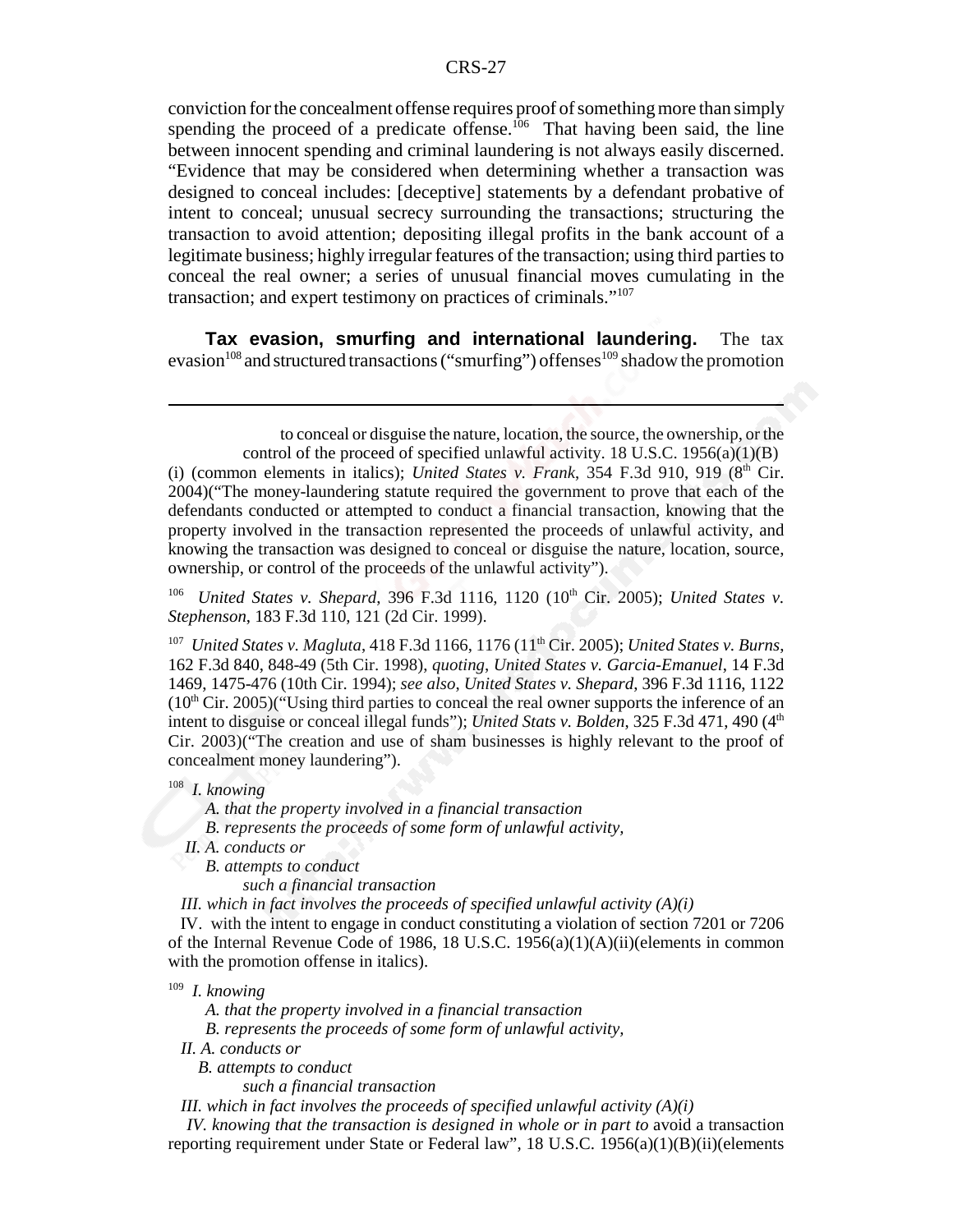and concealment offenses. A tax evasion, laundering prosecution requires the government to show that the defendant acted intentionally rather than inadvertently, but not that the defendant knew that his conduct violated the tax laws.<sup>110</sup> Similarly, conviction for the smurfing offense does not require a showing that the defendant knew that his conduct was criminal as long as the government establishes that the defendant acted with the intent to frustrate a reporting requirement.<sup>111</sup> The international laundering crime replicates the elements of the promotion, concealment and smurfing offenses (but not the tax evasion offense) and adds an international transportation element.<sup>112</sup> Of course, the proof the transportation element alone is insufficient without the evidence of an intent to promote, conceal or smurf.<sup>113</sup>

The final crime found in section 1956 is a "sting" offense, the proscription drafted to permit the prosecution of money launderers taken in by under cover officers claiming have proceeds in need of cleansing from illegal gambling or other predicate offenses.

**Spending the Proceeds.** Section 1956 does not make spending tainted money a crime, but section 1957 does. Using most of the same definitions as section 1956, the elements of 1957 cover anyone who:

shared with the concealment offense in italics).

<sup>112</sup> The prohibition applies to anyone who:

- B. transmits, or
- C. transfers, or
- D. attempts to transport, transmit, or transfer

II. a monetary instrument or funds

III. from a place in the United States to or through a place outside the United States or to a place in the United States from or through a place outside the United States

A. with the intent to promote the carrying on of specified unlawful activity; or B. knowing that the monetary instrument or funds involved in the transportation, transmission, or transfer represent the proceeds of some form of unlawful activity and knowing that such transportation, transmission, or transfer is designed in whole or in part

i. to conceal or disguise the nature, the location, the source, the ownership, or the control of the proceeds of specified unlawful activity; or

ii. to avoid a transaction reporting requirement under State or Federal law. 18 U.S.C. 1956(a)(2); *United States v. Bieganowski*, 313 F.3d 264, 279 (5<sup>th</sup> Cir. 2002)("An offense under section 1956(a)(2)(B)(i) is almost identical [to an offense under section  $1956(a)(1)(B)(i)$ , with the exception that the transaction in question must be from a place in the United States to a place outside the United States"); *United States v. Caplinger*, 339 F.3d 226, 232-33 (4<sup>th</sup> Cir. 2003)(citing authority under the domestic provisions of section 1956(a)(1) in its construction of the international provisions of section 1956(a)(2)).

113 *United States v. Pitt*, 193 F.3d 751, 762 (3d Cir. 1999).

<sup>110</sup> *United States v. Zanghi*, 189 F.3d 71, 77-8 (1st Cir. 1999).

<sup>111</sup> *United States v. Hill*, 167 F.3d 1055, 1070 (6th Cir. 1999); *United States v. Morales*, 108 F.3d 1213, 1221 (10th Cir. 1997); *United States v. Bowman*, 235 F.3d 1113, 1117-119 (8th Cir. 2000).

I. A. transports,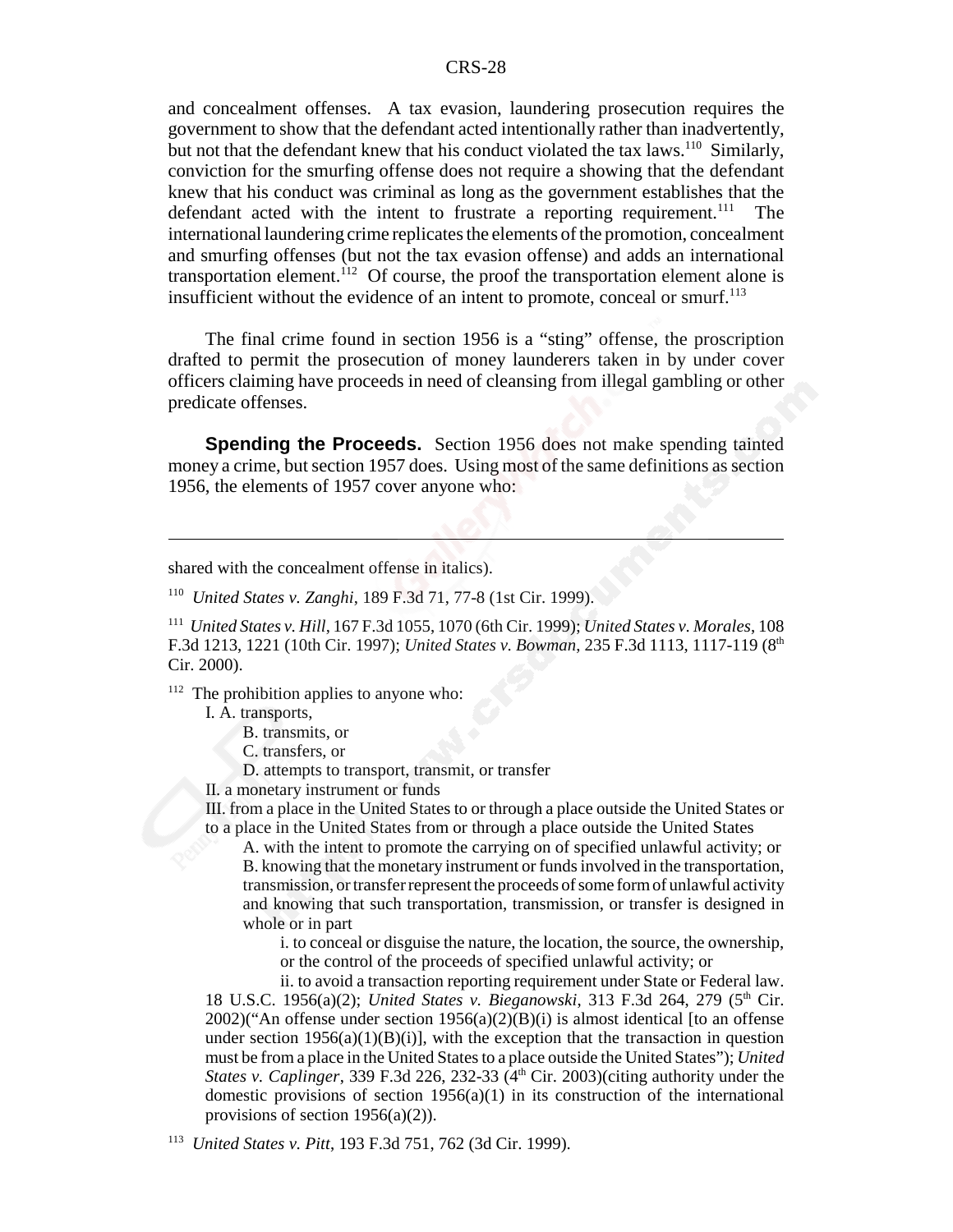I. A. in the United States,

 B. in the special maritime or territorial jurisdiction of the United States, or

C. outside the United States if the defendant is an American,

II. knowingly

III. A. engages or

B. attempts to engage in

IV. a monetary transaction $114$ 

V. [in or affecting interstate commerce]

VI. in criminally derived property that

A. is of a greater value than \$10,000 and

B. is derived from specified unlawful activity. 18 U.S.C. 1957(a),(d),(f).

The government's jurisdictional burden is the same one it must bear for section 1956 and therefore is minimal. $115$  The knowledge requirement receives similar treatment. Thus, the government must prove that the defendant knew the monetary instrument came from some criminal activity, $116$  but not that the defendant knew that the underlying crime was a money laundering predicate. $117$ 

\*\*\* "[T]he term 'financial transaction' means . . . (B) a transaction involving the use of a financial institution which is engaged in, or the activities of which affect, interstate or foreign commerce in any way or degree,"  $18$  U.S.C.  $1956(c)(4)(B)$ .

115 *United States v. Ables*, 167 F.3d 1021, 1030-31 (6th Cir. 1999).

 $114$  "[T]he term 'monetary transaction' means the deposit, withdrawal, transfer, or exchange, in or affecting interstate or foreign commerce, of funds or a monetary instrument (as defined in section 1956(c)(5) of this title)\* by, through, or to a financial institution (as defined in section 1956 of this title),\*\* including any transaction that would be a financial transaction under section 1956(c)(4)(B) of this title,\*\*\* but such term does not include any transaction necessary to preserve a person's right to representation as guaranteed by the sixth amendment to the Constitution," 18 U.S.C. 1957(f)(1).

<sup>\* &</sup>quot;[T]he term 'monetary instruments' means (i) coin or currency of the United States or of any other country, travelers' checks, personal checks, bank checks, and money orders, or (ii) investment securities or negotiable instruments, in bearer form or otherwise in such form that title thereto passes upon delivery,"  $18$  U.S.C.  $1956(c)(5)$ .

<sup>\*\* &</sup>quot;[T]he term 'financial institution' has the definition given that term in section  $5312(a)(2)$  of title 31, United States Code, or the regulations promulgated thereunder," 18 U.S.C. 1956(c)(6). The title 31 definition quoted, *supra*, includes banks, car dealers, jewelers, real estate agents, brick and mortar casinos and most other institutions likely to be involved in a transaction involve more than \$10,000.

<sup>&</sup>lt;sup>116</sup> *United States v. Diamond,* 378 F.3d 720, 728 (7<sup>th</sup> Cir. 2004)("In order to find Diamond guilty of this offense [under section 1957], the government needed to prove that she derived property from a specified unlawful activity and that she engaged in a monetary transaction"); *United States v. Johnson*, 440 F.3d 1286, 1289(11th Cir. 2006).

<sup>&</sup>lt;sup>117</sup> "In a prosecution for an offense under this section, the Government is not required to prove the defendant knew that the offense from which the criminally deprived property was derived was specified unlawful activity," 18 U.S.C. 1957(c); *United States v. Hawkey*, 148 F.3d 920, 925 (8th Cir. 1998); *United States v. Carucci*, 364 F.3d 339, 343 (1st Cir. 2004); *United States v. Flores*, 454 F.3d 149, 155 (3d Cir. 2006).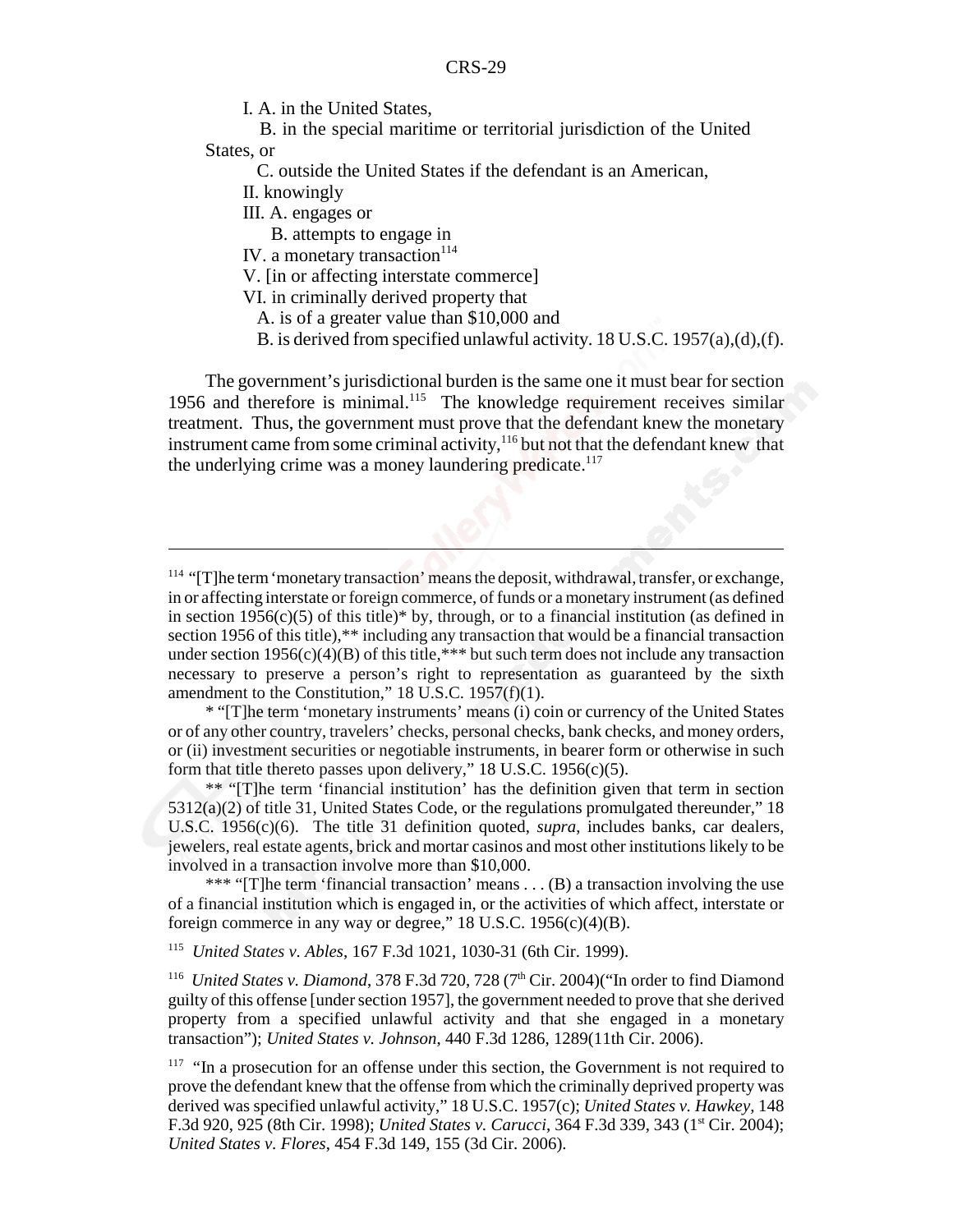## **Unlawful Internet Gambling Enforcement Act**

**Proscriptions.** The proscriptions of the Unlawful Internet Gambling Enforcement Act are simply stated and parsed:

I. No person

II. engaged in the business of

III. betting or wagering

IV. may knowingly accept

V. in connection with participation of another person

VI. in unlawful Internet gambling

VII. a. credit, or the proceeds of credit, extended to or on behalf of

such other person (including credit extended through the use of a credit card; or b. an electronic fund transfer, or funds transmitted by or through a money transmitting business, or the proceeds of an electronic fund transfer or

money transmitting service, from or on behalf of such other person; or

c. any check, draft, or similar instrument which is drawn by or

on behalf of such other person and is drawn on or payable at or through any financial institution; or

d. the proceeds of any other form of financial transaction, as the Secretary and the Board of Governors of the Federal Reserve System may jointly prescribe by regulation, which involves a financial institution as a payor or financial intermediary on behalf of or for the benefit of such other person. 31 U.S.C. 5363.

The proscription, however, is attended by an exhaustive array of definitions, qualifications and exceptions, that color its construction. Not all of these appear in the Act. For instance, the definitions applicable throughout the Code indicate that the Act's coverage of "persons" is not limited to individuals but includes "corporations, companies, associations, firms, partnerships, societies, and joint stock companies, as well as individuals,"  $1 \text{ U.S.C. } 1.^{118}$ 

While the Act does not define the "business of betting or wagering," in sections 5362 and 5367 it declares that the term "does not include the activities of a financial transaction provider, or any interactive computer service or telecommunications service," $1^{19}$  unless they are direct participants in the gambling business.<sup>120</sup> The fact that Congress elected not use the term "illegal gambling business" which appears

<sup>118</sup> *Cf*., 18 U.S.C. 18 ("As used in this title, the term 'organization' means a person other than an individual").

<sup>119 31</sup> U.S.C. 5362.

<sup>120 31</sup> U.S.C. 5367 ("Notwithstanding section 5362(2), a financial transaction provider, or any interactive computer service or telecommunications service, may be liable under this subchapter if such person has actual knowledge and control of bets and wagers, and  $- (1)$ operates, manages, supervises, or directs an Internet website at which unlawful bets or wagers may be placed, received, or otherwise made, or at which unlawful bets or wagers are offered to be placed, received, or otherwise made; or (2) owns or controls, or is owned or controlled by, any person who operates, manages, supervises, or directs an Internet website at which unlawful bets or wagers may be placed, received, or otherwise made, or at which unlawful bets or wagers are offered to be placed, received, or otherwise made").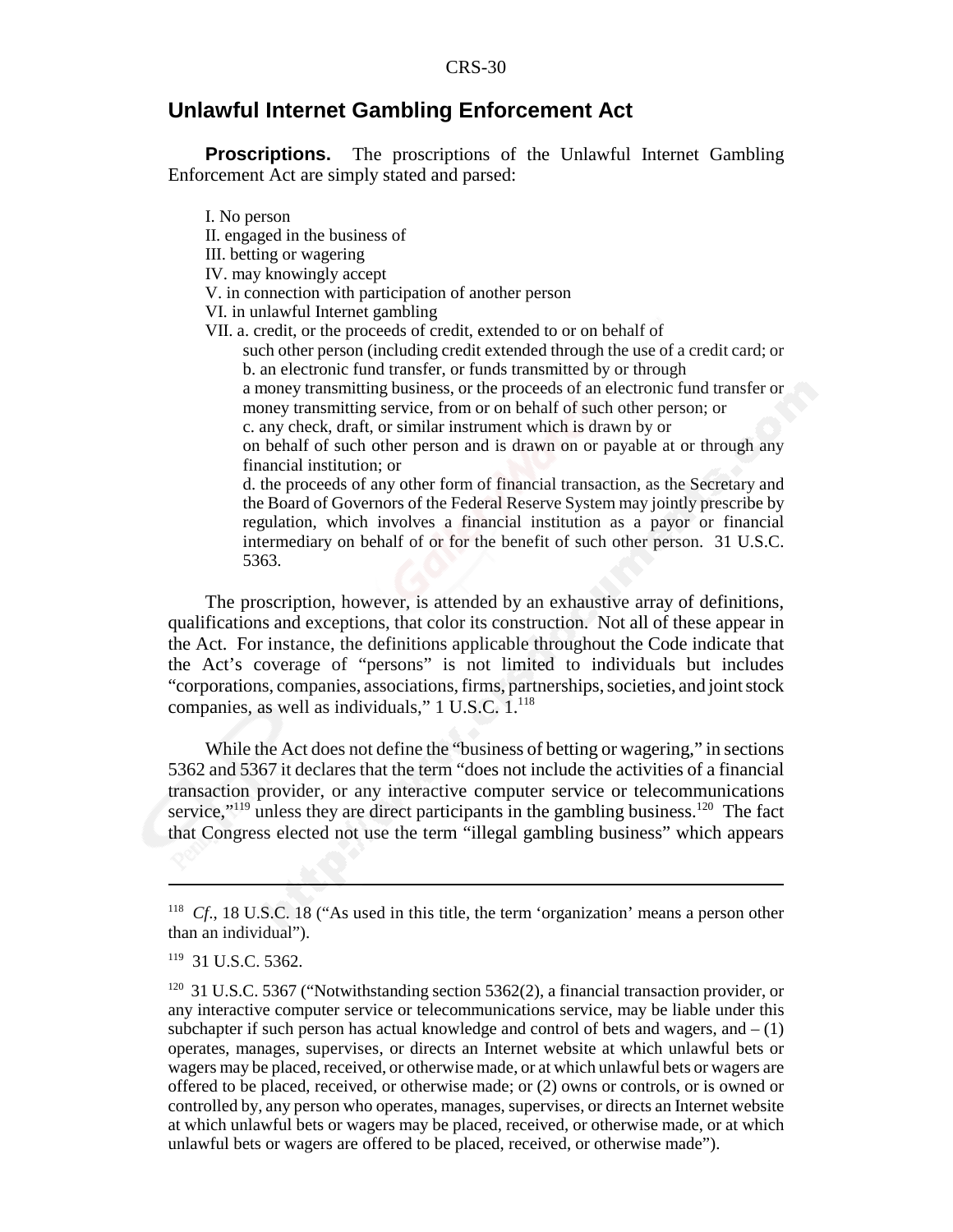elsewhere in the Code<sup>121</sup> should probably be understood to mean that the limitations of that term should not be applied to the term "business of betting or wagering."

The Act does define "bet or wager," yet it also uses that definition to place beyond the reach of the Act's proscriptions many forms of activity that otherwise fit the definition but which for the most part are not ordinarily considered gambling. It describes "bet or wager" as "the staking or risking by any person of something of value upon the outcome of a contest of others, a sporting event, or a game subject to chance, upon an agreement or understanding that the person or another person will receive something of value in the event of a certain outcome," 31 U.S.C. 5362(1)(A).

Earlier in its legislative history, the definition of "bet or wager" used the phrase "a game predominantly subject to change" rather than simply "a game subject to change." The Justice Department questioned whether the original phrase was "sufficient to cover card games, such as poker."122 The change in language appears to accommodate that concern by extending coverage to games that have an element of chance, even if not necessarily a predominant element.

The definition also explicitly includes lotteries<sup>123</sup> and information relating to the financial aspects of gambling.<sup>124</sup> The list of common activities exempted from the definition includes securities and commodities exchange activities, $^{125}$  insurance, $^{126}$ 

<sup>122</sup> *Hearing* at 16 (statement of Bruce G. Ohr, Chief of the Organized Crime and Racketeering Section, Criminal Division, United States Department of Justice).

<sup>123</sup> 31 U.S.C. 5362(1)(B),(C)("The term 'bet or wager' ... (B) includes the purchase of a chance or opportunity to win a lottery or other prize (which opportunity to win is predominantly subject to chance); (C) includes any scheme of a type described in section 3702 of title 28"). 28 U.S.C. 3702 provides, "It shall be unlawful for  $-(1)$  a governmental entity to sponsor, operate, advertise, promote, license, or authorize by law or compact, or (2) a person to sponsor, operate, advertise, or promote, pursuant to the law or compact of a governmental entity, a lottery, sweepstakes, or other betting, gambling, or wagering scheme based, directly or indirectly (through the use of geographical references or otherwise), on one or more competitive games in which amateur or professional athletes participate, or are intended to participate, or on one or more performances of such athletes in such games."

<sup>124</sup> 31 U.S.C. 5362(1)(D)("The term 'bet or wager' . . .(D) includes any instructions or information pertaining to the establishment or movement of funds by the bettor or customer in, to, or from an account with the business of betting or wagering").

<sup>125</sup> 31 U.S.C. 5362(1)(E)(i)-(iv)("The term 'bet or wager' . . . (E) does not include – (i) any activity governed by the securities laws (as that term is defined in section  $3(a)(47)$  of the Securities Exchange Act of 1934 for the purchase or sale of securities (as that term is defined in section  $3(a)(10)$  of that Act); (ii) any transaction conducted on or subject to the rules of a registered entity or exempt board of trade under the Commodity Exchange Act; (iii) any over-the-counter derivative instrument; (iv) any other transaction that  $-$  (I) is

<sup>&</sup>lt;sup>121</sup> 18 U.S.C. 1955(b)(1)("(b) As used in this section – (1) 'illegal gambling business' means a gambling business which  $-$  (i) is a violation of the law of a State or political subdivision in which it is conducted; (ii) involves five or more persons who conduct, finance, manage, supervise, direct, or own all or part of such business; and (iii) has been or remains in substantially continuous operation for a period in excess of thirty days or has a gross revenue of \$2,000 in any single day").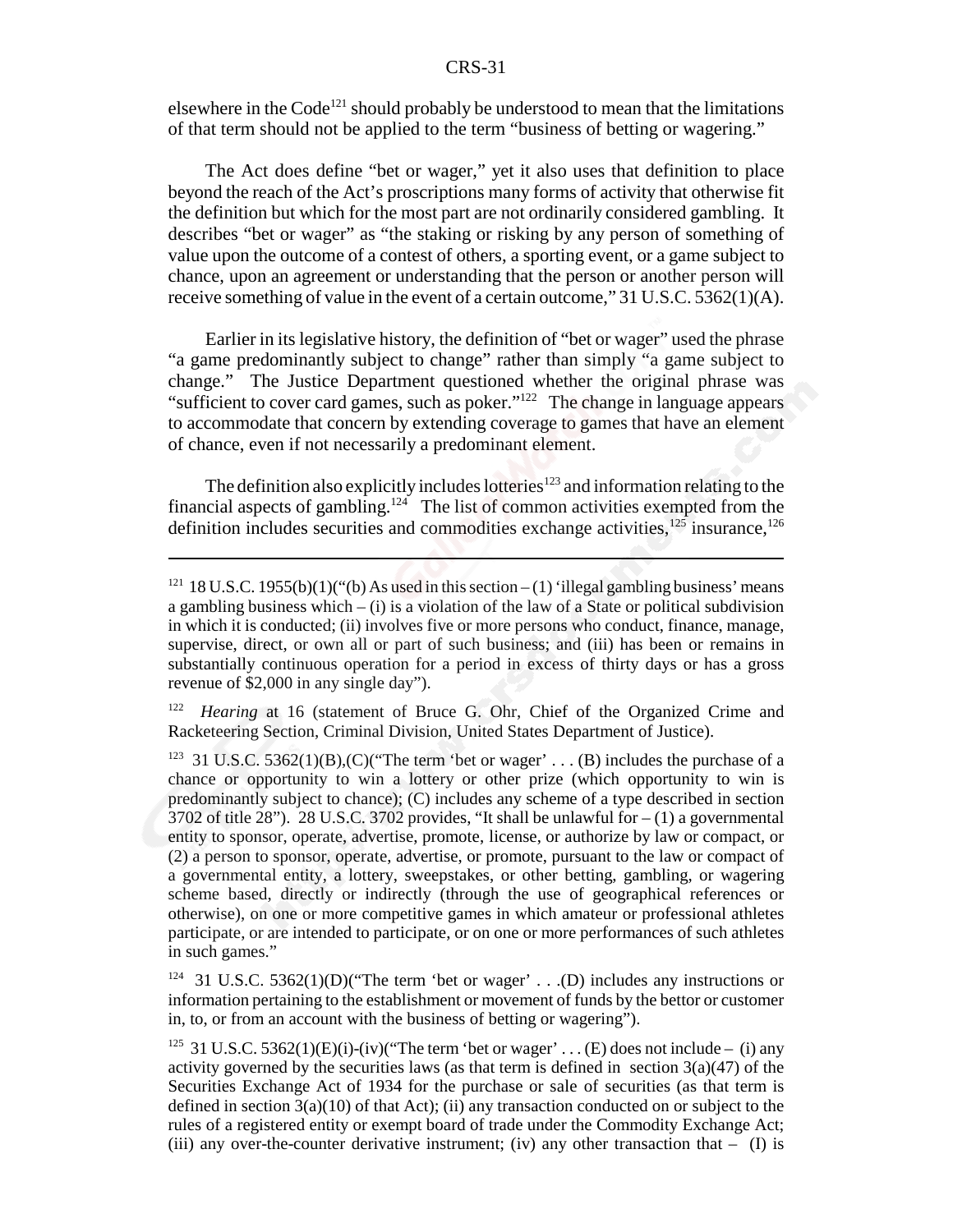Internet games and promotions that do not involve betting, $127$  and certain fantasy sporting activities.<sup>128</sup> The definition of what is not "unlawful Internet gambling" for purposes of the Act provides the exemptions for various forms of intrastate and tribal gambling legalized under other provisions of law.

"Unlawful Internet gambling" means using the Internet to gamble in a form that is illegal where the bet is placed or received.<sup>129</sup> The Act sets aside the issue of the legality under the Wire Act of various forms of Internet use by the horse racing industry.130 The Justice Department believes that the prohibition on the interstate

excluded or exempt from regulation under the Commodity Exchange Act; or (II) is exempt from State gaming or bucket shop laws under section 12(e) of the Commodity Exchange Act or section 28(a) of the Securities Exchange Act of 1934").

<sup>126</sup> 31 U.S.C. 5362(1)(E)(v)-(vii)("The term 'bet or wager' . . . (E) does not include . . .(v) any contract of indemnity or guarantee; (vi) any contract for insurance; (vii) any deposit or other transaction with an insured depository institution").

<sup>127</sup> 31 U.S.C. 5362(1)(E)(viii)("The term 'bet or wager' . . . (E) does not include . . .(viii) participation in any game or contest in which participants do not stake or risk anything of value other than  $-$  (I) personal efforts of the participants in playing the game or contest or obtaining access to the Internet; or (II) points or credits that the sponsor of the game or contest provides to participants free of charge and that can be used or redeemed only for participation in games or contests offered by the sponsor").

<sup>128</sup> 31 U.S.C. 5362(1)(E)(ix)("The term 'bet or wager' . . . (E) does not include . . . (ix) participation in any fantasy or simulation sports game or educational game or contest in which (if the game or contest involves a team or teams) no fantasy or simulation sports team is based on the current membership of an actual team that is a member of an amateur or professional sports organization (as those terms are defined in section 3701 of title 28) and that meets the following conditions: (I) All prizes and awards offered to winning participants are established and made known to the participants in advance of the game or contest and their value is not determined by the number of participants or the amount of any fees paid by those participants. (II) All winning outcomes reflect the relative knowledge and skill of the participants and are determined predominantly by accumulated statistical results of the performance of individuals (athletes in the case of sports events) in multiple real-world sporting or other events. (III) No winning outcome is based – (aa) on the score, point-spread, or any performance or performances of any single real-world team or any combination of such teams; or (bb) solely on any single performance of an individual athlete in any single real-world sporting or other event").

 $129$  31 U.S.C. 5362(10)(A)("The term 'unlawful Internet gambling' means to place, receive, or otherwise knowingly transmit a bet or wager by any means which involves the use, at least in part, of the Internet where such bet or wager is unlawful under any applicable Federal or State law in the State or Tribal lands in which the bet or wager is initiated, received, or otherwise made").

<sup>130</sup> 31 U.S.C. 5362(10)(D)("(i) In general.– The term 'unlawful Internet gambling' shall not include any activity that is allowed under the Interstate Horseracing Act of 1978 (15 U.S.C. 3001 et seq.). (ii) Rule of construction regarding preemption.– Nothing in this subchapter may be construed to preempt any State law prohibiting gambling. (iii) Sense of Congress.– It is the sense of Congress that this subchapter shall not change which activities related to horse racing may or may not be allowed under Federal law. This subparagraph is intended to address concerns that this subchapter could have the effect of changing the existing relationship between the Interstate Horseracing Act and other Federal statutes in effect on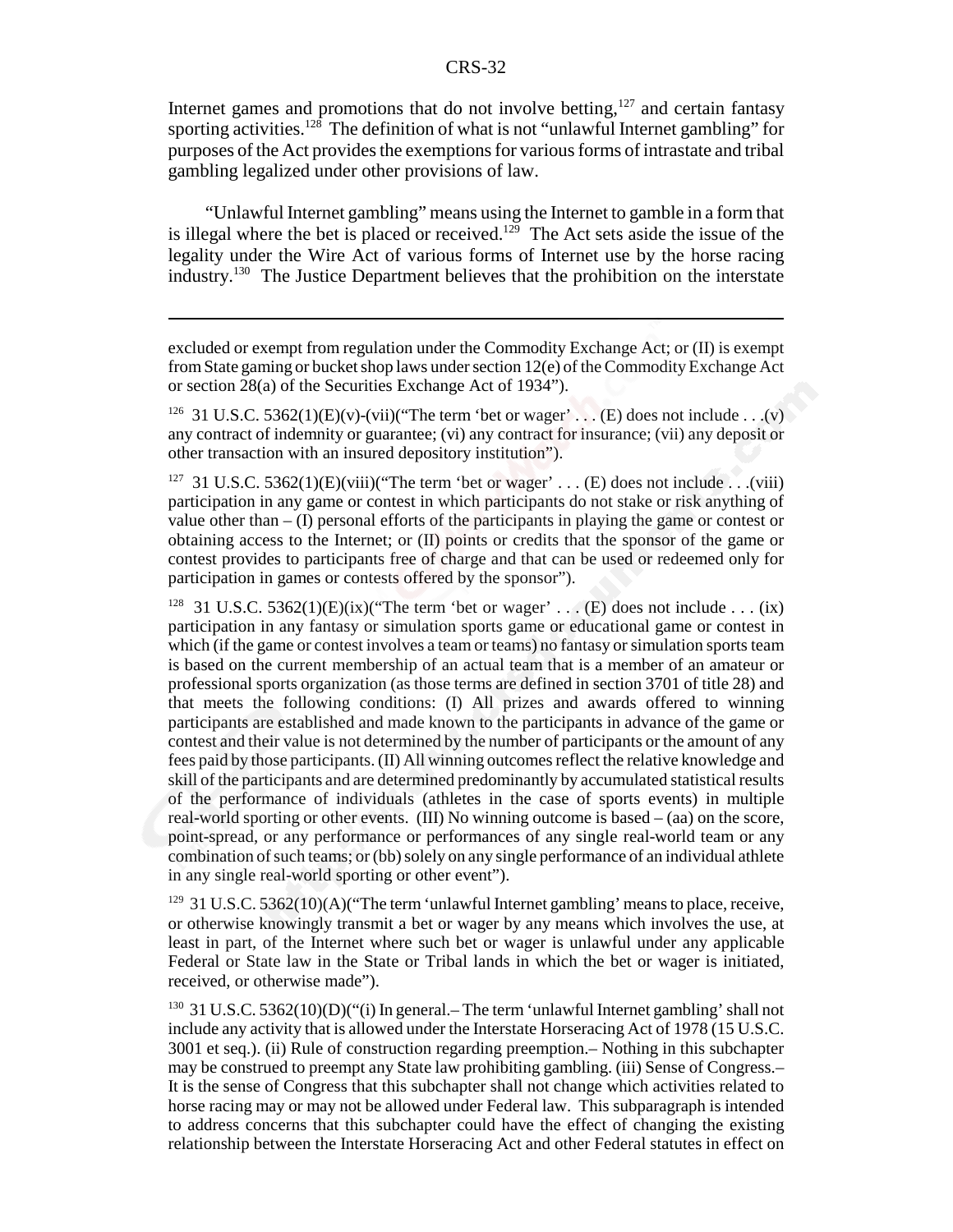transmission of bets or gambling information found in the Wire Act (18 U.S.C. 1084) applies to bets on horse racing, but was concerned that language in the Act as introduced might undermine that position.<sup>131</sup> The existing language marks an effort to preserve the status quo. $^{132}$ 

If certain conditions are met, the definition also exempts from the Act's prohibitions of the Act certain intrastate and intratribal forms of gambling, like state lotteries and Indian casinos that operate under state regulations or compacts, 31 U.S.C. 5362(10)(B), (C). To qualify for the intrastate exception a bet must (1) be made and received in the same state, $133$  (2) comply with applicable state law that authorizes the gambling and the method of transmission including any age and location verification and security requirements, $134$  and (3) be in accord with various federal gambling laws. $135$  The intratribal exception is comparable but a little different. Compliance with the various federal gambling laws remains a condition, 31 U.S.C. 5362(C)(iv). And there are comparable security as well as age and

131 *Hearing* at 100.

<sup>132</sup> *Id.*("Representative Goodlatte testified that H.R. 4777 is not intended to change the existing relationship between Section 1084 and the Interstate Horseracing Act. After the April 5, 2006 hearing, the Department worked in consultation with Representative Goodlatte to develop legislative language for inclusion in H.R. 4777 to effectuate his intent to maintain the current status quo between the Interstate Horseracing Act and federal criminal statutes").

<sup>133</sup> 31 U.S.C. 5362(10)(B)(i)("The term 'unlawful Internet gambling' does not include placing, receiving, or otherwise transmitting a bet or wager where  $-$  (i) the bet or wager is initiated and received or otherwise made exclusively within a single State"). *See also*, 31 U.S.C. 5362(10)(E)("The intermediate routing of electronic data shall not determine the location or locations in which a bet or wager is initiated, received, or otherwise made").

 $134$  31 U.S.C. 5362(10)(B)(ii)("The term "unlawful Internet gambling" does not include placing, receiving, or otherwise transmitting a bet or wager where . . . (ii) the bet or wager and the method by which the bet or wager is initiated and received or otherwise made is expressly authorized by and placed in accordance with the laws of such State, and the State law or regulations include  $-$  (I) age and location verification requirements reasonably designed to block access to minors and persons located out of such State; and (II) appropriate data security standards to prevent unauthorized access by any person whose age and current location has not been verified in accordance with such State's law or regulations").

 $135$  31 U.S.C. 5362(10)(B)(iii)("The term "unlawful Internet gambling" does not include placing, receiving, or otherwise transmitting a bet or wager where . . . (iii) the bet or wager does not violate any provision of  $-$  (I) the Interstate Horseracing Act of 1978 (15 U.S.C. 3001 et seq.); (II) chapter 178 of title 28 (commonly known as the "Professional and Amateur Sports Protection Act"); (III) the Gambling Devices Transportation Act (15 U.S.C. 1171 et seq.); or (IV) the Indian Gaming Regulatory Act (25 U.S.C. 2701 et seq.)"). The Gambling Devices Transportation Act, also known as the Johnson Act, among other things prohibits the interstate transportation of gambling devices under some circumstances. The Indian Gaming Regulatory Act, as the name suggests, regulates gambling on Indian lands.

the date of the enactment of this subchapter. This subchapter is not intended to change that relationship. This subchapter is not intended to resolve any existing disagreements over how to interpret the relationship between the Interstate Horseracing Act and other Federal statutes").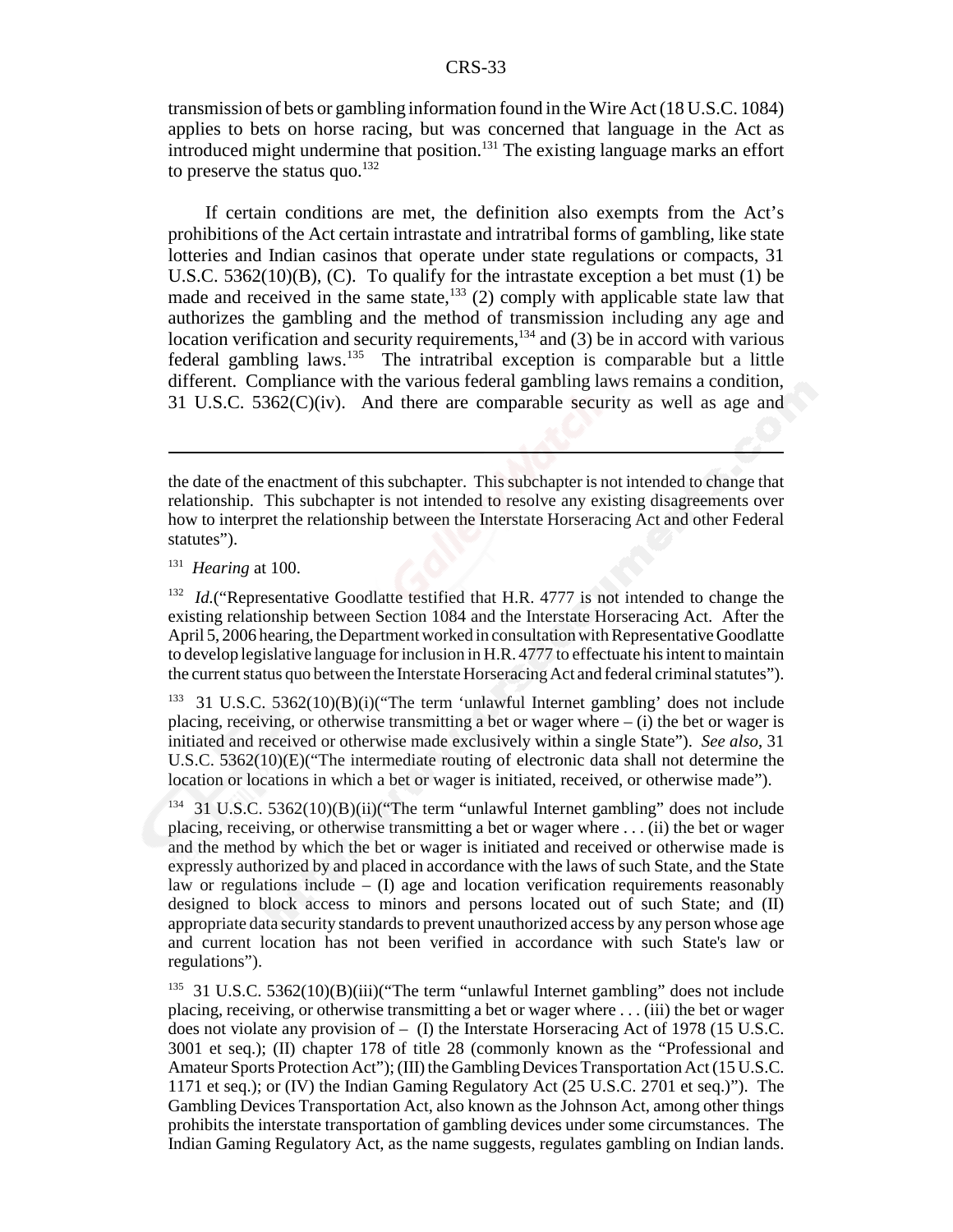location verification demands.<sup>136</sup> The intratribal gambling, however, may involve transmissions between the lands of two or more tribes and need not be within the same state.<sup>137</sup>

Definitions aside, the Act's prohibitions can only be breached by one who acts "knowingly." As a general rule, "the word 'knowingly' means that the defendant realized what she was doing and was aware of the nature of her conduct and did not act through ignorance, mistake or accident."138 However, "the term 'knowingly' does not necessarily have any reference to a culpable state of mind or to knowledge of the  $law.$ "<sup>139</sup>

## **Enforcement.**

**Criminal enforcement.** The Act relies on criminal, civil and regulatory enforcement mechanisms. Violations are punishable by imprisonment for not more than 5 years and fine of either not more than \$250,000 for individuals and not more

137 31 U.S.C. 5362(10)(B)(i)(ii)("The term "unlawful Internet gambling" does not include placing, receiving, or otherwise transmitting a bet or wager where  $-$  (i) the bet or wager is initiated and received or otherwise made exclusively  $- (I)$  within the Indian lands of a single Indian tribe (as such terms are defined under the Indian Gaming Regulatory Act); or (II) between the Indian lands of 2 or more Indian tribes to the extent that intertribal gaming is authorized by the Indian Gaming Regulatory Act; (ii) the bet or wager and the method by which the bet or wager is initiated and received or otherwise made is expressly authorized by and complies with the requirements of  $- (I)$  the applicable tribal ordinance or resolution approved by the Chairman of the National Indian Gaming Commission; and (II) with respect to class III gaming, the applicable Tribal-State Compact"). Class I gaming refers to social games played for stakes of minimal value; class II gaming means bingo and cards games that are legal under applicable state law (not including blackjack, baccarat and other banking games); class III gaming describes any other form of gambling that is not class I or class II gaming and includes things like casino gambling, 25 U.S.C. 2703.

138 *United States v. Alston-Graves*, 435 F.3d 331, 337 (D.C. Cir. 2006)(citing cases from the First, Seventh, and Eighth Circuits); *see also*, *United States v. Bursey*, 416 F.3d 301, 308 n.8  $(4<sup>th</sup> Cir. 2005)$  ("the statutory term 'knowingly' requires the Government to prove only that the defendant had knowledge of the facts underlying the offense").

139 *Bryan v. United States*, 524 U.S. 184, 192 (1998); *United States v. Technic Services, Inc.*,  $314$  F.3d 1031,  $1042$  (9<sup>th</sup> Cir. 2002)(emphasis in the original)("Knowingly' . . . refers to the defendant's knowledge of the *acts* that constitute the offense, not the defendant's knowledge of the legal violation"); *United States v. Blair*, 54 F.3d 639, 642 (10<sup>th</sup> Cir. 1995)(in the context of the Wire Act "knowingly" does not mean that the defendant must be shown to have known his conduct violated the Wire Act); *cf., United States v. Cohen*, 260 F.3d 68, 71-3 (2d Cir. 2001)(conviction for conspiracy to engage in conduct in violation the Wire Act does not require proof that the defendant knew that the conduct was unlawful); *contra, Cohen v. United States*, 378 F.2d 751, 756-57 (9th Cir. 1967).

<sup>&</sup>lt;sup>136</sup> 31 U.S.C. 5362((10)(B)(iii)("The term 'unlawful Internet gambling' does not include placing, receiving, or otherwise transmitting a bet or wager where . . .(iii) the applicable tribal ordinance or resolution or Tribal-State compact includes – (I) age and location verification requirements reasonably designed to block access to minors and persons located out of the applicable Tribal lands; and (II) appropriate data security standards to prevent unauthorized access by any person whose age and current location has not been verified in accordance with the applicable tribal ordinance or resolution or Tribal-State Compact").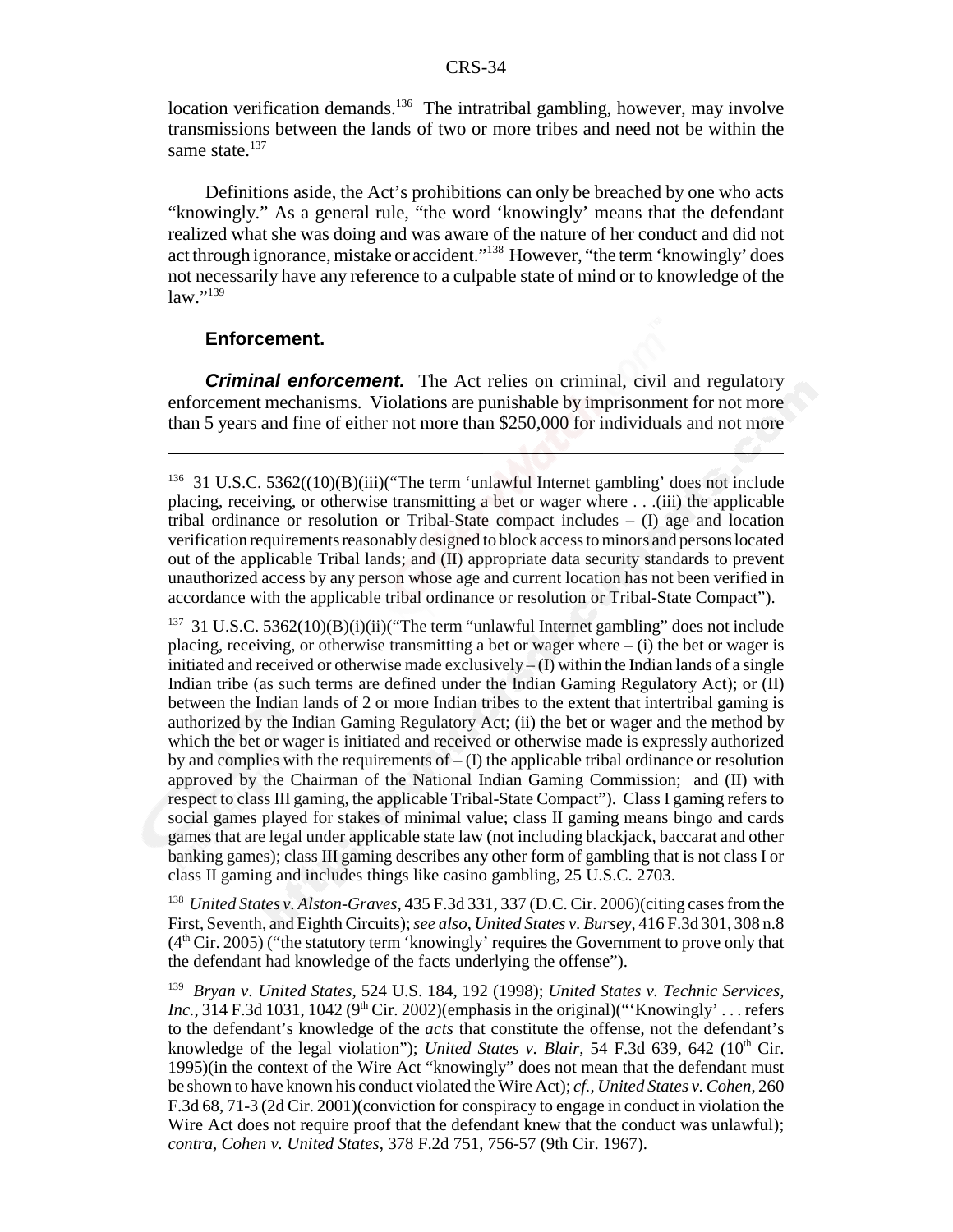than \$500,000 for organizations or, if the amount is greater, twice the amount of gain or loss associated with the offense, 31 U.S.C. 5363(a), 18 U.S.C. 3571. Moreover, the court enjoys the option of permanently banning the individual or entity from the gambling business, 31 U.S.C. 5363(b).

The same general accomplice and conspirator liability provisions apply to violations of the Act as to any other federal felony. Those who aid or abet a violation, that is, those who knowing embrace the criminal activity and assist in its commission with an eye to its success are liable to the same extent as those who commit the offense directly.<sup>140</sup> Conspirators are not only liable for the conspiracy<sup>141</sup> but for any substantive offense foreseeably committed in furtherance of the scheme.<sup>142</sup> Section 5362(2) excludes the activities of financial institutions, communications and Internet service providers from the definition of "business of betting or wagering." Section 5367 declares that such entities may nonetheless incur liability under the Act if they are directly engaged in the operation of an Internet gambling site.143 Neither section precludes their incurring liability as accomplices or co-conspirators.

The criminal proscriptions of the Unlawful Internet Gambling Enforcement Act do not appear to qualify as either RICO or money laundering predicate offenses. Certainly, Public Law 109-437 which created the Act did not explicitly amend either section 1956 or 1961. Moreover, although state gambling felonies and several federal gambling offenses may serve as predicate offenses for either of the other crimes (money laundering and RICO),<sup>144</sup> the Act outlaws certain Internet gambling related transactions not Internet gambling itself. Nevertheless, the Act was added to the chapter (but not the subchapter) of title 31 of the United States Code that houses

<sup>141</sup> 18 U.S.C. 371.

<sup>&</sup>lt;sup>140</sup> 18 U.S.C. 2. "To aid and abet another to commit a crime, it is necessary that a defendant in some sort associate himself with the venture, that he participate in it as in something that he wishes to bring about, that he seek by his action to make it succeed," *United States v. Hungerford*, 465 F.2d 1113, 1117 (9th Cir. 2006), *citing, Nye & Nissen v. United States*, 336 U.S. 613, 619 (1949); *see also*, *United States v. Ibarra-Zelaya*, 465 F.3d 596, 603 (5th Cir. 2006); *United States v. Isaac-Sigala*, 448 F.3d 1206, 1213 (10<sup>th</sup> Cir. 2006); *United States v. Reifler*, 446 F.3d 65, 96 (2d Cir. 2006).

<sup>&</sup>lt;sup>142</sup> *United States v. Matias,* 465 F.3d 169, 173 (5<sup>th</sup> Cir. 2006), *citing, Pinkerton v. United States*, 328 U.S. 640, 645 (1946), *see also*, *United States v. Woodard*, 459 F.3d 1078, 1084 (11th Cir. 2006); *United States v. Carter*, 449 F.3d 1287, 1298 (D.C.Cir. 2006); *United States v. Ruiz*, 446 F.3d 762, 769 (8th Cir. 2006).

<sup>143 31</sup> U.S.C. 5367 ("Notwithstanding section 5362(2), a financial transaction provider, or any interactive computer service or telecommunications service, may be liable under this subchapter if such person has actual knowledge and control of bets and wagers, and  $-(1)$ operates, manages, supervises, or directs an Internet website at which unlawful bets or wagers may be placed, received, or otherwise made, or at which unlawful bets or wagers are offered to be placed, received, or otherwise made; or (2) owns or controls, or is owned or controlled by, any person who operates, manages, supervises, or directs an Internet website at which unlawful bets or wagers may be placed, received, or otherwise made, or at which unlawful bets or wagers are offered to be placed, received, or otherwise made").

<sup>&</sup>lt;sup>144</sup> 18 U.S.C. 1961(1)(A), (B), 1956(c)(7) (A).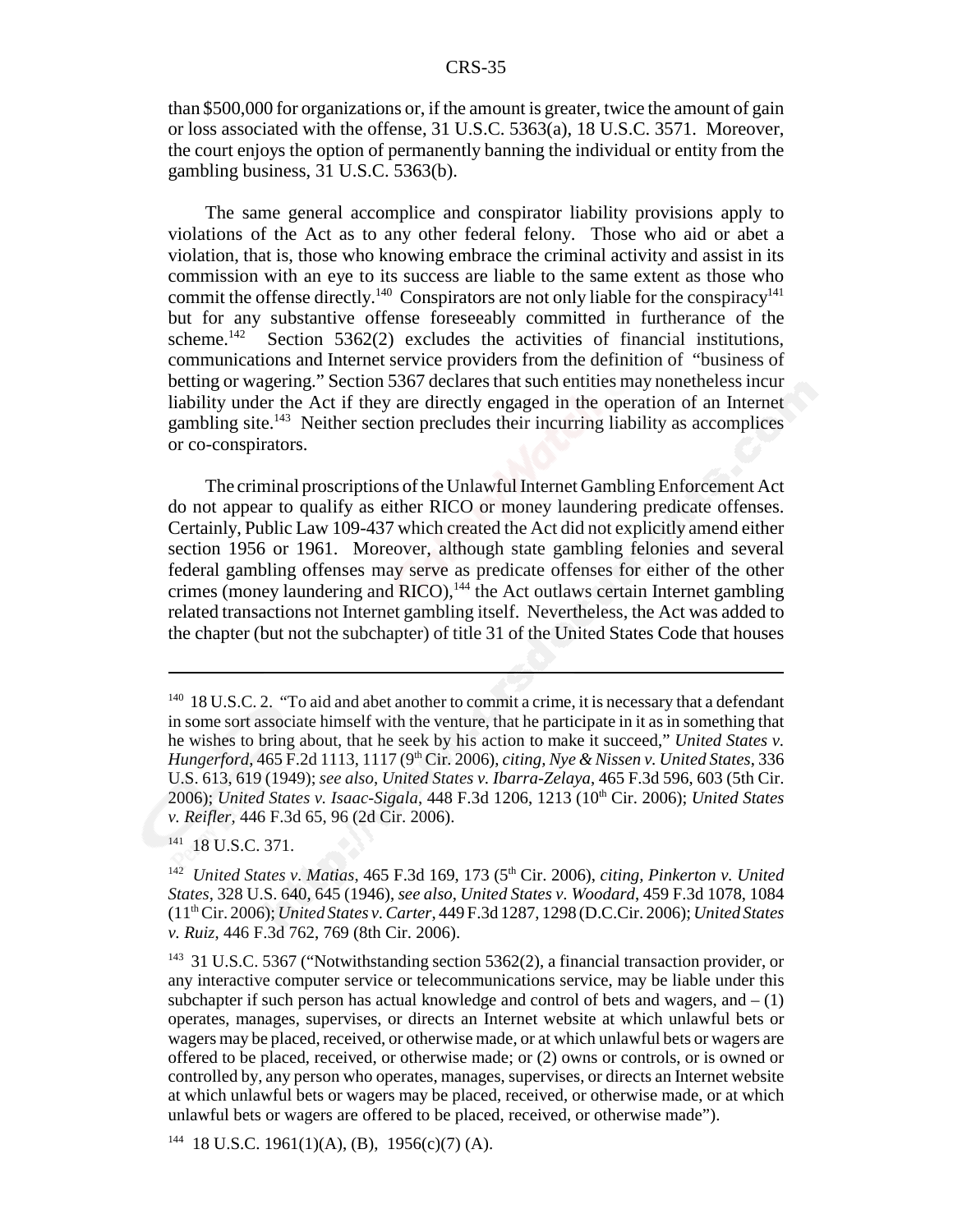most of the provisions of the Currency and Foreign Transactions Reporting Act.<sup>145</sup> And violations of the Currency and Foreign Transactions Reporting Act are RICO predicate offenses (but not money laundering predicates).<sup>146</sup> On balance, it seems likely that the courts would cite the rule of lenity as an obstacle to a construction of section 1961(1)(E) that would permit RICO liability predicated solely upon violations of the Unlawful Internet Gambling Enforcement Act.<sup>147</sup>

*Civil enforcement.* Section 5365 creates a limited federal civil cause of action to prevent and restrain violations of the Act. It authorizes federal and state attorneys general to sue in federal court for injunctive relief to prevent and restrain violations of the Act. It does not foreclose other causes of action on other provisions of state or federal law,<sup>148</sup> but it does preclude suits in state court to enforce the Act.<sup>149</sup> It does not expressly authorize a private cause of action.<sup>150</sup> It does not expressly offer attorneys general or anyone else any prospect of relief other than the federal court orders necessary to prevent and restrain.<sup>151</sup> Moreover, it expressly limits the

<sup>148</sup> 31 U.S.C. 5375(a) ("In addition to any other remedy under current law . . .").

149 Id.(emphasis added) ("In addition to any other remedy under current law, the district courts of the United States shall have original and *exclusive* jurisdiction to prevent and restrain restricted transactions by issuing appropriate orders in accordance with this section, regardless of whether a prosecution has been initiated under this subchapter.")

<sup>150</sup> 31 U.S.C. 5365((b)(1)(A), (2)(A), (3)(A)("(1). . .The United States, acting through the Attorney General, may institute proceedings under this section to prevent or restrain a restricted transaction. . . . (2) . . .The attorney general (or other appropriate State official) of a State in which a restricted transaction allegedly has been or will be initiated, received, or otherwise made may institute proceedings under this section to prevent or restrain the violation or threatened violation  $\dots$  (3).  $\dots$  Notwithstanding paragraphs (1) and (2), for a restricted transaction that allegedly has been or will be initiated, received, or otherwise made on Indian lands (as that term is defined in section 4 of the Indian Gaming Regulatory Act) – (i) the United States shall have the enforcement authority provided under paragraph (1); and (ii) the enforcement authorities specified in an applicable Tribal-State Compact negotiated under section 11 of the Indian Gaming Regulatory Act (25 U.S.C. 2710) shall be carried out in accordance with that compact").

<sup>151</sup> 31 U.S.C. 5365(b)(1)(B), (2)(B)("(1) . . .Upon application of the United States under this paragraph, the district court may enter a temporary restraining order, a preliminary injunction, or an injunction against any person to prevent or restrain a restricted transaction,

<sup>&</sup>lt;sup>145</sup> Most of the Currency and Foreign Transactions Reporting Act provisions appear in subchapter II of chapter 53 of the title 31 of the United States Code; the Unlawful Internet Gambling Enforcement Act was added as subchapter IV to chapter 53,

<sup>146 18</sup> U.S.C. 1961(1)(E), 1956(c)(7)(A). Under section 1956(c)(7)(A), all RICO predicates are considered money laundering predicates "except an act which is indictable under subchapter II of chapter 53 of title 31."

<sup>&</sup>lt;sup>147</sup> *Rewis v. United States*, 401 U.S. 808, 811-12 (1971)("[I]t cannot be said, with certainty sufficient to justify a criminal conviction, that Congress intended that interstate travel by mere customers of a gambling establishment should violate the Travel Act. . . . [N]either statutory language nor legislative history supports such a broad-ranging interpretation of §1952. And even if this lack of support were less apparent, ambiguity concerning the ambit of criminal statutes should be resolved in favor of lenity"); *see also*, *Cleveland v. United States*, 531 U.S. 12, 25 (2000).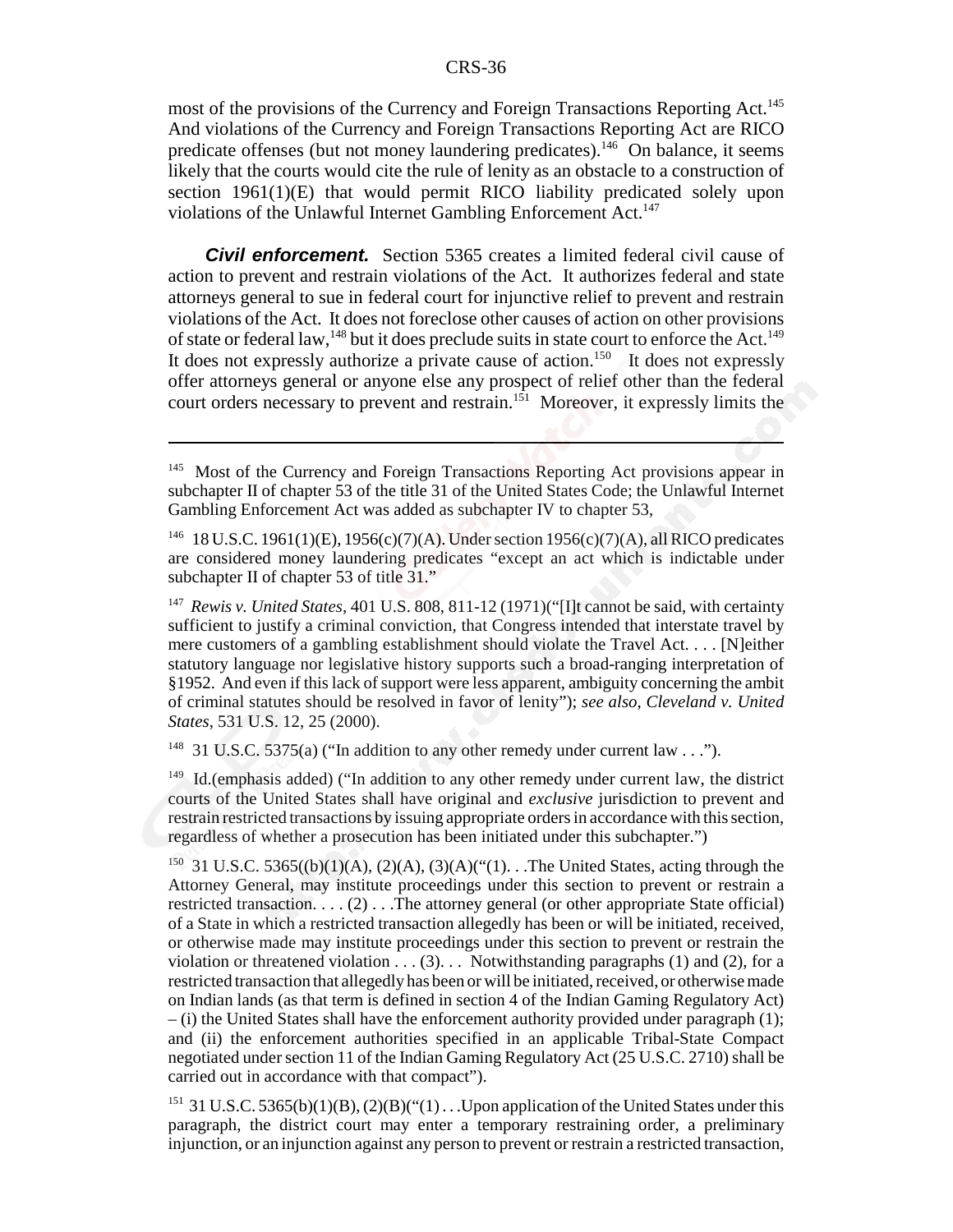instances when the attorneys general may institute proceedings against Internet service providers and financial institutions. They may not proceed civilly against financial institutions to block transactions involving unlawful Internet gambling unless the institution is directly involved in an unlawful Internet gambling business.152 Barring application of the same direct involvement exception, the attorneys general may sue Internet service providers under the Act only to block access to unlawful Internet gambling sites or to hyperlinks to such sites under limited circumstances.153 Subject to an exception that mirrors the direct involvement exception, the Act also removes providers from the coverage of the Wire Act provision under which law enforcement officials may insist that communications providers block the wire communications of Wire Act violators.154 Neither of the

<sup>153</sup> 31 U.S.C. 5365(c)(1)("Relief granted under this section against an interactive computer service shall  $-$  (A) be limited to the removal of, or disabling of access to, an online site violating section 5363, or a hypertext link to an online site violating such section, that resides on a computer server that such service controls or operates, except that the limitation in this subparagraph shall not apply if the service is subject to liability under this section under section 5367; (B) be available only after notice to the interactive computer service and an opportunity for the service to appear are provided; (C) not impose any obligation on an interactive computer service to monitor its service or to affirmatively seek facts indicating activity violating this subchapter; (D) specify the interactive computer service to which it applies; and (E) specifically identify the location of the online site or hypertext link to be removed or access to which is to be disabled").

 $154$  31 U.S.C. 5365(c)(2)("An interactive computer service that does not violate this subchapter shall not be liable under section 1084(d) of title 18, except that the limitation in this paragraph shall not apply if an interactive computer service has actual knowledge and control of bets and wagers and – (A) operates, manages, supervises, or directs an Internet website at which unlawful bets or wagers may be placed, received, or otherwise made or at which unlawful bets or wagers are offered to be placed, received, or otherwise made; or (B) owns or controls, or is owned or controlled by, any person who operates, manages, supervises, or directs an Internet website at which unlawful bets or wagers may be placed, received, or otherwise made, or at which unlawful bets or wagers are offered to be placed, received, or otherwise made"). Section 1084(d) provides in relevant part, "(d) When any common carrier, subject to the jurisdiction of the Federal Communications Commission, is

in accordance with rule 65 of the Federal Rules of Civil Procedure. (2) . . . Upon application of the attorney general (or other appropriate State official) of an affected State under this paragraph, the district court may enter a temporary restraining order, a preliminary injunction, or an injunction against any person to prevent or restrain a restricted transaction, in accordance with rule 65 of the Federal Rules of Civil Procedure").

 $152$  31 U.S.C. 5365(d)("Notwithstanding any other provision of this section, and subject to section 5367, no provision of this subchapter shall be construed as authorizing the Attorney General of the United States, or the attorney general (or other appropriate State official) of any State to institute proceedings to prevent or restrain a restricted transaction against any financial transaction provider, to the extent that the person is acting as a financial transaction provider"). For the text of 31 U.S.C. 5367 see *supra* note 143. A financial transaction provider is anyone who is "a creditor, credit card issuer, financial institution, operator of a terminal at which an electronic fund transfer may be initiated, money transmitting business, or international, national, regional, or local payment network utilized to effect a credit transaction, electronic fund transfer, stored value product transaction, or money transmitting service, or a participant in such network, or other participant in a designated payment system," 31 U.S.C. 5362(4).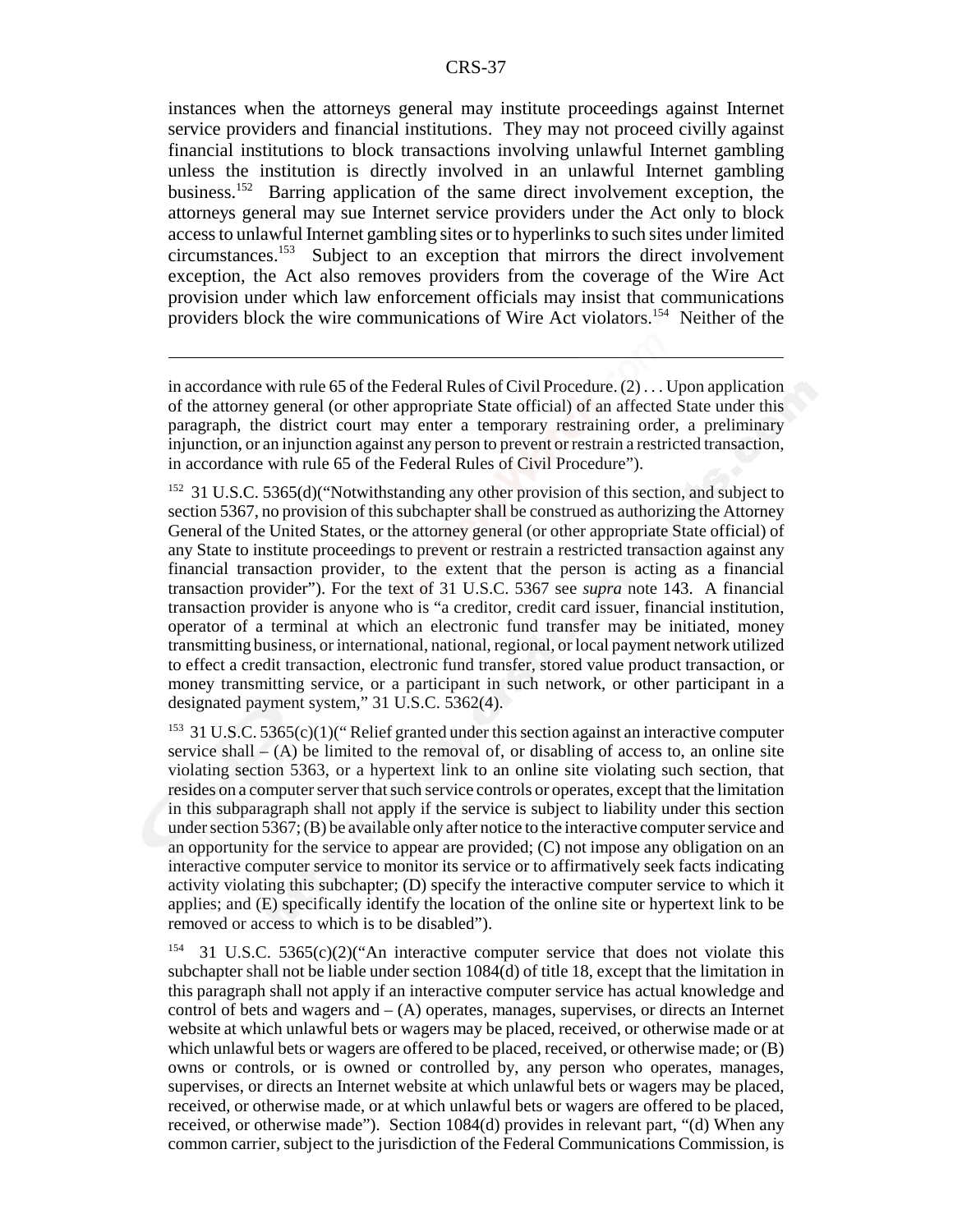provisions restricting the civil liability of financial institutions and of Internet service providers explicitly immunizes them from criminal prosecution for aiding or abetting or for conspiracy.

*Regulatory enforcement.* Although the Act restricts the civil liability of financial institutions, it binds them under a regulatory enforcement scheme outlined in the Act. The Act calls upon the Secretary of the Treasury and the Governors of the Federal Reserve Board in conjunction with the Attorney General to create a regulatory mechanism that identifies and blocks financial transactions prohibited in the Act.<sup>155</sup> Among its other features,<sup>156</sup> the mechanism must admit to practical exemptions and ensure that lawful Internet gambling transactions are not blocked.<sup>157</sup>

notified in writing by a Federal, State, or local law enforcement agency, acting within its jurisdiction, that any facility furnished by it is being used or will be used for the purpose of transmitting or receiving gambling information in interstate or foreign commerce in violation of Federal, State or local law, it shall discontinue or refuse, the leasing, furnishing, or maintaining of such facility, after reasonable notice to the subscriber, but no damages, penalty or forfeiture, civil or criminal, shall be found against any common carrier for any act done in compliance with any notice received from a law enforcement agency."

155 31 U.S.C. 5364 (a)("Before the end of the 270-day period beginning on the date of the enactment of this subchapter, the Secretary and the Board of Governors of the Federal Reserve System, in consultation with the Attorney General, shall prescribe regulations (which the Secretary and the Board jointly determine to be appropriate) requiring each designated payment system, and all participants therein, to identify and block or otherwise prevent or prohibit restricted transactions through the establishment of policies and procedures reasonably designed to identify and block or otherwise prevent or prohibit the acceptance of restricted transactions in any of the following ways: (1) The establishment of policies and procedures that  $-(A)$  allow the payment system and any person involved in the payment system to identify restricted transactions by means of codes in authorization messages or by other means; and (B) block restricted transactions identified as a result of the policies and procedures developed pursuant to subparagraph (A). (2) The establishment of policies and procedures that prevent or prohibit the acceptance of the products or services of the payment system in connection with a restricted transaction").

<sup>156</sup> 31 U.S.C. 5364(b)(1), (2) ("In prescribing regulations under subsection (a), the Secretary and the Board of Governors of the Federal Reserve System shall  $- (1)$  identify types of policies and procedures, including nonexclusive examples, which would be deemed, as applicable, to be reasonably designed to identify and block or otherwise prevent or prohibit the acceptance of the products or services with respect to each type of restricted transaction; (2) to the extent practical, permit any participant in a payment system to choose among alternative means of identifying and blocking, or otherwise preventing or prohibiting the acceptance of the products or services of the payment system or participant in connection with, restricted transactions").

 $157$  31 U.S.C. 5364(b)(3), (4)("In prescribing regulations under subsection (a), the Secretary and the Board of Governors of the Federal Reserve System shall. . . (3) exempt certain restricted transactions or designated payment systems from any requirement imposed under such regulations, if the Secretary and the Board jointly find that it is not reasonably practical to identify and block, or otherwise prevent or prohibit the acceptance of, such transactions; and (4) ensure that transactions in connection with any activity excluded from the definition of unlawful internet gambling in subparagraph  $(B)$ ,  $(C)$ , or  $(D)(i)$  of section 5362(10) [relating to lawful intrastate, intratribal, and horse race related gambling] are not blocked or otherwise prevented or prohibited by the prescribed regulations").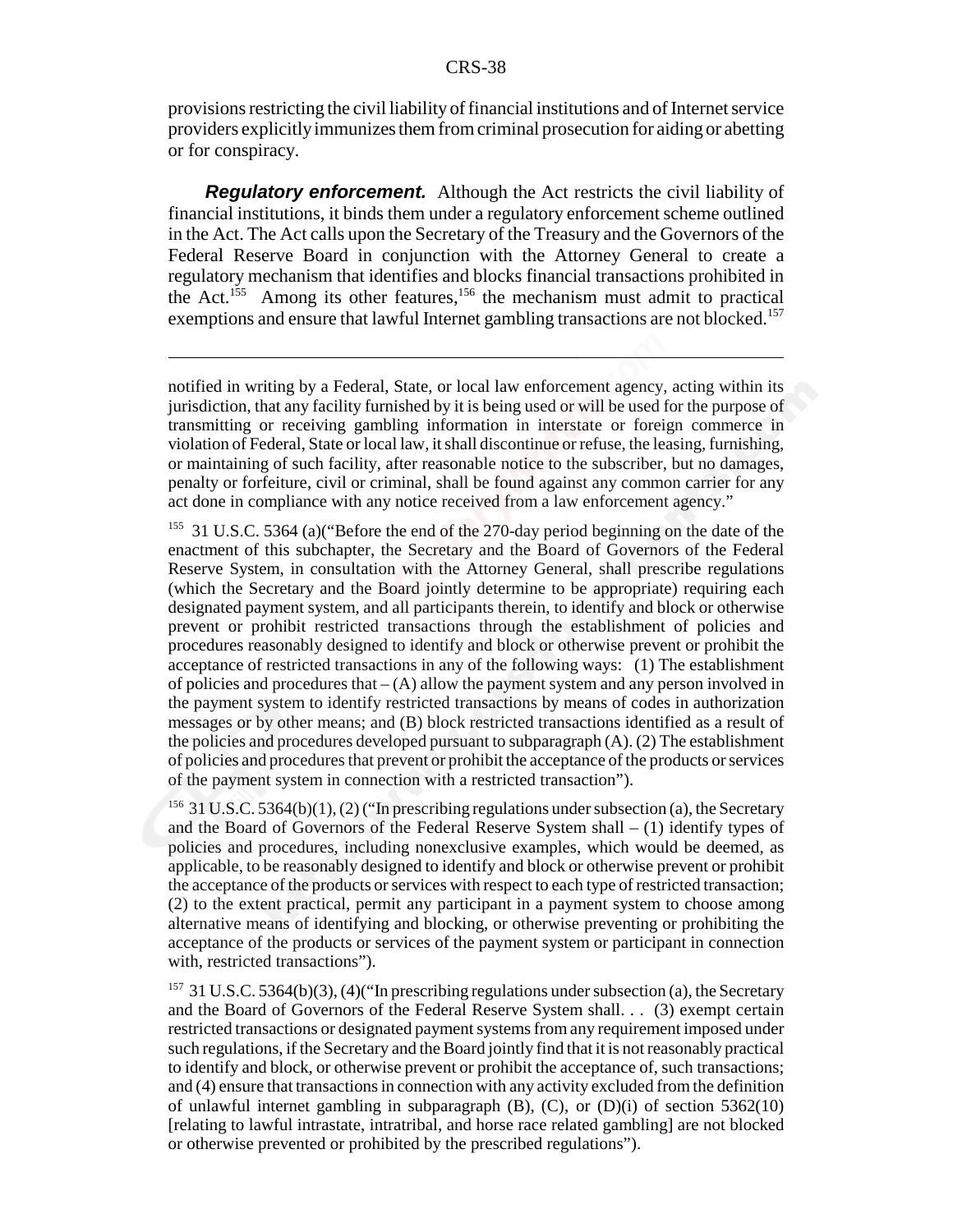Good faith compliance insulates regulated entities from both regulatory<sup>158</sup> and civil liability.<sup>159</sup> Enforcement of compliance with the regulations falls to the Federal Trade Commission and to the "federal functional regulators" within their areas of jurisdiction, *i.e*., the Governors of the Federal Reserve, the Comptroller of the Currency, the Federal Deposit Insurance Commission, the Office of Thrift Supervision, the National Credit Union Administration, the Securities and Exchange Commission and the Commodities Exchange Commission.<sup>160</sup>

**Extraterritorial enforcement.** As noted earlier, whether a federal law applies to conduct committed entirely outside the United States is ordinarily a matter of Congressional intent.161 The most obvious indicia of Congressional intent is a statement within a particular statute that its provisions are to have extraterritorial application. The Unlawful Internet Gambling Act contains no such statement. The legislative history of the Act, however, leaves little doubt that Congress was at least as concerned with offshore illegal Internet gambling businesses as with those operated entirely within the United States.162

 $159$  31 U.S.C. 5364(d)("A person that identifies and blocks a transaction, prevents or prohibits the acceptance of its products or services in connection with a transaction, or otherwise refuses to honor a transaction  $-$  (1) that is a restricted transaction; (2) that such person reasonably believes to be a restricted transaction; or (3) as a designated payment system or a member of a designated payment system in reliance on the policies and procedures of the payment system, in an effort to comply with regulations prescribed under subsection (a),shall not be liable to any party for such action").

<sup>161</sup> *See supra* text accompanying notes 61-69.

<sup>&</sup>lt;sup>158</sup> 31 U.S.C. 5364(c)("A financial transaction provider shall be considered to be in compliance with the regulations prescribed under subsection (a) if  $-(1)$  such person relies on and complies with the policies and procedures of a designated payment system of which it is a member or participant to  $-$  (A) identify and block restricted transactions; or (B) otherwise prevent or prohibit the acceptance of the products or services of the payment system, member, or participant in connection with restricted transactions; and (2) such policies and procedures of the designated payment system comply with the requirements of regulations prescribed under subsection (a)").

 $160$  31 U.S.C. 5364(e)("The requirements under this section shall be enforced exclusively  $by - (1)$  the Federal functional regulators, with respect to the designated payment systems and financial transaction providers subject to the respective jurisdiction of such regulators under section 505(a) of the Gramm-Leach-Bliley Act [(15 U.S.C. 6805(a)), see also, 15 U.S.C. 6809(2)] and section 5g of the Commodities Exchange Act [(7 U.S.C. 7b-2)]; and (2) the Federal Trade Commission, with respect to designated payment systems and financial transaction providers not otherwise subject to the jurisdiction of any Federal functional regulators (including the Commission) as described in paragraph (1)").

<sup>&</sup>lt;sup>162</sup> *See e.g.*, H.Rept. 109-412 (Pt.1), at 8 (2006)("The Act's] primary purpose is to give U.S. law enforcement new, more effective tools for combating offshore Internet gambling sites that illegally extend their services to U.S. residents via the Internet"); H.Rept. 109-412 (Pt.2), at 8 (2006)("The booming industry of offshore websites accepting bets and wagers from persons located in the United States raises a number of social and criminal concerns related to Internet gambling").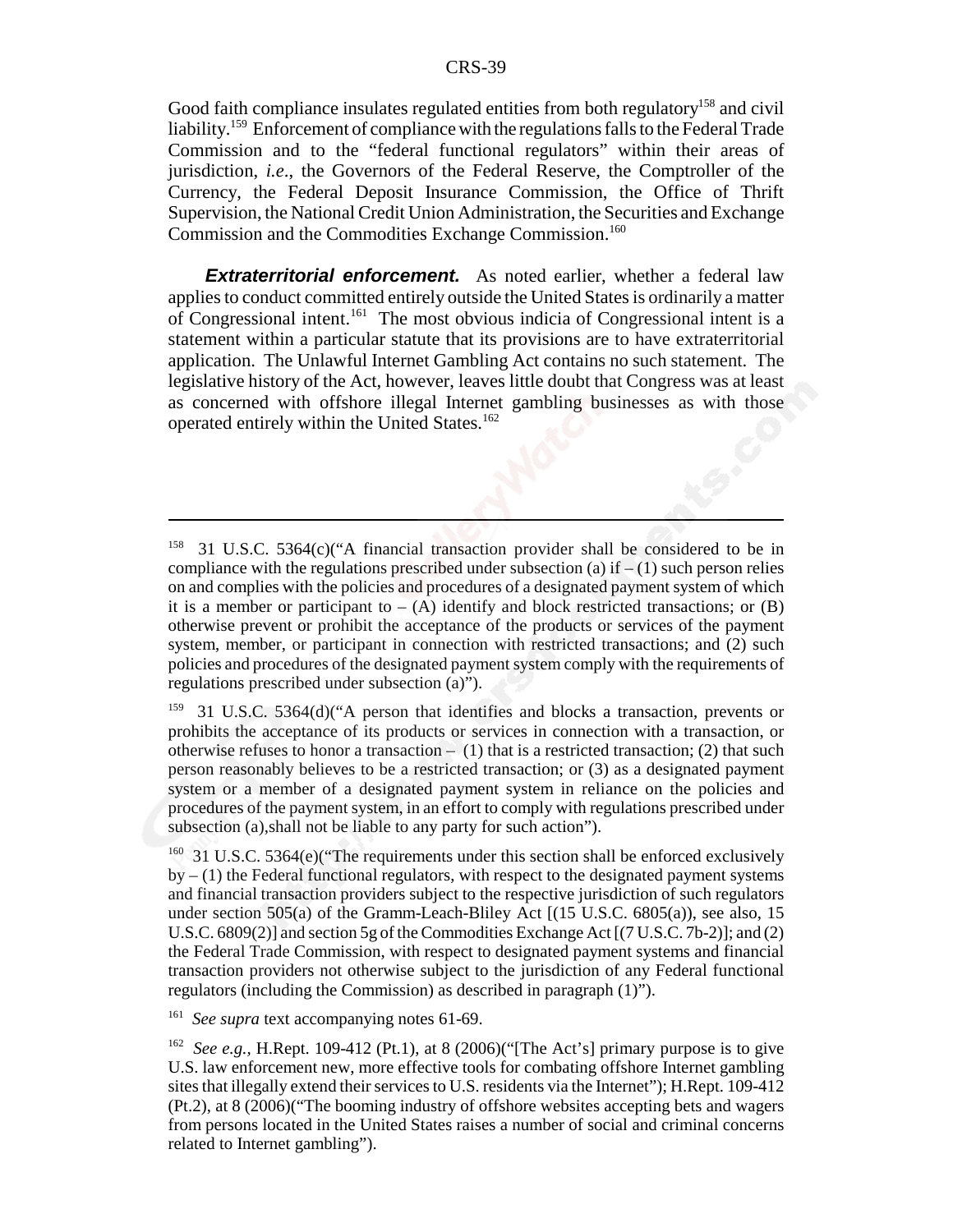## **Constitutional Considerations**

There have been suggestions that prosecution of illegal Internet gambling raises various constitutional issues. Principal among these are questions as to legislative power under the Commerce Clause, restrictions imposed by the First Amendment's guarantee of free speech, and due process concerns about the regulation of activities occurring at least in part overseas.

## **Commerce Clause**

Congress possesses no legislative power that cannot be traced to the Constitution, U.S.Const. Amends. IX, X. Among its Constitutionally enumerated powers, Congress enjoys the authority "To regulate Commerce with foreign Nations, and among the several States, and with the Indian Tribes . . . [and] To make all Laws which shall be necessary and proper for carrying into Execution the foregoing Powers . . . ." U.S.Const. Art. I, §8, cls.3, 18. Over the years, the Supreme Court regularly confirmed the enormous breath of Congress's legislative prerogatives under the Commerce Clause. Within the last decade, however, it has announced a series of decisions pointed out that Congress' Commerce power is not without limit.

*United States v. Lopez*, 514 U.S. 549 (1995), and *United States v. Morrison*, are perhaps the best known of these. *Lopez* held that the Congress lacked the authority under the Commerce Clause to enact the Gun-Free School Zones Act, 18 U.S.C. 922(q)(1988 ed., Supp. II), which outlawed possession of a firearm within 1000 feet of a school, 514 U.S. at 551. In doing so, *Lopez* mapped Congress' Commerce Clause powers:

First, Congress may regulate the use of the channels of interstate commerce. . . . *Heart of Atlanta Motel,* [*Inc. v. United States*, 379 U.S. 241, 256 (1964)]("`[T]he authority of Congress to keep the channels of interstate commerce free from immoral and injurious uses has been frequently sustained and is no longer open to question.'").

Second, Congress is empowered to regulate and protect the instrumentalities of interstate commerce, or persons or things in interstate commerce, even through the threat may come only from intrastate activities. See. *e.g.*, . . . *Perez [v. United States*, 402 U.S. 146, 150 (1971)] ("[F]or example, the destruction of an aircraft (18 U.S.C. §32), or . . . thefts from interstate shipments (18 U.S.C. §659").

Finally, Congress' commerce authority includes the power to regulate those activities having a substantial relation to interstate commerce, *i.e.*, those activities that substantially affect interstate commerce. 514 U.S. at 558-59 (several citations of the Court omitted).

Since the School Zone Act addressed neither the channels nor the content of commerce, it had to find coverage under the power to regulate matters that "substantially affect" interstate or foreign commerce. This it could not do. It was devoid of any economic component and so could claim no kinship to earlier cases approving Congressional regulation of various forms of intrastate economic activity that substantially affected interstate commerce, such as, "regulation of intrastate coal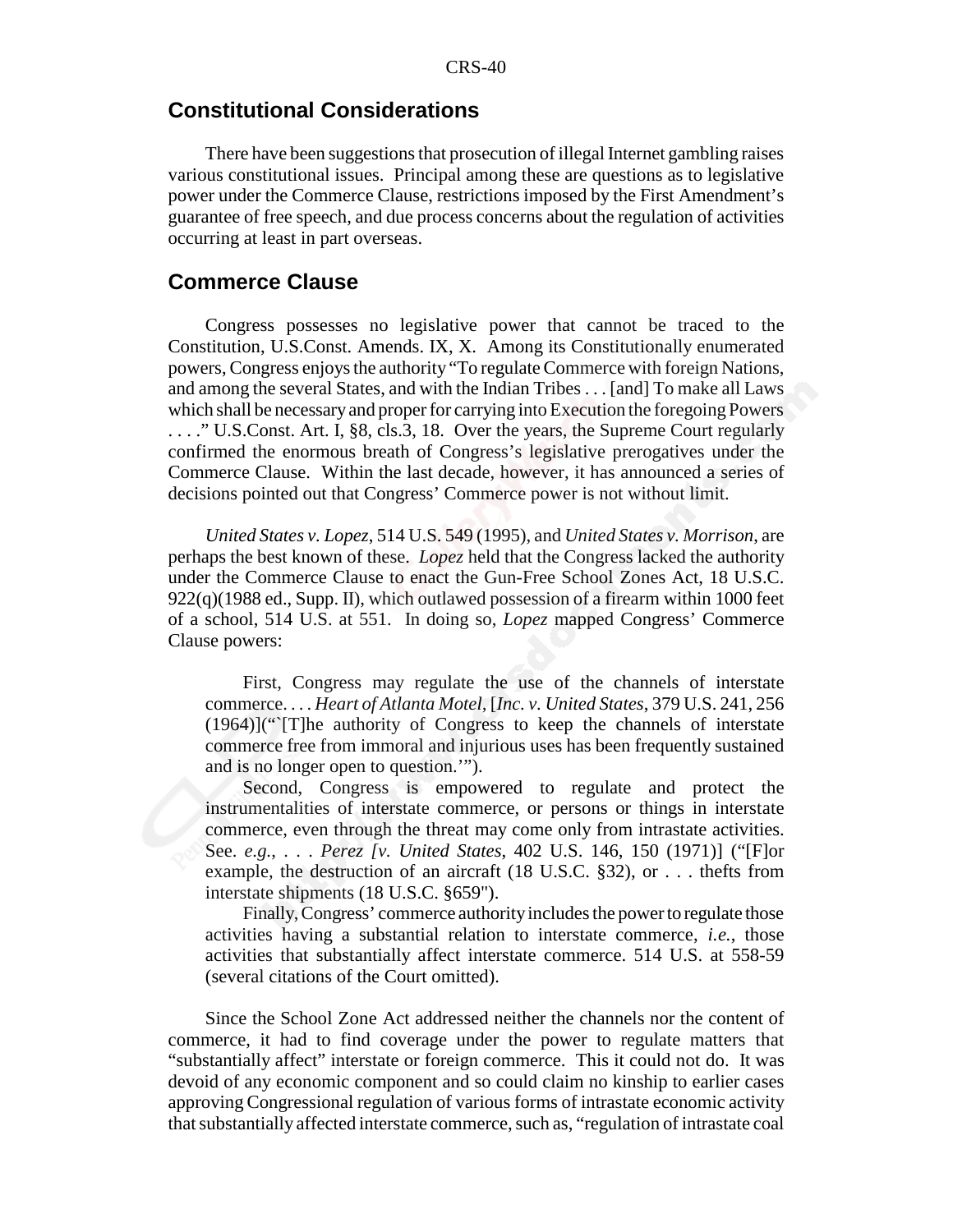mining, intrastate extortionate credit transactions [loan sharking], restaurants utilizing substantial interstate supplies, inns and hotels catering to interstate guests, and production and consumption of homegrown wheat," 514 U.S. at 559-60.

Moreover, the Act lacked the kind of explicit restraints or guidelines that might have confined its application to instances more clearly within the Commerce power. Its criminal proscription contained no "commerce" element; it did not, for example, outlaw possession of a firearm, *which had been transported in interstate commerce*, within 1000 feet of a school. Its enactment occurred without the accompaniment of legislative findings or declarations of purpose that might have guided appropriate enforcement limitations. The Act's overreaching was all the more troubling because it sought to bring federal regulation to school activities, an area where the states "historically have been sovereign."<sup>163</sup>

*Morrison* echoed *Lopez*, quoting it extensively in the course of an opinion that found that the Commerce Clause did not empower Congress to create a federal civil remedy for the victims of gender-motivated violence, 529 U.S. at 607-19. Other opinions confirm that the Commerce Clause must be read in light of the principles of federalism reflected in the Tenth Amendment. For instance, the Clause does not empower Congress to compel the states to exercise their sovereign legislative or executive powers to implement a federal regulatory scheme.<sup>164</sup>

These limitations, notwithstanding, the federal appellate courts have concluded, thus far, that the federal gambling statutes, directed as they are against an economic activity, come safely within Congress' legislative authority under the Commerce Clause. $165$ 

<sup>&</sup>lt;sup>163</sup> 514 U.S. at 64; 514 U.S. at 83 (Kennedy & O'Connor, JJ., concurring)("The statute now before us forecloses the States from experimenting and exercising their own judgment in an area to which States lay claim by right of history and expertise, and it does so by regulating an activity beyond the realm of commerce in the ordinary and usual sense of that term").

<sup>164</sup> *New York v. United States*, 505 U.S. 144, 188 (1992)("The Federal Government may not compel the States to enact or administer a federal regulatory program"); *Printz v. United States*, 521 U.S. 898, 935 (1997)("The Federal Government may neither issue directives requiring the states to address particular problems, nor command the States' officers, or those of their political subdivisions, to administer or enforce a federal regulatory program"). This does not mean that the states are beyond federal regulation when they engage in interstate, or interstate-impacting, commercial activity, *Reno v. Condon*, 528 U.S. 141, 148- 51 (2000).

<sup>165</sup> *United States v. Lee*, 173 F.3d 809, 810-11 (11th Cir. 1999)(18 U.S.C. 1955) (limiting proscriptions to gambling *businesses* provides the nexus to interstate commerce impact); *United States v. Zizzo*, 120 F.3d 1338, 1350 (7th Cir. 1997) (same); *United States v. Wall*, 92 F.3d 1444, 1449 (6<sup>th</sup> Cir. 1996) (same); *United States v. Riddle*, 249 F.3d 529, 537 (6<sup>th</sup> Cir. 2001)(18 U.S.C. 1955, 1962)(conduct of a commercial activity, a gambling business, precludes a successful *Lopez* challenge); *United States v. Boyd*, 149 F.3d 1062, 1065-66  $(10<sup>th</sup> Cir. 1998)(18 U.S.C. 1955)$  (the statute regulates a commercial activity (gambling), comes with Congressional findings concerning the activity's impact on interstate commerce, and contains elements that weed out run of the mill, low level gambling cases – all factors absent in *Lopez*).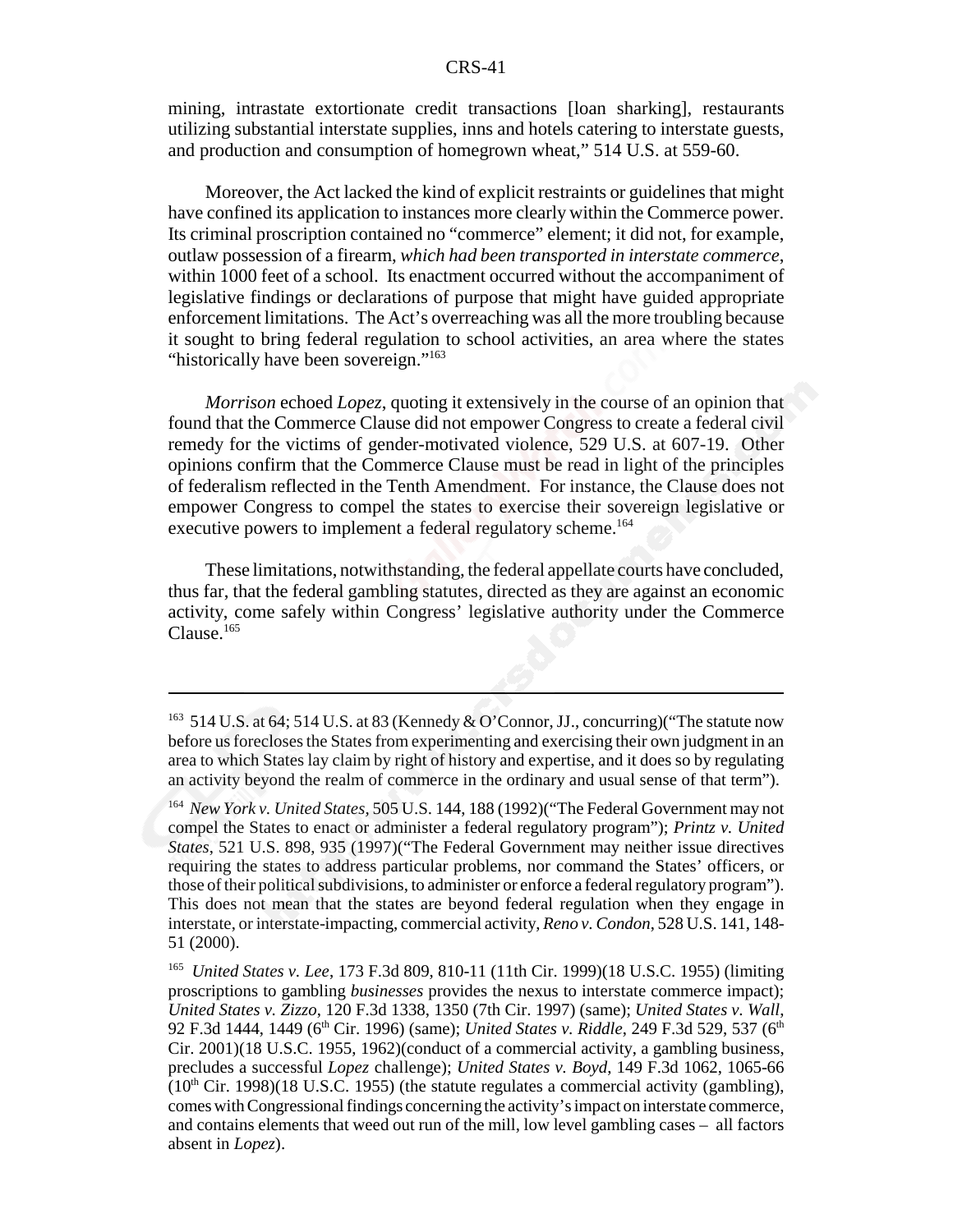## **First Amendment**

Gambling implicates First Amendment free speech concerns on two levels. Gambling is communicative by nature. Gambling also relies on advertising and a wide range of auxiliary communication services. Historically, gambling itself has been considered a vice and consequently beyond the protection of the First Amendment. There is every reason to believe that illegal gambling remains beyond the shield of the First Amendment. Gone, however, is the notion that the power to outlaw a vice includes the power to outlaw auxiliary speech when the underlying vice remains unregulated.<sup>166</sup> The Supreme Court made this readily apparent when it approved an advertising ban on gambling illegal at the point of broadcast,  $167$  but invalidated an advertising ban on gambling lawful at the point of broadcast<sup>168</sup>

Although the Court's decisions acknowledges the ambivalence of American gambling policies,<sup>169</sup> they do not appear to threaten the basic premise that the First Amendment permits Congress to outlaw gambling in any form and to ban any speech incidental to illegal gambling.

## **Due Process**

Commentators have suggested two possible due process issues triggered by application of federal criminal law to off shore Internet gambling. They point to the due process limitations on the exercise of personal jurisdiction over the defendant or subject matter jurisdiction over the gambling activity.<sup>170</sup>

<sup>166</sup> *Greater New Orleans Broadcasting Ass'n, Inc. v. United States*, 527 U. S. at 182 noting that *44 Liquormart, Inc. v. Rhode Island*, 517 U.S. 484 (1996), "rejected the argument that the power to restrict speech about certain socially harmful activities was as broad as the power to prohibit such conduct."

<sup>167</sup> *United States v. Edge Broadcasting Co.* 509 U.S. 418 (1993).

<sup>168</sup> *Greater New Orleans Broadcasting Ass'n, Inc. v. United States*, 527 U.S. 173 (1999). *Greater New Orleans* adopted the *Central Hudson* test, quoted above in part, "At the outset, we must determine whether the expression is protected by the First Amendment. For commercial speech to come within that provision, it at least must concern lawful activity and not be misleading. Next, we ask whether the asserted governmental interest is substantial. If both inquiries yield positive answers, we must determine whether the regulation directly advances the governmental interest asserted, and whether it is not more extensive than is necessary to serve that interest," *Greater New Orleans Broadcasting Ass'n, Inc. v. United States*, 527 U.S. at 183.

<sup>&</sup>lt;sup>169</sup> "The operation of [18 U.S.C.] 1304 and its attendant regulatory regime is so pierced by exemptions and inconsistencies that the Government cannot hope to exonerate it," 527 U.S. at 190.

<sup>170</sup> Schwartz, *The Internet Gambling Fallacy Craps Out*, 14 BERKELEY TECHNOLOGY LAW JOURNAL 1021, 1039-46 (1999); *Do Not Bet on Unilateral Prohibition of Internet Gambling to Eliminate Cyber-Casinos*, 1999 UNIVERSITY OF ILLINOIS LAW REVIEW 1045, 1062-65; Keller, *The Game's the Same: Why Gambling in Cyberspace Violates Federal Law*, 108 YALE LAW JOURNAL 1569, 1596-1602 (1999); *World Wide Wager: The Feasibility of Internet Gambling Regulation*, 8 SETON HALL CONSTITUTIONAL LAW JOURNAL 815, 827-48 (1998).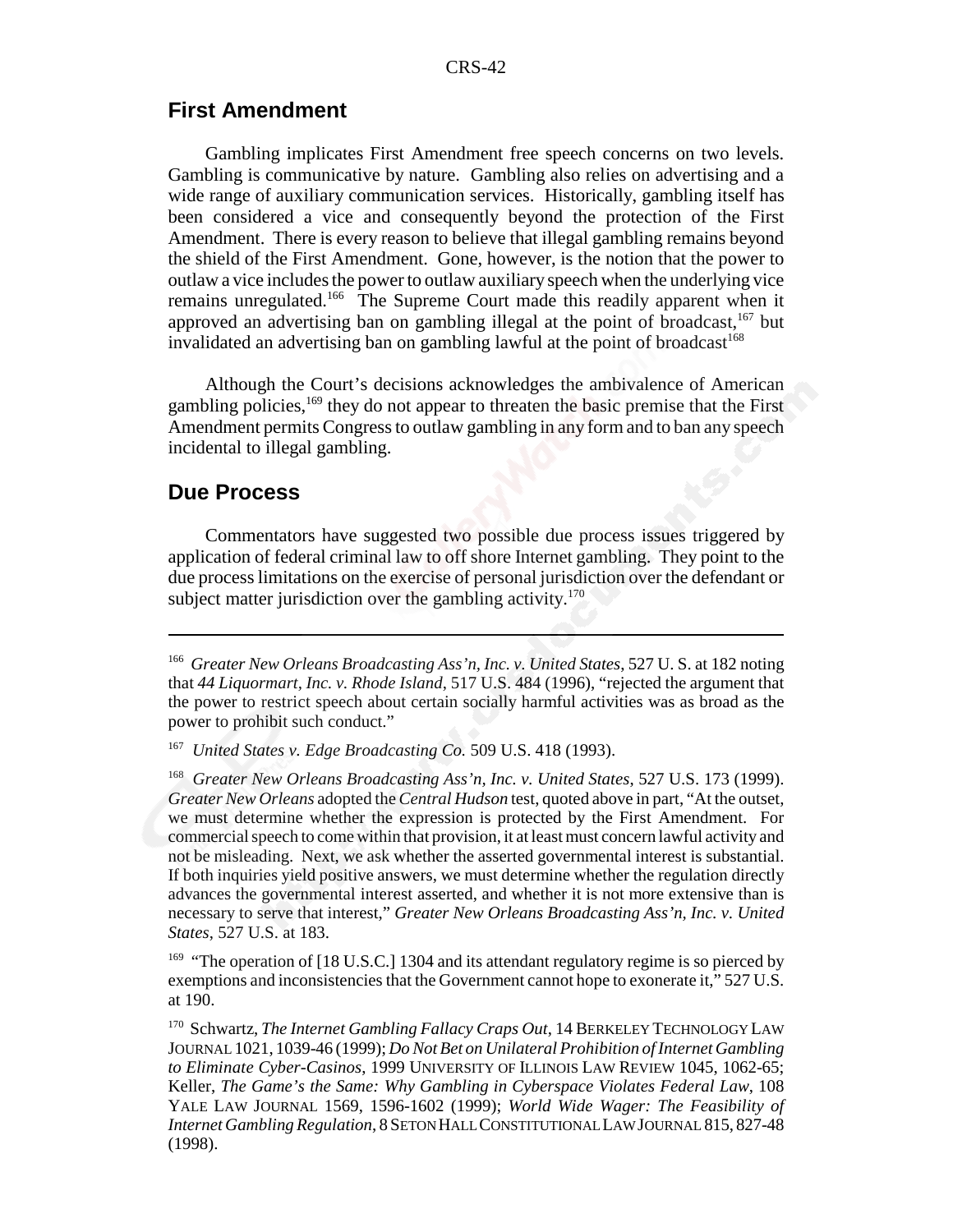**Personal jurisdiction.** Questions of personal jurisdiction are the more familiar of the two. They revolve around issues, often addressed in civil cases, concerning the reach of a state's long arm statute. The Supreme Court has explained that:

The Due Process Clause protects an individual's liberty interest in not being subject to the binding judgments of a forum with which he has established no meaningful 'contacts, ties, or relations.' *International Shoe Co. v. Washington*, 326 U.S. [310], at 319. By requiring that individuals have fair warning that a particular activity may subject them to the jurisdiction of a foreign sovereign, the Due Process Clause gives a degree of predictability to the legal system that allows potential defendants to structure their primary conduct with some minimum assurance as to where that conduct will and will not render them liable to suit,' *World-Wide Volkswagen Corp. v. Woodson*, 444 U.S. 286, 297  $(1980) \ldots$ 

[T]he constitutional touchstone remains whether the defendant purposefully established minimum contacts in the forum State. Although it has been argued that foreseeability of causing injury in another State should be sufficient to establish such contacts there when policy considerations so require, the Court has consistently held that this kind of foreseeability is not a sufficient benchmark for exercising personal jurisdiction. Instead, the foreseeability that is critical to due process analysis . . . is that the defendant's conduct and connection with the forum State are such that he should reasonably anticipate being haled into court there. *Burger King Corp. v. Rudzewicz*, 472 U.S. 462, 471-74 (1985)(some internal quotation marks and citations omitted).

The federal appellate courts, called upon to apply these principles in Internet commercial litigation, have concluded that suing nonresident parties doing business on the Internet where their customers are found does not offend due process requirements. Yet, more than a passive Internet site is required; the critical test is the level of commercial activity associated with the website.<sup>171</sup>

**Subject matter jurisdiction.** Subject matter, although raised less often, is closely related. It involves the question of when, in fairness, nonresidents can be bound by local law for conduct they committed elsewhere. Due process aside, the overseas application of federal criminal law applies overseas is a matter of Congressional choice rather than constitutional requirement.172 Sometimes Congress has said when a statute is to apply abroad, the money launder statutes for example,

<sup>&</sup>lt;sup>171</sup> *Gator.Com Corp. v. L.L.Bean, Inc.,* 341 F.3d 1072, 1081 (9<sup>th</sup> Cir. 2003); *Carefirst of Maryland, Inc. v. Carefirst Pregnancy Centers, Inc., 334 F.3d 390, 398-99 (4th Cir. 2003); Soma Medical International v. Standard Chartered Bank*, 196 F.3d 1292, 1296 (10th Cir. 1999); *Mink v. AAAA Development LLC*, 190 F.3d 333, 336-37 (5th Cir. 1999); *Alitalia-Linee Aeree Italiane v. Casinoalitalia.Com.*, 128 F.Supp.2d 340, 349-50 (E.D.Va. 2001); *see also, State v. Granite Gate Resorts, Inc.*, 568 N.W.2d 715, 718 (Minn.App. 1997), *aff'd*, 576 N.W.2d 747 (Minn. 1998); *see generally, General Jurisdiction and Internet Contacts: What Role, If Any, Should the* Zippo *Sliding Scale Test Play in the Analysis?* 74 FORDHAM LAW REVIEW 2371 (2006).

<sup>172</sup> *United States v. Yousef*, 327 F.3d 56, 86 (2d Cir. 2003); *United States v. Neil*, 312 F.3d 419, 421 (9th Cir. 2002); cf., *EEOC v. Arabian American Oil Co.*, 499 U.S. 244, 248 (1991); but see, *United States v. Columba-Colella*, 604 F.2d 3546, 360 (5th Cir. 1979).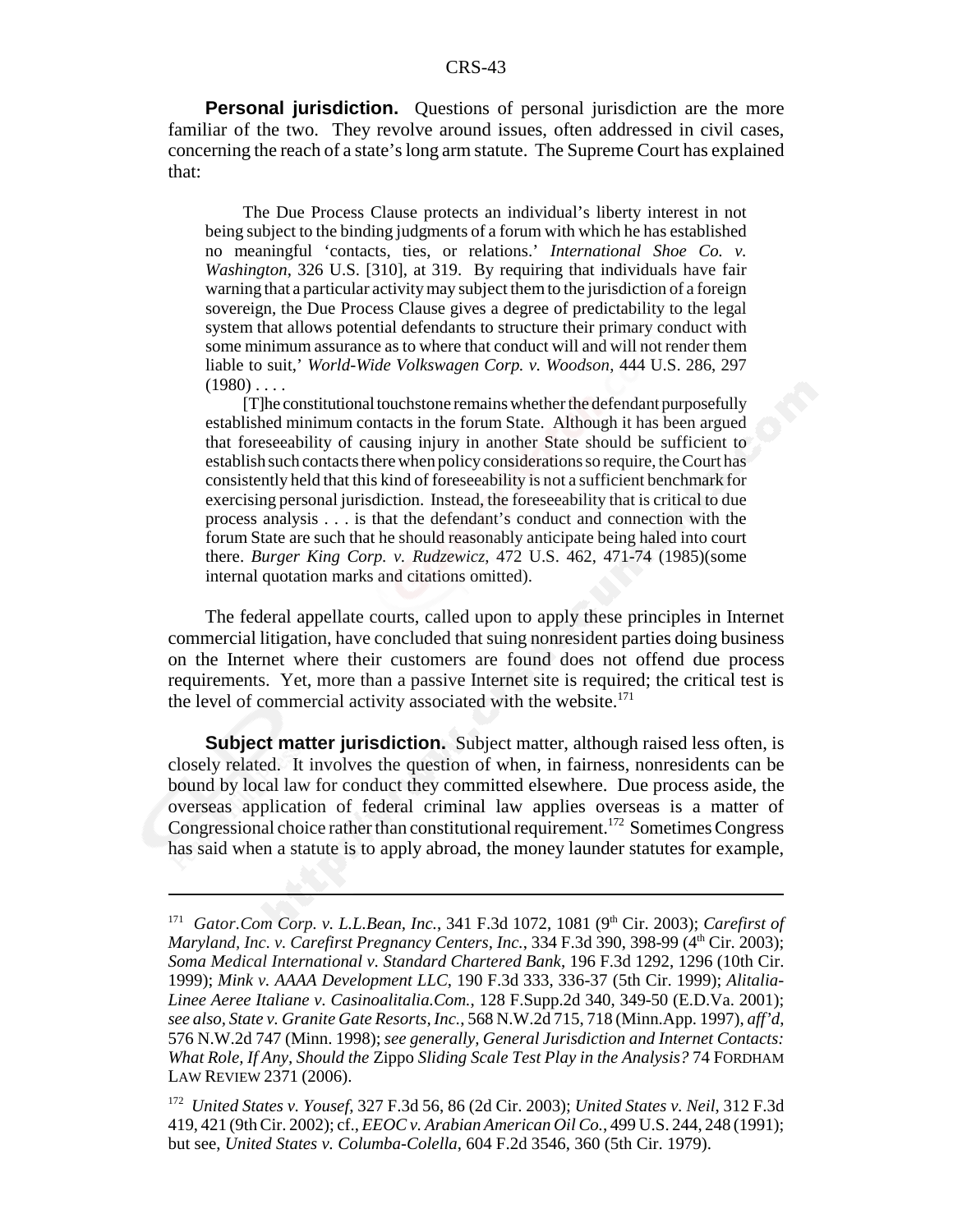18 U.S.C. 1956(f), 1957(d).<sup>173</sup> Where Congress enacts a statute in the exercise of authority to regulate foreign commerce, it may be applied to those aspects of the foreign commerce of the United States that occur overseas, for example, gambling involving this country and any other.<sup>174</sup> Even where a statute itself is silent as to overseas application, under some circumstances the courts will assume Congress intended the law to have extraterritorial application.<sup>175</sup>

The authority of Congress to establish extraterritorial jurisdiction is limited by due process,  $176$  but only a few lower court cases have attempted to explain the boundaries. Those cases suggest that due process insists that the offshore application of federal criminal law be limited to those instances where there is some nexus to the United States, some factor to alert an individual overseas of the need to avoid the conduct condemned in our law.177

174 *United States v. Ross*, 1999 WL 782749 (S.D.N.Y. Sept. 16, 1999)(refusal to dismiss an indictment charging violations of 18 U.S.C. 1084 arising out of operation of an Internet gambling operation centered in Curacao but accepting wagers from the United States).

175 *United States v. Bowman*, 260 U.S. 74 (1922); *United States v. Ford*, 273 U.S. 593 (1927). To do so, the courts must overcome the natural assumption that a nation's laws apply within and only within its boundaries and that the laws of no other nation apply there. To determine if Congress enacted a particular statute with a contrary intent, the courts will look to the purpose for the statute, the language used in it, and whether international law provides a principle that will support extraterritorial application. For a more extensive discussion see, *Extraterritorial Application of American Criminal Law*, CRS REP. No. 94- 166.

177 *United States v. Davis*, 905 F.2d 245, 249 n.2 (9th Cir. 1990) ("International law principles may be useful as a rough guide of whether a sufficient nexus exists between the defendant and the United States so that application of the statute in question would not violate due process"). Whether notice is sufficient and how much process is due will depend upon the circumstances of a given case, *United States v. Martinez-Hidalgo*, 993 F.2d 1052, 1056-57 (3d Cir. 1993) (noting that the prosecution of universally condemned conduct does not offend due process even in absence of a nexus to the United States); *United States v. Juda*, 46 F.3d 961, 966-67 (9th Cir. 1995)(due process does not require proof of a nexus to the United States for misconduct committed aboard a "stateless" vessel since by failing to claim registry under the laws of a specific country the vessel is known under international law to have subjected itself to the laws of every nation); *United States v. Suerte*, 291 F.3d 366, 370-71 ( $5<sup>th</sup>$  Cir. 2002)(due process does not require a nexus between a foreign citizen and the United States when the misconduct has occurred aboard a vessel whose nation of

<sup>&</sup>lt;sup>173</sup> "There is extraterritorial jurisdiction over the conduct prohibited by this section if  $-(1)$ the conduct is by a United States citizen or, in the case of a non-United States citizen, the conduct occurs in part in the United States; and (2) the transaction or series of related transactions involves funds or monetary instruments of a value exceeding \$10,000," 18 U.S.C. 1956(f); section 1957 establishes extraterritorial jurisdiction when "the offense under this section takes place outside the United States and such special jurisdiction, but the defendant is a United States person (as defined in section 3077 of this title, but excluding the class described in paragraph  $(2)(D)$  of such section)."

<sup>176</sup> *United States v. Yousef*, 327 F.3d 56, 111 (2d Cir. 2003); *United States v. Medjuck*, 48 F.3d 1107, 1110-111 (9th Cir. 1995); *United States v. Martinez-Hidalgo*, 993 F.2d 1052, 1056 (3d Cir. 1993); *United States v. Robinson*, 843 F.2d 1, 6-7 (1st Cir. 1998); *United States v. Columba-Corella*, 604 F.2d 356, 358-61 (5th Cir. 1979).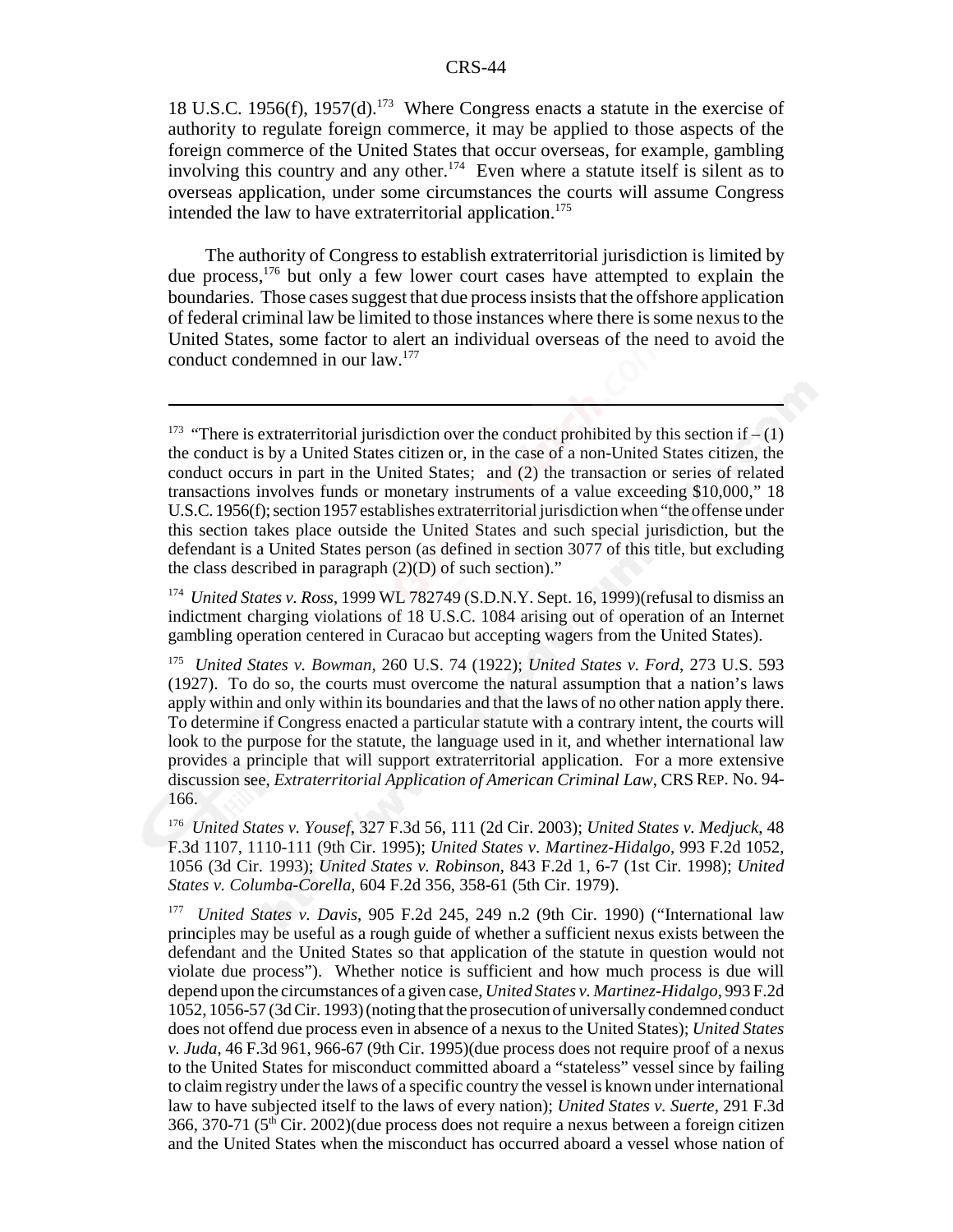## **Appendices**

#### **I. State Anti-Gambling Laws: Citations**

ALA.CODE §§13A-12-20 to 13A-12-92; ALASKA STAT. §§11.66.200 to 11.66.280; ARIZ. REV.STAT.ANN. §§13-3301 to 13-3312; ARK.CODE ANN. §§5-66-101 to 5-66-119; CAL.PENAL CODE §§319 to 337z;

COLO.REV.STAT.ANN. §§18-10-101 to 18-10-108; CONN.GEN.STAT.ANN. §§53-278a to 53-278g; DEL.CODE ANN. tit.11 §§1410 to 1432; FLA.STAT.ANN. §§849.01 to 849.46; GA.CODE ANN. §§16-12-20 to 16-12-62;

HAW.REV.STAT. §§712-1220 to 712-1231; IDAHO CODE §§18-3801 to 18-3810; ILL.COMP.LAWS ANN. ch.720 §§5/28-1 to 5/28-9; IND.CODE ANN. §§35-45-5-1 to 35-45-5-10; IOWA CODE ANN. §§727.5 to 725.16;

KAN.STAT.ANN. §21-4302 to 21-4308; KY.REV.STAT.ANN. §§528.010 to 528.120; LA.REV.STAT.ANN. §§14:90 to 14:90.4; ME.REV.STAT.ANN. tit.17-A §§951 to 961; MD.CRIM.CODE ANN. §§12-101 to 12-307;

MASS.GEN.LAWS ANN. ch.271 §§1 to 50; MICH.COMP.LAWS ANN. §§750.301 to 750.315a, 759.330 to 750.331, 750.372 to 750.376a; MINN.STAT.ANN. §§609.75 to 609.763. MISS.CODE ANN.§§97-33-1 to 97-33-49; MO.ANN.STAT. §§572.010 to 572.125;

MONT.CODE ANN. §§23-5-110 to 23-5-810; NEB.REV.STAT. §§28-1101 to 28-1117; NEV.REV.STAT. §§462.250 to 462.330; N.H.REV.STAT.ANN. §§647:1 to 647:2; N.J.STAT.ANN. §§2C:37-1 to 2C:37-9;

N.M.STAT.ANN. §§30-19-1 to 30-19-7.2; N.Y.PENAL LAW §§225.00 to 225.40; N.C.GEN.STAT. §§14-289 to 14-309.20; N.D.CENT.CODE §§12.1-28-01 to 12.1-28-02; OHIO REV.CODE ANN. §§2915.01 to 2915.13;

OKLA.STAT.ANN. tit.21 §§941 to 996.3; ORE.REV.STAT. §§167.108 to 167.167; PA.STAT.ANN. tit.18 §§5512 to 5514; R.I.GEN.LAWS §§11-19-1 to 11-19-45; 11-51-1 to 11-51-2; S.C.CODE ANN. §§16-19-10 to 16-19-160;

S.D.COD.LAWS ANN. §§22-25-1 to 22-25-51; 22-25A-1 to 22-25A-15;

TENN.CODE ANN. §§39-17-501 to 39-17-610; TEX.PENAL CODE ANN. arts. 47.01 to 47.10; UTAH CODE ANN. §§76-10-1101 to 76-10-1109; VT.STAT.ANN. tit.13 §§2101 to 2177;

VA.CODE ANN. §§18.2-325 to 18.2-340.38; WASH.REV.CODE ANN. §§9.46.10 to 9.46.903; W.VA.CODE §§61-10-1 to 61-10-31; WIS.STAT.ANN. §§945.01 to 945.13; WYO.STAT. §§6-7-101 to 6-7-104.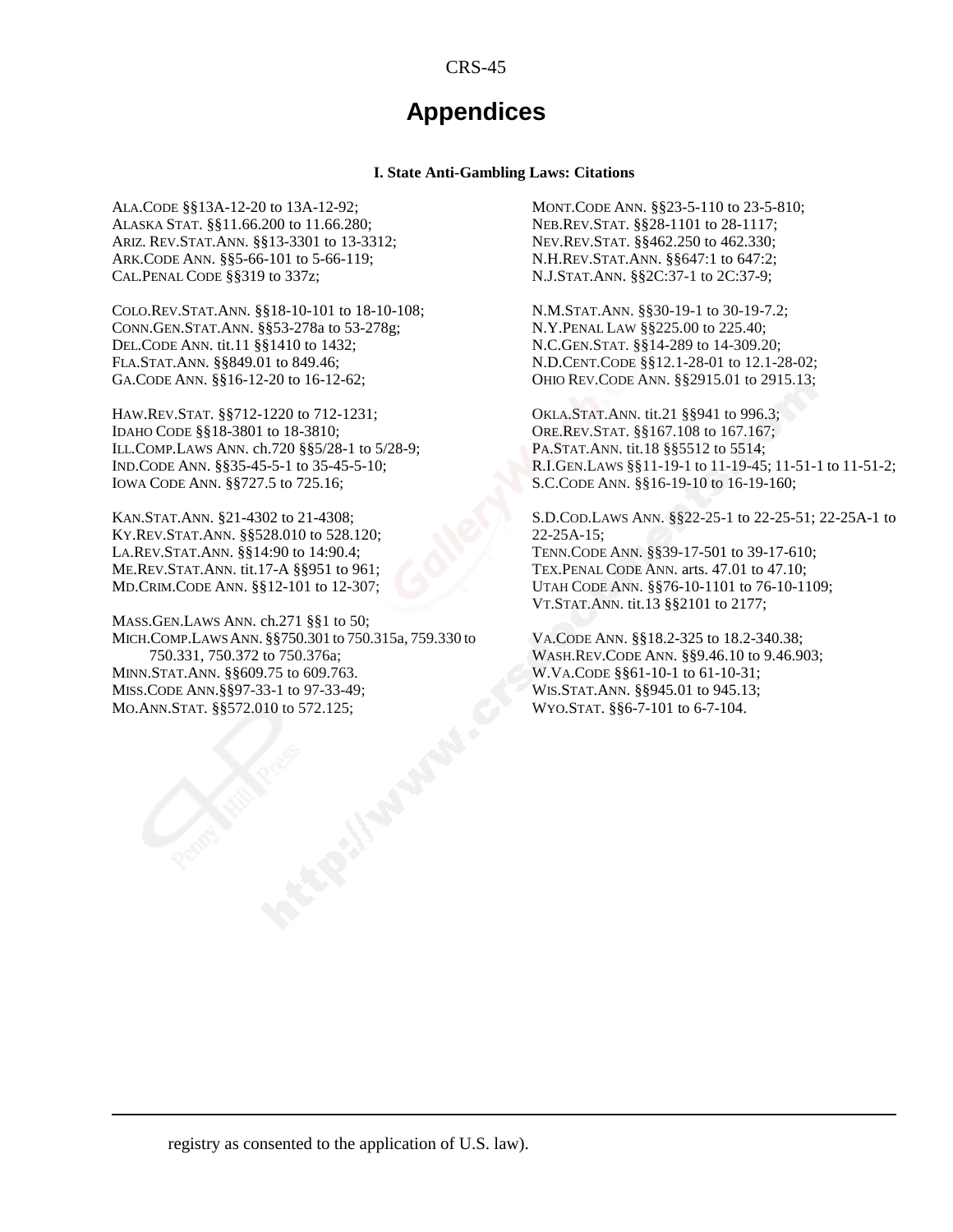## **II. Federal Anti-Gambling Laws: Citations**

*8 U.S.C. 1101(a)(43)(D),(J)*(definition of aggravated felony (grounds for deportation of an alien) includes violations of 18 U.S.C. 1956 & 1957 (money laundering) and 18 U.S.C. 1084(interstate transmission of gambling information), 1955 (gambling business), 1962 (RICO))

*8 U.S.C. 1101(f)(4),(5)*(no one whose income is derived from gambling and no one with 2 or more gambling convictions can be consider of good moral character)(grounds to deny entry into the U.S.) *8 U.S.C. 1182(a)(2)(D)(iii)*(excludable aliens include those coming to the U.S. to engage in commercialized vice)(grounds for denying entry and for deportation of aliens who were excludable at the time of entry)

*12 U.S.C. 25a* (national banks may not participate in lotteries or related activities)

*12 U.S.C. 339* (state member banks (members of Federal Reserve) may not participate in lotteries or related activities)

*12 U.S.C. 1463* (federal savings associations may not participate in lotteries or related activities) *12 U.S.C. 1829a* (state nonmember but federally insured banks may not participate in lotteries or related activities)

*15 U.S.C. 1171 to 1178* (unlawful interstate or international transportation of gambling devices) *15 U.S.C. 3001 to 3007* (Interstate Horseracing Act)

*18 U.S.C. 224* (bribery with intent to influence the outcome of a sporting event)

*18 U.S.C. 1081 to 1083* (gambling ships)

*18 U.S.C. 1084* (interstate or international transmission of wagering information)

*18 U.S.C. 1301* (interstate or international transportation of lottery tickets)

*18 U.S.C. 1302* (mailing lottery tickets or related matter)

*18 U.S.C. 1303* (postal officials acting as lottery agents)

*18 U.S.C. 1304* (broadcasting lottery information)

*18 U.S.C. 1305* (fishing contests exempted)

*18 U.S.C. 1306* (penalties for violating 12 U.S.C. 25a, 339, and 1829a)

*18 U.S.C. 1307* (exemptions for state-run lotteries)

*18 U.S.C. 1511* (obstructing state or local law enforcement officials to facilitate an illegal gambling business)

*18 U.S.C. 1952* (interstate or foreign travel or use of the mails to facilitate illegal activities defined to include business enterprises involving gambling)

*18 U.S.C. 1953* (interstate or foreign transportation of wagering paraphernalia)

*18 U.S.C. 1955* (engaging in an illegal gambling business)

*18 U.S.C. 1956* (money laundering of funds associated with any of a list of predicate offenses which includes), by way of 18 U.S.C. 1961, 18 U.S.C. 1955)

*18 U.S.C. 1957* (engaging in financial transactions involving funds derived from any of the crimes in the money laundering predicate list, e.g., 18 U.S.C. 1955)

*18 U.S.C. 1959* (violent crimes in aid of racketeering defined to include 18 U.S.C. 1955, again by way of 18 U.S.C. 1961)

*18 U.S.C. 1961-1965* (racketeer influenced and corrupt organizations (RICO) prohibits patterned use of predicate crimes to acquire or operate an enterprise affecting interstate or foreign commerce; predicate crime list includes 18 U.S.C. 1955)

*19 U.S.C. 1305* (prohibits the importation of lottery tickets or advertisements for lotteries, inter alia)

*25 U.S.C. 2701 to 2721* (regulation of Indian gaming)

*26 U.S.C. 4401 to 4405* (federal taxes on wagers)

*26 U.S.C. 4411 to 4424* (gambling occupation tax)

*26 U.S.C. 5723* (tobacco products manufactured in or imported into the U.S. may not include lottery tickets)

*28 U.S.C. 3701 to 3704* (protection of professional and amateur sports from gambling)

*31 U.S.C. 5361 to 5367* (Unlawful Internet Gambling Enforcement Act)

*39 U.S.C. 3005* (restrictions on mailing lottery-related)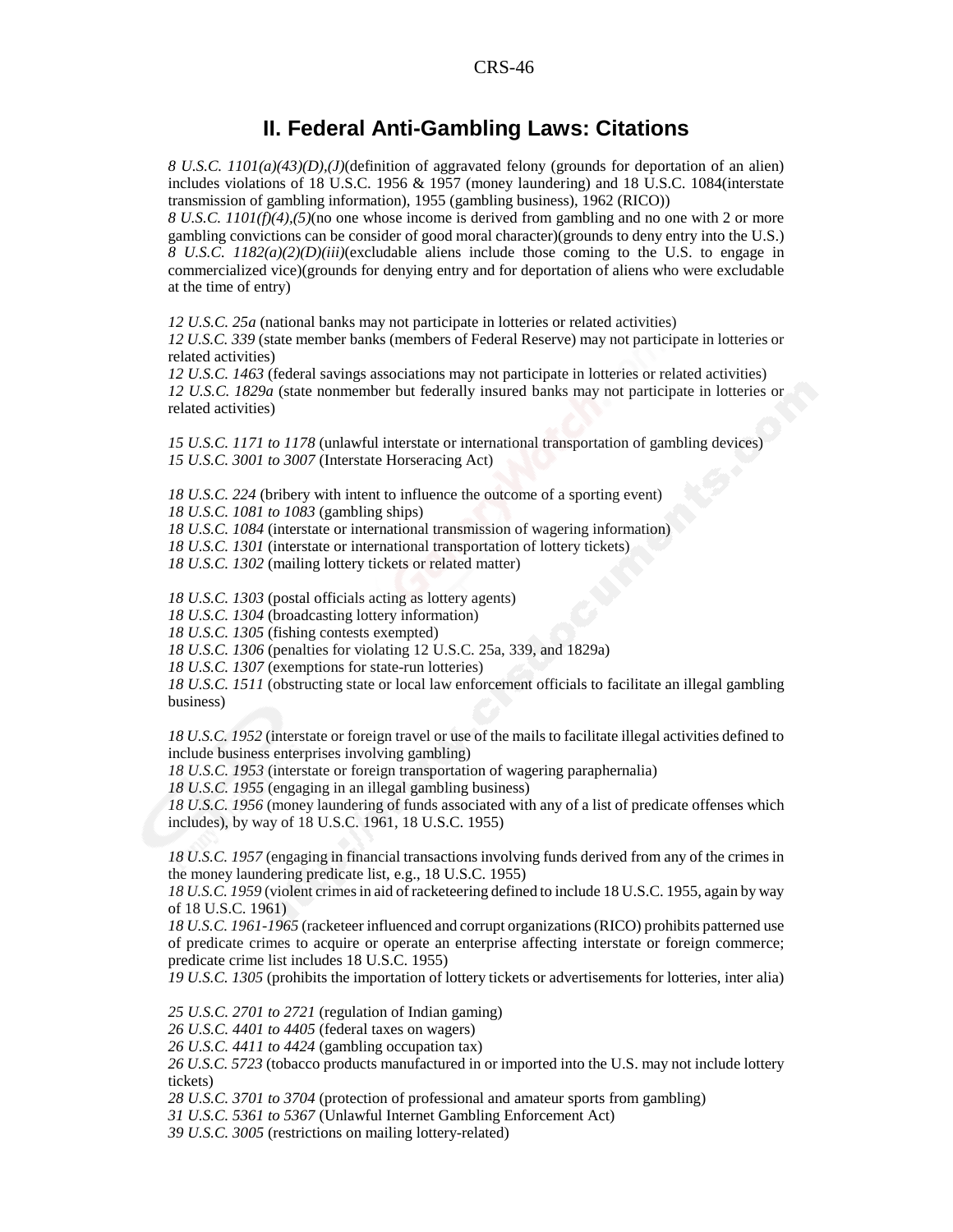## **III. Selected Federal Anti-Gambling Laws: Text**

**18 U.S.C. 1084**. Transmission of wagering information; penalties

(a) Whoever being engaged in the business of betting or wagering knowingly uses a wire communication facility for the transmission in interstate or foreign commerce of bets or wagers or information assisting in the placing of bets or wagers on any sporting event or contest, or for the transmission of a wire communication which entitles the recipient to receive money or credit as a result of bets or wagers, or for information assisting in the placing of bets or wagers, shall be fined under this title or imprisoned not more than two years, or both.

(b) Nothing in this section shall be construed to prevent the transmission in interstate or foreign commerce of information for use in news reporting of sporting events or contests, or for the transmission of information assisting in the placing of bets or wagers on a sporting event or contest from a State or foreign country where betting on that sporting event or contest is legal into a State or foreign country in which such betting is legal.

(c) Nothing contained in this section shall create immunity from criminal prosecution under any laws of any State.

(d) When any common carrier, subject to the jurisdiction of the Federal Communications Commission, is notified in writing by a Federal, State, or local law enforcement agency, acting within its jurisdiction, that any facility furnished by it is being used or will be used for the purpose of transmitting or receiving gambling information in interstate or foreign commerce in violation of Federal, State or local law, it shall discontinue or refuse, the leasing, furnishing, or maintaining of such facility, after reasonable notice to the subscriber, but no damages, penalty or forfeiture, civil or criminal, shall be found against any common carrier for any act done in compliance with any notice received from a law enforcement agency. Nothing in this section shall be deemed to prejudice the right of any person affected thereby to secure an appropriate determination, as otherwise provided by law, in a Federal court or in a State or local tribunal or agency, that such facility should not be discontinued or removed, or should be restored.

(e) As used in this section, the term "State" means a State of the United States, the District of Columbia, the Commonwealth of Puerto Rico, or a commonwealth, territory or possession of the United States.

**18 U.S.C. 1955.** Prohibition of illegal gambling businesses

(a) Whoever conducts, finances, manages, supervises, directs, or owns all or part of an illegal gambling business shall be fined under this title or imprisoned not more than five years, or both.

(b) As used in this section–

(1) "illegal gambling business" means a gambling business which–

(i) is a violation of the law of a State or political subdivision in which it is conducted;

(ii) involves five or more persons who conduct, finance, manage, supervise, direct, or own all or part of such business; and

(iii) has been or remains in substantially continuous operation for a period in excess of thirty days or has a gross revenue of \$2,000 in any single day.

(2) "gambling" includes but is not limited to pool-selling, bookmaking, maintaining slot machines, roulette wheels or dice tables, and conducting lotteries, policy, bolita or numbers games, or selling chances therein.

(3) "State" means any State of the United States, the District of Columbia, the Commonwealth of Puerto Rico, and any territory or possession of the United States.

(c) If five or more persons conduct, finance, manage, supervise, direct, or own all or part of a gambling business and such business operates for two or more successive days, then, for the purpose of obtaining warrants for arrests, interceptions, and other searches and seizures, probable cause that the business receives gross revenue in excess of \$2,000 in any single day shall be deemed to have been established.

(d) Any property, including money, used in violation of the provisions of this section may be seized and forfeited to the United States. All provisions of law relating to the seizure, summary, and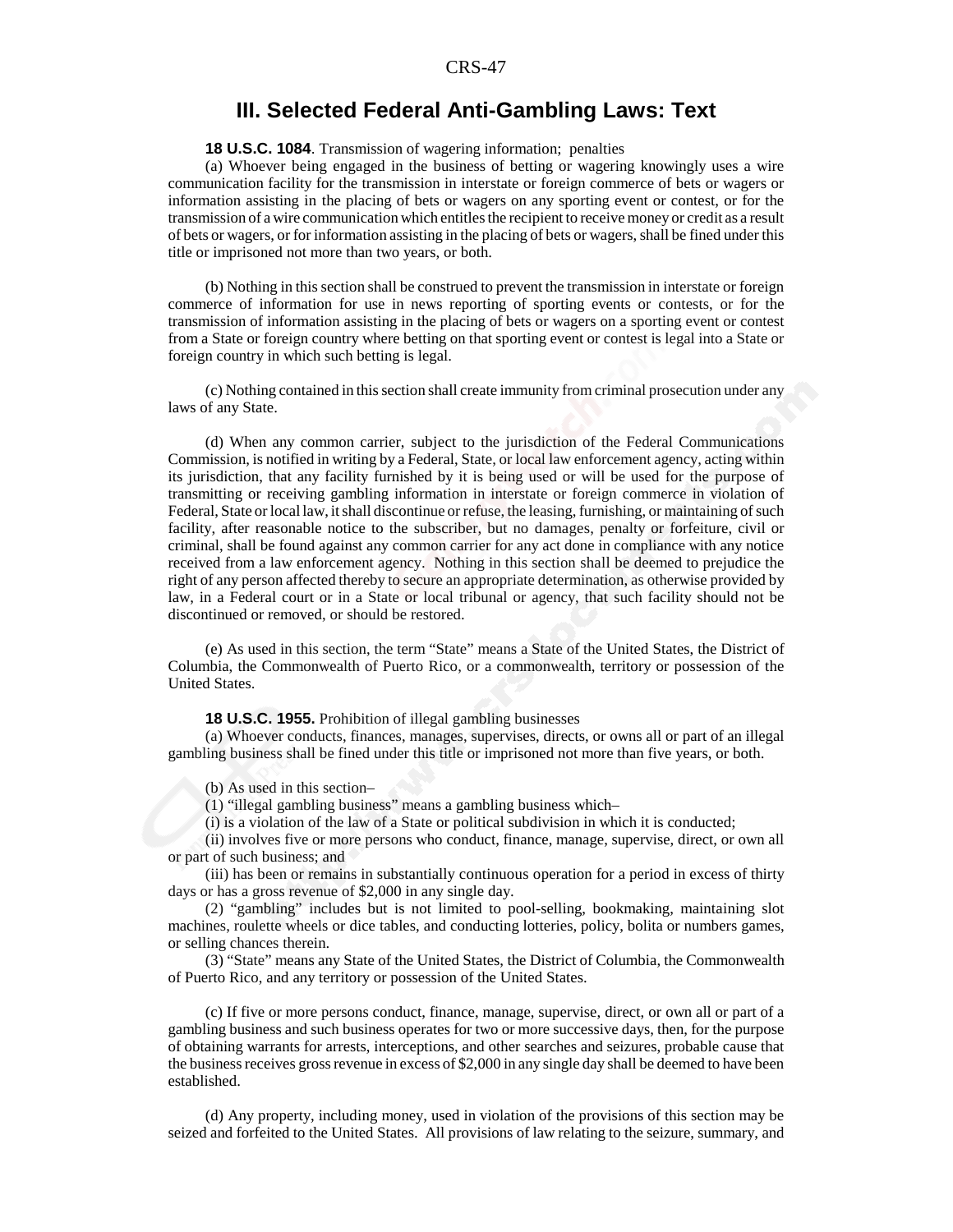judicial forfeiture procedures, and condemnation of vessels, vehicles, merchandise, and baggage for violation of the customs laws; the disposition of such vessels, vehicles, merchandise, and baggage or the proceeds from such sale; the remission or mitigation of such forfeitures; and the compromise of claims and the award of compensation to informers in respect of such forfeitures shall apply to seizures and forfeitures incurred or alleged to have been incurred under the provisions of this section, insofar as applicable and not inconsistent with such provisions. Such duties as are imposed upon the collector of customs or any other person in respect to the seizure and forfeiture of vessels, vehicles, merchandise, and baggage under the customs laws shall be performed with respect to seizures and forfeitures of property used or intended for use in violation of this section by such officers, agents, or other persons as may be designated for that purpose by the Attorney General.

(e) This section shall not apply to any bingo game, lottery, or similar game of chance conducted by an organization exempt from tax under paragraph (3) of subsection (c) of section 501 of the Internal Revenue Code of 1954, as amended, if no part of the gross receipts derived from such activity inures to the benefit of any private shareholder, member, or employee of such organization except as compensation for actual expenses incurred by him in the conduct of such activity.

**18 U.S.C. 1952.** Interstate and foreign travel or transportation in aid of racketeering enterprises (a) Whoever travels in interstate or foreign commerce or uses the mail or any facility in interstate or foreign commerce, with intent to–

(1) distribute the proceeds of any unlawful activity; or

(2) commit any crime of violence to further any unlawful activity; or

(3) otherwise promote, manage, establish, carry on, or facilitate the promotion, management, establishment, or carrying on, of any unlawful activity,

and thereafter performs or attempts to perform–

(A) an act described in paragraph (1) or (3) shall be fined under this title, imprisoned not more than 5 years, or both; or

(B) an act described in paragraph (2) shall be fined under this title, imprisoned for not more than 20 years, or both, and if death results shall be imprisoned for any term of years or for life.

(b) As used in this section (i) "unlawful activity" means (1) any business enterprise involving gambling, liquor on which the Federal excise tax has not been paid, narcotics or controlled substances (as defined in section 102(6) of the Controlled Substances Act), or prostitution offenses in violation of the laws of the State in which they are committed or of the United States, (2) extortion, bribery, or arson in violation of the laws of the State in which committed or of the United States, or (3) any act which is indictable under subchapter II of chapter 53 of title 31, United States Code, or under section 1956 or 1957 of this title and (ii) the term "State" includes a State of the United States, the District of Columbia, and any commonwealth, territory, or possession of the United States.

(c) Investigations of violations under this section involving liquor shall be conducted under the supervision of the Attorney General.

#### **18 U.S.C. 1962.** Prohibited activities

(a) It shall be unlawful for any person who has received any income derived, directly or indirectly, from a pattern of racketeering activity or through collection of an unlawful debt in which such person has participated as a principal within the meaning of section 2, title 18, United States Code, to use or invest, directly or indirectly, any part of such income, or the proceeds of such income, in acquisition of any interest in, or the establishment or operation of, any enterprise which is engaged in, or the activities of which affect, interstate or foreign commerce. A purchase of securities on the open market for purposes of investment, and without the intention of controlling or participating in the control of the issuer, or of assisting another to do so, shall not be unlawful under this subsection if the securities of the issuer held by the purchaser, the members of his immediate family, and his or their accomplices in any pattern or racketeering activity or the collection of an unlawful debt after such purchase do not amount in the aggregate to one percent of the outstanding securities of any one class, and do not confer, either in law or in fact, the power to elect one or more directors of the issuer.

(b) It shall be unlawful for any person through a pattern of racketeering activity or through collection of an unlawful debt to acquire or maintain, directly or indirectly, any interest in or control of any enterprise which is engaged in, or the activities of which affect, interstate or foreign commerce.

(c) It shall be unlawful for any person employed by or associated with any enterprise engaged in, or the activities of which affect, interstate or foreign commerce, to conduct or participate, directly or indirectly, in the conduct of such enterprise's affairs through a pattern of racketeering activity or collection of unlawful debt.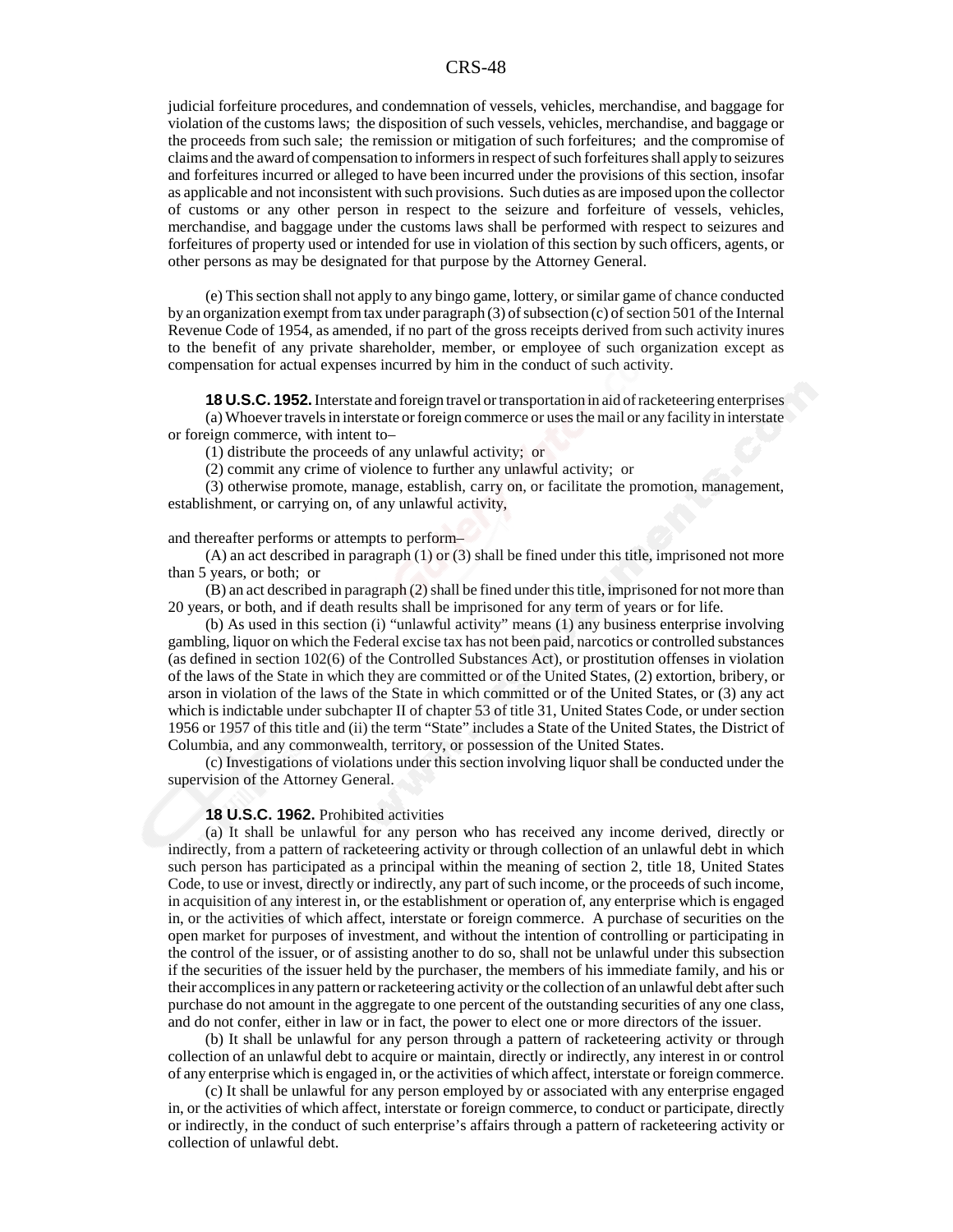(d) It shall be unlawful for any person to conspire to violate any of the provisions of subsection  $(a)$ ,  $(b)$ , or  $(c)$  of this section.

#### **18 U.S.C. 1961.** Definitions

As used in this chapter–

(1) "racketeering activity" means (A) any act or threat involving murder, kidnapping, gambling, arson, robbery, bribery, extortion, dealing in obscene matter, or dealing in a controlled substance or listed chemical (as defined in section 102 of the Controlled Substances Act), which is chargeable under State law and punishable by imprisonment for more than one year; (B) any act which is indictable under any of the following provisions of title 18, United States Code: Section 201 (relating to bribery), section 224 (relating to sports bribery), sections 471, 472, and 473 (relating to counterfeiting), section 659 (relating to theft from interstate shipment) if the act indictable under section 659 is felonious, section 664 (relating to embezzlement from pension and welfare funds), sections 891-894 (relating to extortionate credit transactions), section 1028 (relating to fraud and related activity in connection with identification documents), section 1029 (relating to fraud and related activity in connection with access devices), section 1084 (relating to the transmission of gambling information), section 1341 (relating to mail fraud), section 1343 (relating to wire fraud), section 1344 (relating to financial institution fraud), section 1425 (relating to the procurement of citizenship or nationalization unlawfully), section 1426 (relating to the reproduction of naturalization or citizenship papers), section 1427 (relating to the sale of naturalization or citizenship papers), sections 1461-1465 (relating to obscene matter), section 1503 (relating to obstruction of justice), section 1510 (relating to obstruction of criminal investigations), section 1511 (relating to the obstruction of State or local law enforcement), section 1512 (relating to tampering with a witness, victim, or an informant), section 1513 (relating to retaliating against a witness, victim, or an informant), section 1542 (relating to false statement in application and use of passport), section 1543 (relating to forgery or false use of passport), section 1544 (relating to misuse of passport), section 1546 (relating to fraud and misuse of visas, permits, and other documents), sections 1581-1592 (relating to peonage, slavery, and trafficking in persons), section 1951 (relating to interference with commerce, robbery, or extortion), section 1952 (relating to racketeering), section 1953 (relating to interstate transportation of wagering paraphernalia), section 1954 (relating to unlawful welfare fund payments), section 1955 (relating to the prohibition of illegal gambling businesses), section 1956 (relating to the laundering of monetary instruments), section 1957 (relating to engaging in monetary transactions in property derived from specified unlawful activity), section 1958 (relating to use of interstate commerce facilities in the commission of murder-for-hire), section 1960 (relating to illegal money transmitters), sections 2251, 2251A, 2252, and 2260 (relating to sexual exploitation of children), sections 2312 and 2313 (relating to interstate transportation of stolen motor vehicles), sections 2314 and 2315 (relating to interstate transportation of stolen property), section 2318 (relating to trafficking in counterfeit labels for phonorecords, computer programs or computer program documentation or packaging and copies of motion pictures or other audiovisual works), section 2319 (relating to criminal infringement of a copyright), section 2319A (relating to unauthorized fixation of and trafficking in sound recordings and music videos of live musical performances), section 2320 (relating to trafficking in goods or services bearing counterfeit marks), section 2321 (relating to trafficking in certain motor vehicles or motor vehicle parts), sections 2341-2346 (relating to trafficking in contraband cigarettes), sections 2421-24 (relating to white slave traffic), sections 175-178 (relating to biological weapons), sections 229-229F (relating to chemical weapons), section 831 (relating to nuclear materials); (C) any act which is indictable under title 29, United States Code, section 186 (dealing with restrictions on payments and loans to labor organizations) or section 501(c) (relating to embezzlement from union funds), (D) any offense involving fraud connected with a case under title 11 (except a case under section 157 of this title), fraud in the sale of securities, or the felonious manufacture, importation, receiving, concealment, buying, selling, or otherwise dealing in a controlled substance or listed chemical (as defined in section 102 of the Controlled Substances Act), punishable under any law of the United States, (E) any act which is indictable under the Currency and Foreign Transactions Reporting Act, (F) any act which is indictable under the Immigration and Nationality Act, section 274 (relating to bringing in and harboring certain aliens), section 277 (relating to aiding or assisting certain aliens to enter the United States), or section 278 (relating to importation of alien for immoral purpose) if the act indictable under such section of such Act was committed for the purpose of financial gain, or (G) any act that is indictable under any provision listed in section  $2332b(g)(5)(B)$ ;

(2) "State" means any State of the United States, the District of Columbia, the Commonwealth of Puerto Rico, any territory or possession of the United States, any political subdivision, or any department, agency, or instrumentality thereof;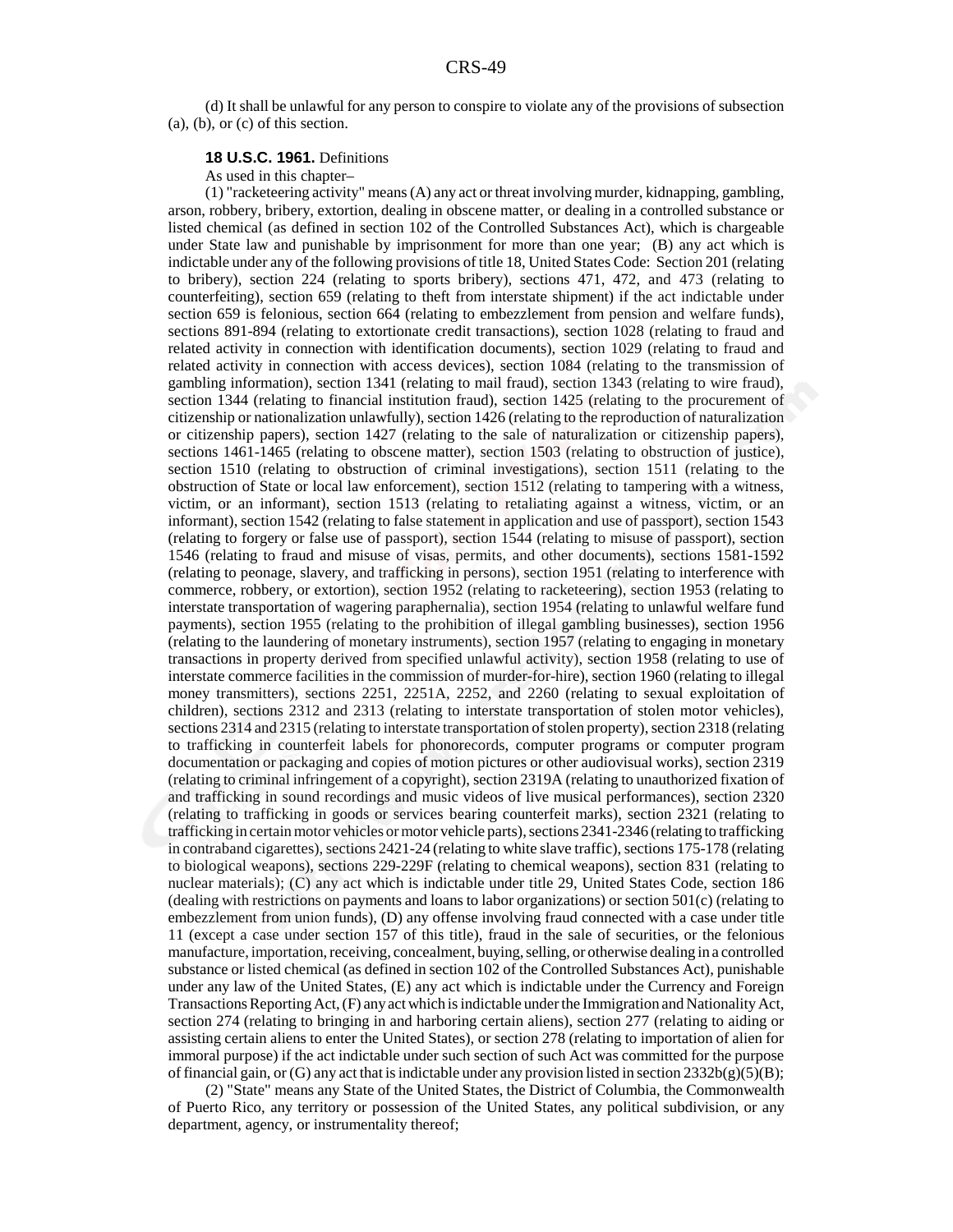(3) "person" includes any individual or entity capable of holding a legal or beneficial interest in property;

(4) "enterprise" includes any individual, partnership, corporation, association, or other legal entity, and any union or group of individuals associated in fact although not a legal entity;

(5) "pattern of racketeering activity" requires at least two acts of racketeering activity, one of which occurred after the effective date of this chapter and the last of which occurred within ten years (excluding any period of imprisonment) after the commission of a prior act of racketeering activity;

(6) "unlawful debt" means a debt (A) incurred or contracted in gambling activity which was in violation of the law of the United States, a State or political subdivision thereof, or which is unenforceable under State or Federal law in whole or in part as to principal or interest because of the laws relating to usury, and (B) which was incurred in connection with the business of gambling in violation of the law of the United States, a State or political subdivision thereof, or the business of lending money or a thing of value at a rate usurious under State or Federal law, where the usurious rate is at least twice the enforceable rate;

(7) "racketeering investigator" means any attorney or investigator so designated by the Attorney General and charged with the duty of enforcing or carrying into effect this chapter;

(8) "racketeering investigation" means any inquiry conducted by any racketeering investigator for the purpose of ascertaining whether any person has been involved in any violation of this chapter or of any final order, judgment, or decree of any court of the United States, duly entered in any case or proceeding arising under this chapter;

(9) "documentary material" includes any book, paper, document, record, recording, or other material; and

(10) "Attorney General" includes the Attorney General of the United States, the Deputy Attorney General of the United States, the Associate Attorney General of the United States, any Assistant Attorney General of the United States, or any employee of the Department of Justice or any employee of any department or agency of the United States so designated by the Attorney General to carry out the powers conferred on the Attorney General by this chapter. Any department or agency so designated may use in investigations authorized by this chapter either the investigative provisions of this chapter or the investigative power of such department or agency otherwise conferred by law.

#### **18 U.S.C. 1956.** Laundering of monetary instruments

(a)(1) Whoever, knowing that the property involved in a financial transaction represents the proceeds of some form of unlawful activity, conducts or attempts to conduct such a financial transaction which in fact involves the proceeds of specified unlawful activity–

(A)(i) with the intent to promote the carrying on of specified unlawful activity; or

(ii) with intent to engage in conduct constituting a violation of section 7201 or 7206 of the Internal Revenue Code of 1986; or

(B) knowing that the transaction is designed in whole or in part–

(i) to conceal or disguise the nature, the location, the source, the ownership, or the control of the proceeds of specified unlawful activity; or

(ii) to avoid a transaction reporting requirement under State or Federal law,

shall be sentenced to a fine of not more than \$500,000 or twice the value of the property involved in the transaction, whichever is greater, or imprisonment for not more than twenty years, or both. For purposes of this paragraph, a financial transaction shall be considered to be one involving the proceeds of specified unlawful activity if it is part of a set of parallel or dependent transactions, any one of which involves the proceeds of specified unlawful activity, and all of which are part of a single plan or arrangement.

(2) Whoever transports, transmits, or transfers, or attempts to transport, transmit, or transfer a monetary instrument or funds from a place in the United States to or through a place outside the United States or to a place in the United States from or through a place outside the United States–

(A) with the intent to promote the carrying on of specified unlawful activity; or

(B) knowing that the monetary instrument or funds involved in the transportation, transmission, or transfer represent the proceeds of some form of unlawful activity and knowing that such transportation, transmission, or transfer is designed in whole or in part–

(i) to conceal or disguise the nature, the location, the source, the ownership, or the control of the proceeds of specified unlawful activity; or

(ii) to avoid a transaction reporting requirement under State or Federal law,

shall be sentenced to a fine of not more than \$500,000 or twice the value of the monetary instrument or funds involved in the transportation, transmission, or transfer whichever is greater, or imprisonment for not more than twenty years, or both. For the purpose of the offense described in subparagraph (B), the defendant's knowledge may be established by proof that a law enforcement officer represented the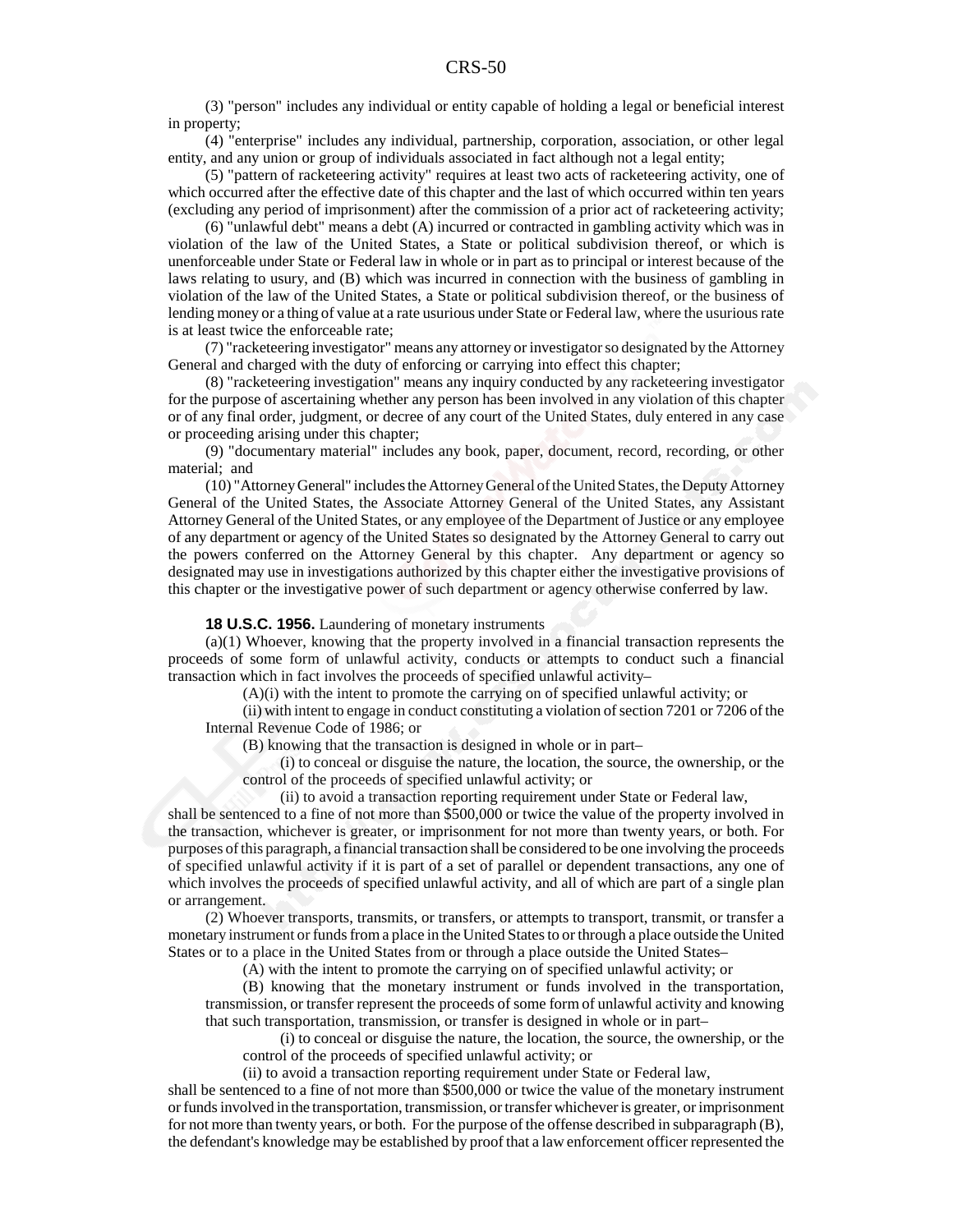matter specified in subparagraph (B) as true, and the defendant's subsequent statements or actions indicate that the defendant believed such representations to be true.

(3) Whoever, with the intent–

(A) to promote the carrying on of specified unlawful activity;

(B) to conceal or disguise the nature, location, source, ownership, or control of property believed to be the proceeds of specified unlawful activity; or

(C) to avoid a transaction reporting requirement under State or Federal law,

conducts or attempts to conduct a financial transaction involving property represented to be the proceeds of specified unlawful activity, or property used to conduct or facilitate specified unlawful activity, shall be fined under this title or imprisoned for not more than 20 years, or both. For purposes of this paragraph and paragraph (2), the term "represented" means any representation made by a law enforcement officer or by another person at the direction of, or with the approval of, a Federal official authorized to investigate or prosecute violations of this section.

(b) Penalties.–

(1) In general.– Whoever conducts or attempts to conduct a transaction described in subsection (a)(1) or (a)(3), or section 1957, or a transportation, transmission, or transfer described in subsection (a)(2), is liable to the United States for a civil penalty of not more than the greater of--

(A) the value of the property, funds, or monetary instruments involved in the transaction; or

(B) \$10,000.

(2) Jurisdiction over foreign persons.--For purposes of adjudicating an action filed or enforcing a penalty ordered under this section, the district courts shall have jurisdiction over any foreign person, including any financial institution authorized under the laws of a foreign country, against whom the action is brought, if service of process upon the foreign person is made under the Federal Rules of Civil Procedure or the laws of the country in which the foreign person is found, and–

(A) the foreign person commits an offense under subsection (a) involving a financial transaction that occurs in whole or in part in the United States;

(B) the foreign person converts, to his or her own use, property in which the United States has an ownership interest by virtue of the entry of an order of forfeiture by a court of the United States; or

(C) the foreign person is a financial institution that maintains a bank account at a financial institution in the United States.

(3) Court authority over assets.– A court may issue a pretrial restraining order or take any other action necessary to ensure that any bank account or other property held by the defendant in the United States is available to satisfy a judgment under this section.

(4) Federal receiver.–

(A) In general.– A court may appoint a Federal Receiver, in accordance with subparagraph(B) of this paragraph, to collect, marshal, and take custody, control, and possession of all assets of the defendant, wherever located, to satisfy a civil judgment under this subsection, a forfeiture judgment under section 981 or 982, or a criminal sentence under section 1957 or subsection (a) of this section, including an order of restitution to any victim of a specified unlawful activity.

(B) Appointment and authority.– A Federal Receiver described in subparagraph (A)–

(i) may be appointed upon application of a Federal prosecutor or a Federal or State regulator, by the court having jurisdiction over the defendant in the case;

(ii) shall be an officer of the court, and the powers of the Federal Receiver shall include the powers set out in section 754 of title 28, United States Code; and

(iii) shall have standing equivalent to that of a Federal prosecutor for the purpose of submitting requests to obtain information regarding the assets of the defendant–

(I) from the Financial Crimes Enforcement Network of the Department of the Treasury; or

(II) from a foreign country pursuant to a mutual legal assistance treaty, multilateral agreement, or other arrangement for international law enforcement assistance, provided that such requests are in accordance with the policies and procedures of the Attorney General.

(c) As used in this section–

(1) the term "knowing that the property involved in a financial transaction represents the proceeds of some form of unlawful activity" means that the person knew the property involved in the transaction represented proceeds from some form, though not necessarily which form, of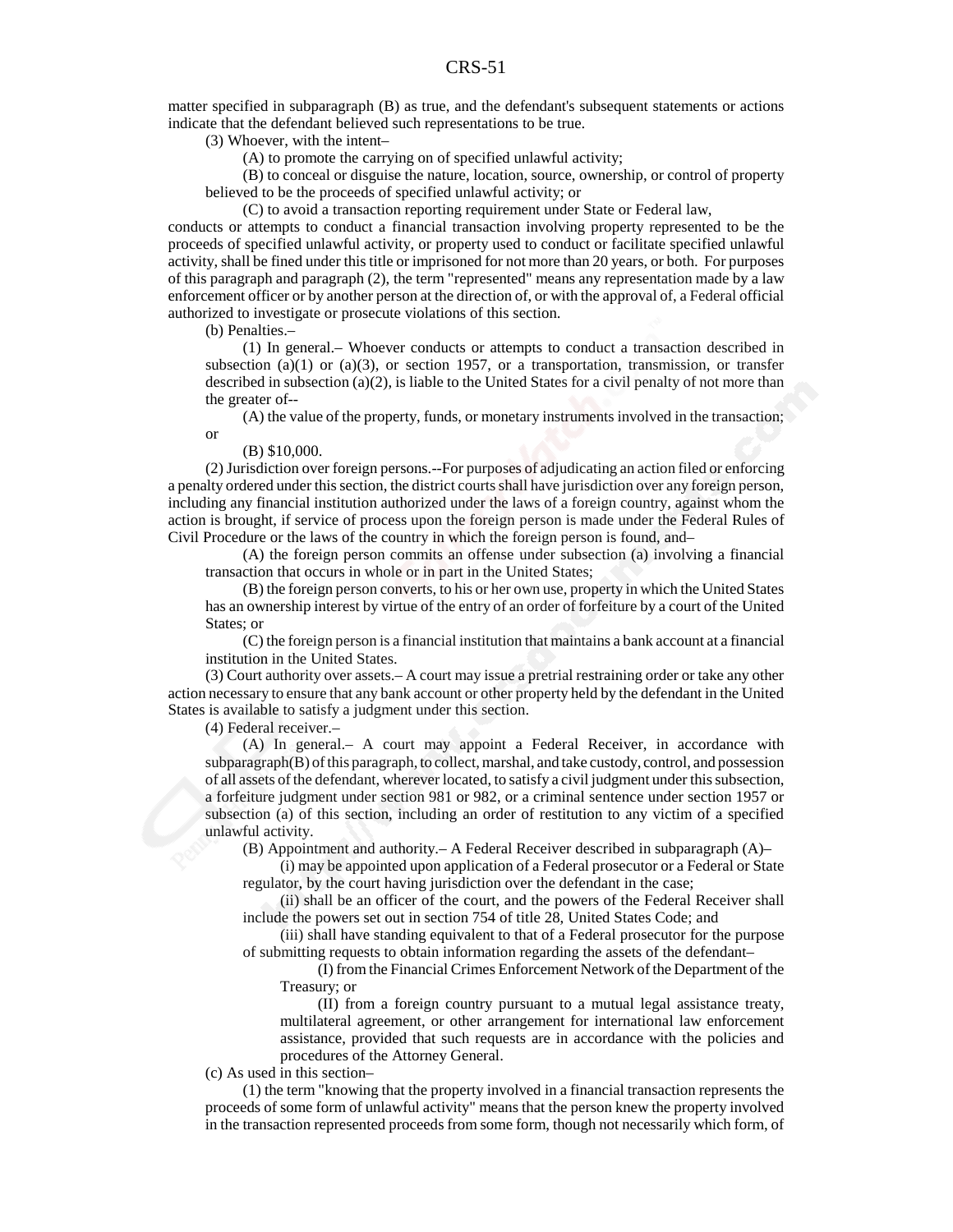activity that constitutes a felony under State, Federal, or foreign law, regardless of whether or not such activity is specified in paragraph (7);

(2) the term "conducts" includes initiating, concluding, or participating in initiating, or concluding a transaction;

(3) the term "transaction" includes a purchase, sale, loan, pledge, gift, transfer, delivery, or other disposition, and with respect to a financial institution includes a deposit, withdrawal, transfer between accounts, exchange of currency, loan, extension of credit, purchase or sale of any stock, bond, certificate of deposit, or other monetary instrument, use of a safe deposit box, or any other payment, transfer, or delivery by, through, or to a financial institution, by whatever means effected;

(4) the term "financial transaction" means (A) a transaction which in any way or degree affects interstate or foreign commerce (i) involving the movement of funds by wire or other means or (ii) involving one or more monetary instruments, or (iii) involving the transfer of title to any real property, vehicle, vessel, or aircraft, or (B) a transaction involving the use of a financial institution which is engaged in, or the activities of which affect, interstate or foreign commerce in any way or degree;

(5) the term "monetary instruments" means (i) coin or currency of the United States or of any other country, travelers' checks, personal checks, bank checks, and money orders, or (ii) investment securities or negotiable instruments, in bearer form or otherwise in such form that title thereto passes upon delivery;

(6) the term "financial institution" includes–

(A) any financial institution, as defined in section  $5312(a)(2)$  of title 31, United States Code, or the regulations promulgated thereunder; and

(B) any foreign bank, as defined in section 1 of the International Banking Act of 1978 (12 U.S.C. 3101);

(7) the term "specified unlawful activity" means–

(A) any act or activity constituting an offense listed in section 1961(1) of this title except an act which is indictable under subchapter II of chapter 53 of title 31;

(B) with respect to a financial transaction occurring in whole or in part in the United States, an offense against a foreign nation involving–

(i) the manufacture, importation, sale, or distribution of a controlled substance (as such term is defined for the purposes of the Controlled Substances Act);

(ii) murder, kidnapping, robbery, extortion, destruction of property by means of explosive or fire, or a crime of violence (as defined in section 16);

(iii) fraud, or any scheme or attempt to defraud, by or against a foreign bank (as defined in paragraph 7 of section 1(b) of the International Banking Act of 1978));

(iv) bribery of a public official, or the misappropriation, theft, or embezzlement of public funds by or for the benefit of a public official;

(v) smuggling or export control violations involving–

(I) an item controlled on the United States Munitions List established under section 38 of the Arms Export Control Act (22 U.S.C. 2778); or

(II) an item controlled under regulations under the Export Administration Regulations (15 C.F.R. Parts 730-774);

(vi) an offense with respect to which the United States would be obligated by a multilateral treaty, either to extradite the alleged offender or to submit the case for prosecution, if the offender were found within the territory of the United States; or

(vii) trafficking in persons, selling or buying of children, sexual exploitation of children, or transporting, recruiting or harboring a person, including a child, for commercial sex acts;

(C) any act or acts constituting a continuing criminal enterprise, as that term is defined in section 408 of the Controlled Substances Act (21 U.S.C. 848);

(D) an offense under section 32 (relating to the destruction of aircraft), section 37 (relating to violence at international airports), section 115 (relating to influencing, impeding, or retaliating against a Federal official by threatening or injuring a family member), section 152 (relating to concealment of assets; false oaths and claims; bribery), section 175c (relating to the variola virus), section 215 (relating to commissions or gifts for procuring loans), section 351 (relating to congressional or Cabinet officer assassination), any of sections 500 through 503 (relating to certain counterfeiting offenses), section 513 (relating to securities of States and private entities), section 541 (relating to goods falsely classified), section 542 (relating to entry of goods by means of false statements), section 545 (relating to smuggling goods into the United States), section 549 (relating to removing goods from Customs custody), section 554 (relating to smuggling goods from the United States), section 641 (relating to public money, property, or records), section 656 (relating to theft, embezzlement, or misapplication by bank officer or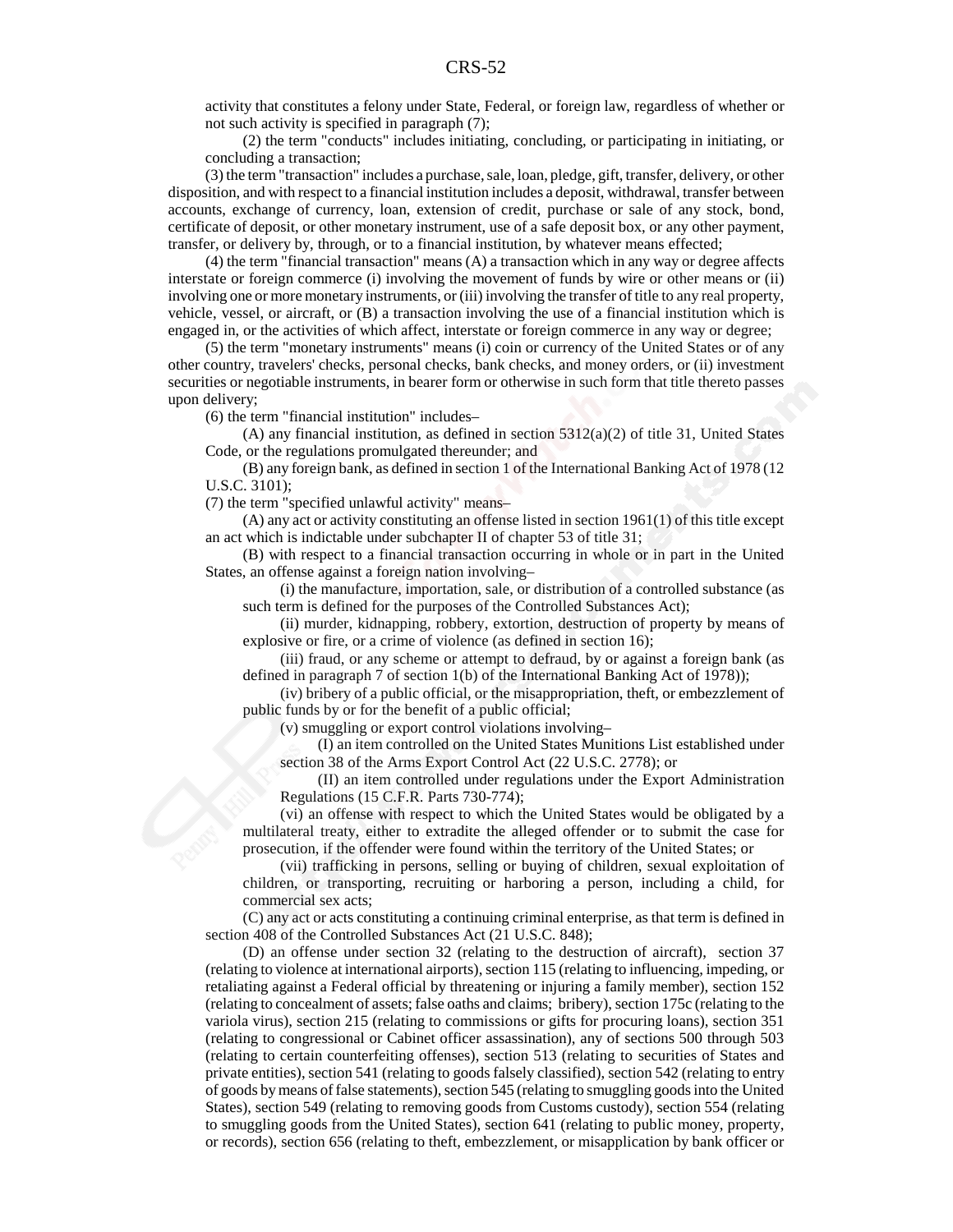employee), section 657 (relating to lending, credit, and insurance institutions), section 658 (relating to property mortgaged or pledged to farm credit agencies), section 666 (relating to theft or bribery concerning programs receiving Federal funds), section 793, 794, or 798 (relating to espionage), section 831 (relating to prohibited transactions involving nuclear materials), section 844(f) or (i) (relating to destruction by explosives or fire of Government property or property affecting interstate or foreign commerce), section 875 (relating to interstate communications), section 922(1) (relating to the unlawful importation of firearms), section 924(n) (relating to firearms trafficking), section 956 (relating to conspiracy to kill, kidnap, maim, or injure certain property in a foreign country), section 1005 (relating to fraudulent bank entries), 1006 (relating to fraudulent Federal credit institution entries), 1007 (relating to fraudulent Federal Deposit Insurance transactions), 1014 (relating to fraudulent loan or credit applications), section 1030 (relating to computer fraud and abuse), 1032 (relating to concealment of assets from conservator, receiver, or liquidating agent of financial institution), section 1111 (relating to murder), section 1114 (relating to murder of United States law enforcement officials), section 1116 (relating to murder of foreign officials, official guests, or internationally protected persons), section 1201 (relating to kidnaping), section 1203 (relating to hostage taking), section 1361 (relating to willful injury of Government property), section 1363 (relating to destruction of property within the special maritime and territorial jurisdiction), section 1708 (theft from the mail), section 1751 (relating to Presidential assassination), section 2113 or 2114 (relating to bank and postal robbery and theft), section 2280 (relating to violence against maritime navigation), section 2281 (relating to violence against maritime fixed platforms), section 2319 (relating to copyright infringement), section 2320 (relating to trafficking in counterfeit goods and services), section 2332 (relating to terrorist acts abroad against United States nationals), section 2332a (relating to use of weapons of mass destruction), section 2332b (relating to international terrorist acts transcending national boundaries), section 2332g (relating to missile systems designed to destroy aircraft), section 2332h (relating to radiological dispersal devices), or section 2339A or 2339B (relating to providing material support to terrorists), section 2339C (relating to financing of terrorism), or 2339D (relating to receiving military-type training from a foreign terrorist organization) of this title, section 46502 of title 49, United States Code, a felony violation of the Chemical Diversion and Trafficking Act of 1988 (relating to precursor and essential chemicals), section 590 of the Tariff Act of 1930 (19 U.S.C. 1590) (relating to aviation smuggling), section 422 of the Controlled Substances Act (relating to transportation of drug paraphernalia), section 38(c) (relating to criminal violations) of the Arms Export Control Act, section 11 (relating to violations) of the Export Administration Act of 1979, section 206 (relating to penalties) of the International Emergency Economic Powers Act, section 16 (relating to offenses and punishment) of the Trading with the Enemy Act, any felony violation of section 15 of the Food Stamp Act of 1977 [7 U.S.C.A. 2024] (relating to food stamp fraud) involving a quantity of coupons having a value of not less than \$5,000, any violation of section  $543(a)(1)$ of the Housing Act of 1949 [42 U.S.C. 1490s(a)(1)] (relating to equity skimming), any felony violation of the Foreign Agents Registration Act of 1938, or section 92 of the Atomic Energy Act of 1954 (42 U.S.C. 2122)(relating to prohibitions governing atomic weapons), any felony violation of the Foreign Corrupt Practices Act;

(E) a felony violation of the Federal Water Pollution Control Act (33 U.S.C. 1251 et seq.), the Ocean Dumping Act (33 U.S.C. 1401 et seq.), the Act to Prevent Pollution from Ships (33 U.S.C. 1901 et seq.), the Safe Drinking Water Act (42 U.S.C. 300f et seq.), or the Resources Conservation and Recovery Act (42 U.S.C. 6901 et seq.); or

(F) any act or activity constituting an offense involving a Federal health care offense; (8) the term "State" includes a State of the United States, the District of Columbia, and any commonwealth, territory, or possession of the United States.

(d) Nothing in this section shall supersede any provision of Federal, State, or other law imposing criminal penalties or affording civil remedies in addition to those provided for in this section.

(e) Violations of this section may be investigated by such components of the Department of Justice as the Attorney General may direct, and by such components of the Department of the Treasury as the Secretary of the Treasury may direct, as appropriate and, with respect to offenses over which the Department of Homeland Security has jurisdiction, by such components of the Department of Homeland Security as the Secretary of Homeland Security may direct, and with respect to offenses over which the United States Postal Service has jurisdiction, by the Postal Service. Such authority of the Secretary of the Treasury, the Secretary of Homeland Security, and the Postal Service shall be exercised in accordance with an agreement which shall be entered into by the Secretary of the Treasury, the Secretary of Homeland Security, the Postal Service, and the Attorney General. Violations of this section involving offenses described in paragraph  $(c)(7)(E)$  may be investigated by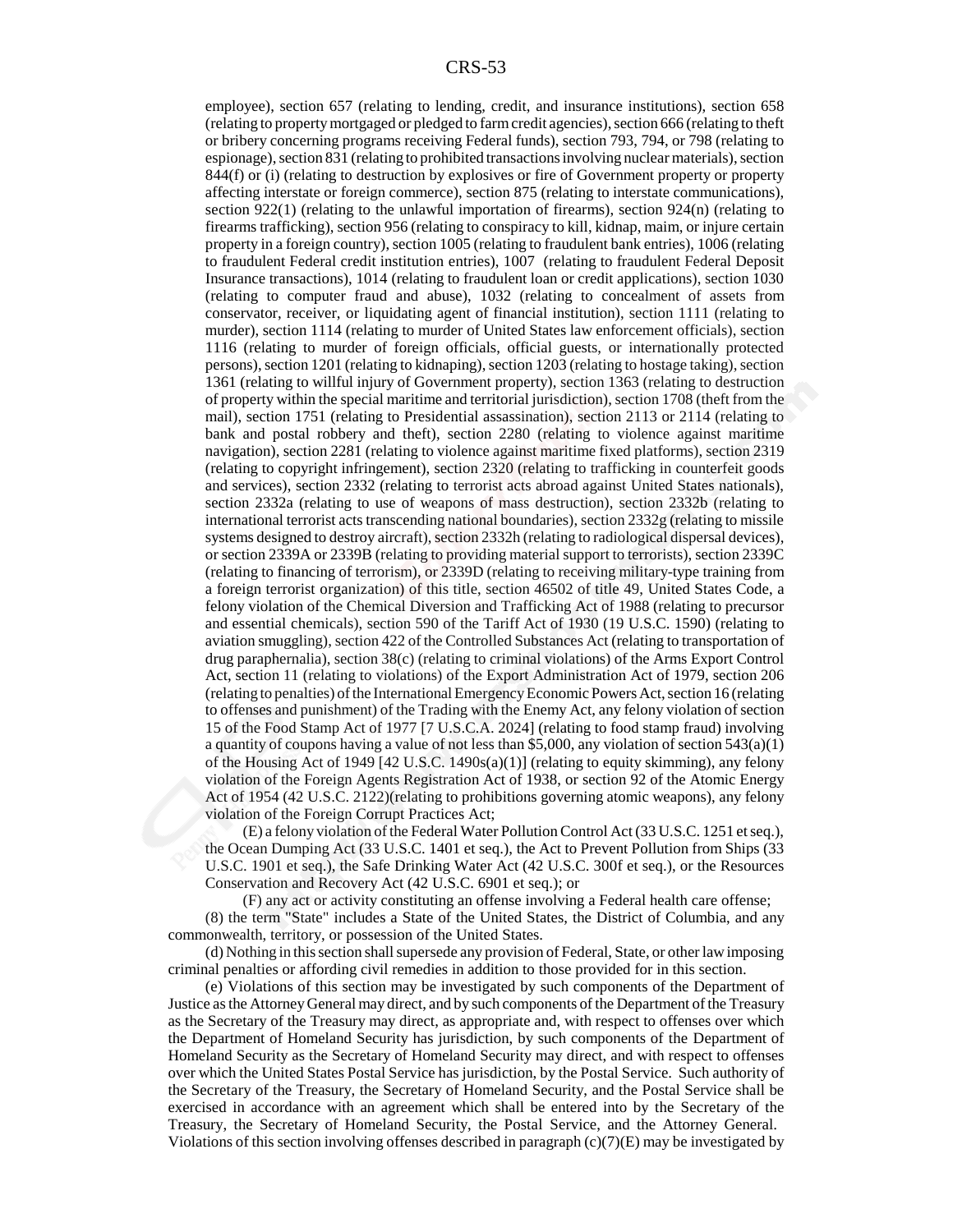such components of the Department of Justice as the Attorney General may direct, and the National Enforcement Investigations Center of the Environmental Protection Agency.

(f) There is extraterritorial jurisdiction over the conduct prohibited by this section if–

(1) the conduct is by a United States citizen or, in the case of a non-United States citizen, the conduct occurs in part in the United States; and

(2) the transaction or series of related transactions involves funds or monetary instruments of a value exceeding \$10,000.

(g) Notice of conviction of financial institutions.– If any financial institution or any officer, director, or employee of any financial institution has been found guilty of an offense under this section, section 1957 or 1960 of this title, or section 5322 or 5324 of title 31, the Attorney General shall provide written notice of such fact to the appropriate regulatory agency for the financial institution.

(h) Any person who conspires to commit any offense defined in this section or section 1957 shall be subject to the same penalties as those prescribed for the offense the commission of which was the object of the conspiracy.

(i) Venue.– (1) Except as provided in paragraph (2), a prosecution for an offense under this section or section 1957 may be brought in–

(A) any district in which the financial or monetary transaction is conducted; or

(B) any district where a prosecution for the underlying specified unlawful activity could be brought, if the defendant participated in the transfer of the proceeds of the specified unlawful

activity from that district to the district where the financial or monetary transaction is conducted.

(2) A prosecution for an attempt or conspiracy offense under this section or section 1957 may be brought in the district where venue would lie for the completed offense under paragraph (1), or in any other district where an act in furtherance of the attempt or conspiracy took place.

(3) For purposes of this section, a transfer of funds from 1 place to another, by wire or any other means, shall constitute a single, continuing transaction. Any person who conducts (as that term is defined in subsection  $(c)(2)$ ) any portion of the transaction may be charged in any district in which the transaction takes place.

**18 U.S.C. 1957.** Engaging in monetary transactions in property derived from specified unlawful activity

(a) Whoever, in any of the circumstances set forth in subsection (d), knowingly engages or attempts to engage in a monetary transaction in criminally derived property that is of a value greater than \$10,000 and is derived from specified unlawful activity, shall be punished as provided in subsection (b).

(b)(1) Except as provided in paragraph (2), the punishment for an offense under this section is a fine under title 18, United States Code, or imprisonment for not more than ten years or both.

(2) The court may impose an alternate fine to that imposable under paragraph (1) of not more than twice the amount of the criminally derived property involved in the transaction.

(c) In a prosecution for an offense under this section, the Government is not required to prove the defendant knew that the offense from which the criminally derived property was derived was specified unlawful activity.

(d) The circumstances referred to in subsection (a) are –

(1) that the offense under this section takes place in the United States or in the special maritime and territorial jurisdiction of the United States; or

(2) that the offense under this section takes place outside the United States and such special jurisdiction, but the defendant is a United States person (as defined in section 3077 of this title, but excluding the class described in paragraph (2)(D) of such section).

(e) Violations of this section may be investigated by such components of the Department of Justice as the Attorney General may direct, and by such components of the Department of the Treasury as the Secretary of the Treasury may direct, as appropriate and, with respect to offenses over which the Department of Homeland Security has jurisdiction, by such components of the Department of Homeland Security as the Secretary of Homeland Security may direct, and with respect to offenses over which the United States Postal Service has jurisdiction, by the Postal Service. Such authority of the Secretary of the Treasury, the Secretary of Homeland Security, and the Postal Service shall be exercised in accordance with an agreement which shall be entered into by the Secretary of the Treasury, the Secretary of Homeland Security, the Postal Service, and the Attorney General.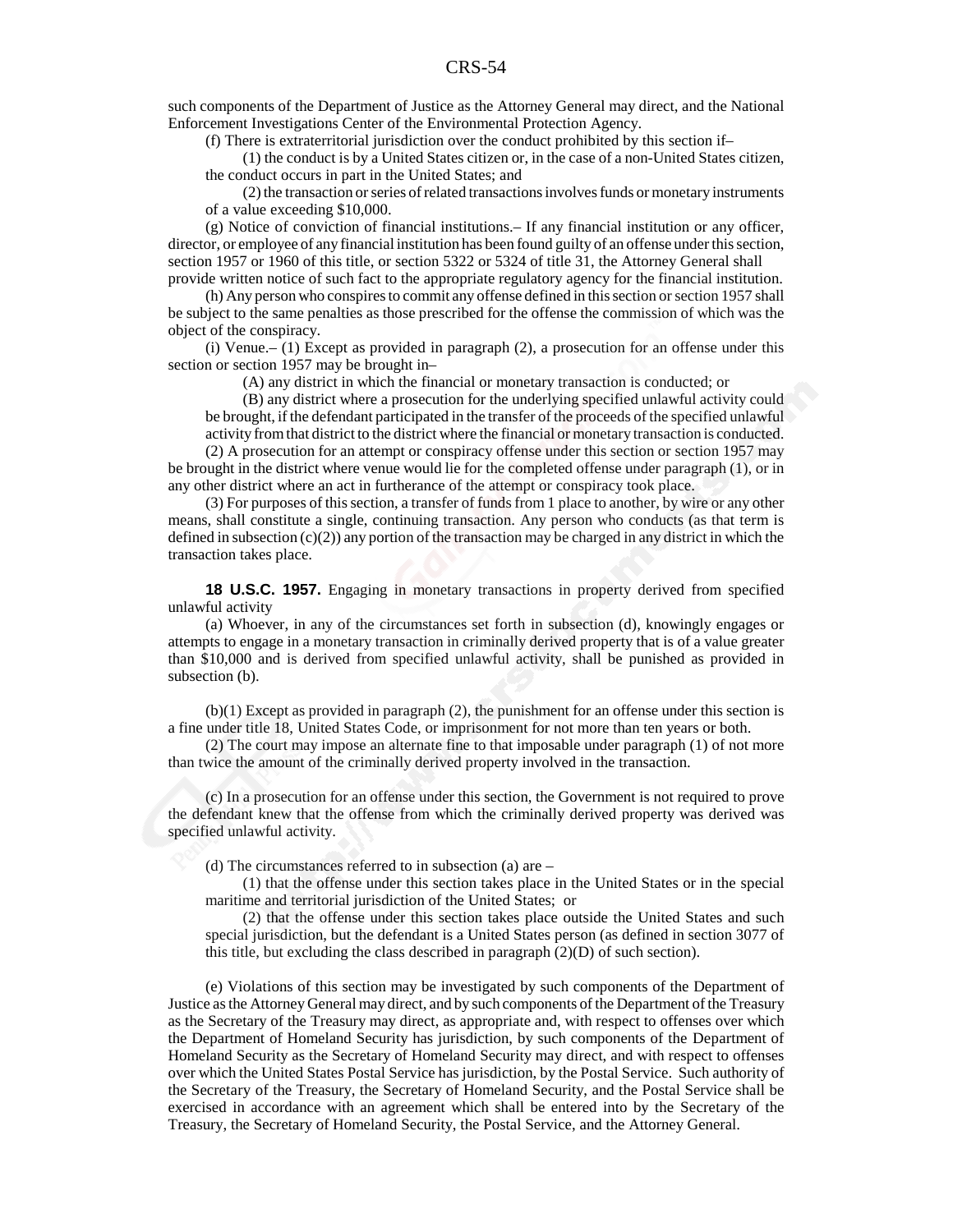(f) As used in this section–

 (1) the term "monetary transaction" means the deposit, withdrawal, transfer, or exchange, in or affecting interstate or foreign commerce, of funds or a monetary instrument (as defined in section  $1956(c)(5)$  of this title) by, through, or to a financial institution (as defined in section 1956 of this title), including any transaction that would be a financial transaction under section  $1956(c)(4)(B)$  of this title, but such term does not include any transaction necessary to preserve a person's right to representation as guaranteed by the sixth amendment to the Constitution;

(2) the term "criminally derived property" means any property constituting, or derived from, proceeds obtained from a criminal offense; and

(3) the term "specified unlawful activity" has the meaning given that term in section 1956 of this title.

#### **Unlawful Internet Gambling Enforcement Act.**

**31 U.S.C. 5363.** Prohibition on acceptance of any financial instrument for unlawful internet gambling No person engaged in the business of betting or wagering may knowingly accept, in connection with the participation of another person in unlawful Internet gambling –

(1) credit, or the proceeds of credit, extended to or on behalf of such other person (including credit extended through the use of a credit card);

(2) an electronic fund transfer, or funds transmitted by or through a money transmitting business, or the proceeds of an electronic fund transfer or money transmitting service, from or on behalf of such other person;

(3) any check, draft, or similar instrument which is drawn by or on behalf of such other person and is drawn on or payable at or through any financial institution; or

(4) the proceeds of any other form of financial transaction, as the Secretary and the Board of Governors of the Federal Reserve System may jointly prescribe by regulation, which involves a financial institution as a payor or financial intermediary on behalf of or for the benefit of such other person.

#### **31 U.S.C. 5366.** Criminal penalties

(a) In general. – Any person who violates section 5363 shall be fined under title 18, imprisoned for not more than 5 years, or both.

(b) Permanent injunction. – Upon conviction of a person under this section, the court may enter a permanent injunction enjoining such person from placing, receiving, or otherwise making bets or wagers or sending, receiving, or inviting information assisting in the placing of bets or wagers.

#### **31 U.S.C. 5367.** Circumventions prohibited

Notwithstanding section 5362(2), a financial transaction provider, or any interactive computer service or telecommunications service, may be liable under this subchapter if such person has actual knowledge and control of bets and wagers, and –

(1) operates, manages, supervises, or directs an Internet website at which unlawful bets or wagers may be placed, received, or otherwise made, or at which unlawful bets or wagers are offered to be placed, received, or otherwise made; or

(2) owns or controls, or is owned or controlled by, any person who operates, manages, supervises, or directs an Internet website at which unlawful bets or wagers may be placed, received, or otherwise made, or at which unlawful bets or wagers are offered to be placed, received, or otherwise made.

#### **31 U.S.C. 5365.** Civil remedies

(a) Jurisdiction.– In addition to any other remedy under current law, the district courts of the United States shall have original and exclusive jurisdiction to prevent and restrain restricted transactions by issuing appropriate orders in accordance with this section, regardless of whether a prosecution has been initiated under this subchapter.

(b) Proceedings.–

(1) Institution by Federal government.–

(A) In general.– The United States, acting through the Attorney General, may institute proceedings under this section to prevent or restrain a restricted transaction.

(B) Relief.– Upon application of the United States under this paragraph, the district court may enter a temporary restraining order, a preliminary injunction, or an injunction against any person to prevent or restrain a restricted transaction, in accordance with rule 65 of the Federal Rules of Civil Procedure.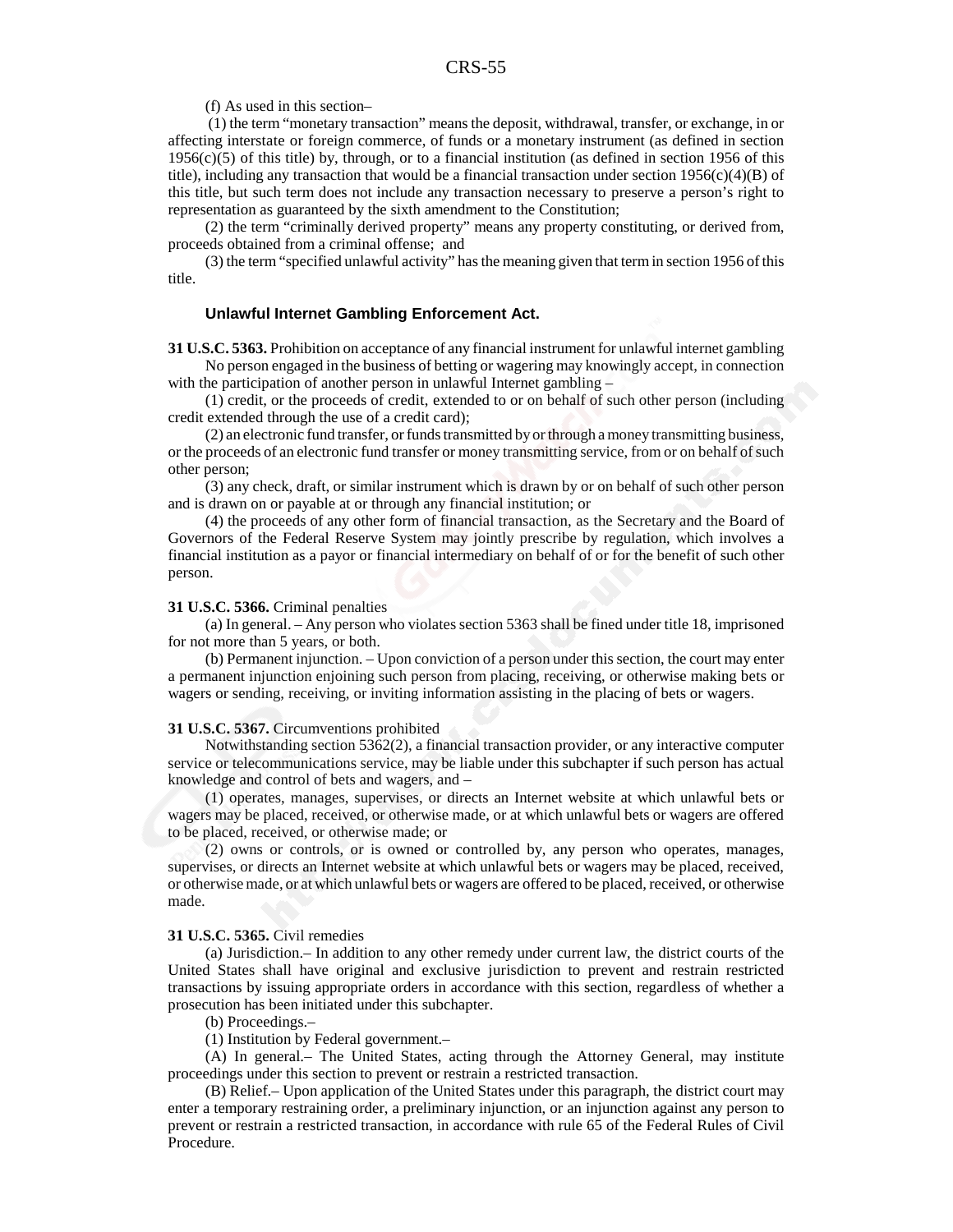(2) Institution by State attorney general.–

(A) In general.– The attorney general (or other appropriate State official) of a State in which a restricted transaction allegedly has been or will be initiated, received, or otherwise made may institute proceedings under this section to prevent or restrain the violation or threatened violation.

(B) Relief.– Upon application of the attorney general (or other appropriate State official) of an affected State under this paragraph, the district court may enter a temporary restraining order, a preliminary injunction, or an injunction against any person to prevent or restrain a restricted transaction, in accordance with rule 65 of the Federal Rules of Civil Procedure.

(3) Indian lands.–

(A) In general.– Notwithstanding paragraphs (1) and (2), for a restricted transaction that allegedly has been or will be initiated, received, or otherwise made on Indian lands (as that term is defined in section 4 of the Indian Gaming Regulatory Act)–

(i) the United States shall have the enforcement authority provided under paragraph (1); and

(ii) the enforcement authorities specified in an applicable Tribal-State Compact negotiated under section 11 of the Indian Gaming Regulatory Act (25 U.S.C. 2710) shall be carried out in accordance with that compact.

(B) Rule of construction.– No provision of this section shall be construed as altering, superseding, or otherwise affecting the application of the Indian Gaming Regulatory Act.

(c) Limitation relating to interactive computer services.–

(1) In general.– Relief granted under this section against an interactive computer service shall–

(A) be limited to the removal of, or disabling of access to, an online site violating section 5363, or a hypertext link to an online site violating such section, that resides on a computer server that such service controls or operates, except that the limitation in this subparagraph shall not apply if the service is subject to liability under this section under section 5367;

(B) be available only after notice to the interactive computer service and an opportunity for the service to appear are provided;

(C) not impose any obligation on an interactive computer service to monitor its service or to affirmatively seek facts indicating activity violating this subchapter;

(D) specify the interactive computer service to which it applies; and

(E) specifically identify the location of the online site or hypertext link to be removed or access to which is to be disabled.

(2) Coordination with other law.– An interactive computer service that does not violate this subchapter shall not be liable under section 1084(d) of title 18, except that the limitation in this paragraph shall not apply if an interactive computer service has actual knowledge and control of bets and wagers and –

(A) operates, manages, supervises, or directs an Internet website at which unlawful bets or wagers may be placed, received, or otherwise made or at which unlawful bets or wagers are offered to be placed, received, or otherwise made; or

(B) owns or controls, or is owned or controlled by, any person who operates, manages, supervises, or directs an Internet website at which unlawful bets or wagers may be placed, received, or otherwise made, or at which unlawful bets or wagers are offered to be placed, received, or otherwise made.

(d) Limitation on injunctions against regulated persons.– Notwithstanding any other provision of this section, and subject to section 5367, no provision of this subchapter shall be construed as authorizing the Attorney General of the United States, or the attorney general (or other appropriate State official) of any State to institute proceedings to prevent or restrain a restricted transaction against any financial transaction provider, to the extent that the person is acting as a financial transaction provider.

**31 U.S.C. 5364.** Policies and procedures to identify and prevent restricted transactions

(a) Regulations.– Before the end of the 270-day period beginning on the date of the enactment of this subchapter, the Secretary and the Board of Governors of the Federal Reserve System, in consultation with the Attorney General, shall prescribe regulations (which the Secretary and the Board jointly determine to be appropriate) requiring each designated payment system, and all participants therein, to identify and block or otherwise prevent or prohibit restricted transactions through the establishment of policies and procedures reasonably designed to identify and block or otherwise prevent or prohibit the acceptance of restricted transactions in any of the following ways:

(1) The establishment of policies and procedures that–

(A) allow the payment system and any person involved in the payment system to identify restricted transactions by means of codes in authorization messages or by other means; and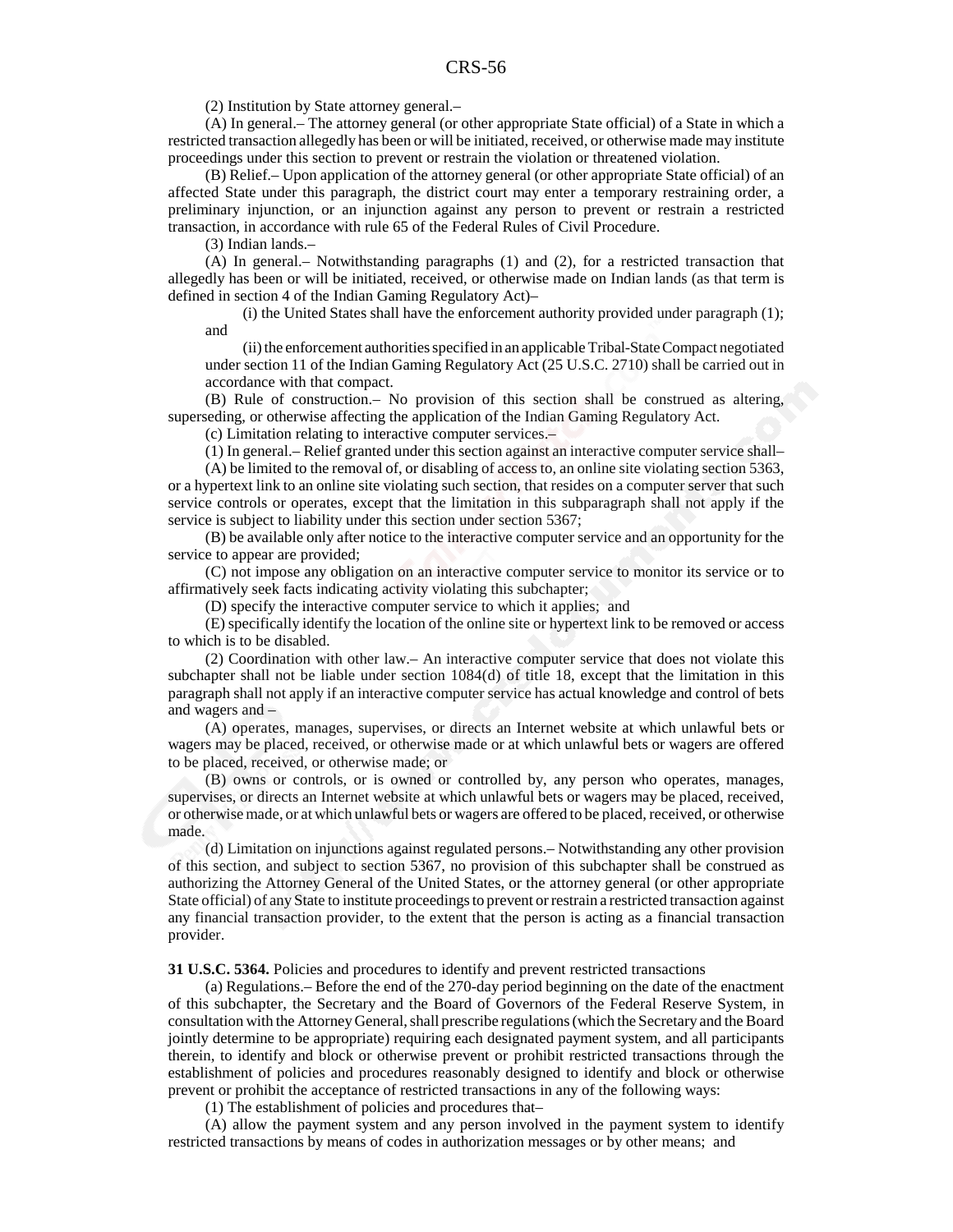(B) block restricted transactions identified as a result of the policies and procedures developed pursuant to subparagraph (A).

(2) The establishment of policies and procedures that prevent or prohibit the acceptance of the products or services of the payment system in connection with a restricted transaction.

(b) Requirements for policies and procedures.– In prescribing regulations under subsection (a), the Secretary and the Board of Governors of the Federal Reserve System shall–

(1) identify types of policies and procedures, including nonexclusive examples, which would be deemed, as applicable, to be reasonably designed to identify and block or otherwise prevent or prohibit the acceptance of the products or services with respect to each type of restricted transaction;

(2) to the extent practical, permit any participant in a payment system to choose among alternative means of identifying and blocking, or otherwise preventing or prohibiting the acceptance of the products or services of the payment system or participant in connection with, restricted transactions;

(3) exempt certain restricted transactions or designated payment systems from any requirement imposed under such regulations, if the Secretary and the Board jointly find that it is not reasonably practical to identify and block, or otherwise prevent or prohibit the acceptance of, such transactions; and

(4) ensure that transactions in connection with any activity excluded from the definition of unlawful internet gambling in subparagraph  $(B)$ ,  $(C)$ , or  $(D)(i)$  of section 5362(10) are not blocked or otherwise prevented or prohibited by the prescribed regulations.

(c) Compliance with payment system policies and procedures.– A financial transaction provider shall be considered to be in compliance with the regulations prescribed under subsection (a) if  $-$ 

(1) such person relies on and complies with the policies and procedures of a designated payment system of which it is a member or participant to–

(A) identify and block restricted transactions; or

(B) otherwise prevent or prohibit the acceptance of the products or services of the payment system, member, or participant in connection with restricted transactions; and

(2) such policies and procedures of the designated payment system comply with the requirements of regulations prescribed under subsection (a).

(d) No liability for blocking or refusing to honor restricted transactions.– A person that identifies and blocks a transaction, prevents or prohibits the acceptance of its products or services in connection with a transaction, or otherwise refuses to honor a transaction –

(1) that is a restricted transaction;

(2) that such person reasonably believes to be a restricted transaction; or

(3) as a designated payment system or a member of a designated payment system in reliance on the policies and procedures of the payment system, in an effort to comply with regulations prescribed under subsection (a),shall not be liable to any party for such action.

(e) Regulatory enforcement.– The requirements under this section shall be enforced exclusively  $by-$ 

(1) the Federal functional regulators, with respect to the designated payment systems and financial transaction providers subject to the respective jurisdiction of such regulators under section 505(a) of the Gramm-Leach-Bliley Act and section 5g of the Commodities Exchange Act; and

(2) the Federal Trade Commission, with respect to designated payment systems and financial transaction providers not otherwise subject to the jurisdiction of any Federal functional regulators (including the Commission) as described in paragraph (1).

**31 U.S.C. 5362.** Definitions

In this subchapter:

(1) Bet or wager.– The term "bet or wager"–

(A) means the staking or risking by any person of something of value upon the outcome of a contest of others, a sporting event, or a game subject to chance, upon an agreement or understanding that the person or another person will receive something of value in the event of a certain outcome;

(B) includes the purchase of a chance or opportunity to win a lottery or other prize (which opportunity to win is predominantly subject to chance);

(C) includes any scheme of a type described in section 3702 of title 28;

(D) includes any instructions or information pertaining to the establishment or movement of funds by the bettor or customer in, to, or from an account with the business of betting or wagering; and

(E) does not include –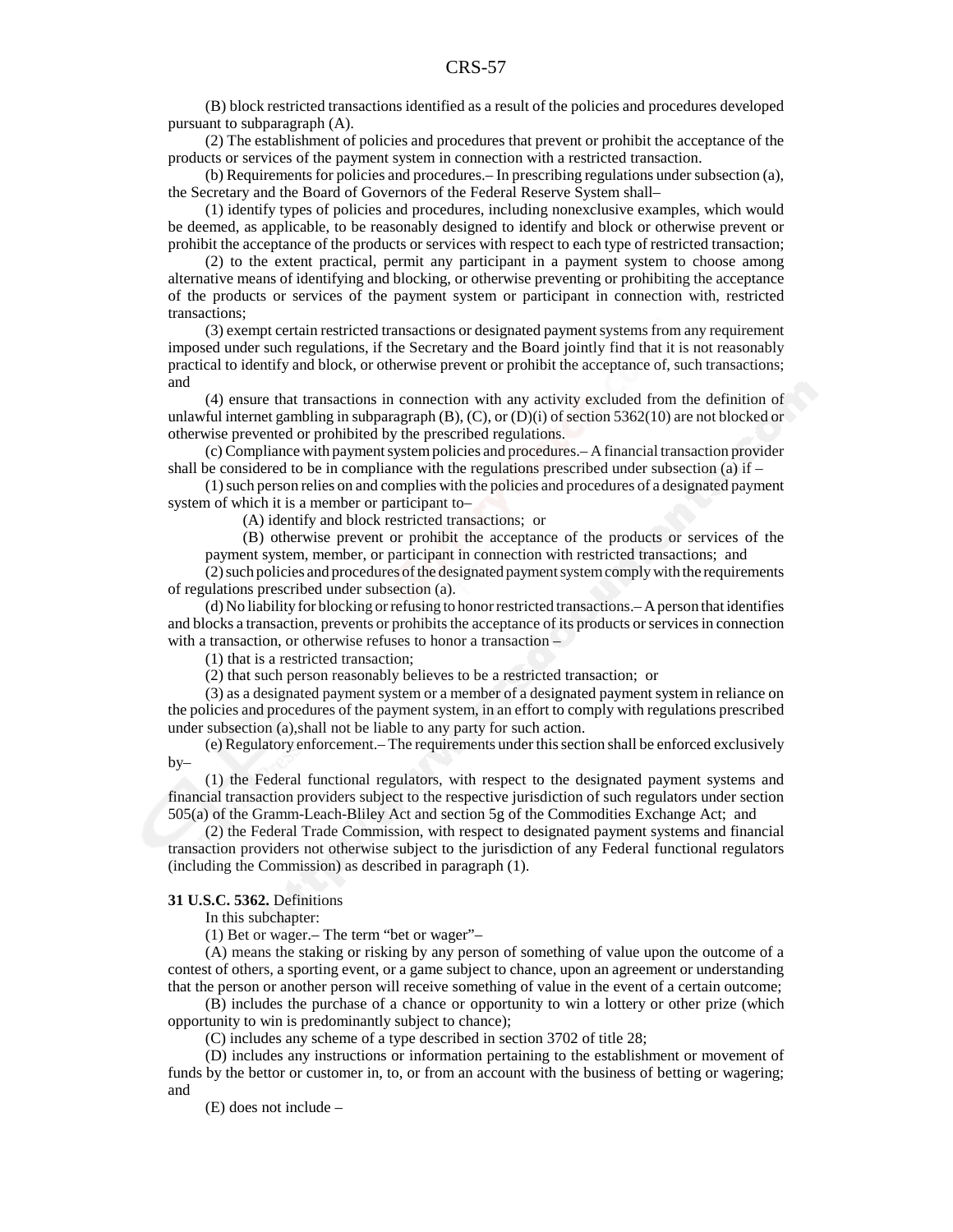(i) any activity governed by the securities laws (as that term is defined in section  $3(a)(47)$ of the Securities Exchange Act of 1934 for the purchase or sale of securities (as that term is defined in section  $3(a)(10)$  of that Act);

(ii) any transaction conducted on or subject to the rules of a registered entity or exempt board of trade under the Commodity Exchange Act;

(iii) any over-the-counter derivative instrument;

(iv) any other transaction that –

(I) is excluded or exempt from regulation under the Commodity Exchange Act; or

(II) is exempt from State gaming or bucket shop laws under section 12(e) of the Commodity Exchange Act or section 28(a) of the Securities Exchange Act of 1934;

(v) any contract of indemnity or guarantee;

(vi) any contract for insurance;

(vii) any deposit or other transaction with an insured depository institution;

(viii) participation in any game or contest in which participants do not stake or risk anything of value other than –

(I) personal efforts of the participants in playing the game or contest or obtaining access to the Internet; or

(II) points or credits that the sponsor of the game or contest provides to participants free of charge and that can be used or redeemed only for participation in games or contests offered by the sponsor; or

(ix) participation in any fantasy or simulation sports game or educational game or contest in which (if the game or contest involves a team or teams) no fantasy or simulation sports team is based on the current membership of an actual team that is a member of an amateur or professional sports organization (as those terms are defined in section 3701 of title 28) and that meets the following conditions:

(I) All prizes and awards offered to winning participants are established and made known to the participants in advance of the game or contest and their value is not determined by the number of participants or the amount of any fees paid by those participants.

(II) All winning outcomes reflect the relative knowledge and skill of the participants and are determined predominantly by accumulated statistical results of the performance of individuals (athletes in the case of sports events) in multiple real-world sporting or other events.

(III) No winning outcome is based –

(aa) on the score, point-spread, or any performance or performances of any single real-world team or any combination of such teams; or

(bb) solely on any single performance of an individual athlete in any single real-world sporting or other event.

(2) Business of betting or wagering.– The term "business of betting or wagering" does not include the activities of a financial transaction provider, or any interactive computer service or telecommunications service.

(3) Designated payment system.– The term "designated payment system" means any system utilized by a financial transaction provider that the Secretary and the Board of Governors of the Federal Reserve System, in consultation with the Attorney General, jointly determine, by regulation or order, could be utilized in connection with, or to facilitate, any restricted transaction.

(4) Financial transaction provider.– The term "financial transaction provider" means a creditor, credit card issuer, financial institution, operator of a terminal at which an electronic fund transfer may be initiated, money transmitting business, or international, national, regional, or local payment network utilized to effect a credit transaction, electronic fund transfer, stored value product transaction, or money transmitting service, or a participant in such network, or other participant in a designated payment system.

(5) Internet.– The term "Internet" means the international computer network of interoperable packet switched data networks.

(6) Interactive computer service.– The term "interactive computer service" has the meaning given the term in section 230(f) of the Communications Act of 1934 (47 U.S.C. 230(f)).

(7) Restricted transaction.– The term "restricted transaction" means any transaction or transmittal involving any credit, funds, instrument, or proceeds described in any paragraph of section 5363 which the recipient is prohibited from accepting under section 5363.

(8) Secretary.– The term "Secretary" means the Secretary of the Treasury.

(9) State.– The term "State" means any State of the United States, the District of Columbia, or any commonwealth, territory, or other possession of the United States.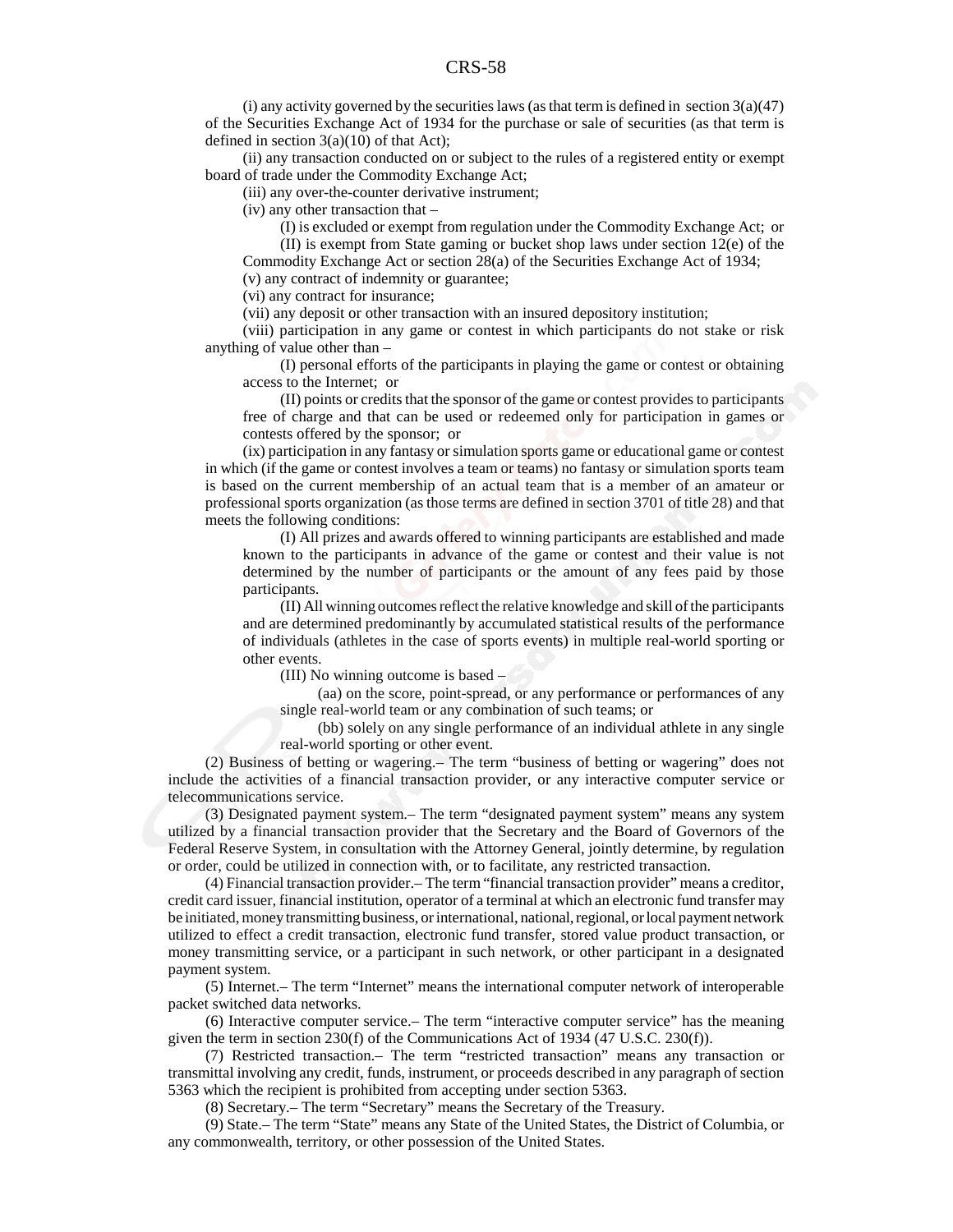(10) Unlawful internet gambling. –

(A) In general.– The term "unlawful Internet gambling" means to place, receive, or otherwise knowingly transmit a bet or wager by any means which involves the use, at least in part, of the Internet where such bet or wager is unlawful under any applicable Federal or State law in the State or Tribal lands in which the bet or wager is initiated, received, or otherwise made.

(B) Intrastate transactions.– The term "unlawful Internet gambling" does not include placing, receiving, or otherwise transmitting a bet or wager where –

(i) the bet or wager is initiated and received or otherwise made exclusively within a single State;

(ii) the bet or wager and the method by which the bet or wager is initiated and received or otherwise made is expressly authorized by and placed in accordance with the laws of such State, and the State law or regulations include –

(I) age and location verification requirements reasonably designed to block access to minors and persons located out of such State; and

(II) appropriate data security standards to prevent unauthorized access by any person whose age and current location has not been verified in accordance with such State's law or regulations; and

(iii) the bet or wager does not violate any provision of –

(I) the Interstate Horseracing Act of 1978 (15 U.S.C. 3001 et seq.);

(II) chapter 178 of title 28 (commonly known as the "Professional and Amateur Sports Protection Act");

(III) the Gambling Devices Transportation Act (15 U.S.C. 1171 et seq.); or

(IV) the Indian Gaming Regulatory Act (25 U.S.C. 2701 et seq.).

(C) Intratribal transactions.– The term "unlawful Internet gambling" does not include placing, receiving, or otherwise transmitting a bet or wager where –

(i) the bet or wager is initiated and received or otherwise made exclusively–

(I) within the Indian lands of a single Indian tribe (as such terms are defined under the Indian Gaming Regulatory Act); or

(II) between the Indian lands of 2 or more Indian tribes to the extent that intertribal gaming is authorized by the Indian Gaming Regulatory Act;

(ii) the bet or wager and the method by which the bet or wager is initiated and received or otherwise made is expressly authorized by and complies with the requirements of –

(I) the applicable tribal ordinance or resolution approved by the Chairman of the National Indian Gaming Commission; and

(II) with respect to class III gaming, the applicable Tribal-State Compact;

(iii) the applicable tribal ordinance or resolution or Tribal-State compact includes –

(I) age and location verification requirements reasonably designed to block access to minors and persons located out of the applicable Tribal lands; and

(II) appropriate data security standards to prevent unauthorized access by any person whose age and current location has not been verified in accordance with the applicable tribal ordinance or resolution or Tribal-State Compact; and

(iv) the bet or wager does not violate any provision of –

(I) the Interstate Horseracing Act of 1978 (15 U.S.C. 3001 et seq.);

(II) chapter 178 of title 28 (commonly known as the "Professional and Amateur Sports Protection Act");

(III) the Gambling Devices Transportation Act (15 U.S.C. 1171 et seq.); or

(IV) the Indian Gaming Regulatory Act (25 U.S.C. 2701 et seq.).

(D) Interstate horseracing .–

(i) In general.– The term "unlawful Internet gambling" shall not include any activity that is allowed under the Interstate Horseracing Act of 1978 (15 U.S.C. 3001 et seq.).

(ii) Rule of construction regarding preemption.– Nothing in this subchapter may be construed to preempt any State law prohibiting gambling.

(iii) Sense of Congress.– It is the sense of Congress that this subchapter shall not change which activities related to horse racing may or may not be allowed under Federal law. This subparagraph is intended to address concerns that this subchapter could have the effect of changing the existing relationship between the Interstate Horseracing Act and other Federal statutes in effect on the date of the enactment of this subchapter. This subchapter is not intended to change that relationship. This subchapter is not intended to resolve any existing disagreements over how to interpret the relationship between the Interstate Horseracing Act and other Federal statutes.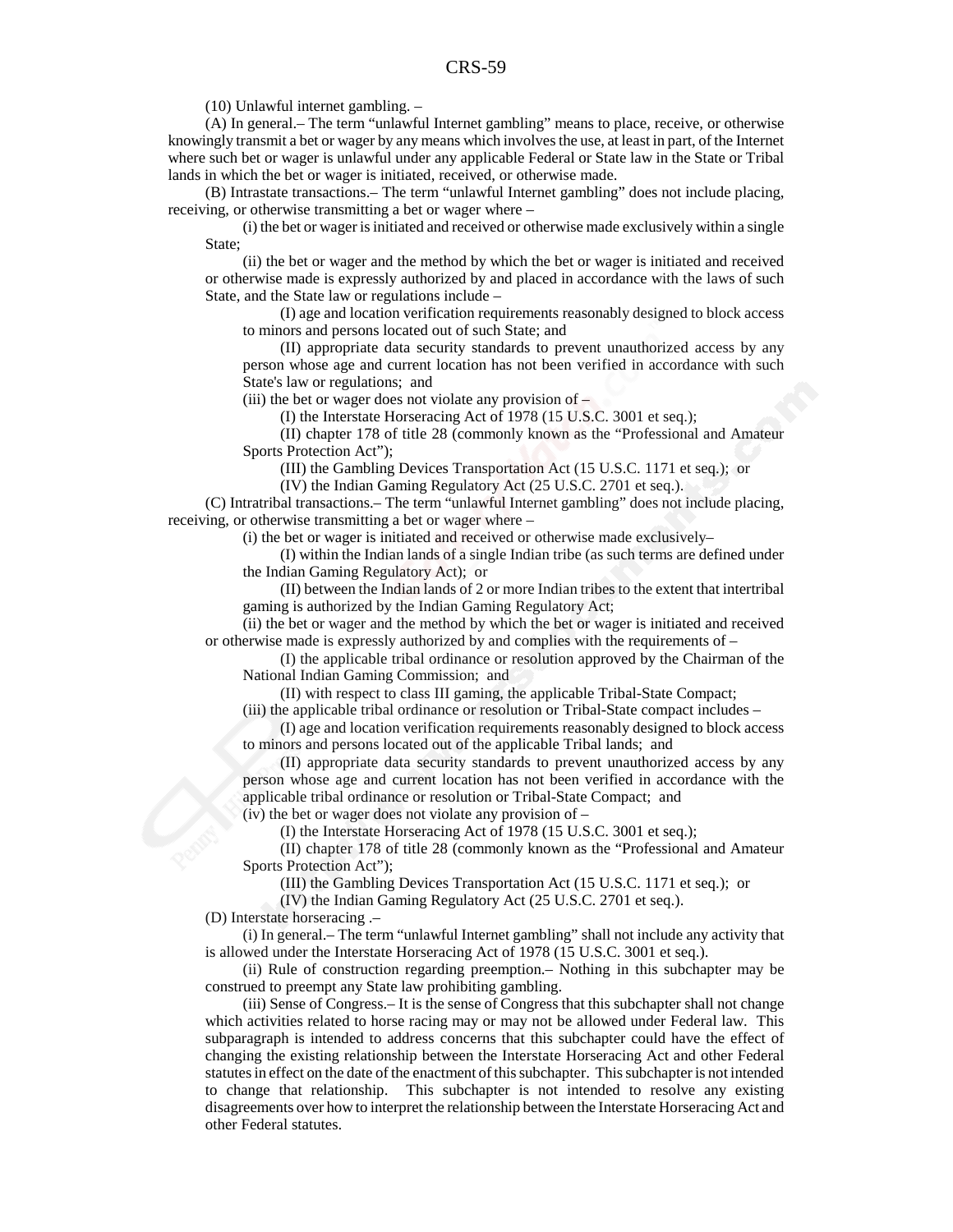(E) Intermediate routing.– The intermediate routing of electronic data shall not determine the location or locations in which a bet or wager is initiated, received, or otherwise made.

(11) Other terms.–

(A) Credit; creditor; credit card; and card issuer.– The terms "credit", "creditor", "credit card", and "card issuer" have the meanings given the terms in section 103 of the Truth in Lending Act (15 U.S.C. 1602).

(B) Electronic fund transfer.– The term "electronic fund transfer"–

(i) has the meaning given the term in section 903 of the Electronic Fund Transfer Act (15 U.S.C. 1693a), except that the term includes transfers that would otherwise be excluded under section 903(6)(E) of that Act; and

(ii) includes any fund transfer covered by Article 4A of the Uniform Commercial Code, as in effect in any State.

(C) Financial institution.– The term "financial institution" has the meaning given the term in section 903 of the Electronic Fund Transfer Act, except that such term does not include a casino, sports book, or other business at or through which bets or wagers may be placed or received.

(D) Insured depository institution.– The term "insured depository institution"–

(i) has the meaning given the term in section  $3(c)$  of the Federal Deposit Insurance Act (12) U.S.C. 1813(c)); and

(ii) includes an insured credit union (as defined in section 101 of the Federal Credit Union Act).

(E) Money transmitting business and money transmitting service.– The terms "money transmitting business" and "money transmitting service" have the meanings given the terms in section 5330(d) (determined without regard to any regulations prescribed by the Secretary thereunder).

## **V. Bibliography**

#### **Books & Articles**

Balestra & Cabot, INTERNET GAMBLING REPORT (6<sup>th</sup> ed. 2003)

Berman & Weitzner, *Abundance and User Control: Renewing the Democratic Heart of the First Amendment in the Age of Interactive Media*, 104 YALE LAW JOURNAL 1619 (1995)

Branscomb, *Anonymity, Autonomy, and Accountability: Challenges to the First Amendment in Cyberspaces*, 104 YALE LAW JOURNAL 1639 (1995)

Charney & Alexander, *Legal Issues in Cyberspace: Hazards on the Information Superhighway: Computer Crime*, 45 EMORY LAW JOURNAL 931 (1996)

Friedrich, *Internet Casino Gambling: The Nightmare of Lawmaking, Jurisdiction, Enforcement & the Dangers of Prohibition*, 11 COMMLAW CONSPECTUS 369 (2003)

Froomkin, *Flood Control on the Information Ocean: Living with Anonymity, Digital Cash, and Distributed Databases*, 15 JOURNAL OF LAW & COMMERCE 395, 415-16 (1996)

Getszendanner, *Judicial "Pruning" of "Garden Variety Fraud Civil RICO Cases Does Not Work: Its Time for Congress to Act*, 43 VANDERBILT LAW REVIEW 673 (1990)

Goldstein, *On-Line Gambling: Down to the Wire?* 8 MARQUETTE SPORTS LAW JOURNAL 1 (1997)

Keller, *The Game's the Same: Why Gambling in Cyberspace Violates Federal Law*, 108 YALE LAW JOURNAL 1569 (1999)

Kelly, *Internet Gambling Law*, 26 WILLIAM MITCHELL LAW REVIEW 117 (2000)

Krattenmaker & Powe, *Converging First Amendment Principles for Converging Communications Media*, 104 YALE LAW JOURNAL 1719 (1995)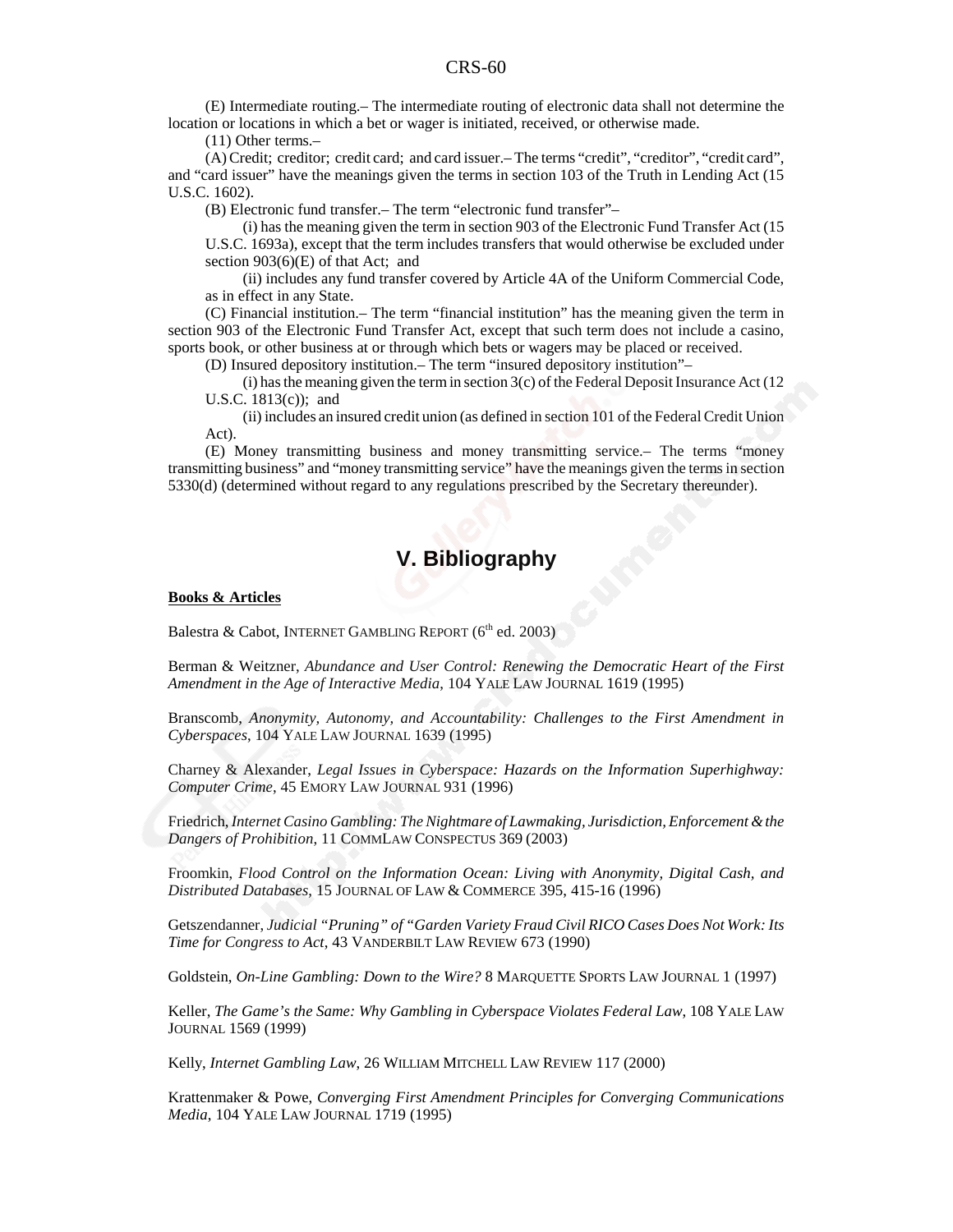LaFave & Scott, CRIMINAL LAW 491-94 (1972)

Lawrence, *Toward a More Coherent Dormant Commerce Clause: A Proposed Unitary Framework*, 21 HARVARD JOURNAL OF LAW AND PUBLIC POLICY 395 (1998)

Lessig, *The Path of Cyberlaw*, 104 YALE LAW JOURNAL 1743 (1995)

Lessig & Resnick, *Zoning Speech on the Internet: A Legal and Technical Model,* 98 MICHIGAN LAW REVIEW 395 (1999)

National Association of Attorneys' General, *Gambling on the Internet* (1996)

Perkins & Boyce, CRIMINAL LAW 698-92 (1982)

Rose & Owens, INTERNET GAMBLING LAW (2005)

Schwartz, *The Internet Gambling Fallacy Craps Out*, 14 BERKELEY TECHNOLOGY LAW JOURNAL 1021 (1999)

Soma, Banker, & Smith, *Computer Crime: Substantive Statutes and Technical and Legal Search Considerations*, 39 AIR FORCE LAW REVIEW 225 (1996)

Sanders, *The Regulation of Indecent Material Accessible to Children on the Internet: Is It Really Alright to Yell Fire in a Crowded Chat Room?* 39 CATHOLIC LAWYER 125 (1999)

Tien, *Who's Afraid of Anonymous Speech? McIntyre and the Internet*, 75 OREGON LAW REVIEW 117 (1996)

Tratos, *Gaming on the Internet* 3 STANFORD JOURNAL OF LAW, BUSINESS AND FINANCE 101 (1997)

United States Congress, *Internet Crimes Affecting Consumers: Hearing Before the Subcomm. on Technology, Terrorism, and Government Information of the Senate Comm. on the Judiciary*, 105th Cong. (1997)

 , *The Internet Gambling Act of 1997: Hearing Before the Subcomm. on Technology, Terrorism, and Government Information of the Senate Comm. on the Judiciary*, 105th Cong. (1997)

 , *Internet Gambling Prohibition Act of 1997: Hearings Before the Subcomm. on Crime of the House Comm. on the Judiciary*, 105th Cong. (1998)

 , *Internet Gambling: Hearing Before the Subcomm. on Technology, Terrorism, and Government Information of the Senate Comm. on the Judiciary*, 106th Cong. (1999)

, *Internet Gambling: Hearing Before the Senate Comm. on Indian Affairs*, 106th Cong. (1999)

 , *Internet Gambling Prohibition Act of 1999: Hearing Before the Subcomm. on Crime of the House Comm. on the Judiciary*, 106<sup>th</sup> Cong. (2000)

 , *Internet Gambling Prohibition Act of 1999: Hearing Before the Subcomm. on Telecommunications, Trade and Consumer Protection of the House Comm. on Commerce*, 106th Cong., (2000)

 , *H.R. 4419 – Internet Gambling Prohibition Act: Hearing Before the House Comm. on Banking* and Financial Services, 106<sup>th</sup> Cong. (2000)

 , *Financial Aspects of Internet Gaming: Good Gamble or Bad Bet? Hearing Before the Subcomm. on Oversight and Investigations of the House Comm. on Financial Services*, 107<sup>th</sup> Cong. (2001)

 , *Unlawful Internet Gambling Funding Prohibition Act and the Combating Illegal Gambling Reform and Modernization Act: Hearing Before the Subcomm. on Crime of the House Comm. on the Judiciary.*, 107<sup>th</sup> Cong. (2001)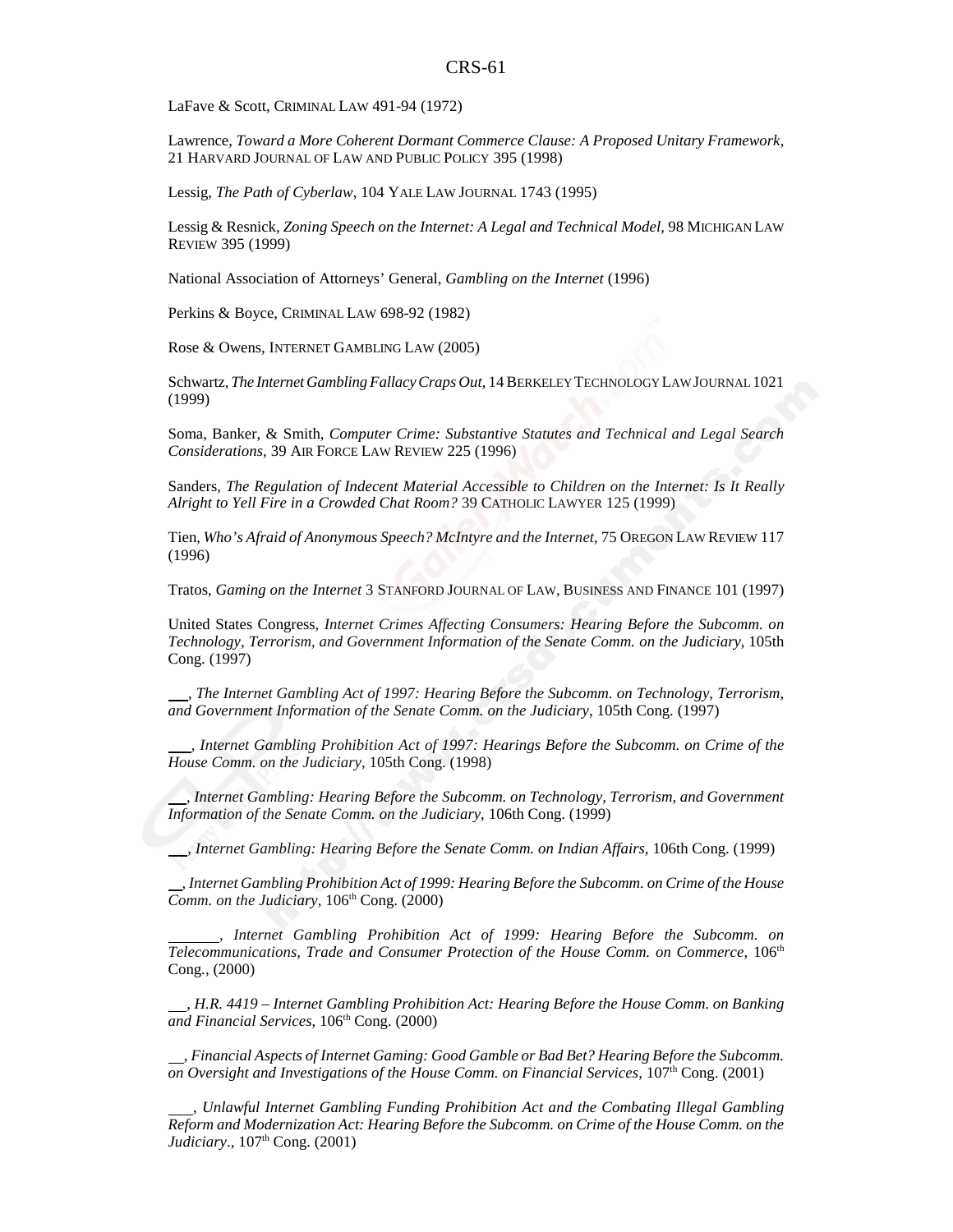, *H.R.; 556 – The Unlawful Internet Gambling Funding Prohibition Act and Other Internet Gambling Proposals: Hearing Before the Subcomm. on Financial Institutions and Consumer Credit of the House Comm. on Financial Services,* 107<sup>th</sup> Cong. (2001)

 , *Proposals to Regulate Illegal Internet Gambling: Hearing Before the Senate Comm. on Banking, Housing, and Urban Affairs*, 108th Cong. (2003)

 , *Unlawful Internet Gambling Funding Prohibition Act and the Internet Gambling Licensing and Regulation Commission Act*, 108th Cong. (2003)

 , *Internet Gambling Prohibition Act of 2006: Hearing Before the Subcomm. on Crime, Terrorism,* and Homeland Security of the House Comm. on the Judiciary, 109<sup>th</sup> Cong. (2006)

United States Department of Justice Computer Search and Seizure Working Group, *Federal Guidelines for Searching and Seizing Computers*, printed in 56 BNACRIMINAL LAW REPORTER 2023 (Dec. 21, 1994)

United States Department of State, *Treaties in Force: A List of Treaties and Other International Agreements of the United States in Force on January 1, 2003*

United States General Accounting Office [now United States Government Accountability Office], *Internet Gambling: An Overview of the Issues* (GAO-03-89)(December 2002)

 , *Money Laundering: Rapid Growth of Casinos Makes Them Vulnerable* (GAO/GGD-96- 28)(January 1996)

Volokh, *Cheap Speech and What It Will Do*, 104 YALE LAW JOURNAL 1805 (1995)

4 WHARTON'S CRIMINAL LAW §731 (1981)

World Trade Organization, *United States – Measures Affecting the Cross-Border Supply of Gambling and Betting Services: Report of the Panel* (November 10, 2004)

#### **Notes & Comments**

*All Bets Are Off(Line): Antigua's Trouble in Virtual Paradise*, 35 UNIVERSITY OF MIAMI INTER-AMERICAN LAW REVIEW 367 (2004)

*American Libraries Association v. Pataki: Will States Be Prohibited from Internet Regulations*, 18 JOURNAL OF LAW AND COMMERCE 151 (1998)

*Anonymity and International Law Enforcement in Cyberspace*, 7 FORDHAM INTELLECTUAL PROPERTY, MEDIA & ENTERTAINMENT JOURNAL 231, 265-66 (1996)

*Betting on the Net: An Analysis of the Government's Role in Addressing Internet Gambling*, 51 FEDERAL COMMUNICATIONS LAW JOURNAL 449 (1999)

*Blackjack or Bust: Can U.S. Law Stop Internet Gambling?* 16 LOYOLA OF LOS ANGELES ENTERTAINMENT LAW JOURNAL 667, 671-72 (1996)

*Coins, Notes, and Bits: The Case for Legal Tender on the Internet*, 10 HARVARD JOURNAL OF LAW & TECHNOLOGY 321 (1997)

*Cryptography and the First Amendment: The Right to Be Unheard*, 14 JOHN MARSHALL JOURNAL OF COMPUTER & INFORMATION LAW 325 (1996)

*Cyberspace, General Searches, and Digital Contraband: The Fourth Amendment and the Net-Wide Search*, 105 YALE LAW JOURNAL 1093 (1996)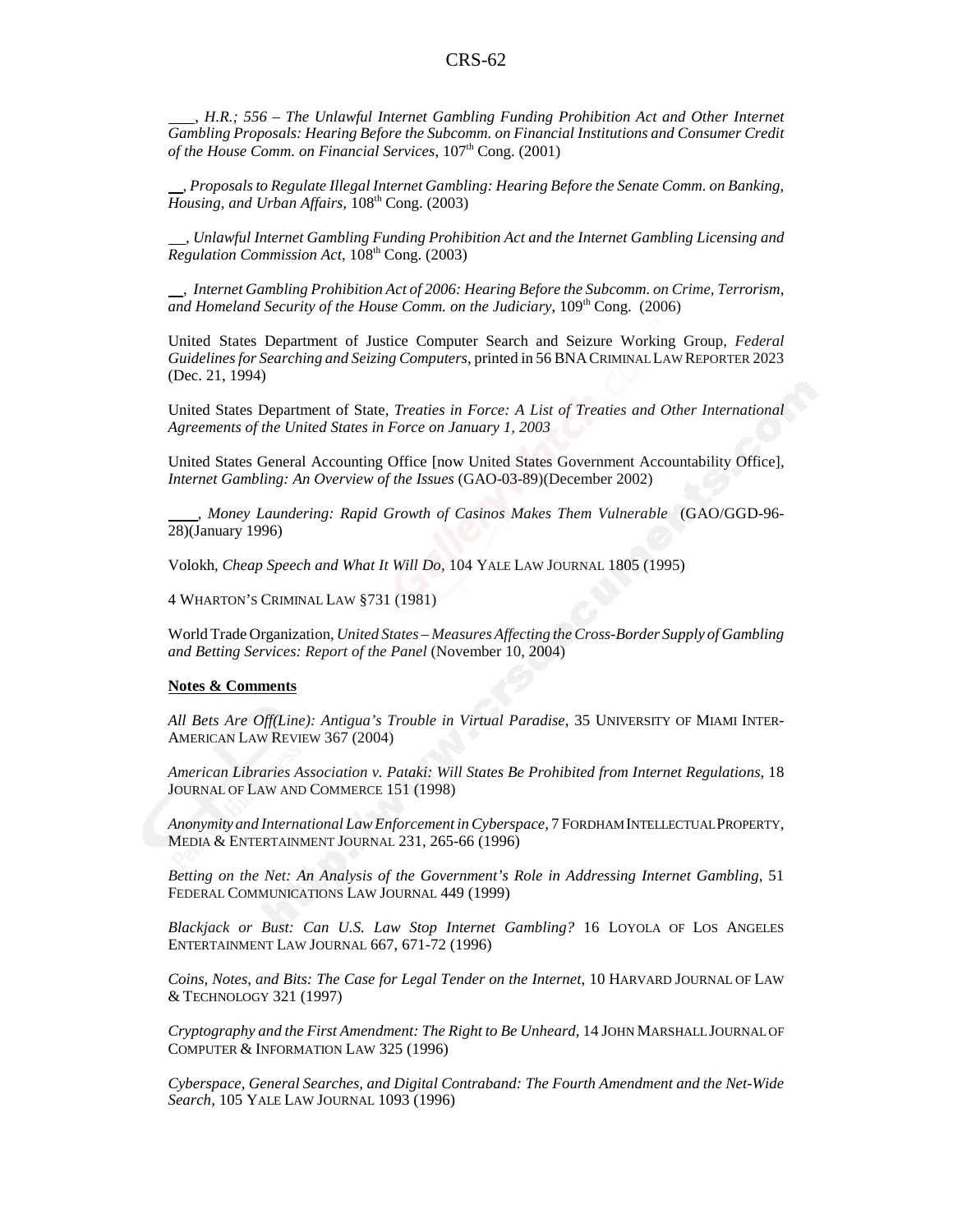*Do Not Bet on Unilateral Prohibition of Internet Gambling to Eliminate Cyber-Casinos*, 1999 UNIVERSITY OF ILLINOIS LAW REVIEW 1045

*Establishing Legal Accountability for Anonymous Communication in Cyberspace*, 96 COLUMBIA LAW REVIEW 1526 (1996)

*Extraterritorial Application of American Criminal Law*, CRS REP. No. 94-166 (Mar. 13, 1999)

*Five or More Persons, Requirement of 18 USCS §1955, Prohibiting Illegal Gambling Businesses, That Such Businesses Involve Five or More Persons*, 55 ALR FED. 778

*Eighteenth Survey of White Collar Crime: Computer Crime*, 40 AMERICAN CRIMINAL LAW REVIEW 285 (2003)

*Eighteenth Survey of White Collar Crime: Money Laundering*, 40 AMERICAN CRIMINAL LAW REVIEW 847 (2003)

*Eighteenth Survey of White Collar Crime: Racketeer Influenced and Corrupt Organizations*, 40 AMERICAN CRIMINAL LAW REVIEW 987 (2003)

*Freedom to Speak Unintelligibly: The First Amendment Implications of Government-Controlled Encryption*, 4 WILLIAM & MARY BILL OF RIGHTS JOURNAL 1165 (1996)

*A Full Laundering Cycle Is Required: Plowing Back the Proceeds to Carry on Crime Is a Crime Under 18 U.S.C. 1956(a)(1)(A)(i)*, 70 NOTRE DAME LAW REVIEW 891 (1995)

*A Game of High Stakes Roulette: Credit Card Companies Cash in on Gamblers' Bad Luck*, 32 JOHN MARSHALL LAW REVIEW 1197 (1999)

*Gambling On-Line: For a Hundred Dollars, I Bet You Government Regulation Will Not Stop the Newest Form of Gambling*, 22 UNIVERSITY OF DAYTON LAW REVIEW 163 (1996)

*Growth of Internet-Based Gambling Raises Questions for Bank Systems*, BNA'S ELECTRONIC INFORMATION POLICY & LAW REPORT (Feb. 28, 1997)

*Home Is Where Your Modem Is: An Appropriate Application of Search and Seizure Law to Electronic Mail*, 34 AMERICAN CRIMINAL LAW REVIEW 163 (1996)

*Interstate Transportation or Travel, Validity, Construction and Effect of 18 USCS §1952, Making It a Federal Offense to Use Interstate or Foreign Travel or Transportation in Aid of Racketeering Enterprises*, 1 ALR FED. 838

*Jurisdiction and the Internet: Fundamental Fairness in the Networked World of Cyberspace*, 6 ALBANY LAW JOURNAL OF SCIENCE & TECHNOLOGY 330 (1996)

*Money Laundering and Drug Trafficking: A Question of Understanding the Elements of the Crime and the Use of Circumstantial Evidence*, 28 UNIVERSITY OF RICHMOND LAW REVIEW 255 (1994)

*Requirement of 18 U.S.C. §1955, Prohibiting Illegal Gambling Business, That Such Business Involve Five or More Persons*, 51 ALR FED. 778

*Searches and Seizures of Computers and Computer Data*, 8 HARVARD JOURNAL OF LAW & TECHNOLOGY 75 (1994)

*State Regulatory Jurisdiction and the Internet: Letting the Dormant Commerce Clause Lie*, 52 VANDERBILT LAW REVIEW 1095 (1999)

*Transmission of Wagering Information, Validity of 18 USCS §1084(a) Making It Criminal Offense*, 5 ALR FED. 166